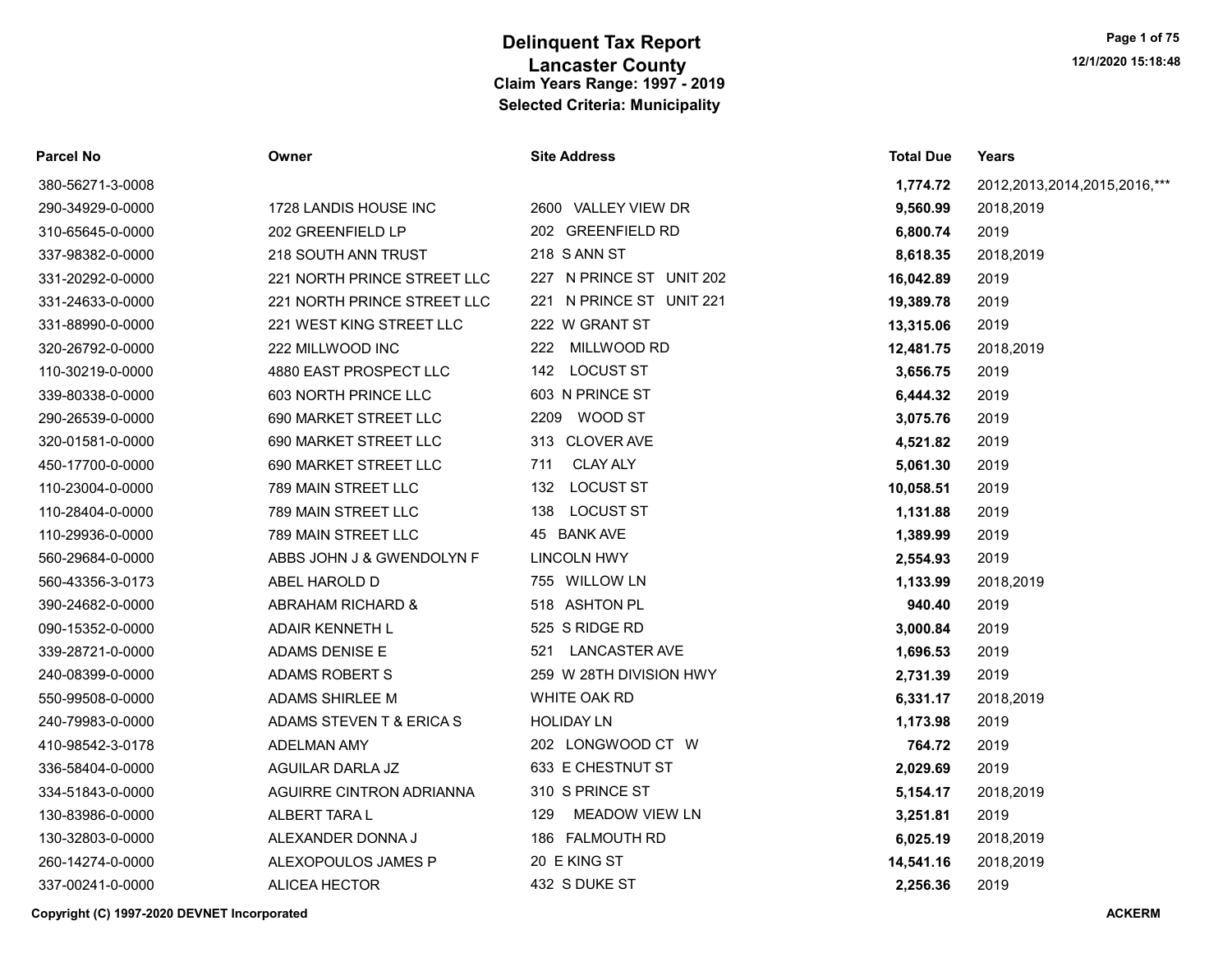| <b>Parcel No</b> | Owner                    | <b>Site Address</b>          | <b>Total Due</b> | Years                  |
|------------------|--------------------------|------------------------------|------------------|------------------------|
| 290-60765-3-0219 | <b>ALICEA MINERVA</b>    | 73 MADGE DR                  | 158.84           | 2019                   |
| 430-45800-0-0000 | ALLGYER DANIEL S         | <b>RIVER RD</b><br>943       | 7,238.05         | 2019                   |
| 420-46757-0-0000 | ALTLAND HAROLD E         | 26 S PERRY ST                | 5,095.91         | 2018,2019              |
| 110-52915-0-0000 | ALTLAND JACQUELINE J     | 548 N SECOND ST              | 1,544.31         | 2019                   |
| 410-59162-0-0000 | ALTLAND WENDY            | <b>CHARLESTOWN RD</b><br>17  | 3,503.56         | 2019                   |
| 110-55930-0-0000 | ALTLAND WENDY L          | 536 N SECOND ST              | 6,533.62         | 2018,2019              |
| 110-42617-0-0000 | ALTLAND WENDY L &        | 104 CEDAR ST                 | 2,441.87         | 2019                   |
| 110-71266-0-0000 | ALTLAND WENDY L &        | 535 N SECOND ST              | 8,037.73         | 2018,2019              |
| 110-85507-0-0000 | ALTLAND WENDY L &        | 509 N SECOND ST              | 3,385.30         | 2019                   |
| 290-22521-3-0131 | ALVARADO MELIZA RAMOS    | 2843 TERRY LN                | 128.88           | 2019                   |
| 450-64186-0-0000 | <b>AMATO DARIO</b>       | 37 W MAIN ST                 | 2,535.68         | 2019                   |
| 540-73695-3-0121 | <b>AMATO GIUSEPPA</b>    | 24 B CIRCLE DR               | 169.86           | 2019                   |
| 570-87838-0-0000 | AMMON ELIZABETH A        | MILLER ST<br>122             | 4,630.57         | 2019                   |
| 520-14713-3-0035 | AMORIELLO- VARGAS LORI A | 30 KIMBERLY AVE              | 201.84           | 2018,2019              |
| 332-20272-0-0000 | ANCRUM TRACY R           | 8 N PLUM ST                  | 3,510.89         | 2019                   |
| 560-43356-3-0149 | ANDERSON ALYSON R        | 804 CIRCLE DR                | 573.55           | 2019                   |
| 560-88923-0-0000 | ANDERSON ROBERT DAVID    | 5415 OLD PHILADELPHIA PIKE   | 9,870.79         | 2017,2018,2019         |
| 280-51337-0-0000 | ANDERTON NICHOLAS S      | RIVERVIEW RD REAR            | 313.99           | 2016, 2017, 2018, 2019 |
| 520-76791-3-0484 | ANDRESS ROBERT           | 693 LILAC DR                 | 93.82            | 2019                   |
| 334-98723-0-0000 | ANDUJAR MIGDALIA         | 331 BEAVER ST                | 1,769.71         | 2018,2019              |
| 420-83360-0-0000 | ANGERMAN SCOTT M         | 257 W MARKET ST              | 3,208.38         | 2019                   |
| 337-88441-0-0000 | ANN GREEN TRUST          | 18 GREEN ST REAR             | 1,642.64         | 2018,2019              |
| 110-27517-0-0000 | <b>ANTZ CHARLES</b>      | 349 N SECOND ST              | 2,346.44         | 2017,2018,2019         |
| 337-44064-0-0000 | <b>ARAUZ TERESA</b>      | 510 S SHIPPEN ST             | 988.86           | 2019                   |
| 338-60640-0-0000 | <b>ARAUZ TERESA</b>      | 472 MANOR ST                 | 1,139.62         | 2019                   |
| 338-76654-0-0000 | ARAUZ TERESA             | <b>LAFAYETTE ST</b><br>461   | 1,062.74         | 2019                   |
| 600-18101-3-0034 | ARDOIN BRANDY            | 15 EARL LN                   | 240.84           | 2018,2019              |
| 410-81321-0-0000 | AREFORD DAWN L           | <b>BENDER MILL RD</b><br>160 | 277.98           | 2019                   |
| 540-73695-3-0058 | ARMSTRONG AMBER STARR    | <b>BIRCH LN</b><br>58        | 159.70           | 2018,2019              |
| 520-38035-3-0061 | ARMSTRONG CARLTON JR     | 31 ASHTON DR                 | 358.70           | 2018,2019              |
| 520-22654-3-0116 | ARMSTRONG KEVIN W        | 103 SPRUCE LN                | 57.79            | 2019                   |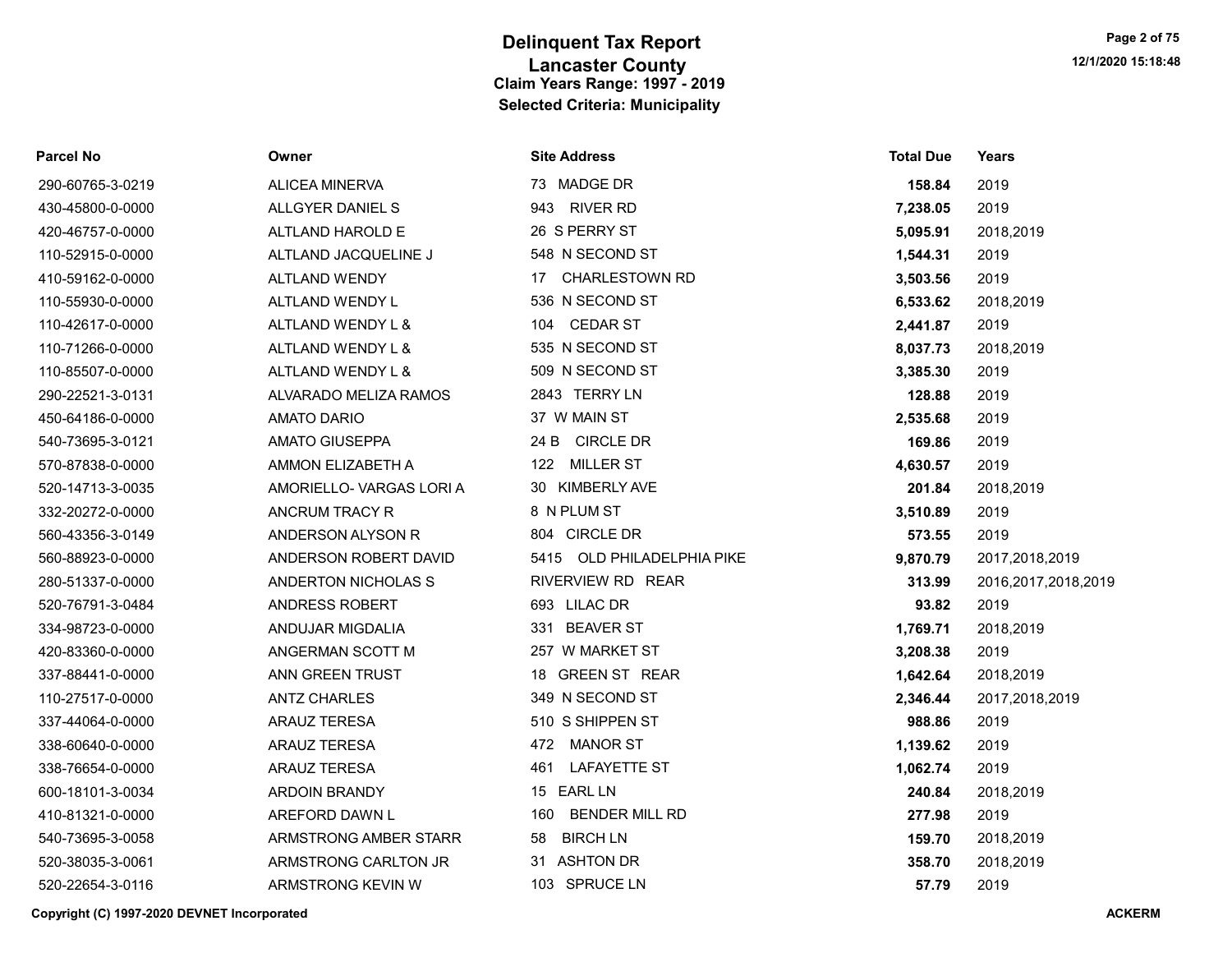| Parcel No        | Owner                             | <b>Site Address</b>                 | <b>Total Due</b> | Years                  |
|------------------|-----------------------------------|-------------------------------------|------------------|------------------------|
| 110-65512-0-0000 | ARNDT THOMAS R                    | 511 LOCUST ST                       | 9,838.14         | 2016, 2017, 2018, 2019 |
| 461-51440-0-0000 | ARNOLD KEITH M                    | <b>FAIRVIEW RD</b><br>754           | 8,651.71         | 2019                   |
| 461-60537-0-0000 | ARNOLD KEITH M                    | <b>FAIRVIEW RD</b>                  | 1,725.08         | 2019                   |
| 150-27590-0-0000 | ARNOLD KEITH M                    | W ELIZABETH ST REAR                 | 2,159.28         | 2018,2019              |
| 150-35898-0-0000 | ARNOLD KEITH M                    | <b>RIVER ST</b>                     | 1,705.45         | 2018,2019              |
| 150-43332-0-0000 | ARNOLD KEITH M                    | 15 S RIVER ST                       | 20,342.39        | 2018,2019              |
| 450-66121-0-0000 | ARNOLD KEITH M                    | 115 MOUNT JOY ST                    | 3,442.22         | 2019                   |
| 450-70620-0-0000 | ARNOLD KEITH M                    | MOUNT JOY ST<br>119                 | 2,746.78         | 2019                   |
| 250-01524-0-0000 | ARNOLD KEITH M & WENDI L          | 25 S POPLAR ST                      | 5,142.20         | 2019                   |
| 450-72619-0-0000 | ARNOLD KEITH M & WENDI L          | MOUNT JOY ST<br>121                 | 2,990.68         | 2019                   |
| 450-77118-0-0000 | ARNOLD KEITH M & WENDI L          | MOUNT JOY ST<br>125                 | 2,900.41         | 2019                   |
| 550-83161-0-0000 | ARROYO KATHRYN L                  | 589 CREEK RD                        | 5,702.49         | 2019                   |
| 550-85488-0-0000 | ARROYO KATHRYN L                  | <b>CREEK RD</b>                     | 449.38           | 2019                   |
| 110-41003-0-0000 | ARTER GERALD L & BETTY A          | 3 SHAWNEE AVE                       | 7,713.64         | 2019                   |
| 450-42613-0-0000 | ASD BROTHERS REALTY LLC           | 905 W MAIN ST                       | 23,868.43        | 2019                   |
| 300-01512-0-0000 | <b>ASPRIL CORRIE M</b>            | 724 S EIGHTEENTH ST                 | 1,193.90         | 2019                   |
| 390-15964-1-0019 | <b>ATKINS ERIC A</b>              | 716 MAYER PL                        | 3,011.64         | 2019                   |
| 530-55933-0-0000 | AUKAMP FAITH A                    | 111 CIRCLE DR                       | 1,372.42         | 2019                   |
| 390-45223-0-0000 | AUKER DEBORAH K                   | 311 BUTLER AVE                      | 7,724.44         | 2018,2019              |
| 320-29735-0-0000 | AXE DUSTIN L                      | 110 CASEY DR                        | 469.12           | 2019                   |
| 337-36977-0-0000 | <b>AYARS MARIO</b>                | 409 S QUEEN ST                      | 4,758.97         | 2018,2019              |
| 290-22521-3-0067 | AYERS GLENN C                     | 2860 SCENIC DR                      | 46.85            | 2019                   |
| 120-06685-3-0067 | <b>BACHMAN CHARLES</b>            | 45 PENN DR                          | 139.55           | 2018,2019              |
| 120-06685-3-0078 | <b>BACHMAN HAROLD &amp; BETTY</b> | 46 PENN DR                          | 253.21           | 2018,2019              |
| 450-66723-0-0000 | BACK WILLIAM H & SUSAN R          | 36 W MAIN ST                        | 6,842.49         | 2019                   |
| 160-36348-0-0000 | <b>BAILEY ROBERT A</b>            | MAYTOWN RD<br>883                   | 3,604.57         | 2019                   |
| 450-07002-0-0000 | <b>BAILEY SHERRY L</b>            | 127 NEW HAVEN ST                    | 429.01           | 2019                   |
| 120-91013-3-0044 | <b>BAIR JOHN</b>                  | 3327 MAIN ST                        | 330.62           | 2019                   |
| 260-31250-0-0000 | <b>BAIR LORI L</b>                | 262 BOOMERANG DR                    | 7,669.47         | 2018,2019              |
| 240-62957-3-0014 | <b>BAIR MICHAEL A</b>             | 423 W 28TH DIVISION HWY LOT 6 LOT 6 | 59.26            | 2019                   |
| 160-41690-0-0000 | <b>BAKER BETH A</b>               | 67 SILVERLEAF DR                    | 4,405.02         | 2019                   |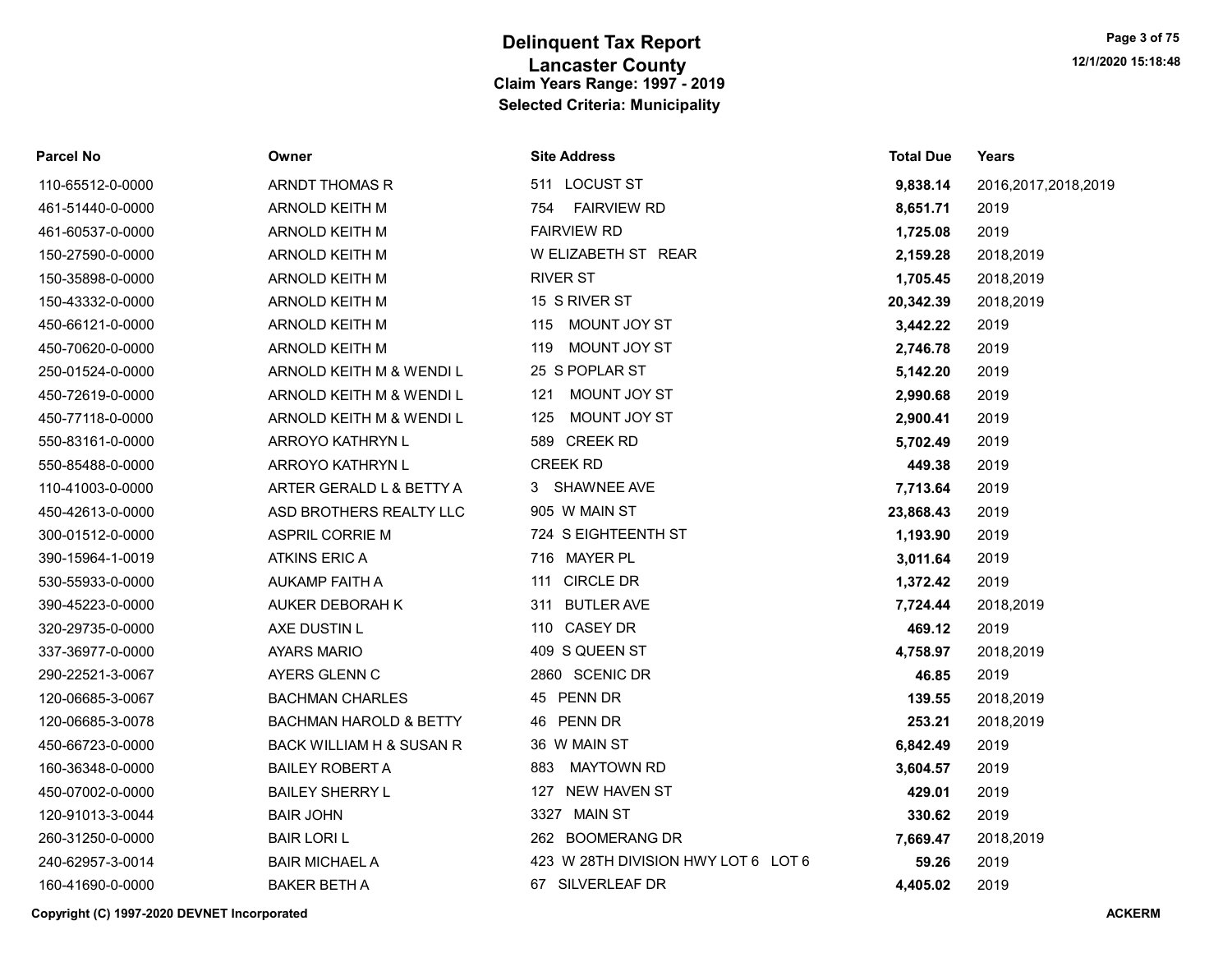| <b>Parcel No</b> | Owner                       | <b>Site Address</b>       | <b>Total Due</b> | Years                        |
|------------------|-----------------------------|---------------------------|------------------|------------------------------|
| 130-06263-0-0000 | BAKER DAVID W               | 325 N FRONT ST            | 3,132.92         | 2019                         |
| 560-68517-0-0000 | <b>BAKER GEORGE H</b>       | LONGVIEW LN<br>850        | 4,834.19         | 2019                         |
| 337-57441-0-0000 | BAKER ROBERT L & JOYCE E    | <b>LOCUST ST</b><br>537   | 2,009.45         | 2019                         |
| 337-80718-0-0000 | <b>BALLARD BERNICE</b>      | 218 STEVENS AVE           | 1,021.30         | 2019                         |
| 310-98243-3-0228 | <b>BALTIMORE RONALD M</b>   | 760 SHERRY LN             | 357.32           | 2018,2019                    |
| 590-17508-0-0000 | <b>BANI INVESTMENTS LLC</b> | 300 E MAIN ST             | 8,625.36         | 2019                         |
| 280-27988-0-0000 | <b>BANKS LEE WILLIAM</b>    | 2688 ROBERT FULTON HWY    | 618.57           | 2019                         |
| 338-62117-0-0000 | <b>BANZHOFF RICHARD E</b>   | 1137 ST JOSEPH ST         | 5,170.36         | 2019                         |
| 270-04582-3-0031 | <b>BARBAGELLO DENNIS G</b>  | 883 E MAIN ST 6           | 363.44           | 2018,2019                    |
| 500-98098-3-0169 | <b>BARD JASON</b>           | 56 PENN VALLEY VLG        | 620.01           | 2018,2019                    |
| 180-52914-3-0013 | <b>BARKER JAMES</b>         | 8 LAURA CT                | 127.01           | 2018,2019                    |
| 460-01810-0-0000 | <b>BARKER KATHLEEN W</b>    | MILTON GROVE RD N<br>49   | 4,386.77         | 2019                         |
| 560-19809-0-0000 | <b>BARKMAN ERNEST</b>       | 7025 DIVISION HWY         | 1,841.37         | 2019                         |
| 560-24009-0-0000 | <b>BARKMAN ERNEST C</b>     | 7045 DIVISION HWY         | 1,696.97         | 2019                         |
| 560-11006-0-0000 | <b>BARKMAN GRACE</b>        | 6995 DIVISION HWY         | 9,139.84         | 2019                         |
| 120-41012-0-0000 | <b>BARLEY DOUGLAS ROY</b>   | SHADY LN<br>45            | 5,972.46         | 2019                         |
| 120-06685-3-0064 | <b>BARNES RANDY T</b>       | 23 DOGWOOD DR             | 54.33            | 2019                         |
| 110-75597-0-0000 | <b>BARNINGER CYNTHIA E</b>  | 553 UNION ST              | 7,605.80         | 2018,2019                    |
| 070-46678-0-0000 | <b>BARR WAYNE T</b>         | 1470 FURNACE HILL RD      | 9,034.96         | 2018,2019                    |
| 200-85961-3-0034 | <b>BARRASSIO MARCI</b>      | 134 AMBER CIR             | 110.22           | 2019                         |
| 334-28227-0-0000 | <b>BARRON DONALD L</b>      | 462 S QUEEN ST            | 6,616.61         | 2018,2019                    |
| 050-64124-3-0056 | <b>BARTGIS JESSE L</b>      | 38 MOUNTAIN TOP LN        | 341.91           | 2018,2019                    |
| 450-09139-0-0000 | <b>BASHORE ROBERT E</b>     | WOOD ST                   | 2,288.57         | 2012,2013,2014,2015,2016,*** |
| 520-76791-3-0463 | <b>BATES RICHARD</b>        | 804 BIRCH ST              | 469.66           | 2018,2019                    |
| 260-88059-3-0049 | <b>BAUMAN JOHN</b>          | 280 S READING RD          | 546.99           | 2019                         |
| 490-91216-0-0000 | <b>BAYNARD MAUREEN</b>      | 52 MOUNT PLEASANT RD      | 9,449.53         | 2018,2019                    |
| 339-06917-1-0404 | <b>BEACH KAREN</b>          | 41 W LEMON ST UNIT 404    | 10,000.28        | 2019                         |
| 336-61409-0-0000 | <b>BEALE JOHN R</b>         | 637 E CHESTNUT ST         | 2,552.35         | 2019                         |
| 410-98542-3-0441 | BEANER DONALD & DEBRA       | 107 FALCON CT             | 953.71           | 2019                         |
| 338-20210-0-0000 | <b>BEAUSEJOUR AMANTA</b>    | <b>UNION ST</b><br>926    | 2,517.72         | 2019                         |
| 300-06688-0-0000 | <b>BECK MAUREEN F</b>       | 331<br><b>PRIMROSE LN</b> | 4.014.09         | 2019                         |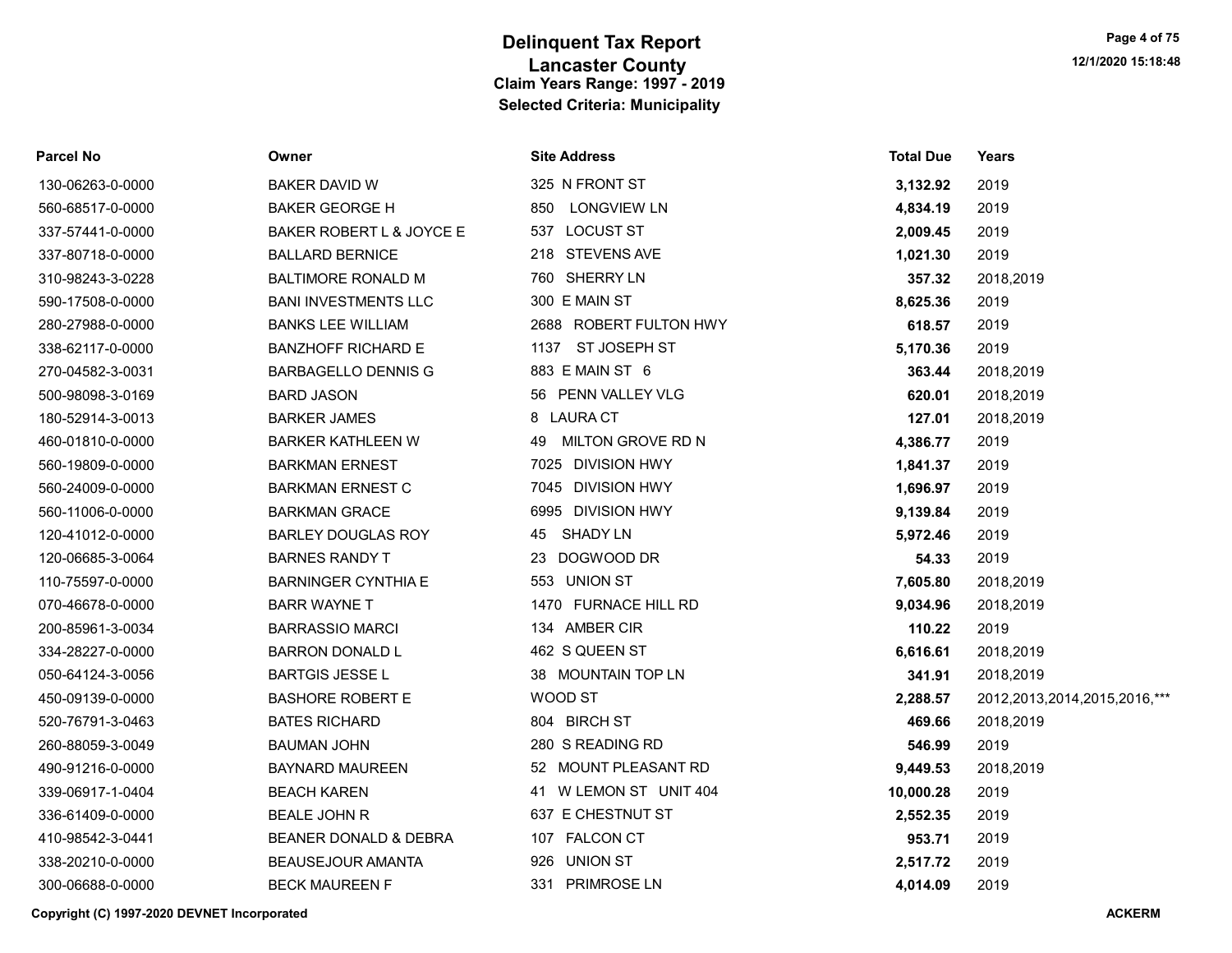| <b>Parcel No</b> | Owner                            | <b>Site Address</b>         | <b>Total Due</b> | Years                  |
|------------------|----------------------------------|-----------------------------|------------------|------------------------|
| 334-81445-0-0000 | <b>BECKER ALLEN J</b>            | 413 S PRINCE ST             | 3,659.74         | 2019                   |
| 460-73981-0-0000 | <b>BECKER JOSHUA</b>             | 1509 RIDGE RD               | 65.36            | 2019                   |
| 300-63860-0-0000 | <b>BEECHER GREGORY P</b>         | 3932 LAUREL RUN             | 10,265.22        | 2018,2019              |
| 190-34237-3-0009 | <b>BEEGLE JANINE</b>             | 42 LOBIN RD                 | 138.75           | 2018,2019              |
| 390-16129-0-0000 | <b>BEERS GREGORY J</b>           | <b>KREIDER AVE</b><br>20    | 6,572.82         | 2018,2019              |
| 540-23025-0-0000 | <b>BEIDEMAN CONNIE E</b>         | 1266 KINDERHOOK RD          | 2,829.12         | 2019                   |
| 336-08801-0-0000 | <b>BEILER ANDREW D</b>           | 546 N SHIPPEN ST            | 1,427.08         | 2019                   |
| 336-08247-0-0000 | <b>BEILER ANDREW D</b>           | 552 N SHIPPEN ST            | 1,111.09         | 2019                   |
| 336-08532-0-0000 | <b>BEILER ANDREW D</b>           | 550 N SHIPPEN ST            | 1,065.12         | 2019                   |
| 336-08716-0-0000 | <b>BEILER ANDREW D</b>           | 548 N SHIPPEN ST            | 1,079.09         | 2019                   |
| 600-83192-0-0000 | <b>BEILER JACOB S</b>            | <b>BRIARCREST MNR</b><br>20 | 5,642.57         | 2019                   |
| 250-73871-0-0000 | <b>BELL KATHLEEN H</b>           | 140 E HUMMELSTOWN ST        | 1,266.97         | 2019                   |
| 300-31370-0-0000 | <b>BELL MARION C</b>             | 773 FERNDALE RD             | 4,086.34         | 2019                   |
| 540-11759-1-0151 | <b>BELLANTONI JOHN P</b>         | <b>EMERSON DR</b><br>1391   | 39.86            | 2019                   |
| 338-22654-0-0000 | BELLEGARDE ANNE MARIE            | 730 ST JOSEPH ST            | 2,386.61         | 2019                   |
| 340-93883-0-0000 | <b>BELLONE JUSTIN P</b>          | 177 S PRESIDENT AVE         | 2,866.99         | 2019                   |
| 380-50592-0-0000 | <b>BELMONT BENJAMIN A</b>        | <b>GREEN LN</b><br>59       | 832.98           | 2019                   |
| 337-32570-0-0000 | <b>BEMIS JESSIE M</b>            | 524 WOODWARD ST             | 5,225.98         | 2016, 2017, 2018, 2019 |
| 120-06685-3-0043 | <b>BENARD DIANE RENEE</b>        | 75 PENN DR                  | 185.14           | 2018                   |
| 080-09760-3-0029 | <b>BENDER MEGAN</b>              | 28 DEBRACIR                 | 108.99           | 2019                   |
| 250-15356-0-0000 | BENEDICT SCOTT D & MICHELLE M    | 350 E PARK ST               | 3,891.31         | 2019                   |
| 336-66969-0-0000 | <b>BENITEZ VALERIE J</b>         | 444 N CHRISTIAN ST          | 3,640.88         | 2019                   |
| 560-43356-3-0176 | <b>BENNER TIMOTHY</b>            | 754 WILLOW LN               | 1,214.20         | 2018,2019              |
| 410-98542-3-0275 | <b>BENSINGER FLORENCE</b>        | 118 PHEASANT RIDGE CIR      | 855.54           | 2019                   |
| 240-26111-0-0000 | BERNHARDT DAVID L                | 801 KREIDER RD              | 4,476.35         | 2019                   |
| 110-47599-0-0000 | <b>BERNTHEIZEL CLEON G</b>       | CHESTNUT ST<br>621          | 4,963.68         | 2019                   |
| 050-64124-3-0072 | <b>BERRIER BRENDA</b>            | 26 MOUNTAIN TOP LN          | 740.61           | 2018,2019              |
| 050-64124-3-0018 | <b>BERRIER WAYNE &amp; LINDA</b> | 36 MOUNTAIN TOP LN          | 735.32           | 2019                   |
| 410-98542-3-0020 | <b>BERRIOS JOEL RIVERA</b>       | 201 RAVEN CT                | 390.73           | 2019                   |
| 270-02751-3-0150 | <b>BERRY RICHARD A</b>           | 961 RETTEW MILL RD LOT 45   | 1,301.73         | 2018,2019              |
| 390-83037-0-0000 | <b>BESECKER MARTHA J</b>         | 2370 FRUITVILLE PIKE        | 10,086.22        | 2019                   |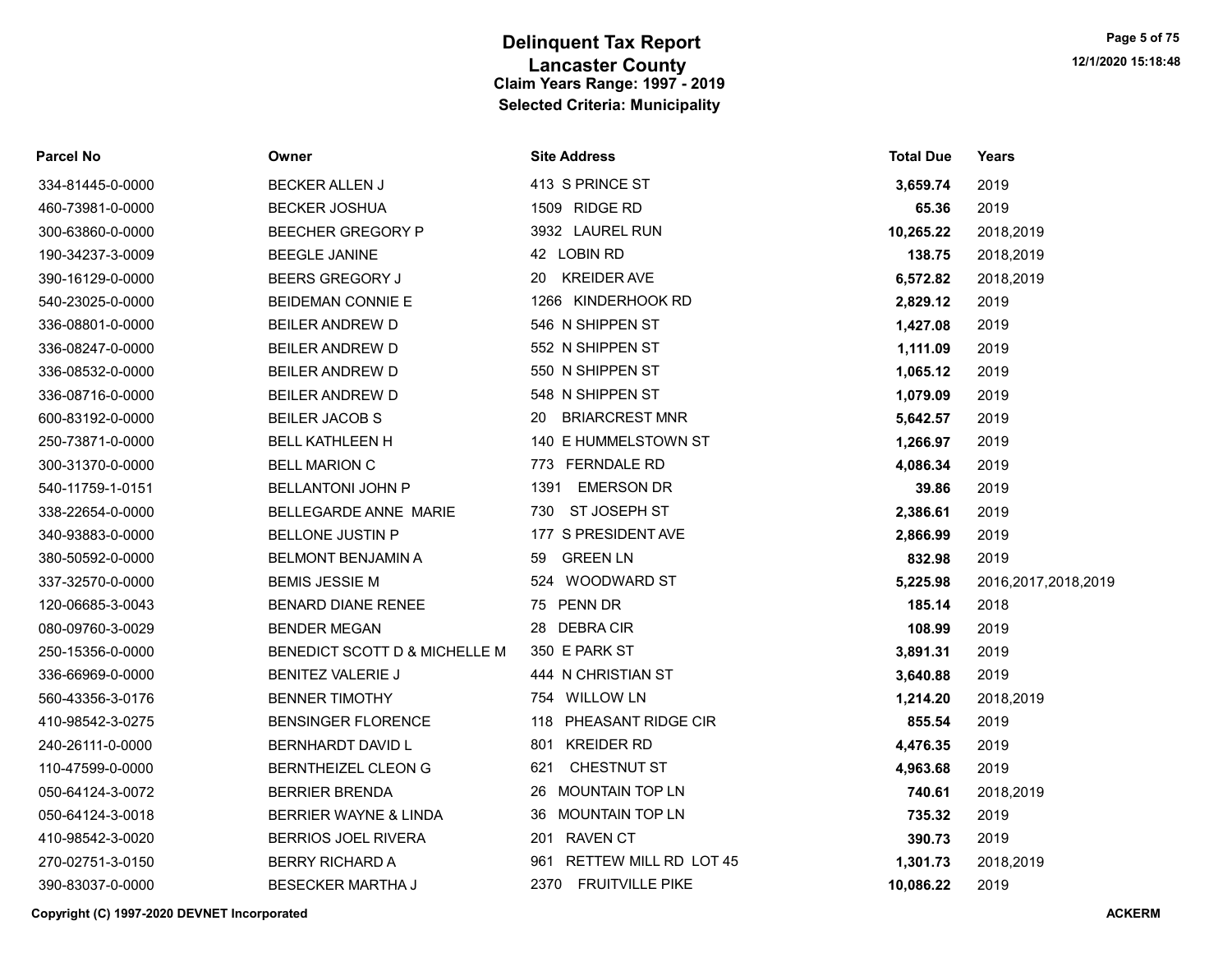| <b>Parcel No</b> | Owner                                | <b>Site Address</b>       | <b>Total Due</b> | Years          |
|------------------|--------------------------------------|---------------------------|------------------|----------------|
| 070-96527-0-0000 | BEYER CLAIR M & LOIS A               | 401 MIDDLE CREEK RD       | 25,475.64        | 2019           |
| 280-06601-3-0026 | <b>BEYER SHERI</b>                   | 130 WARFEL RD LOT 5       | 209.38           | 2017,2018,2019 |
| 190-54897-3-0159 | <b>BILGER GERALD LEE</b>             | 33 DARYL LN               | 1,082.49         | 2019           |
| 270-69931-0-0000 | <b>BILIK VASILY</b>                  | 332 RIDGE AVE             | 1,946.64         | 2019           |
| 520-00447-0-0000 | <b>BILLS BILLY J</b>                 | 7 E PENNSY RD             | 1,082.39         | 2018,2019      |
| 520-14713-3-0044 | <b>BILLS HARRY</b>                   | <b>KIMBERLY AVE</b><br>18 | 23.38            | 2019           |
| 560-09033-0-0000 | <b>BILLS THOMAS E JR</b>             | 870 NARVON RD             | 4,323.80         | 2018,2019      |
| 560-56183-0-0000 | BIRD MICHAEL D & DEBORAH C           | 907 NARVON RD             | 4,338.61         | 2019           |
| 110-83349-0-0000 | <b>BISH ROBERT P III</b>             | 133 N NINTH ST            | 5,301.84         | 2019           |
| 550-52901-0-0000 | <b>BLANK JACOB K</b>                 | <b>VINTAGE RD</b>         | 271.35           | 2019           |
| 560-88184-0-0000 | <b>BLANK JACOB S &amp; REBECCA S</b> | 166 BLANK RD              | 1,516.36         | 2019           |
| 400-09882-0-0000 | <b>BLANKENSHIP CYNTHIA M</b>         | 29 N GRANT ST             | 3,267.40         | 2019           |
| 400-57198-0-0000 | <b>BLANKENSHIP CYNTHIA M</b>         | 128 E MILL ST             | 1,098.63         | 2019           |
| 400-61845-0-0000 | <b>BLANKENSHIP CYNTHIA M</b>         | 132 E MILL ST             | 6,451.85         | 2019           |
| 400-07608-0-0000 | <b>BLANKENSHIP GLENN H</b>           | 31 N GRANT ST             | 3,296.49         | 2019           |
| 540-52568-3-0003 | <b>BLANTZ DEBRA LYNN</b>             | 7 HEMLOCK ACRES CT        | 47.81            | 2019           |
| 320-53534-0-0000 | BLEECHER DORIS H                     | 1 NORDICK DR              | 13,020.95        | 2018,2019      |
| 560-89849-0-0000 | <b>BLOOM ALICE I</b>                 | 847 LONGVIEW LN           | 25.44            | 2019           |
| 540-52568-3-0074 | <b>BLOOM NATHAN J</b>                | 37 HEMLOCK ACRES CT       | 216.76           | 2019           |
| 337-19813-0-0000 | <b>BOAS ANTOINETTE M</b>             | 416 S ANN ST              | 2,233.62         | 2019           |
| 590-43261-0-0000 | <b>BOBBAGOY LLC</b>                  | 211 E MAIN ST             | 21,427.52        | 2018,2019      |
| 590-49250-0-0000 | <b>BOBBAGOY LLC</b>                  | 213 E MAIN ST             | 1,764.90         | 2018,2019      |
| 090-68423-0-0000 | <b>BOEGLIN PATRICIA ANN</b>          | 182 CREEK RD              | 10,006.99        | 2017,2018      |
| 110-62333-0-0000 | <b>BOISKO VIRGINIA L</b>             | 149 STUMP AVE             | 1,706.00         | 2018,2019      |
| 110-63321-0-0000 | <b>BOISKO VIRGINIA L</b>             | 151 STUMP AVE             | 1,696.97         | 2018,2019      |
| 340-79811-0-0000 | <b>BOISKO VIRGINIA L</b>             | HONEYSUCKLE LN            | 7,831.25         | 2018,2019      |
| 600-18101-3-0014 | <b>BOLICH JULIE RAE</b>              | 172 WEIDLER LN            | 320.44           | 2019           |
| 410-84860-0-0000 | <b>BOLIN JOYCE A &amp;</b>           | PENN ST<br>129            | 4,475.72         | 2019           |
| 050-64124-3-0034 | <b>BOLLI ANNMARIE</b>                | 32 MOUNTAIN TOP LN        | 283.40           | 2018,2019      |
| 450-26383-0-0000 | <b>BOLLINGER SHANE</b>               | 923 W MAIN ST             | 7,792.31         | 2018,2019      |
| 337-62926-0-0000 | <b>BOLYER CLOTEAL</b>                | 228 JUNIATA ST            | 2,986.42         | 2019           |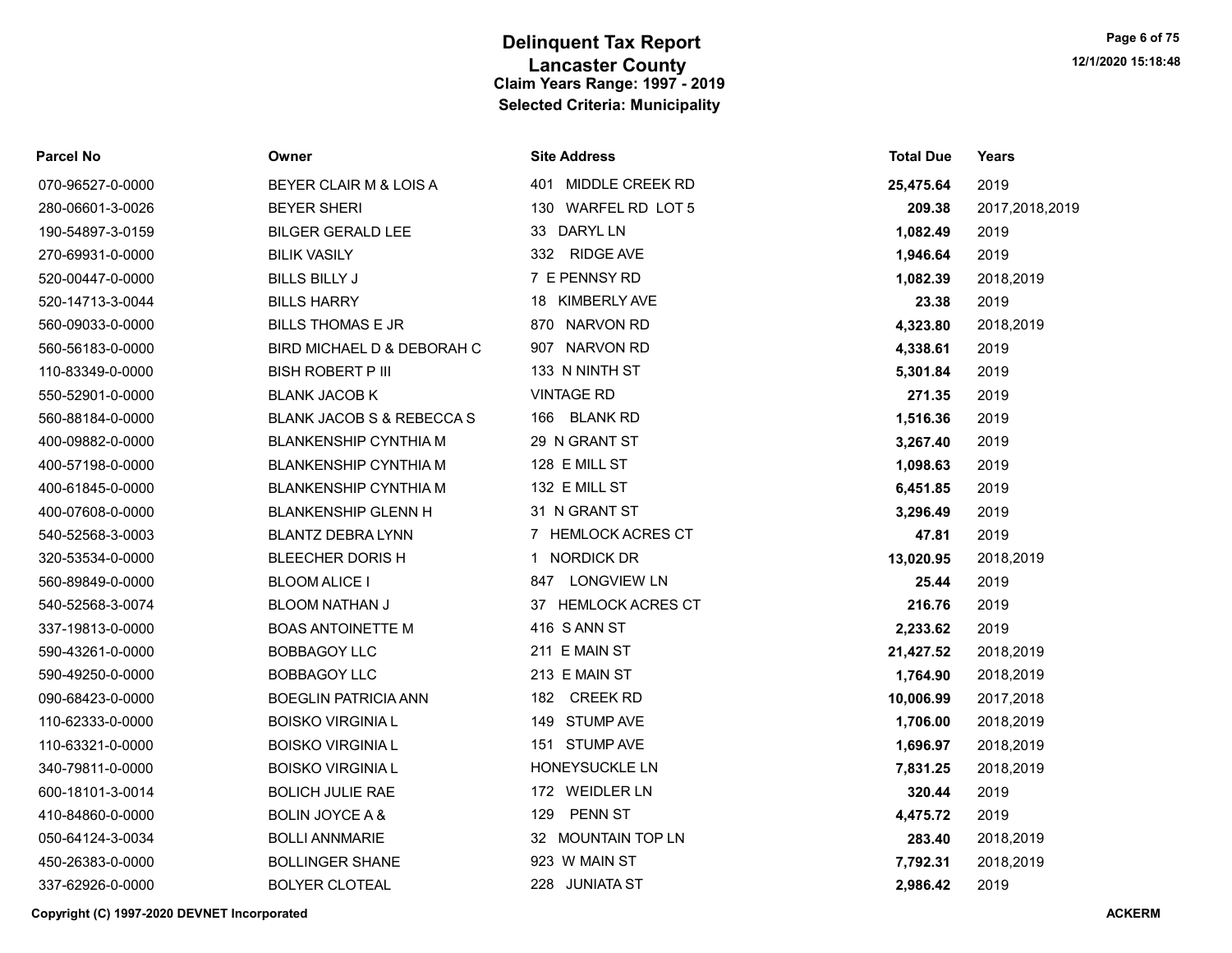| <b>Parcel No</b> | Owner                        | <b>Site Address</b>           | <b>Total Due</b> | Years                             |
|------------------|------------------------------|-------------------------------|------------------|-----------------------------------|
| 540-52568-3-0069 | <b>BOMBERGER BRAD</b>        | 60 HEMLOCK ACRES CT           | 474.24           | 2018,2019                         |
| 300-53742-0-0000 | <b>BOMBERGER RICHARD N</b>   | 367 PLEASANT VIEW DR          | 3,678.87         | 2019                              |
| 520-22654-3-0048 | <b>BONAWITZ DANIEL G</b>     | <b>MAPLE LN</b><br>211        | 95.05            | 2019                              |
| 110-93456-0-0000 | <b>BOOHER DAVID E</b>        | MAPLE ST<br>356               | 1,263.43         | 2019                              |
| 339-00078-0-0000 | <b>BOOSE PAUL S</b>          | 838 N QUEEN ST                | 10,167.13        | 2018,2019                         |
| 339-97637-0-0000 | <b>BOOSE PAUL S</b>          | 832 N QUEEN ST                | 10,467.97        | 2018,2019                         |
| 310-15203-0-0000 | <b>BOOTIE MICHAEL D SR</b>   | 3 MEADOW LN                   | 1,085.86         | 2019                              |
| 337-06276-0-0000 | <b>BOOTS DAWN CARIN</b>      | 223 GREEN ST                  | 1,724.30         | 2019                              |
| 040-23002-0-0000 | <b>BOOZER SHANNON</b>        | 1241 CHESTNUT ST              | 4,044.19         | 2019                              |
| 050-64124-3-0060 | <b>BORGMANN ERIK</b>         | 24 MOUNTAIN TOP LN            | 253.95           | 2018,2019                         |
| 338-87292-0-0000 | <b>BORTZFIELD JAMES T</b>    | 1220 FREMONT ST               | 2,246.34         | 2019                              |
| 340-17901-0-0000 | <b>BOTTE FRANCESCO &amp;</b> | 1312 WABANK RD                | 1,636.47         | 2019                              |
| 080-11205-0-0000 | <b>BOUAROUY JAMES V</b>      | 64 GROUSE DR                  | 10,217.13        | 2018,2019                         |
| 410-98542-3-0206 | <b>BOUNDS BETTY E</b>        | 101 TRAILS END CT S           | 1,739.69         | 2018,2019                         |
| 300-24094-0-0000 | <b>BOWDEN JOSEPH</b>         | 3936 ARCHER LN                | 1,251.77         | 2019                              |
| 240-57333-0-0000 | <b>BOWERS CHRISTOPHER M</b>  | 104 SUNRISE AVE               | 4,087.67         | 2018,2019                         |
| 190-04747-0-0000 | BOWMAN DONALD L & AGNES M    | 952 W MAIN ST                 | 5,040.93         | 2018,2019                         |
| 520-14528-0-0000 | <b>BOWMAN HOLLY K</b>        | <b>EVANS DR</b><br>37         | 748.55           | 2018,2019                         |
| 320-31702-0-0000 | BOYD DENNIS W & JUDITH A     | 1847 ROCKVALE RD              | 4,517.74         | 2018,2019                         |
| 110-81332-0-0000 | <b>BOYD JANE P</b>           | AVENUE H                      | 11,216.45        | 2003, 2004, 2005, 2006, 2007, *** |
| 350-87638-0-0000 | <b>BOYER BEVERLY E</b>       | 53 QUEEN RD                   | 1,730.67         | 2019                              |
| 290-04664-0-0000 | <b>BOYER LEIGH L</b>         | 335 LYNN AVE                  | 2,541.71         | 2019                              |
| 250-70547-0-0000 | BOYER RONALD L               | 134 E HUMMELSTOWN ST          | 20,350.57        | 2015, 2016, 2017, 2018, 2019      |
| 337-97825-0-0000 | <b>BOYER TIANA</b>           | 738 S LIME ST                 | 3,807.28         | 2017,2018,2019                    |
| 337-16915-0-0000 | <b>BOYER WILLIAM R</b>       | 557 ROCKLAND ST               | 4,260.04         | 2018,2019                         |
| 150-62711-0-0000 | <b>BOYLES MICHAEL P</b>      | 11 E HIGH ST                  | 7,970.83         | 2019                              |
| 400-98457-0-0000 | <b>BRACKBILL JOHN J</b>      | 36 E FERDINAND ST             | 3,804.33         | 2019                              |
| 390-46016-0-0000 | <b>BRADER KATHLEEN A</b>     | 32 KREIDER AVE                | 4,849.36         | 2019                              |
| 110-79795-0-0000 | <b>BRADLEY CINDY L</b>       | 730 PURPLE LN                 | 3,763.63         | 2019                              |
| 110-77771-0-0000 | <b>BRADNEY THOMAS</b>        | 156 S FOURTH ST               | 10,843.08        | 2018,2019                         |
| 300-09814-3-0031 | <b>BRAGG RANDALL LEE</b>     | 3887 COLUMBIA AVE LOT 3 LOT 3 | 258.79           | 2019                              |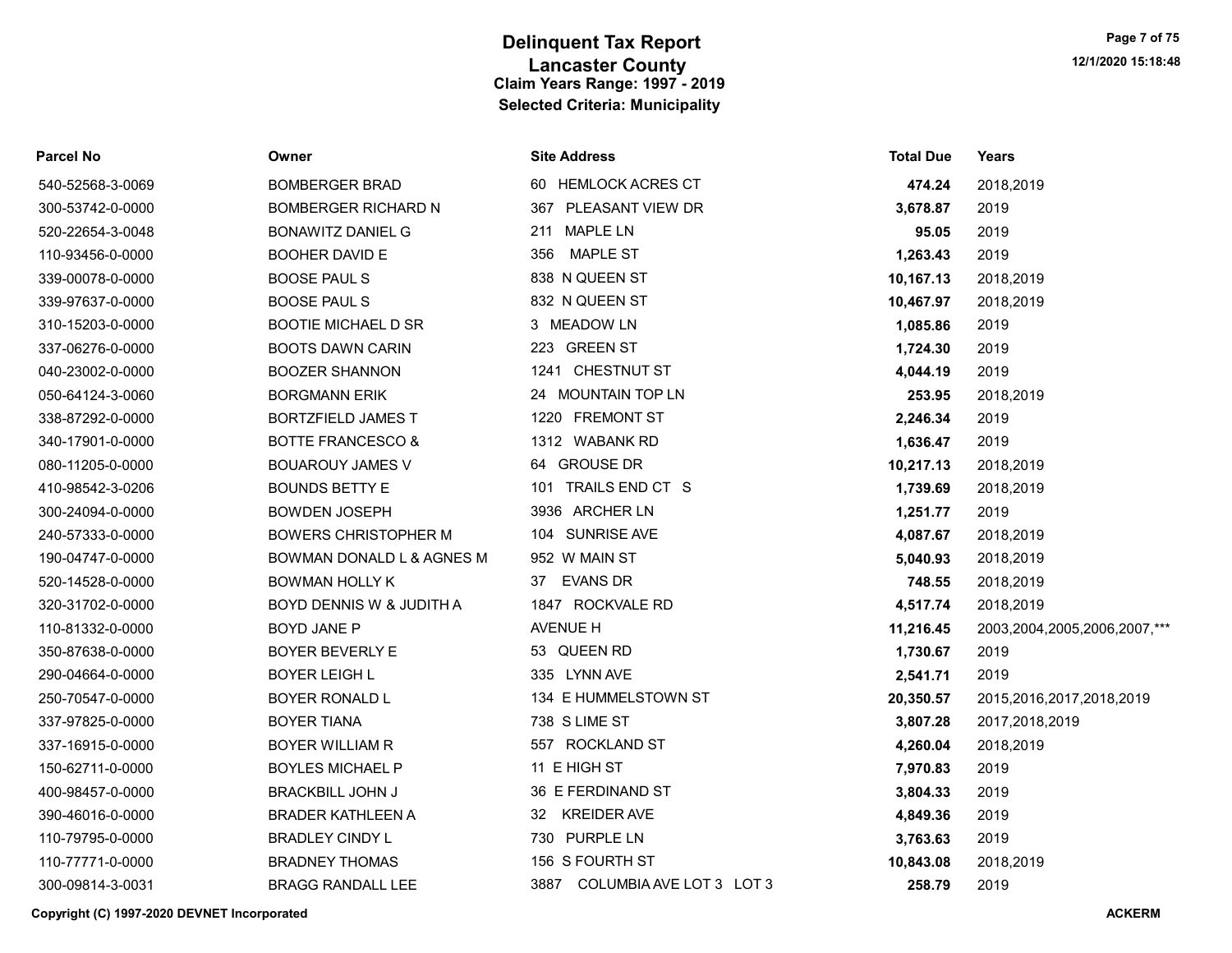| <b>Parcel No</b> | Owner                                            | <b>Site Address</b>      | <b>Total Due</b> | Years          |
|------------------|--------------------------------------------------|--------------------------|------------------|----------------|
| 210-00314-0-0000 | <b>BRALLIER BARBARA L</b>                        | 3 N CONESTOGA VIEW DR    | 1,371.62         | 2018,2019      |
| 120-81239-0-0000 | <b>BRANDT EUGENE H</b>                           | PEQUEA BLVD              | 2,614.32         | 2017,2018,2019 |
| 490-58898-3-0033 | BREDIN EDWARD L & LINDA L                        | 42 KATIE DR              | 720.14           | 2019           |
| 260-52500-0-0000 | <b>BREIDENSTEIN LOREEN K</b>                     | 224 ARCH ST              | 3,071.26         | 2019           |
| 400-29439-0-0000 | <b>BRELAND HEIDI L</b>                           | 114 W COLEBROOK ST       | 3,306.41         | 2019           |
| 310-02497-0-0000 | <b>BRENNER SUSAN L</b>                           | 501 OAK GROVE DR         | 1,518.35         | 2018,2019      |
| 420-73235-0-0000 | <b>BREWER PEGGY A</b>                            | 127 N BIDDLE ST          | 1,304.30         | 2019           |
| 410-76657-0-0000 | <b>BRIDGMAN ASHLEY M</b>                         | 2720 ROYAL RD            | 4,689.66         | 2019           |
| 440-76485-0-0000 | <b>BRIGHAM KENNETH S</b>                         | 67 E COTTAGE AVE         | 5,812.51         | 2018,2019      |
| 010-07974-0-0000 | <b>BRIGHT RICHARD M JR</b>                       | 73 W MAIN ST             | 3,510.62         | 2018,2019      |
| 280-28115-3-0001 | <b>BRINTON SCOTT K</b>                           | <b>RIVERVIEW RD</b>      | 56.36            | 2019           |
| 280-28115-0-0000 | <b>BRINTON SCOTT K</b>                           | 241 RIVERVIEW RD         | 1,407.60         | 2019           |
| 280-83769-0-0000 | <b>BRINTON SCOTT K</b>                           | 225 RIVERVIEW RD         | 4,443.06         | 2019           |
| 280-38605-0-0000 | BRINTON SCOTT K & KATHERINE A                    | 241 HAINES STATION RD    | 251.45           | 2019           |
| 280-50525-0-0000 | BRINTON SCOTT K & KATHERINE A                    | <b>RIVERVIEW RD</b>      | 476.30           | 2019           |
| 220-47692-0-0000 | <b>BROCK BRADFORD H</b>                          | 6111 LEMON ST            | 8,460.89         | 2018,2019      |
| 336-69689-1-0001 | BROOK FARMS DEVELOPMENT II LLC 1310 MARSHALL AVE |                          | 37,705.19        | 2019           |
| 336-69689-1-0002 | BROOK FARMS DEVELOPMENT II LLC 1250 MARSHALL AVE |                          | 28,896.52        | 2019           |
| 336-69689-1-0003 | BROOK FARMS DEVELOPMENT II LLC 1280 N PLUM ST    |                          | 151,282.87       | 2019           |
| 336-69689-1-0004 | BROOK FARMS DEVELOPMENT II LLC 1328 N PLUM ST    |                          | 438.88           | 2019           |
| 390-41355-0-0000 | BROOK FARMS DEVELOPMENT III LLC JULIETTE AVE     |                          | 4,483.80         | 2019           |
| 390-52502-0-0000 | BROOK FARMS DEVELOPMENT III LLC 451 JULIETTE AVE |                          | 4,057.16         | 2019           |
| 390-18418-0-0000 | BROOK FARMS DEVELOPMENT IV LLC 1120 FRANCES AVE  |                          | 47,964.12        | 2019           |
| 331-66436-0-0000 | BROOK FARMS DEVELOPMENT LLC                      | 100 N QUEEN ST SUITE 300 | 101,443.53       | 2019           |
| 110-50370-0-0000 | <b>BROOKLINE BUILDERS INC.</b>                   | 208 LOCUST ST            | 3,435.96         | 2019           |
| 080-61403-3-0062 | BROOKS JAMES W & ROXANNE M                       | 3 LOCUSTWOOD DR          | 518.00           | 2018,2019      |
| 560-68739-0-0000 | BROOMELL DONALD JR                               | <b>ROSS RD</b><br>6259   | 6,524.37         | 2018,2019      |
| 333-60275-0-0000 | <b>BROWN BERTHAL</b>                             | 35 CHURCH ST             | 3,782.20         | 2019           |
| 550-36393-0-0000 | <b>BROWN BETH</b>                                | 561 CREEK RD             | 23, 157. 26      | 2018,2019      |
| 550-50920-0-0000 | <b>BROWN BETH</b>                                | <b>CREEK RD</b>          | 5,854.81         | 2018,2019      |
| 337-10389-0-0000 | <b>BROWN ERNIE</b>                               | 526 GREEN ST             | 4,848.28         | 2018.2019      |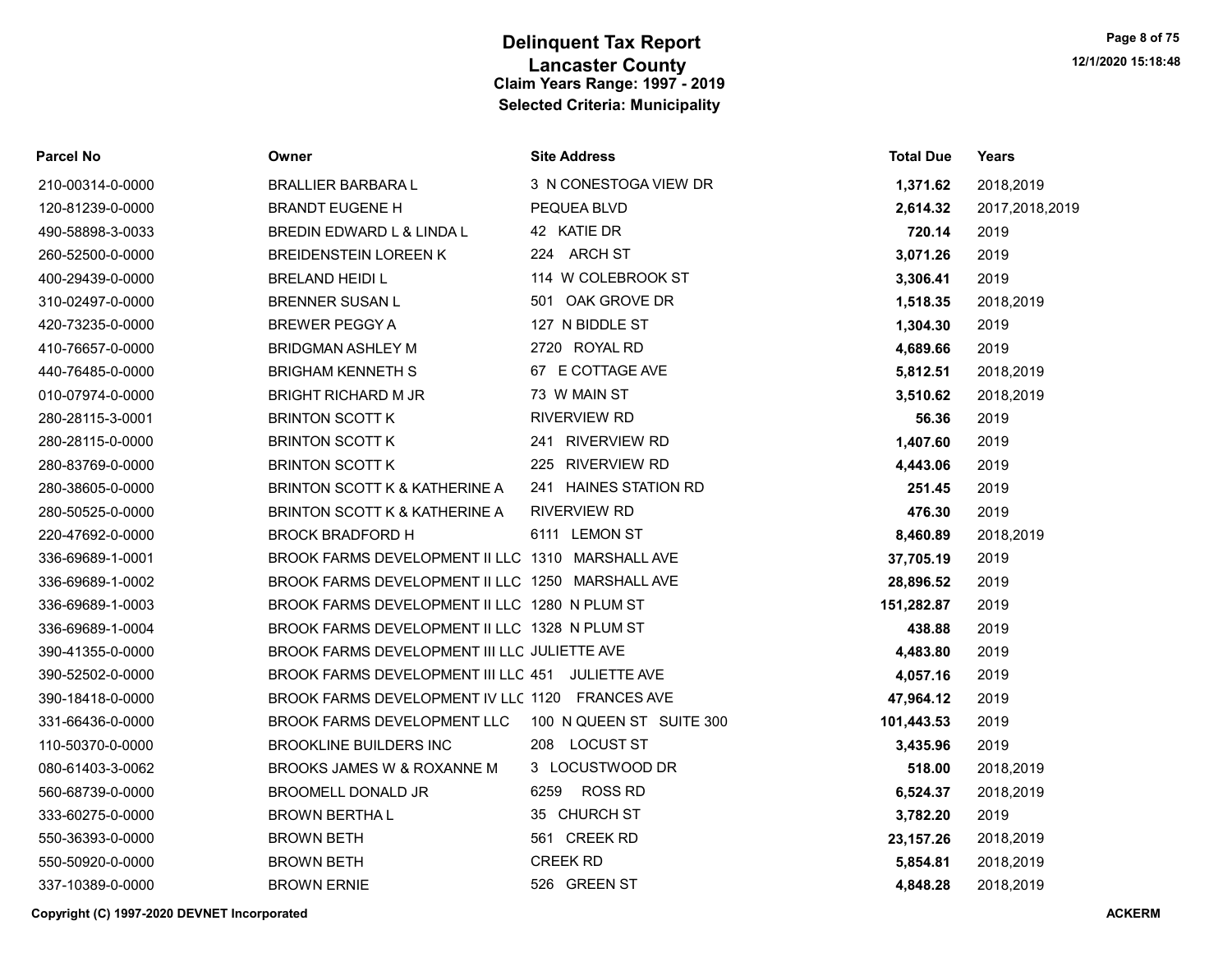| Parcel No        | Owner                               | <b>Site Address</b>          | <b>Total Due</b> | Years     |
|------------------|-------------------------------------|------------------------------|------------------|-----------|
| 337-13529-0-0000 | <b>BROWN ERNIE</b>                  | 524 GREEN ST                 | 688.50           | 2018,2019 |
| 337-55978-0-0000 | <b>BROWN ERNIE C</b>                | SOUTHEAST AVE                | 706.05           | 2018,2019 |
| 337-14238-0-0000 | <b>BROWN ERNIE COLE</b>             | 520 GREEN ST HALF            | 2,337.20         | 2018,2019 |
| 120-54024-0-0000 | BROWN FRANK C & NANCY J             | 10 DUCK HILL RD              | 296.23           | 2019      |
| 600-18101-3-0067 | <b>BROWN TIFFANY ANNE</b>           | 111 MEADOW LN                | 413.98           | 2018,2019 |
| 338-75469-0-0000 | <b>BROWN WILLIAM R JR</b>           | 1044 HIGH ST                 | 3,228.45         | 2019      |
| 600-76970-0-0000 | BRUBAKER DARRELL L & KIMBERLY       | 3 HURST BLVD                 | 8,518.84         | 2018,2019 |
| 260-11581-0-0000 | <b>BRUBAKER DOUGLAS</b>             | 226 N STATE ST               | 3,783.87         | 2019      |
| 430-39016-0-0000 | <b>BRUBAKER JAMES ANDREW</b>        | 137 OLD HOLTWOOD RD          | 6,088.06         | 2018,2019 |
| 260-88238-0-0000 | <b>BRUMBACH LAURIE L</b>            | 306 W SUNSET AVE             | 1,160.31         | 2019      |
| 450-48380-0-0000 | <b>BRYSON FAITH E</b>               | 106 E DONEGAL ST             | 2,939.79         | 2018,2019 |
| 390-38937-0-0000 | <b>BUCH KEVIN E</b>                 | <b>MARSHALL AVE</b><br>1014  | 2,172.06         | 2019      |
| 540-16832-0-0000 | <b>BUCH MICHAEL H</b>               | 2277<br>DONOUGH DR           | 3,300.37         | 2018,2019 |
| 310-98243-3-0084 | <b>BUCHER JENNIFER</b>              | 753 SHERRY LN                | 93.58            | 2019      |
| 290-60765-3-0227 | <b>BUCK CHRISTOPHER</b>             | <b>MADGE DR</b><br>89        | 788.87           | 2018,2019 |
| 390-47696-0-0000 | <b>BUCKIUS ADAM</b>                 | 122<br><b>BANEBERRY LN</b>   | 10,623.87        | 2018,2019 |
| 410-45281-0-0000 | <b>BUCKS EDWARD J II</b>            | 2500 RIVER RD                | 6,716.89         | 2018,2019 |
| 338-23007-0-0000 | <b>BUCKS EDWARD J II</b>            | <b>PEARL ST</b><br>112       | 9,049.33         | 2018,2019 |
| 290-18198-0-0000 | BUCKWALTER DAVID W                  | 850<br><b>CENTERVILLE RD</b> | 4,026.55         | 2018,2019 |
| 220-13567-0-0000 | BUCKWALTER DAVID W & ANNA LOIS 2057 | <b>BROAD ST</b>              | 10,067.72        | 2018,2019 |
| 338-63128-0-0000 | <b>BUCKWALTER DENISE E</b>          | 214 S WEST END AVE           | 2,353.19         | 2019      |
| 580-05519-0-0000 | <b>BUCKWALTER JUDITH A</b>          | MAY POST OFFICE RD<br>833    | 3,995.35         | 2019      |
| 335-90823-0-0000 | <b>BUECKER JAN C</b>                | 527 W CHESTNUT ST            | 14,684.39        | 2018,2019 |
| 290-93770-0-0000 | <b>BUEHLER SUSAN M</b>              | 2926 FLEETWOOD DR            | 3,064.96         | 2019      |
| 333-39703-0-0000 | BUENO ROSA N PICHARDO               | <b>HOWARD AVE</b><br>150     | 2,829.13         | 2018      |
| 270-02751-3-0101 | <b>BUFFENMYER LISA</b>              | RETTEW MILL RD LOT 9<br>961  | 510.29           | 2018,2019 |
| 390-81682-0-0000 | <b>BUNTEMAN GUY R JR</b>            | 1420 HOLLYWOOD DR            | 1,411.33         | 2018      |
| 336-43912-0-0000 | <b>BURCHSTEAD CLAUDIA J</b>         | 18 E NEW ST                  | 384.29           | 2019      |
| 338-49240-0-0000 | <b>BURGOS ISABEL</b>                | 834 LUCILLA CT               | 2,580.80         | 2019      |
| 110-09091-0-0000 | <b>BURKE PAULA R</b>                | NORWOOD RD<br>479            | 10,685.75        | 2018,2019 |
| 310-98243-3-0179 | <b>BURKHARDT TRACY</b>              | 744 NANCY LN                 | 105.04           | 2019      |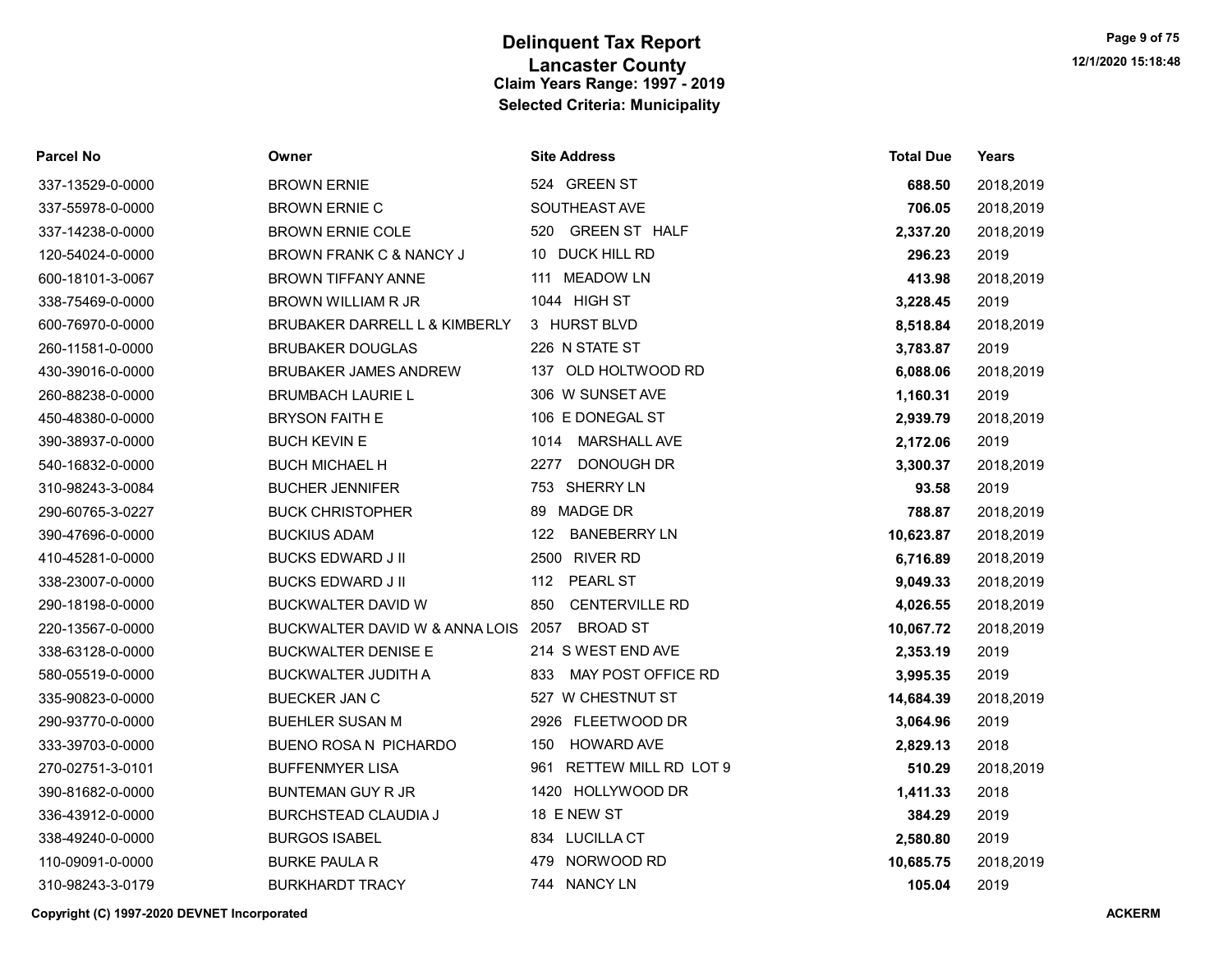| Parcel No        | Owner                                        | <b>Site Address</b>          | <b>Total Due</b> | <b>Years</b>   |
|------------------|----------------------------------------------|------------------------------|------------------|----------------|
| 080-79557-0-0000 | <b>BURKHART DENISE</b>                       | 240 N REAMSTOWN RD           | 11,161.02        | 2018,2019      |
| 110-04563-0-0000 | <b>BURKHART JACK N</b>                       | 318 POPLAR ST                | 9,892.58         | 2017,2018,2019 |
| 310-52498-0-0000 | <b>BURKHART TIMOTHY</b>                      | 16 BOWMAN RD                 | 1,582.52         | 2019           |
| 290-15768-0-0000 | BURKHART TIMOTHY S & DUSTRA M                | KINGSWAY DR<br>813           | 3,462.44         | 2019           |
| 460-05534-3-0144 | <b>BURKINS DAWN</b>                          | 191 SUN VALLEY RD            | 414.79           | 2019           |
| 120-91013-3-0047 | <b>BURKMAN JOHN RICHARD JR</b>               | 3327 MAIN ST LOT 8           | 144.70           | 2018,2019      |
| 110-59856-0-0000 | BURNING BRIDGE ANTIQUES MARKET 300 WALNUT ST |                              | 13,644.34        | 2019           |
| 400-00833-0-0000 | <b>BUSH JERRY LEE</b>                        | 172 N MAIN ST                | 3,931.64         | 2019           |
| 010-36608-0-0000 | BUSHWOOD REAL ESTATE HOLDINGS 157 W MAIN ST  |                              | 4,627.57         | 2019           |
| 500-53523-0-0000 | <b>BUSTIN SHERYLL</b>                        | 4 SUN VALLEY DR              | 5,021.95         | 2019           |
| 560-73138-0-0000 | <b>BUTLER DIANA</b>                          | 760 ALVINS WAY               | 16,060.41        | 2018,2019      |
| 510-30573-0-0000 | <b>BUTTS JEFFREY M</b>                       | MILLWOOD RD<br>969           | 5,135.14         | 2019           |
| 338-39712-0-0000 | <b>BYERS CHARLES T</b>                       | 107 EUCLID AVE               | 6,064.47         | 2019           |
| 120-35232-0-0000 | BYERS CHARLES T & RHONDA LYNNE 6 ORCHARD LN  |                              | 4,437.98         | 2019           |
| 337-74485-0-0000 | <b>BYNUM EARL I</b>                          | 618 NEW GREEN ST             | 1,829.41         | 2019           |
| 050-26713-3-0002 | CALHOUN RICHARD J & ELIZABETH                | 5900 WERTZTOWN RD            | 247.54           | 2019           |
| 210-40893-3-0053 | <b>CALLAHAN MICHELLE J</b>                   | 17 CONESTOGA MANOR TRAILER   | 140.86           | 2018,2019      |
| 340-55296-0-0000 | <b>CALLAWAY MARIANNE</b>                     | 16 YARDLEY GRN               | 8,896.10         | 2018,2019      |
| 290-79345-0-0000 | CAM D MACHINING CO INC                       | 176 E MAIN ST REAR           | 14,316.78        | 2018,2019      |
| 290-60765-3-0162 | CAMPBELL EDWARD J JR                         | 107 MADGE DR                 | 1,231.06         | 2018,2019      |
| 410-92432-0-0000 | CAMPBELL KENNETH L                           | 3457<br><b>RIVER RD</b>      | 5,439.40         | 2018,2019      |
| 300-55627-3-0011 | <b>CAMPBELL RICHARD JR</b>                   | 4021D COLUMBIA AVE           | 183.31           | 2019           |
| 338-07042-0-0000 | <b>CARBALLO KRISTINA R</b>                   | 750 ST JOSEPH ST             | 3,233.72         | 2018,2019      |
| 150-34385-0-0000 | <b>CARBONE YOLANDA</b>                       | 22 ASHLEY DR                 | 3,002.50         | 2018,2019      |
| 260-43996-0-0000 | <b>CARILLO WILLIAM</b>                       | 42 N MARKET ST               | 5,149.15         | 2018,2019      |
| 339-84680-0-0000 | <b>CARLTON BERKOWITZ LTD</b>                 | 1133 MANHEIM PIKE            | 6,394.56         | 2019           |
| 339-05582-0-0000 | CARLTON BERKOWITZ LTD PARTNER: 1121          | <b>MANHEIM PIKE</b>          | 25,728.93        | 2019           |
| 337-48546-0-0000 | <b>CARMEN LYDIA</b>                          | 536 LOCUST ST                | 1,335.49         | 2019           |
| 200-75040-0-0000 | <b>CARPENTER TINA M</b>                      | <b>FETTERVILLE RD</b><br>238 | 2,730.69         | 2018,2019      |
| 090-47440-3-0035 | <b>CARR CHRISTOPHER J</b>                    | WOLLUPS HILL RD<br>955       | 134.46           | 2018,2019      |
| 320-36421-0-0000 | <b>CARRION STEPHANIE ANN</b>                 | 609 BEAVER VALLEY PIKE       | 7,920.89         | 2018.2019      |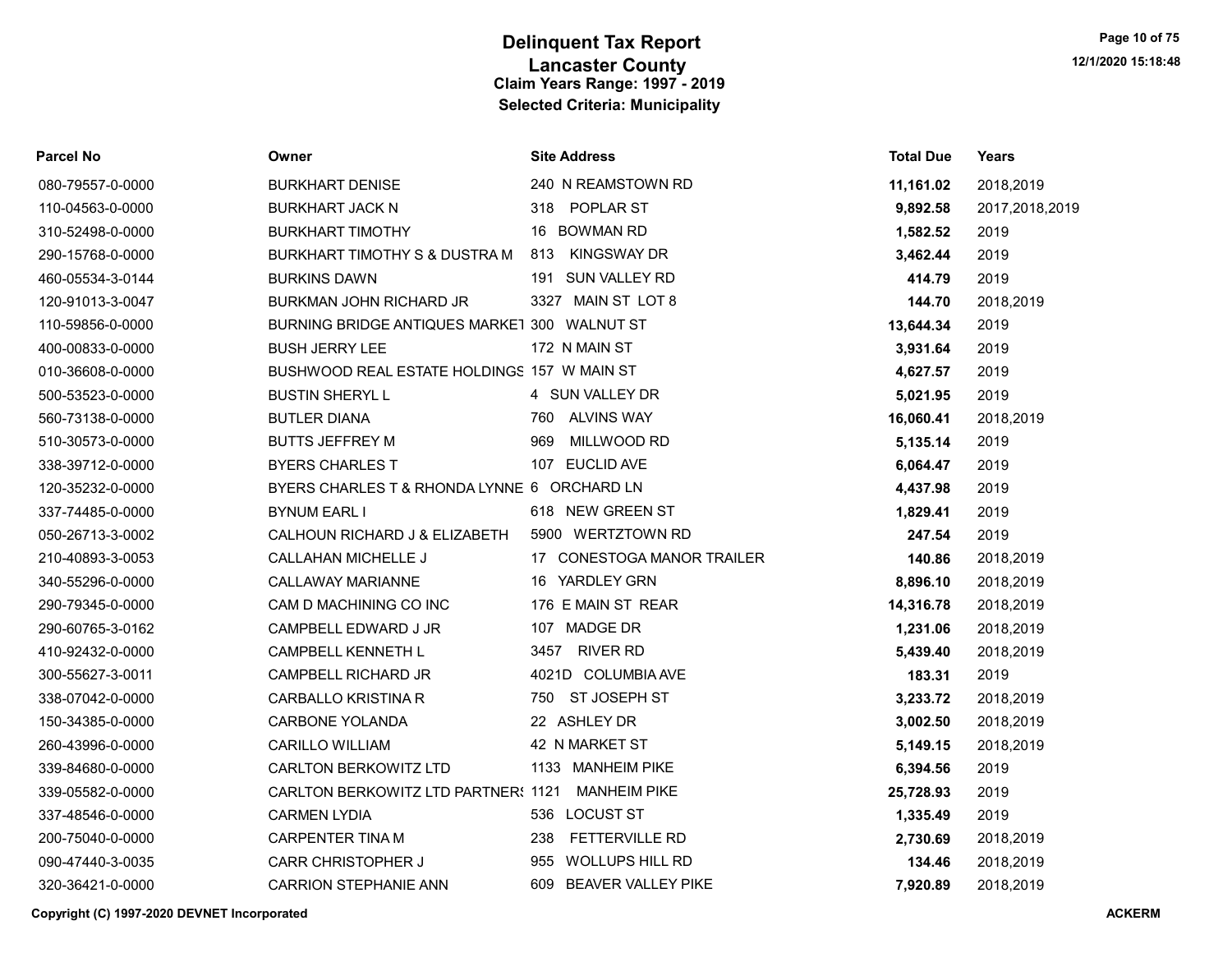| <b>Parcel No</b> | Owner                       | <b>Site Address</b>           | <b>Total Due</b> | <b>Years</b>   |
|------------------|-----------------------------|-------------------------------|------------------|----------------|
| 270-40322-0-0000 | <b>CARROLL CHARLES</b>      | 1572 DIVISION HWY             | 3,629.21         | 2019           |
| 370-41055-0-0000 | <b>CARSON DAVID S</b>       | 113 S SPRUCE ST               | 4,219.73         | 2019           |
| 340-05549-0-0000 | CARSON THEODORE W & CINDY J | <b>HERSHEY AVE</b><br>820     | 10,762.81        | 2019           |
| 340-21270-0-0000 | CARSON THEODORE W & CINDY J | HERSHEY AVE LT 5 B-A          | 3,239.52         | 2019           |
| 090-38457-0-0000 | CARTER DEBRA A              | 375 HERTZOG VALLEY RD         | 6,794.31         | 2019           |
| 430-64850-0-0000 | CARTER DONALD W             | 110 FROGTOWN RD BLDG A        | 1,561.04         | 2018,2019      |
| 480-65502-3-0016 | CARTER GARY WALLACE JR      | DILLER AVE LOT 8<br>88        | 132.85           | 2019           |
| 410-82211-0-0000 | <b>CARTER SHIRLEY A</b>     | 168 TRACYBERG RD              | 4,710.57         | 2018,2019      |
| 290-23885-0-0000 | <b>CASALE BETTY LOU</b>     | <b>LANCASTER RD</b><br>2248   | 4,680.35         | 2019           |
| 600-64729-0-0000 | <b>CASMIR HONORAL</b>       | 37 ROLLING HILL DR            | 5,375.52         | 2018,2019      |
| 600-03738-3-0050 | CASTAGNA CHRISTOPHER M      | 1 PLATEAU RD                  | 18.05            | 2019           |
| 380-04482-3-0105 | CASTANEDA VICTORINA G       | 17 HORSESHOE LN               | 51.79            | 2019           |
| 338-10028-0-0000 | CASTELLANOS CARLOS L        | 635 LAKE ST                   | 2,401.97         | 2019           |
| 338-70579-0-0000 | <b>CATERBONE MICHAEL</b>    | 1250 FREMONT ST               | 3,695.94         | 2019           |
| 190-54897-3-0164 | CAUDILL CORBITT JR          | 7 AMBER CIR                   | 2,517.44         | 2018,2019      |
| 480-31049-0-0000 | <b>CEKALA DONNA</b>         | 384 VALLEY VIEW DR            | 3,807.60         | 2019           |
| 260-69830-0-0000 | <b>CERESINI JULIA M</b>     | 245 W FRANKLIN ST             | 612.02           | 2019           |
| 270-04582-3-0018 | CHALAS JESSICA LYNN         | 883 E MAIN ST LOT 5           | 173.83           | 2019           |
| 200-27015-3-0042 | <b>CHANNEL HOME SALES</b>   | 207 TINA LN                   | 72.79            | 2019           |
| 560-37046-0-0000 | <b>CHAPMAN HELEN L</b>      | <b>COUNTRYSIDE DR</b><br>5318 | 6,276.01         | 2019           |
| 390-33182-1-0172 | <b>CHARNEY ALLEN M</b>      | 172 VALLEYBROOK DR CONDO      | 2,330.68         | 2019           |
| 490-24360-3-0020 | CHASE MANHATTAN BANK USA NA | 53 LEACOCK RD LOT 6           | 2,597.40         | 2017,2018,2019 |
| 200-96325-0-0000 | CHATEAU FARMS INC           | 1337 MAIN ST                  | 12,952.35        | 2019           |
| 310-33278-0-0000 | <b>CHAUDHRY SALIMA</b>      | 422 DOHNER DR                 | 673.63           | 2019           |
| 050-42424-0-0000 | <b>CHERNOVSKIY ALLA I</b>   | 1059 NARVON RD                | 5,965.90         | 2018,2019      |
| 290-03922-0-0000 | CHESWICKE LLC               | 2728 MARIETTA AVE             | 17,510.64        | 2019           |
| 290-25402-0-0000 | CHESWICKE LLC               | MARIETTA AVE REAR             | 189.36           | 2019           |
| 290-43828-0-0000 | <b>CHESWICKE LLC</b>        | PEACOCK DR REAR               | 150.62           | 2019           |
| 290-44126-0-0000 | <b>CHESWICKE LLC</b>        | 630 RUNNING PUMP RD           | 1,241.61         | 2019           |
| 290-62389-0-0000 | CHESWICKE LLC               | <b>MARIETTA AVE</b>           | 1,545.64         | 2019           |
| 290-84304-0-0000 | <b>CHESWICKE LLC</b>        | 610 RUNNING PUMP RD           | 3.242.35         | 2019           |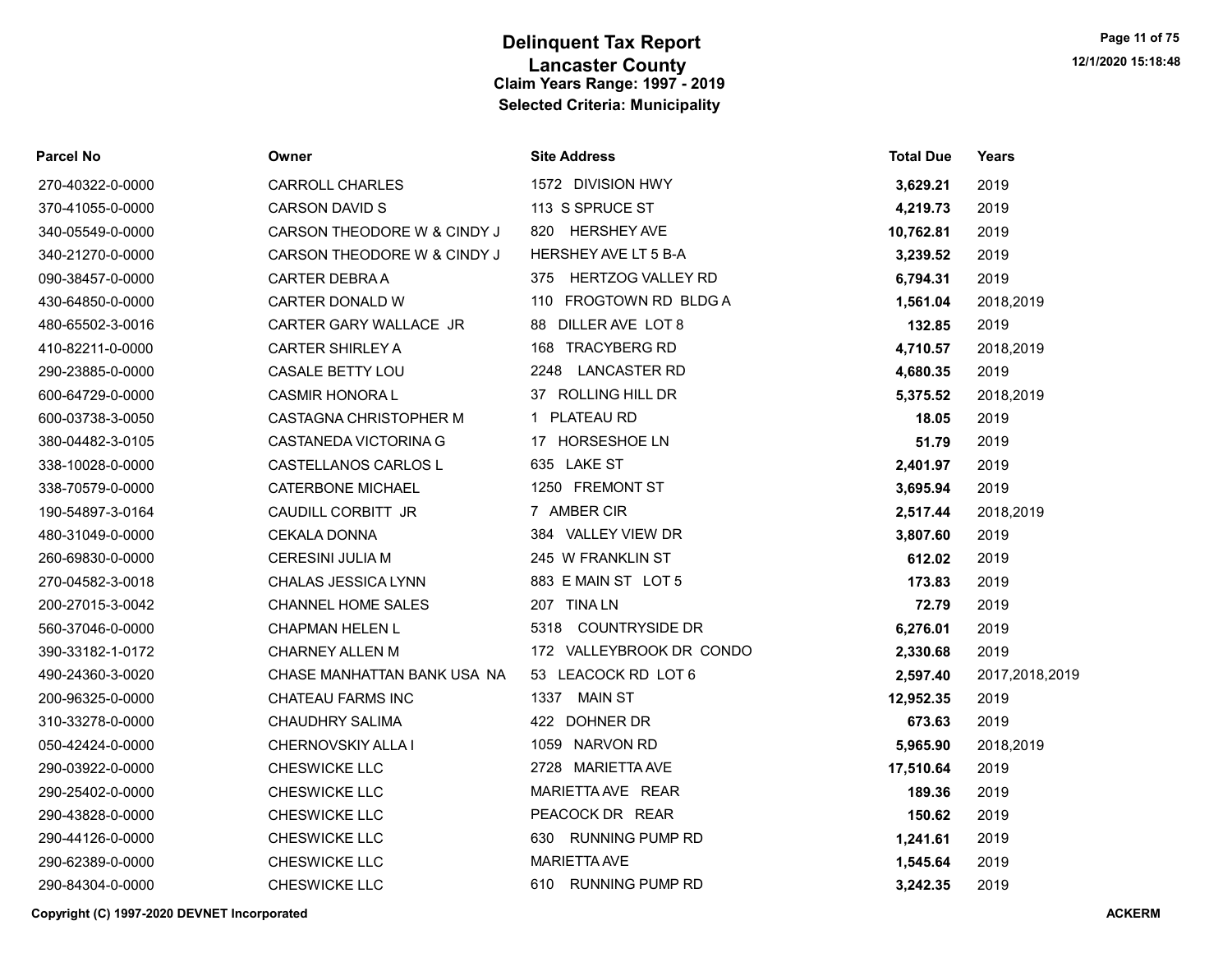| <b>Parcel No</b> | Owner                                | <b>Site Address</b>         | <b>Total Due</b> | Years     |
|------------------|--------------------------------------|-----------------------------|------------------|-----------|
| 190-54897-3-0077 | CHILDS RYAN IRA                      | 200 AMBER CIR               | 277.49           | 2019      |
| 310-07168-0-0000 | CHIMIENTI PETER J & LOIS J           | 70 GLENDALE DR              | 434.92           | 2019      |
| 040-95477-3-0109 | CHOINSKI AMANDA                      | 1395 BOWMANSVILLE RD LOT 13 | 494.09           | 2019      |
| 240-42792-0-0000 | <b>CHRISTALDI CHRISTOPHER L</b>      | 10 ZARTMAN MILL RD          | 3,000.37         | 2019      |
| 336-33657-0-0000 | <b>CHRISTIAN KEJMAR S</b>            | 707 N QUEEN ST              | 3,641.19         | 2019      |
| 480-21720-0-0000 | CHRISTMAN JEFFREY W                  | 283 W FULTON ST             | 2,795.17         | 2018      |
| 600-79560-0-0000 | CHURCH BOYICE J & DOROTHY L          | 115 MAYFIELD DR             | 4,048.65         | 2019      |
| 333-40632-0-0000 | CHURCH OF THE FATHER SON &           | 522 HOWARD AVE              | 887.92           | 2019      |
| 334-02295-0-0000 | <b>CINTRON BLANCA R</b>              | 470 BEAVER ST               | 5,723.19         | 2019      |
| 320-82269-0-0000 | CINTRON RUBEN D & BLANCA R           | 5 CARLTON CT                | 1,758.16         | 2019      |
| 334-09745-0-0000 | CINTRON RUBIN D & BLANCA R           | 443 BEAVER ST               | 1,033.52         | 2019      |
| 338-41695-0-0000 | CITADEL INVESTMENT LLC               | 132 PROSPECT ST             | 5,883.67         | 2018,2019 |
| 337-56533-0-0000 | CITY CONSTRUCTION SERVICES LLC       | 134 DAUPHIN ST              | 3,283.08         | 2019      |
| 337-35214-0-0000 | CLACK MAURICE B & GEORGIA B          | 737 EAST END AVE            | 2,753.89         | 2019      |
| 080-89546-0-0000 | <b>CLAIR JANICE E</b>                | 242 W SWARTZVILLE RD        | 4,113.31         | 2019      |
| 190-08676-0-0000 | CLARK BRUCE L & MICHELLE A           | 133 SKYLINE DR              | 1,229.37         | 2019      |
| 270-02751-3-0092 | <b>CLARK KELLY</b>                   | 977 RETTEW MILL RD LOT 72   | 851.41           | 2018,2019 |
| 410-98542-3-0425 | <b>CLASS GLADYS</b>                  | 106 JEMFIELD CT             | 1,276.61         | 2018,2019 |
| 335-14204-0-0000 | <b>CLAY MADRAL</b>                   | 335 W KING ST               | 4,060.90         | 2019      |
| 290-55862-0-0000 | <b>CLINITE TIMOTHY L &amp; PATTI</b> | 100 MEADOW CREEK DR         | 4,006.61         | 2019      |
| 020-41526-0-0000 | COAL CAPITAL EPHRATA LLC             | 7TH ST REAR                 | 7,085.60         | 2019      |
| 260-98081-0-0000 | COAL CAPITAL EPHRATA LLC             | 1170 STATE ST               | 131,127.34       | 2019      |
| 460-36051-0-0000 | <b>COCKER RONALD B</b>               | 2012 MOUNT GRETNA RD        | 10,973.22        | 2018,2019 |
| 340-38027-0-0000 | CODER G ROBERT JR                    | 50 SECOND LOCK RD           | 1,024.59         | 2019      |
| 339-29614-0-0000 | COLE ROSALYN JEAN                    | 444 N QUEEN ST              | 2,708.78         | 2019      |
| 550-96053-3-0045 | <b>COLEMAN AARON &amp; PAULA</b>     | 15 VALLEY RUN DR            | 1,846.32         | 2018,2019 |
| 337-73519-0-0000 | <b>COLLADO NICOLAS</b>               | 138 STEVENS AVE             | 1,015.00         | 2019      |
| 120-91013-3-0002 | <b>COLLIER DONALD E JR</b>           | 3327 MAIN ST LOT 7          | 492.16           | 2018,2019 |
| 520-90020-3-0121 | <b>COLLINS ANN</b>                   | 30 PARK VIEW DR             | 94.18            | 2019      |
| 338-44056-0-0000 | <b>COLON EDWIN</b>                   | 539 LAFAYETTE ST            | 915.25           | 2019      |
| 338-45575-0-0000 | <b>COLON EDWIN</b>                   | 537<br><b>LAFAYETTE ST</b>  | 1,831.84         | 2019      |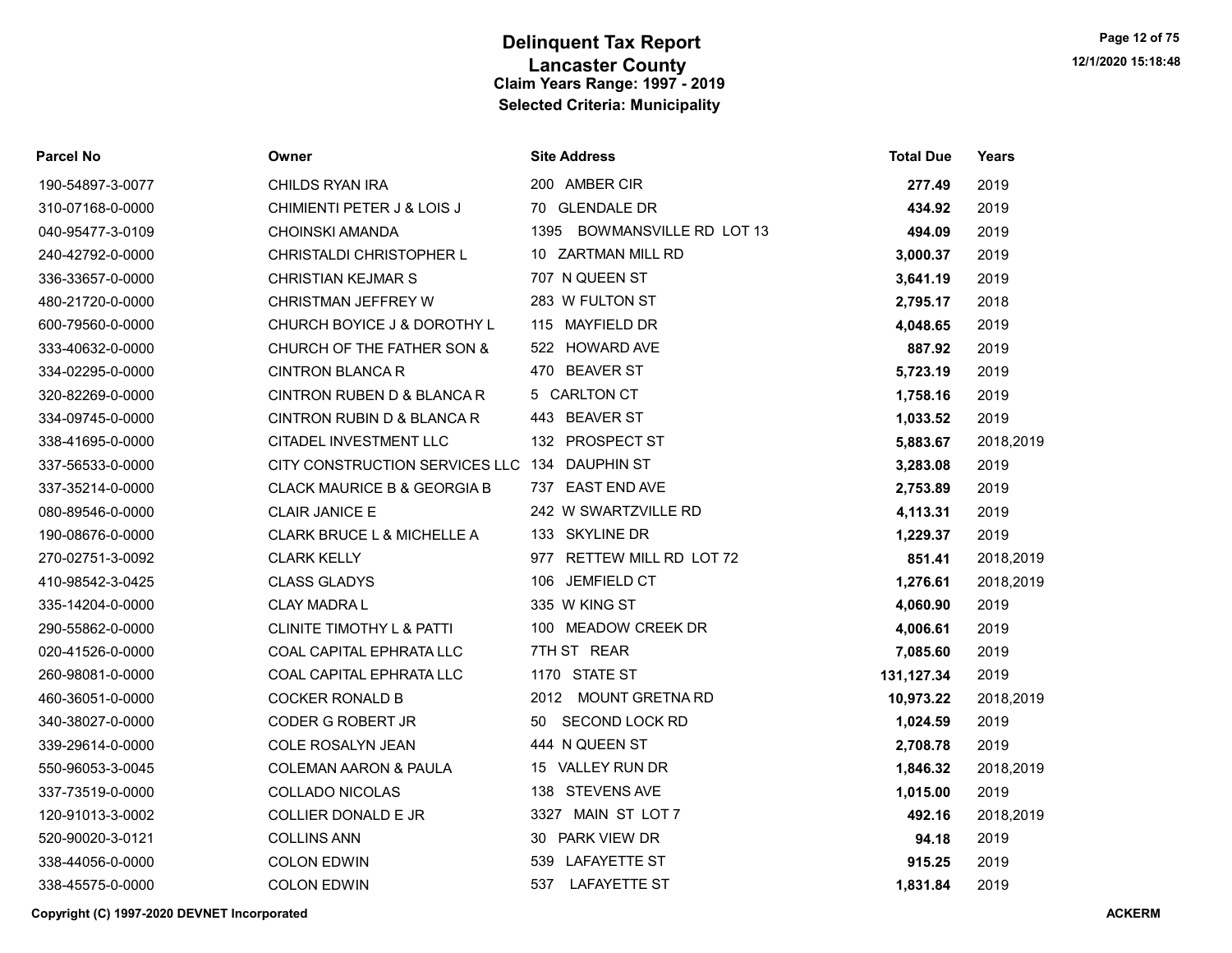| <b>Parcel No</b> | Owner                                    | <b>Site Address</b>            | <b>Total Due</b> | <b>Years</b>   |
|------------------|------------------------------------------|--------------------------------|------------------|----------------|
| 338-80602-0-0000 | <b>COLON EDWIN</b>                       | 453<br>LAFAYETTE ST HALF       | 2,141.35         | 2019           |
| 220-92977-0-0000 | <b>COLON HEATHER J</b>                   | 2648 NORTHFIELD DR             | 4,331.36         | 2019           |
| 290-22521-3-0045 | <b>COLON MARTA V</b>                     | <b>DELL LN</b><br>2899         | 43.07            | 2019           |
| 290-73583-0-0000 | <b>COLUMBIA &amp; MAIN PARTNERS</b>      | <b>COLUMBIA AVE</b><br>2309    | 29,256.66        | 2018,2019      |
| 110-21241-0-0000 | <b>COLUMBIA BOROUGH FIRE DEPARTM 706</b> | <b>MANOR ST</b>                | 1,563.39         | 2019           |
| 450-22980-1-0148 | <b>CONIGLIO THOMAS C</b>                 | <b>BERRY ST</b><br>301         | 4,148.53         | 2019           |
| 440-14589-0-0000 | CONNER MARGARET A                        | 57 OAK RIDGE DR                | 4,171.74         | 2019           |
| 280-57366-0-0000 | CONRAD HEIDI J                           | 1850 CHERRY HILL RD            | 662.87           | 2018,2019      |
| 510-34108-0-0000 | CONRAD MERLE S JR & CAROL J              | SHORT LN REAR<br>221           | 3,255.43         | 2019           |
| 510-35045-0-0000 | CONSYLMAN MARY A                         | 243 BRENNEMAN RD               | 3,757.67         | 2018,2019      |
| 510-29222-0-0000 | CONSYLMAN SAMUEL L & MARY                | <b>LOCUST LN</b>               | 152.64           | 2019           |
| 337-17179-0-0000 | COOK ANGELA NELSON                       | 649 S MARSHALL ST              | 355.96           | 2019           |
| 337-46052-0-0000 | <b>COOK CHARLENE</b>                     | 425 E STRAWBERRY ST            | 2,169.73         | 2018,2019      |
| 337-52388-0-0000 | <b>COOK CHARLENE</b>                     | <b>LOCUST ST</b><br>543        | 26.18            | 2019           |
| 520-76791-3-0104 | <b>COOK DEBRA</b>                        | <b>LILAC DR</b><br>641         | 133.00           | 2019           |
| 320-21494-0-0000 | <b>COOK SHARON M</b>                     | <b>BANK BARN LN</b><br>106     | 9,566.63         | 2019           |
| 430-44119-0-0000 | COOLIDGE JOHN D III                      | <b>TROLLEY RD</b><br>60        | 2,657.33         | 2018,2019      |
| 430-25867-0-0000 | <b>COOLIDGE LIEZEL A</b>                 | <b>TROLLEY RD</b><br>26        | 1,803.21         | 2018,2019      |
| 337-14697-0-0000 | <b>COOPER JULIAN E</b>                   | 755 S LIME ST                  | 4,836.36         | 2018,2019      |
| 430-54054-0-0000 | <b>COOPER KATHY L</b>                    | <b>FROGTOWN RD</b><br>195      | 2,152.29         | 2019           |
| 520-30014-0-0000 | CORBIN ROBERT C II & VALERIE A           | 320<br><b>GROFFDALE RD</b>     | 533.72           | 2019           |
| 410-98542-3-0037 | CORCHADO ORTIZ BENJAMIN                  | OAKFIELD CT W<br>209           | 543.48           | 2018,2019      |
| 110-80478-0-0000 | CORNELIUS JODY I                         | 1005<br>SPRUCE ST              | 3,259.35         | 2019           |
| 550-83324-0-0000 | <b>CORPORATE VENTURE GROUP</b>           | NOBLE RD                       | 4,738.45         | 2019           |
| 130-52507-0-0000 | COVER FRANKLYN A JR                      | SAGERVILLE RD<br>1230          | 3,506.90         | 2018,2019      |
| 540-73601-1-0119 | <b>COVERT WILLIAM J</b>                  | 119 LANCASTER EST CONDO        | 1,547.95         | 2019           |
| 430-44987-0-0000 | <b>COWART ADAM</b>                       | <b>BRIDGE VALLEY RD</b><br>514 | 3,621.25         | 2017,2018,2019 |
| 500-78553-0-0000 | <b>COWART CHARLES E</b>                  | 1570 WILLOUGHBY CIR            | 4,019.81         | 2019           |
| 430-10945-0-0000 | COX JAMES H & LINDA J                    | 91 NISSLEY LN                  | 1,685.89         | 2019           |
| 340-59643-0-0000 | COX JOHN R & PATRICIA                    | 120 ATKINS AVE                 | 4,053.65         | 2019           |
| 510-98499-0-0000 | <b>COXEY KATHLEEN MARIE</b>              | 299 DONNA AVE                  | 5,565.80         | 2019           |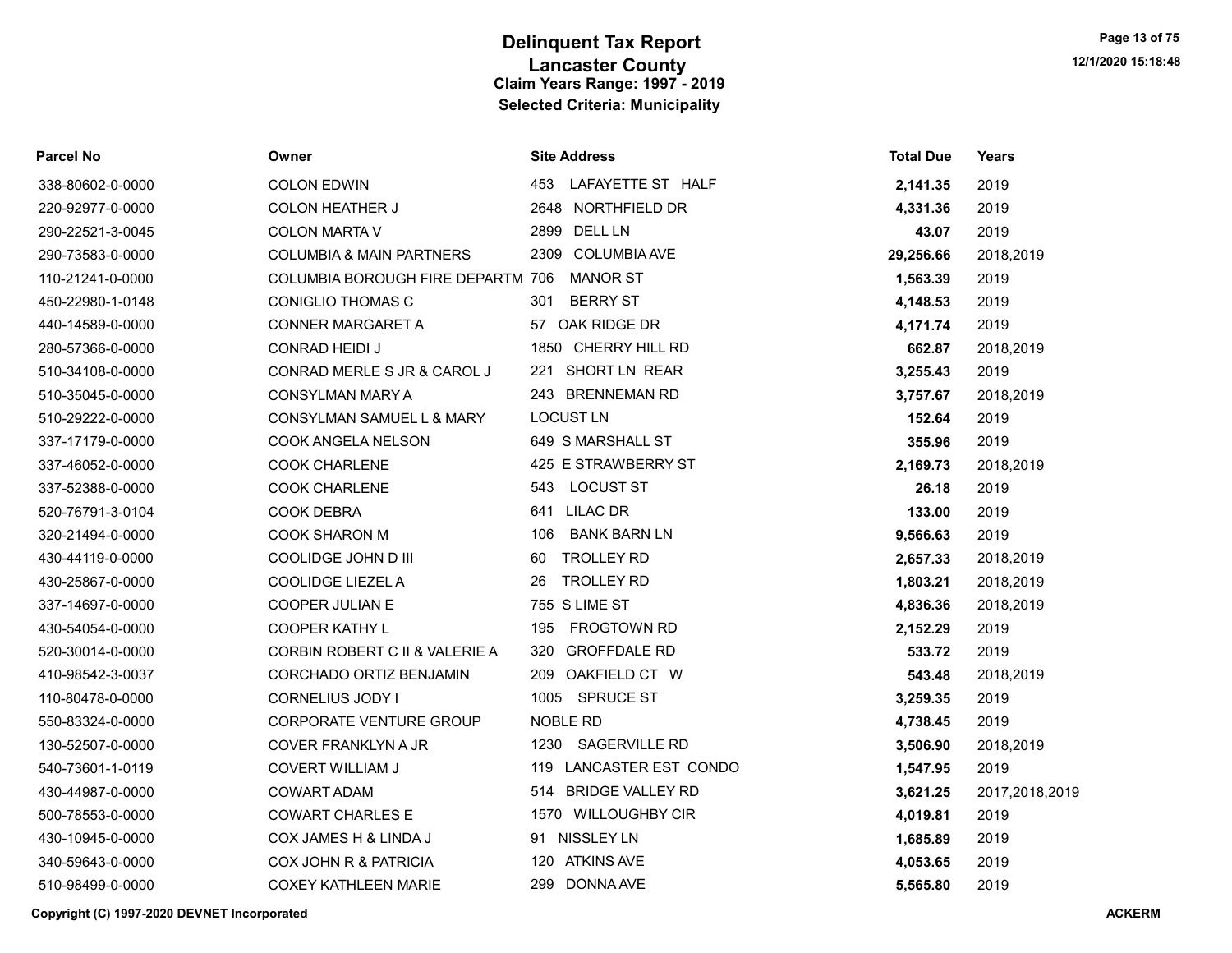| Parcel No        | Owner                                           | <b>Site Address</b>        | <b>Total Due</b> | Years     |
|------------------|-------------------------------------------------|----------------------------|------------------|-----------|
| 337-00741-0-0000 | <b>CRAIG KATHRYN L</b>                          | 632 NEW DAUPHIN ST         | 5,028.33         | 2018,2019 |
| 339-90249-0-0000 | <b>CRAIGHEAD LOIS R</b>                         | 522 N MARY ST              | 3,596.41         | 2019      |
| 040-95477-3-0046 | CRALEY JAMES & WOLLYUNG ALICE                   | 1395 BOWMANSVILLE RD       | 181.79           | 2019      |
| 560-05158-0-0000 | <b>CRASTEN RUTH A</b>                           | 777 MT VERNON RD LOT 2     | 12,197.34        | 2018,2019 |
| 337-84295-0-0000 | CRAWFORD LATEKA J                               | 729 ROCKLAND ST            | 4.10             | 2019      |
| 050-80778-3-0001 | <b>CRAWFORD LISA</b>                            | 437 TWIN COUNTY RD         | 1,330.90         | 2018,2019 |
| 410-98542-3-0239 | CREEK JOHN JR                                   | 107 WHITE TAIL CT          | 1,356.96         | 2018,2019 |
| 390-18868-0-0000 | <b>CRESPO ELIZABETH A</b>                       | 581 VALLEY RD              | 4,820.83         | 2019      |
| 510-86287-0-0000 | <b>CRISMAN L CURNEN</b>                         | 1 INDIAN HILL RD           | 2,099.76         | 2019      |
| 380-87384-0-0000 | <b>CRISWELL SARA G</b>                          | 13 ROBERTS RD              | 2,896.80         | 2019      |
| 390-95245-0-0000 | <b>CRITTENDEN BRYAN D</b>                       | 750 BENT CREEK DR          | 11,502.84        | 2019      |
| 390-95057-0-0000 | CRITTENDEN DOROTA M                             | <b>BENT CREEK DR</b>       | 3,009.61         | 2019      |
| 600-53106-0-0000 | <b>CROSS WILLIAM E</b>                          | 1561 E NEWPORT RD          | 5,561.47         | 2019      |
| 110-75538-0-0000 | <b>CROWL LANCE S</b>                            | 562 WALNUT ST              | 1,223.53         | 2019      |
| 339-51018-0-0000 | <b>CRUMP PATTERSON DIANA</b>                    | 402 W JAMES ST             | 5,072.72         | 2019      |
| 337-56870-0-0000 | <b>CRUZ ANA Y</b>                               | 511 S SHIPPEN ST           | 5,919.37         | 2018,2019 |
| 337-45403-0-0000 | <b>CRUZ CHRISTOPHER &amp; NELLIE</b>            | 626 S ANN ST               | 1,064.05         | 2019      |
| 337-03173-0-0000 | <b>CUCUZZA ROSARIO</b>                          | 214 HOLLY LN               | 8,345.16         | 2019      |
| 337-79162-0-0000 | <b>CULBRETH PAUL</b>                            | <b>PERSHING AVE</b><br>575 | 5,220.03         | 2018,2019 |
| 390-21434-0-0000 | <b>CULLITON CAROL RAE</b>                       | 1129 OAKMONT DR            | 98.32            | 2019      |
| 110-52201-0-0000 | <b>CULP CHRISTINE L</b>                         | 1260 STAMANS LN            | 6,333.21         | 2018,2019 |
| 337-19695-0-0000 | <b>CUMMINGS GWENDOLYN E</b>                     | 719 EAST END AVE           | 4,209.35         | 2018,2019 |
| 410-98542-3-0247 | <b>CUNNINGHAM BEVERLY M</b>                     | 227 LONGWOOD CT W          | 1,726.04         | 2018,2019 |
| 339-80604-0-0000 | <b>CUNNINGHAM CECILIA K</b>                     | 638 N MARY ST              | 8,842.38         | 2018,2019 |
| 339-48517-0-0000 | <b>CUPPLES PAUL J</b>                           | 547 SPRUCE ST              | 4,127.63         | 2018,2019 |
| 420-00157-0-0000 | D&V BAKER REALTY ASSOCIATES LLC 392 E FRONT ST  |                            | 6,628.22         | 2019      |
| 420-93646-0-0000 | D&V BAKER REALTY ASSOCIATES LLC 392 E HAZEL AVE |                            | 2,247.98         | 2019      |
| 120-20564-0-0000 | <b>DAGEN NIXETTA</b>                            | 26 SANDHILL RD             | 3,704.90         | 2018,2019 |
| 420-01546-0-0000 | DALLMEYER ESTATE OF CRAIG E                     | 629 W MARKET ST            | 24,955.35        | 2018,2019 |
| 390-58244-1-0034 | DANG MARIA T                                    | 1303 BLUE JAY DR CONDO     | 1,260.26         | 2019      |
| 580-05710-0-0000 | DARLINGTON PAULA C                              | 2075 EDISONVILLE RD        | 3,219.52         | 2019      |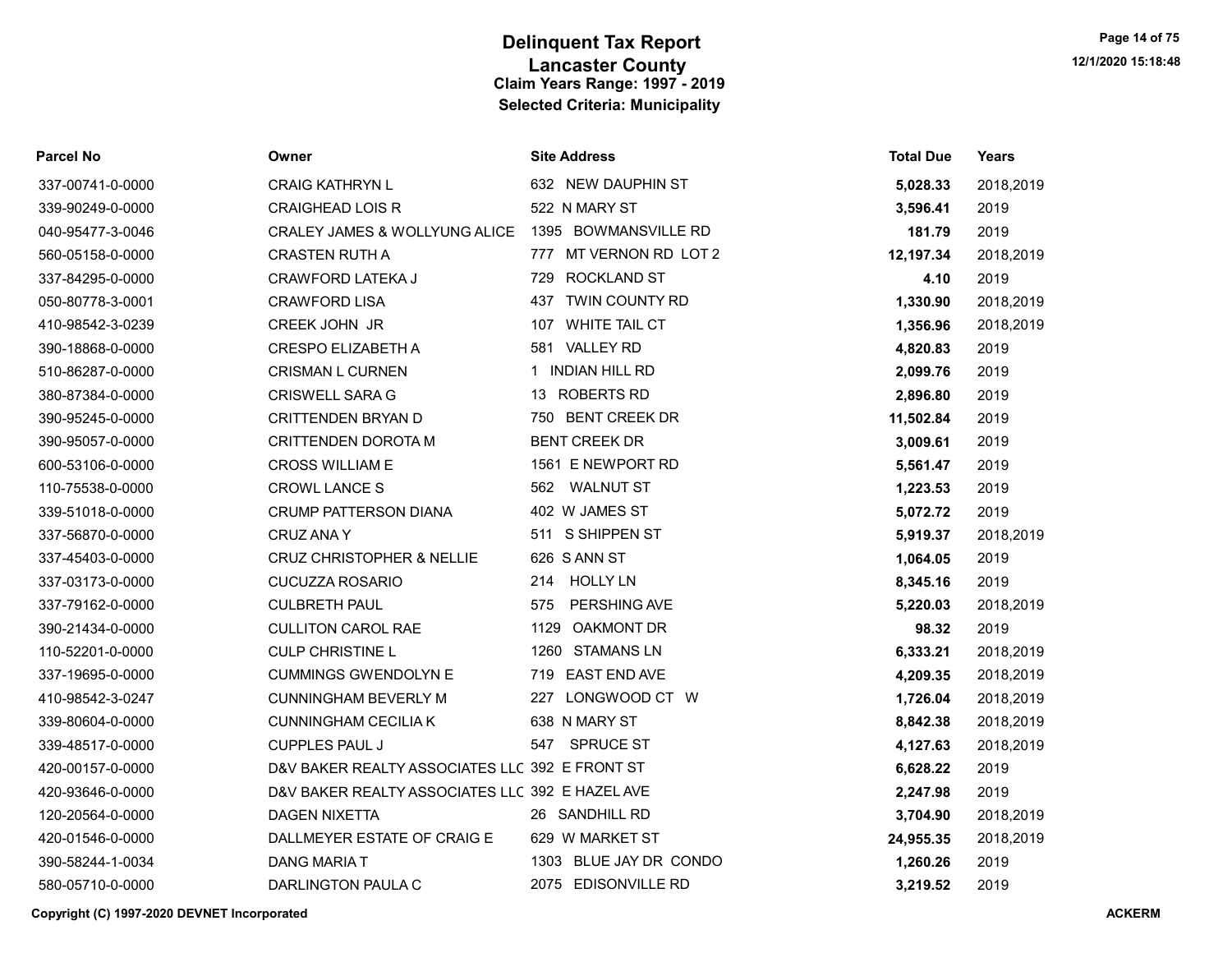| <b>Parcel No</b> | Owner                        | <b>Site Address</b>                | <b>Total Due</b> | Years                             |
|------------------|------------------------------|------------------------------------|------------------|-----------------------------------|
| 332-23022-0-0000 | DASTRA VINCENT M             | 115 N PLUM ST                      | 2,464.21         | 2019                              |
| 320-23880-0-0000 | DAVIDSON BRIAN S             | 1614 BUTTERCUP RD                  | 5,373.49         | 2018,2019                         |
| 260-01110-0-0000 | DAVIS A DARWIN               | 298 BOOMERANG DR                   | 8,963.52         | 2018,2019                         |
| 300-75958-0-0000 | DAVIS ANGELA R               | 146 BROAD ST                       | 9,008.75         | 2018,2019                         |
| 310-65082-0-0000 | <b>DAVIS EUGENE</b>          | 2143 HORSESHOE RD                  | 1,340.71         | 2019                              |
| 310-74221-0-0000 | <b>DAVIS EUGENE</b>          | HORSESHOE RD                       | 390.37           | 2019                              |
| 600-62504-0-0000 | DAVIS PAUL H                 | 12 COUNTRYSIDE LN                  | 7,542.29         | 2018,2019                         |
| 040-95477-3-0079 | DAVIS WESLEY                 | 1395 BOWMANSVILLE RD LOT 17 LOT 17 | 117.94           | 2019                              |
| 334-29280-0-0000 | DAWKINS JEFFREY L            | 18 HAGER ST                        | 3,468.81         | 2018,2019                         |
| 400-56704-0-0000 | DAWOOD MOHAMMED              | 325 S CHARLOTTE ST                 | 2,214.64         | 2019                              |
| 520-14713-3-0135 | DAYE CARLOS L                | 4 KIMBERLY AVE                     | 92.96            | 2018,2019                         |
| 290-60765-3-0188 | DEAROLF GAGE W               | <b>MADGE DR</b><br>42              | 1,010.73         | 2019                              |
| 400-16944-0-0000 | DECK DAVID E                 | 140 N MAIN ST                      | 3,829.47         | 2019                              |
| 390-96578-0-0000 | DECKTOR DAVID B              | <b>BELGIAN WAY</b><br>644          | 904.99           | 2019                              |
| 050-99722-0-0000 | DEHAVEN KIRK WILLIAM         | ASH RD<br>455                      | 2,929.99         | 2019                              |
| 336-46612-0-0000 | <b>DEITRICH MICHAEL A II</b> | 735 N FRANKLIN ST                  | 2,387.12         | 2019                              |
| 300-50170-0-0000 | DEJESUS DAVID R              | 4027 COLUMBIA AVE                  | 6,874.15         | 2019                              |
| 338-19229-0-0000 | <b>DEJESUS GABRIEL</b>       | <b>MANOR ST</b><br>604             | 3,231.04         | 2019                              |
| 337-80135-0-0000 | <b>DEJESUS JAVIER</b>        | JUNIATA ST<br>213                  | 4,732.43         | 2018,2019                         |
| 560-35819-3-0001 | DELLAROVALL STEVEN ELLIS     | 367 SCHOOL LANE RD                 | 289.46           | 2019                              |
| 410-34135-0-0000 | <b>DEMMY DORIS R</b>         | 666 SHULTZ RD                      | 3,580.63         | 2019                              |
| 410-43271-0-0000 | DEMMY DORIS R                | SHULTZ LOT 4 B-B RD                | 1,248.32         | 2019                              |
| 580-31616-0-0000 | <b>DENLINGER GLENN</b>       | 42 RESERVOIR RD                    | 14,025.48        | 2018,2019                         |
| 336-82545-0-0000 | DENNISON MINERVA S           | 593 N PLUM ST                      | 806.11           | 2019                              |
| 110-91220-0-0000 | <b>DENNISON TERESITA</b>     | 560<br>UNION ST                    | 995.60           | 2019                              |
| 540-42745-3-0006 | <b>DEPPEN ESTHER</b>         | 28 CRYSTAL DR                      | 517.14           | 2019                              |
| 336-08104-0-0000 | DEPREFONTAINE KEVIN T &      | 808 N ANN ST                       | 31,792.22        | 2014, 2015, 2016, 2017, 2018, *** |
| 120-60714-0-0000 | DERING DAVID D &             | <b>RINEER RD</b><br>380            | 17,016.73        | 2019                              |
| 500-98098-3-0054 | <b>DERRISH LUCILLE</b>       | 21 PENN VALLEY VLG                 | 290.32           | 2019                              |
| 430-76830-0-0000 | DEVONSHIRE BARRY L & SALLY A | 500 FROGTOWN RD                    | 4,034.43         | 2019                              |
| 430-13174-3-0004 | <b>DEVONSHIRE BESSIE</b>     | <b>SUSQUEHANNOCK DR</b>            | 18.41            | 2019                              |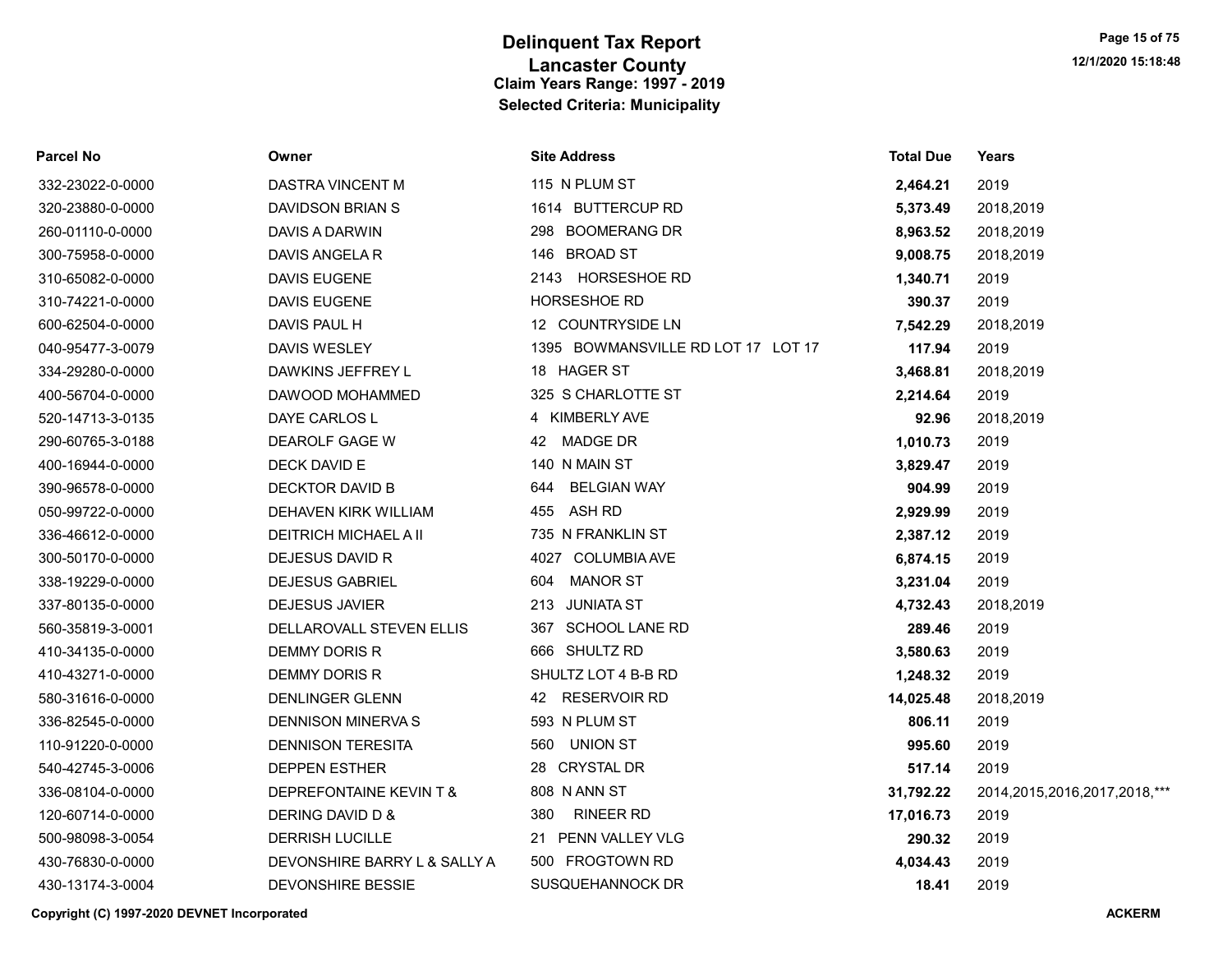| Parcel No        | Owner                    | <b>Site Address</b>         | <b>Total Due</b> | Years                        |
|------------------|--------------------------|-----------------------------|------------------|------------------------------|
| 430-91958-0-0000 | DEVONSHIRE SALLY A       | 502 FROGTOWN RD             | 3,685.45         | 2019                         |
| 410-98542-3-0018 | <b>DIAMOND ROBERT</b>    | DOVEFIELD DR<br>117         | 516.65           | 2019                         |
| 110-95511-0-0000 | DICELY TRACEY E          | 148 CHURCH AVE              | 10,161.85        | 2009,2010,2011,2012,2013,*** |
| 440-19046-0-0000 | DICKEL RUTH ARLENE       | 2005 WABANK RD              | 1,135.69         | 2019                         |
| 110-11295-0-0000 | DIEHL SCHIABLE REBECCA B | 121 S TENTH ST              | 14,398.02        | 2017,2018,2019               |
| 210-40893-3-0039 | <b>DIEM TRACY M</b>      | 9 CONESTOGA MNR             | 73.43            | 2018                         |
| 470-51889-0-0000 | DIENER CONSTRUCTION LLC  | 12 SPRUCE RD                | 3,814.52         | 2018,2019                    |
| 500-76278-0-0000 | DIFFENDERFER RICK        | 752 LAUREL VIEW DR          | 8,160.28         | 2018,2019                    |
| 320-10517-1-0032 | DILLER EDWIN C III       | 32 RIVER BEND PARK REAR     | 7,080.68         | 2018,2019                    |
| 520-22654-3-0089 | <b>DILLON JASON</b>      | <b>LOCUST LN</b><br>114     | 210.26           | 2018,2019                    |
| 290-47676-0-0000 | DIPOALO ANTHONY C        | 2454 HARRISBURG PIKE        | 5,675.04         | 2019                         |
| 390-96982-0-0000 | <b>DISOMMA GENNARO</b>   | 50 OVERLOOK AVE             | 3,557.60         | 2019                         |
| 336-32206-0-0000 | DITZLER TRACEY A         | 703 N QUEEN ST              | 10,673.69        | 2019                         |
| 337-65705-0-0000 | <b>DIXON PATRICE B</b>   | 540 NORTH ST                | 231.73           | 2019                         |
| 337-02112-0-0000 | <b>DIXON QUENTIN G</b>   | <b>ROCKLAND ST</b><br>539   | 6,348.58         | 2018,2019                    |
| 500-16783-0-0000 | DOE RUN ROAD LLC         | DOE RUN RD<br>58            | 42,120.16        | 2018,2019                    |
| 500-60310-0-0000 | DOE RUN ROAD LLC         | 45 DOE RUN RD               | 8,887.45         | 2018,2019                    |
| 600-75152-0-0000 | DOGLEG HOLDINGS LLC      | 16 TOLL GATE RD             | 2,257.80         | 2019                         |
| 461-64811-0-0000 | DOHNER TIMOTHY L         | 2353 CLOVERLEAF RD          | 13,437.86        | 2018,2019                    |
| 600-03738-3-0117 | <b>DOLL BRIAN</b>        | 43 CHRISTY LN               | 1,223.26         | 2018,2019                    |
| 334-85336-0-0000 | <b>DONAHUE CURTIS R</b>  | 614 S PRINCE ST             | 2,974.12         | 2018,2019                    |
| 260-84264-0-0000 | DONECKER H WILLIAM       | 427 STATE ST                | 5,996.76         | 2018,2019                    |
| 110-26813-0-0000 | DONNAN LILLIAN QUAY      | <b>MANOR ST</b><br>515      | 5,823.92         | 2018,2019                    |
| 270-81509-0-0000 | DONNELLY DAVID           | <b>TYLER DR</b><br>49       | 64.84            | 2019                         |
| 410-98542-3-0135 | DONOVAN JOHN             | <b>COTTONTAIL CT</b><br>100 | 1,303.05         | 2018,2019                    |
| 110-83666-0-0000 | DOOLITTLE M SUZANNE      | <b>CHESTNUT ST</b><br>207   | 14,945.16        | 2018,2019                    |
| 333-30375-0-0000 | DORSEY TIMBERLIN J       | <b>CHURCH ST</b><br>525     | 3,686.97         | 2019                         |
| 160-25694-3-0006 | <b>DOUGHERTY TREVOR</b>  | 108 MARTHA ST               | 434.55           | 2018,2019                    |
| 300-15595-0-0000 | DOUGLAS GENE C & EMMA V  | <b>FRANKLIN RD</b><br>186   | 3,567.58         | 2019                         |
| 110-54919-0-0000 | DOUGLAS GENE C JR        | <b>FRANKLIN RD</b><br>186   | 2,904.60         | 2019                         |
| 110-75614-0-0000 | DOUGLAS GENE C JR        | 501 S FRONT ST              | 19.629.27        | 2018.2019                    |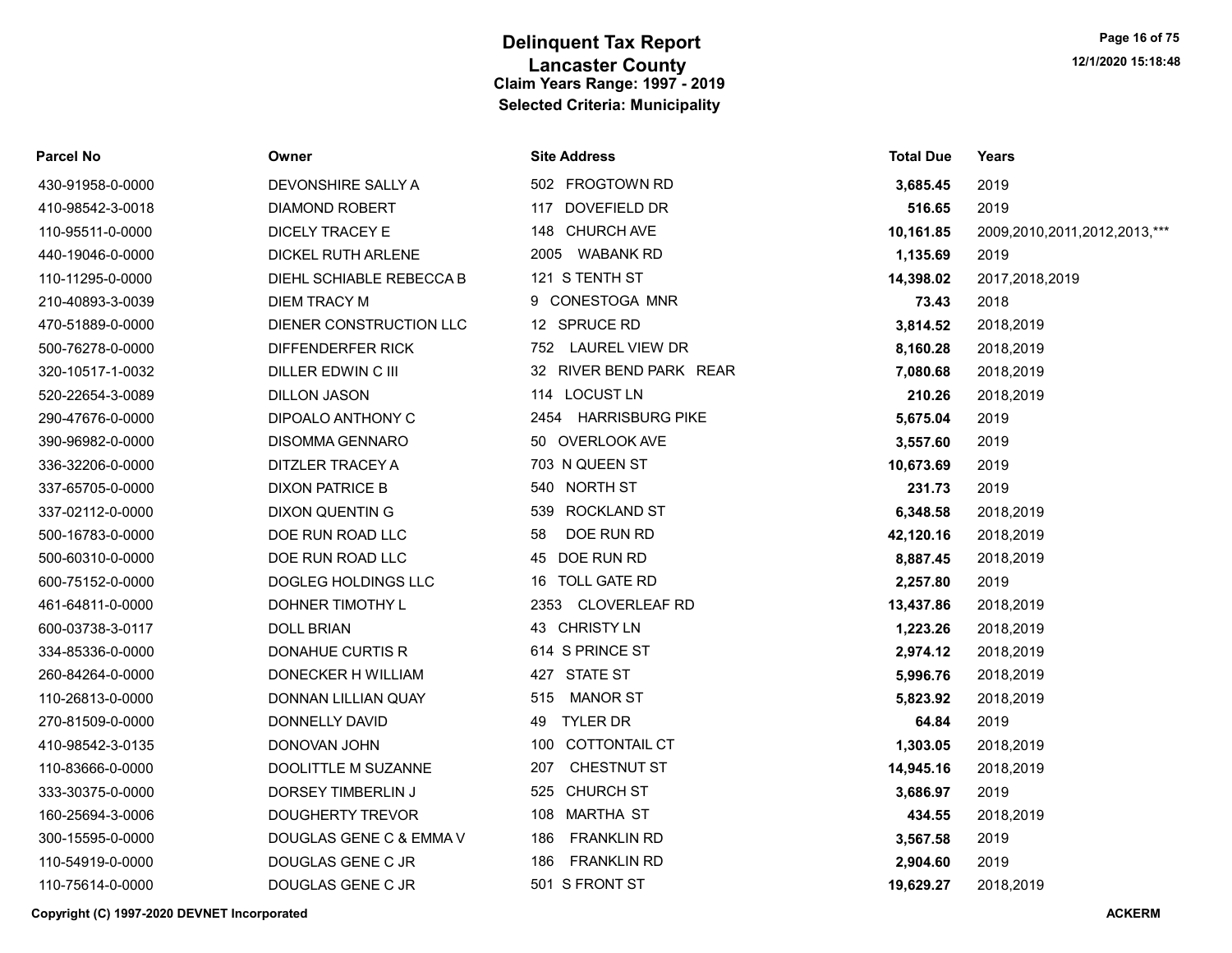| <b>Parcel No</b> | Owner                              | <b>Site Address</b>                  | <b>Total Due</b> | Years     |
|------------------|------------------------------------|--------------------------------------|------------------|-----------|
| 300-22349-0-0000 | DOUGLAS GENE C JR                  | 1398 WATER ST                        | 1,457.60         | 2019      |
| 300-27255-0-0000 | DOUGLAS GENE C JR                  | 1398 WATER ST                        | 912.21           | 2019      |
| 300-44665-0-0000 | DOUGLAS GENE C JR                  | <b>FRANKLIN RD</b><br>187            | 7,064.24         | 2019      |
| 430-42763-0-0000 | <b>DOULIN BONNIE E</b>             | 1269 HOLTWOOD RD                     | 4,827.45         | 2018,2019 |
| 160-96441-0-0000 | <b>DRACE RUTH W</b>                | <b>TURNPIKE RD</b><br>611            | 3,637.76         | 2019      |
| 390-80392-0-0000 | DRAKE BENJAMIN A                   | 429 BELAIR DR                        | 927.65           | 2019      |
| 337-52223-0-0000 | DRE AMERICA LLC                    | 61 GREEN ST                          | 275.73           | 2019      |
| 410-98542-3-0083 | DRENNEN HARRY JR                   | 106 FIELDBRIDGE CT                   | 415.56           | 2019      |
| 339-70923-0-0000 | DROZ DANIEL ROBERT                 | 441 N PINE ST                        | 2,389.21         | 2019      |
| 310-13911-0-0000 | DUDEK BLAKE C                      | 2108 LYNDELL DR                      | 1,154.53         | 2019      |
| 338-03863-0-0000 | DUGAN VIRGINIA C                   | 705 GARNET AVE                       | 2,229.58         | 2019      |
| 337-71694-0-0000 | <b>DUNCAN THOMPSON KATHERINE I</b> | 235 S MARSHALL ST                    | 2,645.32         | 2019      |
| 336-20882-0-0000 | DUNN ALEXANDER R                   | 833 N QUEEN ST                       | 932.69           | 2018,2019 |
| 130-40001-0-0000 | DURBOROW CHAS F JR                 | <b>COVERED BRIDGE RD</b>             | 1,810.64         | 2018,2019 |
| 290-92078-0-0000 | DUVAL CONSTANCE L                  | 1801 CONEWAGO LN                     | 7,870.22         | 2019      |
| 336-70714-0-0000 | <b>E&amp;M REALTY LLC</b>          | 249 N QUEEN ST                       | 9,517.36         | 2019      |
| 336-70847-0-0000 | <b>E&amp;M REALTY LLC</b>          | 253 N QUEEN ST                       | 7,627.24         | 2019      |
| 460-05534-3-0112 | <b>EBERLE JAMES</b>                | 7 SUMMER DR                          | 65.85            | 2019      |
| 090-99686-0-0000 | <b>EBERLY BETTY JANE</b>           | <b>RAILROAD ST</b><br>15             | 3,623.42         | 2019      |
| 370-82947-0-0000 | <b>EBERLY ERICA R</b>              | 451 FORT ROSS AVE                    | 5,273.74         | 2018,2019 |
| 080-77316-0-0000 | <b>EBERLY RICHARD</b>              | <b>SMOKESTOWN RD</b><br>844          | 804.86           | 2019      |
| 350-74631-0-0000 | EBERSOL ELI J & ESTHER G           | 3819 YOST RD                         | 11,232.97        | 2018,2019 |
| 190-28043-0-0000 | EBY MARILYN A                      | 126 WINDSOCK WAY                     | 5,266.52         | 2019      |
| 600-77034-3-0051 | <b>ECKERT KEITH &amp; LEANNE</b>   | 541 FURNACE HILLS PIKE LOT 13 LOT 13 | 116.95           | 2019      |
| 390-72820-1-1210 | ECKMAN BRANDEN L                   | 1210 COBBLESTONE LN CONDO            | 6,519.18         | 2018,2019 |
| 280-38713-0-0000 | <b>ECKMAN BRIAN D</b>              | <b>BLACK BARREN RD</b>               | 34.10            | 2019      |
| 335-20316-0-0000 | EDGE RENTAL PROPERTIES LLC         | 327 W KING ST                        | 4,032.24         | 2019      |
| 110-42918-0-0000 | EDMOND GREGORY C                   | 246 S FIFTH ST                       | 3,224.99         | 2019      |
| 410-86187-0-0000 | <b>EDMONDS ERICA</b>               | <b>HARVARD AVE</b><br>236            | 6,540.00         | 2018,2019 |
| 320-10524-0-0000 | EDMUNDS BRIAN H                    | 115 PEBBLESIDE LN                    | 6,001.32         | 2019      |
| 110-57052-0-0000 | <b>EDWARDS STEPHEN M</b>           | 718 PLANE ST                         | 3,498.76         | 2018,2019 |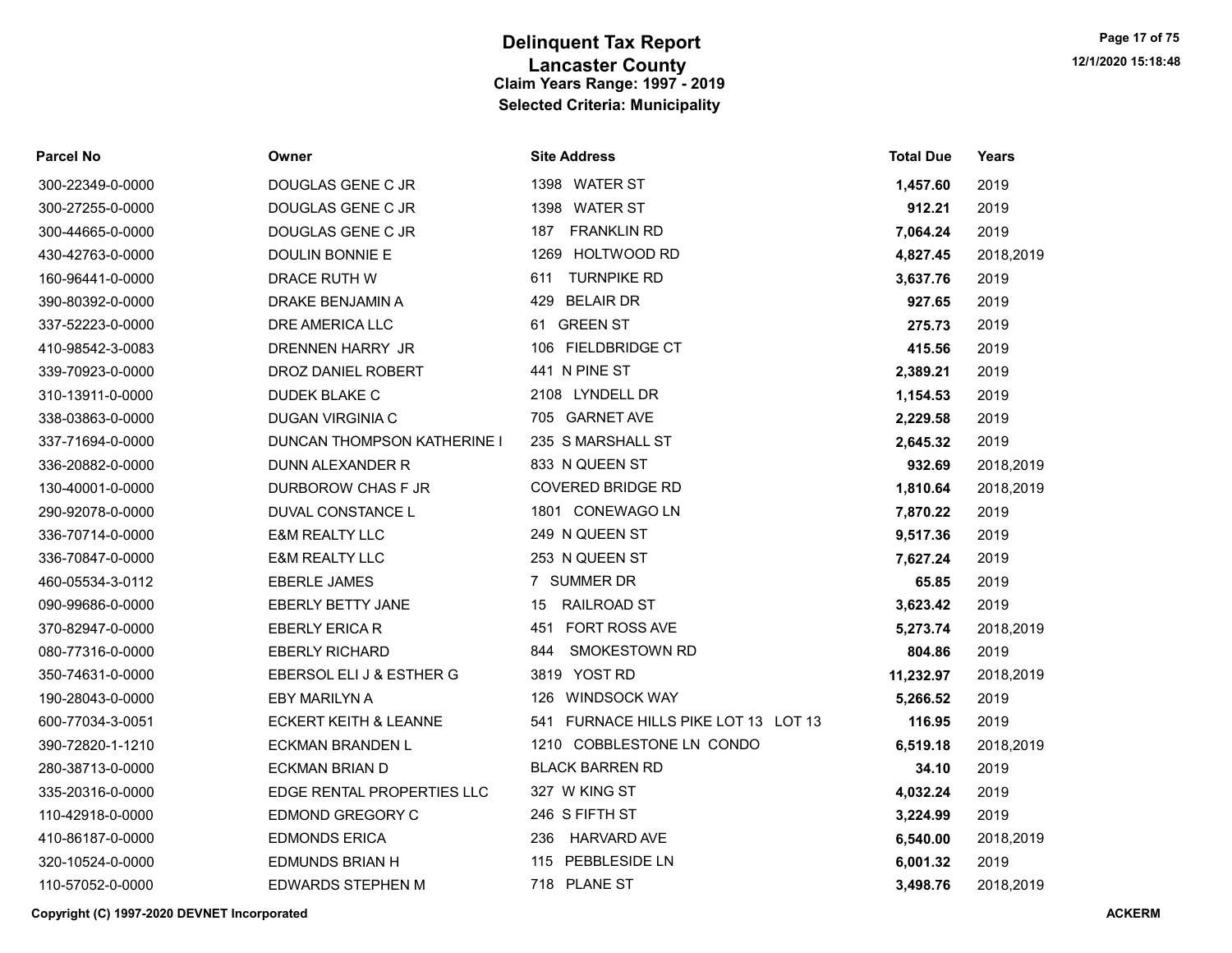| Parcel No        | Owner                                        | <b>Site Address</b>         | <b>Total Due</b> | <b>Years</b> |
|------------------|----------------------------------------------|-----------------------------|------------------|--------------|
| 320-53313-0-0000 | <b>EDWARDS THOMAS S</b>                      | 4 GARY DR                   | 4,539.15         | 2019         |
| 410-98542-3-0337 | EICHELBERGER JAMEY CHRISTENE                 | BRIDLEWOOD CT N<br>201      | 350.77           | 2019         |
| 390-06110-0-0000 | EILENBERGER DAVID                            | <b>MAGNOLIA DR</b><br>576   | 4,166.40         | 2019         |
| 337-69302-0-0000 | EK RENTALS LLC                               | 235 JUNIATA ST              | 5,431.57         | 2018,2019    |
| 334-59530-0-0000 | EL GIGANTE AUTO BODY SHOP & REF 175 HAZEL ST |                             | 1,990.00         | 2019         |
| 160-53374-0-0000 | ELDREDGE STACEY L                            | 2 CRIMSON LN                | 28,970.81        | 2018,2019    |
| 190-34237-3-0119 | <b>ELLIOTT GARY</b>                          | 46 LOBIN RD                 | 200.62           | 2019         |
| 080-09760-3-0012 | ELLIOTT KENNETH SCOTT                        | 6 DEANNE CIR                | 344.69           | 2019         |
| 300-22616-3-0067 | <b>ELLIOTT MICHELLE</b>                      | HEMPFIELD HILL RD 22<br>670 | 129.91           | 2019         |
| 320-24266-0-0000 | ELLIS CHAD M                                 | 116 PEBBLESIDE LN           | 6,373.02         | 2019         |
| 290-52207-0-0000 | <b>ELLIS LISA G</b>                          | 2821 SPRING VALLEY RD       | 3,169.11         | 2019         |
| 338-76619-0-0000 | <b>EMERICK SHIRLEY A</b>                     | 626 ST JOSEPH ST            | 2,553.32         | 2019         |
| 410-98542-3-0226 | <b>EMLET NICOLE</b>                          | 101 FOX RUN CT              | 685.11           | 2019         |
| 140-60022-0-0000 | <b>EMREY DEBRA</b>                           | 702 MAIN ST                 | 2,682.66         | 2019         |
| 260-49628-0-0000 | <b>ENRIGHT JASON</b>                         | 445 STEPHEN CIR             | 3,159.70         | 2019         |
| 410-98542-3-0215 | <b>ENSOR JACKIE</b>                          | 102 TERRAPIN CT             | 412.37           | 2019         |
| 337-87975-0-0000 | <b>ENTY BARBARA J</b>                        | 534 CHESTER ST              | 481.89           | 2019         |
| 150-89569-3-0028 | EPPLEY ROBERT D JR                           | 26 KLINE RD                 | 214.88           | 2019         |
| 170-29192-3-0001 | <b>ESCH JOHN</b>                             | 1132 LANCASTER PK 17566     | 120.86           | 2018,2019    |
| 180-60330-0-0000 | ESCH JOHN M                                  | ORCHARD DR<br>103           | 1,183.15         | 2018,2019    |
| 490-62037-0-0000 | <b>ESH BONNIE G</b>                          | KENEAGY HILL RD LT 1        | 8,202.34         | 2018,2019    |
| 260-77426-0-0000 | <b>ESH JACOB B</b>                           | 224 W FRANKLIN ST           | 821.82           | 2019         |
| 290-74709-0-0000 | <b>ESHELMAN GLEN G</b>                       | 335 E MAIN ST               | 3,480.39         | 2019         |
| 570-16019-0-0000 | ESHLEMAN SHIRLEY ANN                         | 111 E MAIN ST               | 4,989.65         | 2019         |
| 410-38765-0-0000 | <b>ESPINAL PETER</b>                         | 318 ROCK HILL RD            | 17,769.98        | 2018,2019    |
| 336-46209-0-0000 | <b>ESTRADA PENNY E</b>                       | 720 HAMILTON ST             | 1,421.00         | 2019         |
| 260-39492-0-0000 | ETRA TAMA                                    | 5 E LOCUST ST               | 3,661.52         | 2019         |
| 350-58031-0-0000 | EVANS BLAYNE C II                            | MAPLE ST<br>206             | 3,292.60         | 2019         |
| 560-86077-3-0011 | <b>EVANS KENNETH</b>                         | 719 JEB DR                  | 407.63           | 2019         |
| 280-04321-0-0000 | <b>EWING JOSEPH</b>                          | 2246 ROBERT FULTON HWY      | 327.14           | 2019         |
| 400-72285-0-0000 | <b>EYMAN RICHARD E</b>                       | 40 N MAIN ST                | 13,695.52        | 2018.2019    |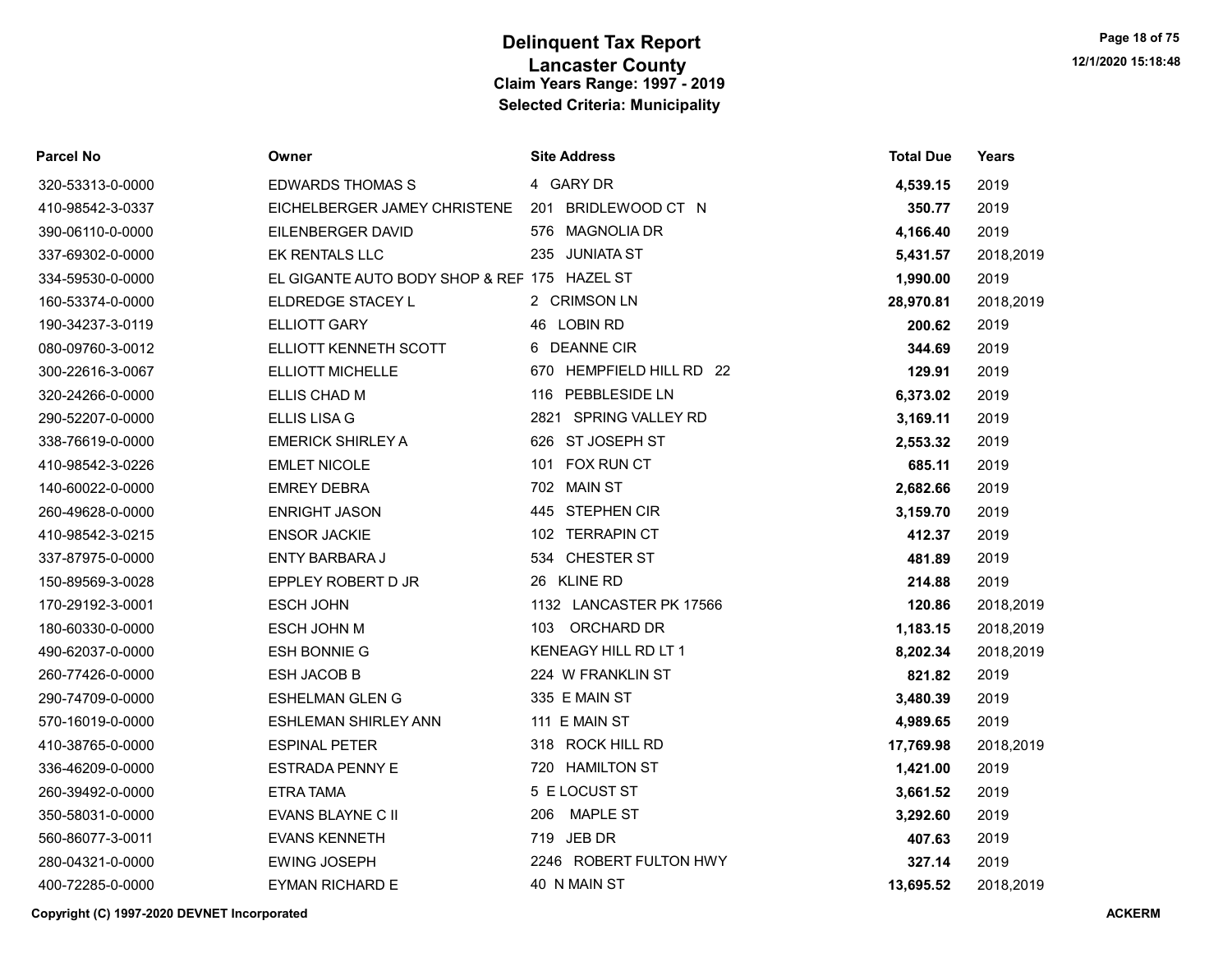| Parcel No        | Owner                                            | <b>Site Address</b>    | <b>Total Due</b> | Years                    |
|------------------|--------------------------------------------------|------------------------|------------------|--------------------------|
| 300-73594-0-0000 | FABIAN KENNETH P & NICOLE M                      | 936 FARMDALE RD        | 3,200.23         | 2018                     |
| 337-82340-0-0000 | <b>FAGER LISA</b>                                | 224 STEVENS AVE        | 2,207.39         | 2019                     |
| 420-97220-0-0000 | <b>FAIR CHRISTINAL</b>                           | 107 S CLAY ST          | 2,451.15         | 2019                     |
| 120-91013-3-0020 | <b>FAIR DANIEL</b>                               | 3327 MAIN ST LOT 1     | 546.37           | 2018,2019                |
| 110-33487-0-0000 | <b>FAKE BRIAN K</b>                              | 337 CHERRY ST          | 2,028.32         | 2019                     |
| 337-48980-0-0000 | <b>FARGAS CALDERON ANABEL</b>                    | 518 S DUKE ST          | 763.96           | 2019                     |
| 338-25179-0-0000 | <b>FARMER SUSAN G</b>                            | 650 HIGH ST            | 10,217.65        | 2019                     |
| 460-81704-0-0000 | FARRELL & SPIKER INVESTMENT PAR 1579 S MARKET ST |                        | 6,500.55         | 2019                     |
| 520-38035-3-0052 | FARROW DALTON PATRICK                            | 18 ASHTON DR           | 72.29            | 2019                     |
| 270-62033-0-0000 | FASNACHT DAY L                                   | <b>REAGAN DR</b><br>51 | 1,066.32         | 2019                     |
| 270-71192-0-0000 | <b>FASNACHT DAY L</b>                            | <b>REAGAN DR</b><br>55 | 1,140.34         | 2019                     |
| 070-51013-3-0055 | <b>FASSNACHT TINA</b>                            | 55 MOCCASIN DR         | 889.86           | 2018,2019                |
| 380-47511-3-0002 | <b>FAULKNER JAKE</b>                             | 30 ROBERTS RD          | 209.14           | 2018,2019                |
| 080-06456-0-0000 | FAUSNACHT DARRA J                                | 11 THISTLE DR          | 6,410.32         | 2018,2019                |
| 410-98542-3-0214 | <b>FAWBER NORMAN &amp; DOROTHY</b>               | 205 TRAILS END CT N    | 5,188.49         | 2015,2016,2017,2018,2019 |
| 337-98352-0-0000 | FEDERAL LAND TRUST LLC                           | 135 JUNIATA ST         | 3,540.51         | 2018,2019                |
| 338-48357-0-0000 | FEDERAL LAND TRUST LLC                           | 109 W STRAWBERRY ST    | 886.93           | 2019                     |
| 338-50585-0-0000 | FEDERAL LAND TRUST LLC                           | 518 1/2 MANOR ST       | 1,932.79         | 2019                     |
| 338-51599-0-0000 | FEDERAL LAND TRUST LLC                           | 518 MANOR ST           | 2,011.07         | 2019                     |
| 338-55687-0-0000 | FEDERAL LAND TRUST LLC                           | 516<br>MANOR ST        | 1,806.84         | 2019                     |
| 338-62665-0-0000 | FEDERAL LAND TRUST LLC                           | 468 MANOR ST           | 2,388.97         | 2019                     |
| 338-73599-0-0000 | FEDERAL LAND TRUST LLC                           | 448 1/2 MANOR ST       | 3,901.04         | 2018,2019                |
| 338-87249-0-0000 | FEDERAL LAND TRUST LLC                           | 657 FIRST ST           | 1,535.17         | 2019                     |
| 338-87971-0-0000 | FEDERAL LAND TRUST LLC                           | 8 OLD DORWART ST       | 1,958.99         | 2019                     |
| 340-05470-0-0000 | FEDERAL LAND TRUST LLC                           | 44 RANCK AVE           | 3,459.73         | 2019                     |
| 290-40518-0-0000 | FEDULA STEPHAN A                                 | 1320 CROWNVETCH DR     | 6,237.45         | 2019                     |
| 334-14032-0-0000 | <b>FELICIANO STEVEN</b>                          | 50 S WATER ST          | 4,186.50         | 2018,2019                |
| 130-74018-3-0029 | FELL III CURTIS E                                | 2379 RIVER RD LOT 30   | 118.04           | 2019                     |
| 120-37591-0-0000 | FENNELL SCHEID MELANIE B                         | 3212 MAIN ST           | 3,423.50         | 2019                     |
| 339-63397-0-0000 | <b>FERENCHAK SARA</b>                            | 549 W WALNUT ST        | 7,032.03         | 2019                     |
| 290-25306-0-0000 | <b>FERMIN DOMINGO</b>                            | 251 DARTMOUTH AVE      | 9,748.18         | 2018,2019                |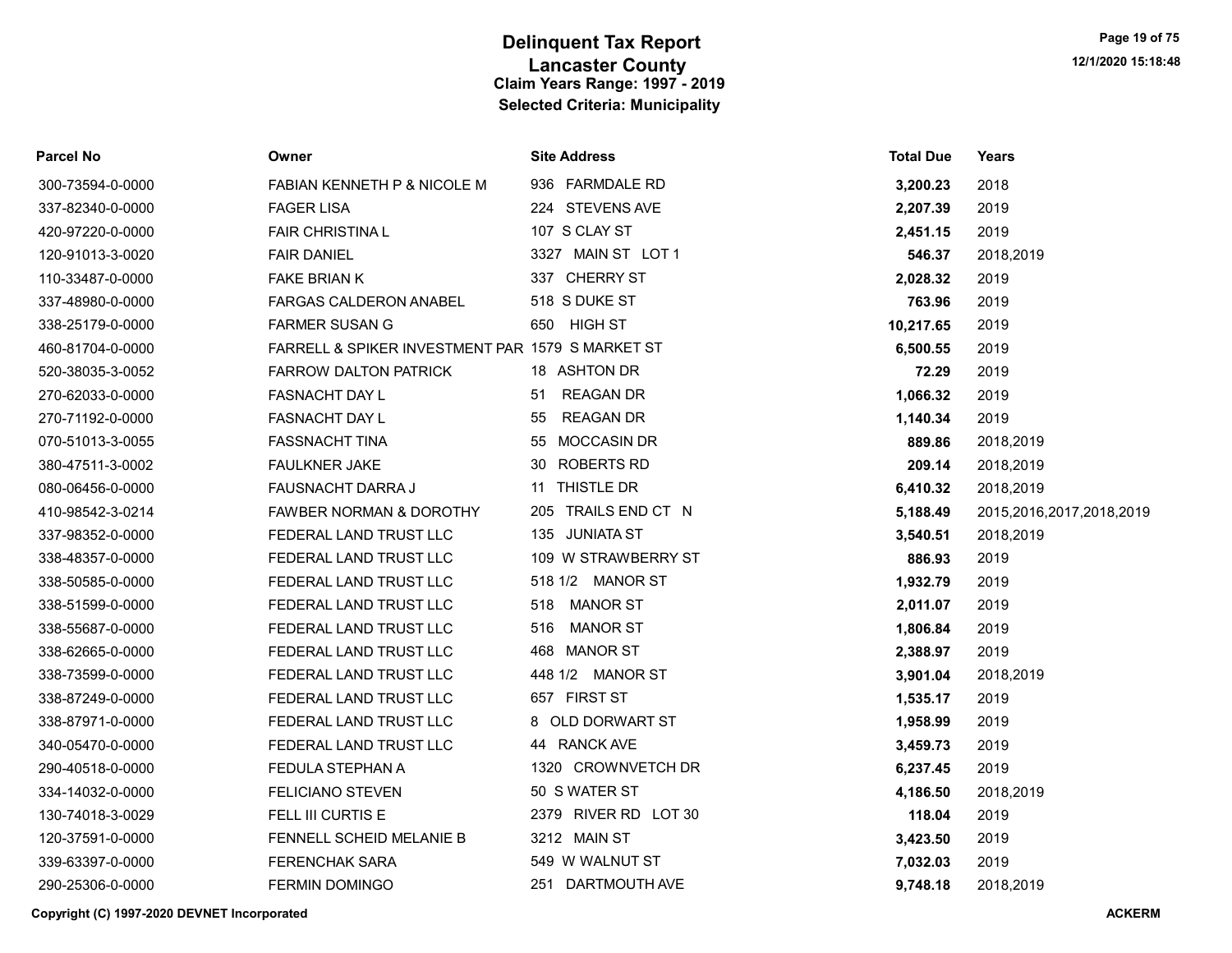| Parcel No        | Owner                       | <b>Site Address</b>            | <b>Total Due</b> | Years     |
|------------------|-----------------------------|--------------------------------|------------------|-----------|
| 337-51007-0-0000 | <b>FERMIN DOMINGO</b>       | 63 GREEN ST                    | 9,072.15         | 2018,2019 |
| 040-36756-0-0000 | FERRARELLI GIAMBATTISTA     | 1255 READING RD                | 9,473.26         | 2018,2019 |
| 580-42726-0-0000 | <b>FERRELL TIMOTHY</b>      | 1225 PENN GRANT RD             | 4,488.81         | 2019      |
| 430-17405-0-0000 | <b>FERRO H CHRISTIAN</b>    | 749 HILLDALE RD                | 5,343.85         | 2018,2019 |
| 080-23037-3-0047 | <b>FETTY SHANNON LEIGH</b>  | 36 HINDEN HOMES                | 77.55            | 2019      |
| 336-81667-0-0000 | <b>FIGUEROA EDGARDO</b>     | 719 E MADISON ST               | 2,723.62         | 2019      |
| 290-60765-3-0156 | FIGUEROA- VEGA DELIAN       | 14 MADGE DR                    | 913.43           | 2019      |
| 560-51214-0-0000 | FINGER CHET L               | 916 NARVON RD                  | 4,662.81         | 2018,2019 |
| 090-69980-0-0000 | FIRESTONE MICHAEL L         | <b>HERTZOG VALLEY RD</b><br>20 | 3,607.10         | 2019      |
| 120-35615-0-0000 | <b>FISCHER HOLLIE D</b>     | 365 COLEMANVILLE CHURCH RD     | 4,419.86         | 2019      |
| 560-10975-0-0000 | <b>FISHER BARBIE S</b>      | 5778 BUENA VISTA RD            | 14,219.25        | 2018,2019 |
| 500-59650-3-0052 | FISHER GEORGE CONRAD        | 13 VISTA LN                    | 407.22           | 2018,2019 |
| 520-90030-0-0000 | FISHER JOAN L               | 86 SCOTT RD                    | 299.35           | 2019      |
| 550-97637-0-0000 | FISHER JOHN S               | 66 LOWER VALLEY RD             | 11,274.68        | 2019      |
| 550-99740-0-0000 | <b>FISHER KEVIN M</b>       | <b>HIGH ST</b>                 | 15,842.30        | 2018,2019 |
| 560-10910-0-0000 | FISHER SAMUEL J & WILMA J   | 4886 AMISH RD                  | 5,236.83         | 2019      |
| 430-03858-0-0000 | <b>FISHER STEPHEN Z</b>     | 1304<br>HOLTWOOD RD            | 13,072.77        | 2018,2019 |
| 560-39447-0-0000 | <b>FISHER VERNA ROSE</b>    | <b>SCHOOL LANE RD</b><br>404   | 5,135.02         | 2019      |
| 350-92814-0-0000 | FISHER WILMER J & SYLVIA B  | 604 PETERS RD                  | 6,044.53         | 2019      |
| 480-61963-0-0000 | <b>FLAGG LLC</b>            | 146 E MAIN ST                  | 5,690.00         | 2019      |
| 600-03738-3-0113 | <b>FLICK DEBBIE</b>         | 12 PLATEAU RD                  | 61.14            | 2019      |
| 560-31240-3-0001 | <b>FLINN JOSEPH BRIAN</b>   | 5430 OLD PHILADELPHIA PIKE     | 815.37           | 2019      |
| 333-08995-0-0000 | FLORES JOSE ORLANDO         | 34 S LIME ST                   | 12,558.67        | 2018,2019 |
| 310-05089-0-0000 | FLORY IAN N                 | <b>CREST AVE</b><br>135        | 638.92           | 2019      |
| 410-98542-3-0362 | <b>FLOWERS GRACE S</b>      | 102 CLEARFIELD CT E            | 1,710.69         | 2018,2019 |
| 338-30772-0-0000 | FLOYD AUDREY L              | HIGH ST<br>420                 | 2,831.15         | 2019      |
| 110-99698-0-0000 | <b>FOEHLINGER SARA R</b>    | <b>FRANKLIN ST</b><br>643      | 4,453.29         | 2019      |
| 110-54667-0-0000 | <b>FOEHLINGER VALERIE R</b> | 319 N FIFTH ST                 | 853.20           | 2019      |
| 110-61690-0-0000 | <b>FOEHLINGER VALERIE R</b> | 315 N FIFTH ST                 | 5,957.38         | 2019      |
| 336-27681-0-0000 | FOLKMAN C WILLIAM           | 155 E ROSS ST                  | 10,477.20        | 2018,2019 |
| 340-23359-0-0000 | FOLKMAN C WILLIAM &         | 506 BIG BEND RD                | 8,972.69         | 2018,2019 |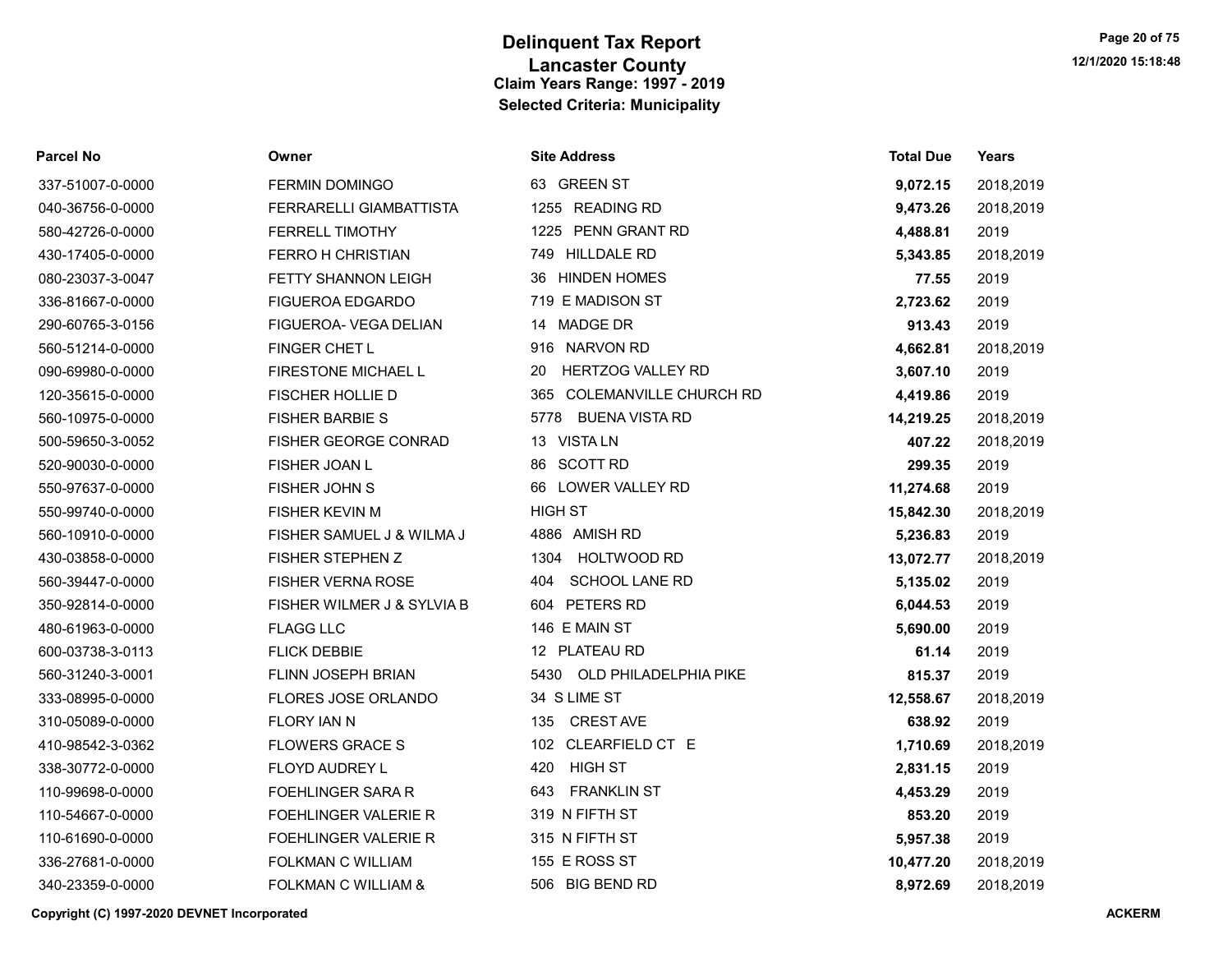| <b>Parcel No</b> | Owner                      | <b>Site Address</b>           | <b>Total Due</b> | Years     |
|------------------|----------------------------|-------------------------------|------------------|-----------|
| 290-73599-0-0000 | <b>FONEM LLC</b>           | 841 FLORY MILL RD             | 98.67            | 2019      |
| 390-88312-0-0000 | <b>FONEM LLC</b>           | <b>FLORY MILL RD</b><br>841   | 6,377.13         | 2019      |
| 560-56814-3-0001 | <b>FORAKER THOMAS C</b>    | 6319 BYERLY RD                | 1,132.29         | 2018,2019 |
| 337-36445-0-0000 | FORD DEBORAH               | 44 S MARSHALL ST              | 7,263.80         | 2018,2019 |
| 600-77034-3-0035 | <b>FOREHAND KIM</b>        | 541 FURNACE HILLS PK          | 173.35           | 2018,2019 |
| 460-05534-3-0134 | <b>FORRY SCOTT</b>         | 66 RAINBOW CIR                | 344.19           | 2018      |
| 290-84297-0-0000 | FORSYTH JOHN               | 905 STONEBRIDGE DR            | 344.45           | 2019      |
| 200-27015-3-0055 | <b>FOSTER LISA</b>         | 210 TINA LN                   | 1,525.70         | 2018,2019 |
| 200-95944-0-0000 | FOUNDATION FOR ELDERCARE   | 111 WEAVERLAND VALLEY RD      | 9,471.53         | 2018,2019 |
| 490-88982-0-0000 | FOUNDATION FOR ELDERCARE   | <b>CREEKVIEW DR</b><br>108    | 10,463.43        | 2018,2019 |
| 600-18101-3-0196 | <b>FOWLER CATHERINE</b>    | 154 WEIDLER LN                | 596.00           | 2018,2019 |
| 190-34237-3-0036 | <b>FRANCIS JASON</b>       | 1 DOUGLAS LN                  | 210.88           | 2018,2019 |
| 280-04982-3-0040 | FRANCISCO GONZALEZ JOSE JR | TR 315 LOT 3                  | 101.79           | 2019      |
| 339-59639-0-0000 | <b>FRANK LINDA C</b>       | 405 W WALNUT ST               | 2,558.01         | 2019      |
| 520-90020-3-0169 | <b>FRANKHOUSER G ERIC</b>  | 37 PARK VIEW DR               | 234.41           | 2018,2019 |
| 310-78535-3-0006 | <b>FRANKHOUSER SONYAL</b>  | 2016B ROCKVALE RD             | 185.92           | 2018,2019 |
| 070-38115-3-0273 | <b>FRANZEN STEVEN P</b>    | 97A LILLY DR                  | 1,928.52         | 2018,2019 |
| 560-64156-3-0003 | <b>FRERICHS JASON C</b>    | 724 RED HILL RD               | 166.99           | 2019      |
| 110-71753-0-0000 | FREY CONNIE L              | 1222 MANOR ST                 | 3,677.65         | 2019      |
| 270-27225-0-0000 | FREY DOROTHY M             | 159 PARKVIEW HEIGHTS RD       | 3,032.47         | 2019      |
| 110-53568-0-0000 | FREY EMORY L               | 921 SPRUCE ST                 | 4,510.36         | 2018,2019 |
| 370-12344-0-0000 | <b>FRICK CHARLES H</b>     | 502 GOLDEN ST                 | 1,611.23         | 2019      |
| 310-98243-3-0021 | <b>FRICKE ELMER</b>        | 913 KRISTA CT                 | 369.75           | 2018,2019 |
| 300-23620-0-0000 | FRIMENKO JOHN T            | 721 S EIGHTEENTH ST           | 3,777.66         | 2019      |
| 110-67224-0-0000 | <b>FRITZ JOANN M</b>       | 450 AVENUE I                  | 1,549.44         | 2019      |
| 400-99304-0-0000 | FROG HOLLOW ASSOCIATES LLC | 220 W HIGH ST                 | 3,769.92         | 2019      |
| 500-39313-0-0000 | FROG HOLLOW ASSOCIATES LLC | 758 W NEWPORT RD              | 11,519.25        | 2019      |
| 600-90219-0-0000 | FROG HOLLOW ASSOCIATES LLC | <b>DRIDGE HILL RD</b><br>1230 | 5,055.54         | 2019      |
| 560-43356-3-0122 | FRYBERGER GEORGE H JR      | 812 CIRCLE DR                 | 578.02           | 2018,2019 |
| 110-25629-0-0000 | FRYBERGER LINDA A          | 134 S THIRD ST                | 1,487.80         | 2019      |
| 480-51921-0-0000 | <b>FULGENZI ANTHONY P</b>  | 510 W BROAD ST                | 2,036.97         | 2019      |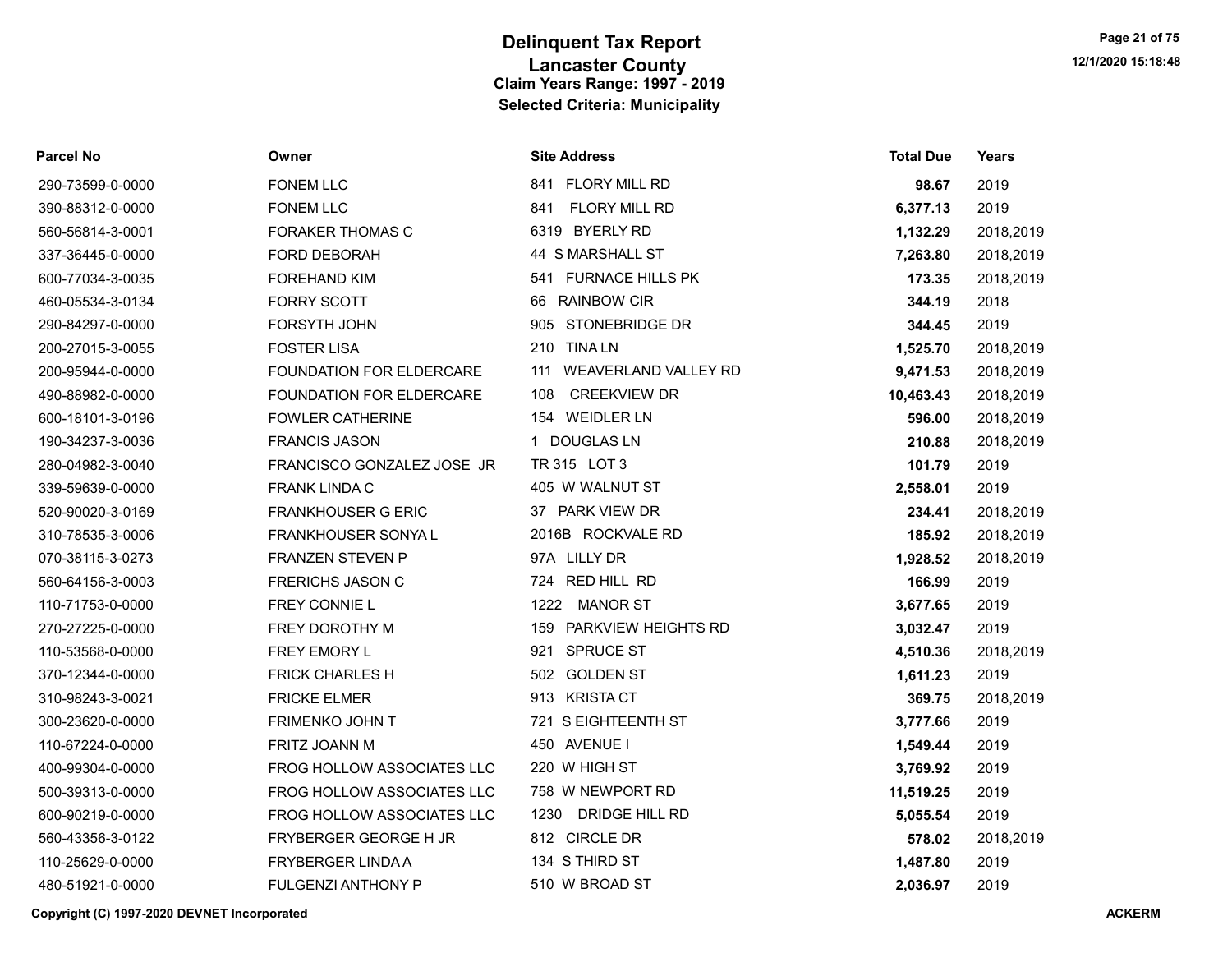| Parcel No        | Owner                          | <b>Site Address</b>              | <b>Total Due</b> | Years     |
|------------------|--------------------------------|----------------------------------|------------------|-----------|
| 120-13370-0-0000 | <b>FULMER BETH A</b>           | 4500 MAIN ST                     | 1,000.46         | 2019      |
| 110-81962-0-0000 | <b>FULMER DONALD R</b>         | 224<br><b>LAWRENCE ST</b>        | 2,118.93         | 2019      |
| 336-95893-0-0000 | FULTON MARKET PROPERTY LP      | 452 E FREDERICK ST               | 5,501.95         | 2018,2019 |
| 340-16651-0-0000 | <b>FULTON RUFUS III A</b>      | <b>MILLERSVILLE PIKE</b><br>1835 | 9,377.24         | 2019      |
| 390-63733-0-0000 | FUNK DAVID M                   | 1105 FRANCES AVE                 | 4,784.21         | 2018,2019 |
| 110-65643-0-0000 | <b>FUNK MISTY L</b>            | 277 S FIFTH ST                   | 2,067.37         | 2018,2019 |
| 540-73695-3-0138 | <b>GABELLI LOUIS H</b>         | HONEYSUCKLE WAY<br>81            | 338.33           | 2018,2019 |
| 120-18139-0-0000 | <b>GABLE DAVID W</b>           | 304 SANDHILL RD                  | 4,604.27         | 2019      |
| 360-17275-0-0000 | <b>GAGE WILLIAM HOWARD</b>     | 151 W MAIN ST                    | 1,796.06         | 2018,2019 |
| 410-35141-0-0000 | <b>GAGER KATHLEEN M</b>        | 254 HAWTHORNE DR                 | 5,925.16         | 2018,2019 |
| 510-75147-0-0000 | <b>GAGER MICHAEL L</b>         | 1 MAPLEWOOD CIR                  | 3,712.16         | 2019      |
| 070-57644-0-0000 | <b>GALLAGHER COLLEEN</b>       | <b>PERSEVERANCE LN</b><br>38     | 4,436.74         | 2019      |
| 340-74078-0-0000 | <b>GAMBER DONALD E</b>         | 501 S WEST END AVE               | 3,628.92         | 2019      |
| 430-32126-0-0000 | <b>GAMBER DONALD E &amp;</b>   | <b>TROLLEY RD</b><br>58          | 1,027.60         | 2019      |
| 390-16434-0-0000 | <b>GAMBINO GIUSEPPE</b>        | FLEETWOOD DR<br>669              | 1,899.92         | 2019      |
| 270-31032-0-0000 | <b>GANNON DAKOTA S</b>         | 778 E MAIN ST                    | 7,889.72         | 2018,2019 |
| 090-91073-0-0000 | <b>GANTERT HANIFA</b>          | <b>GOCKLEY RD</b><br>480         | 19,146.69        | 2018,2019 |
| 310-98243-3-0142 | <b>GANTZ VEGETTA</b>           | 867 GAIL PL                      | 81.59            | 2019      |
| 310-95406-0-0000 | <b>GARBER PAUL L</b>           | 2504 S CHERRY LN                 | 1,060.33         | 2019      |
| 410-98542-3-0051 | <b>GARCIA MIGDALIA MORALES</b> | 104 DAWNFIELD CT                 | 427.97           | 2019      |
| 340-75879-0-0000 | <b>GARMAN DANIEL J</b>         | 1306 CLARK ST                    | 6,075.11         | 2018,2019 |
| 430-35500-0-0000 | <b>GARRETT JAMES W</b>         | 83 BRIDGE VALLEY RD              | 2,705.78         | 2019      |
| 130-74018-3-0054 | <b>GARRITY KATHLEEN</b>        | 2379 RIVER RD LOT 10             | 417.63           | 2019      |
| 560-43356-3-0214 | <b>GARTON KEVIN</b>            | 840 CIRCLE DR                    | 983.53           | 2019      |
| 490-37798-0-0000 | <b>GEITER RAYMOND L JR</b>     | 3255 LINCOLN HWY E               | 3,297.79         | 2018,2019 |
| 110-20384-0-0000 | <b>GELTZ CONNIE L</b>          | <b>WALNUT ST</b><br>713          | 2,365.88         | 2019      |
| 410-28427-0-0000 | <b>GENOESE MARIA ELISA</b>     | 3641 RIVER RD                    | 9,489.45         | 2018,2019 |
| 090-34769-0-0000 | <b>GENSEMER ROBERT E</b>       | <b>LAUREL RIDGE RD</b>           | 1,168.70         | 2019      |
| 333-10360-0-0000 | <b>GENVEST LLC</b>             | 48 S LIME ST                     | 15, 157. 33      | 2018,2019 |
| 333-99743-0-0000 | <b>GENVEST LLC</b>             | 145 E VINE ST                    | 20,574.22        | 2018,2019 |
| 600-73264-0-0000 | <b>GENVEST LLC</b>             | 2167 MAIN ST                     | 6,259.80         | 2019      |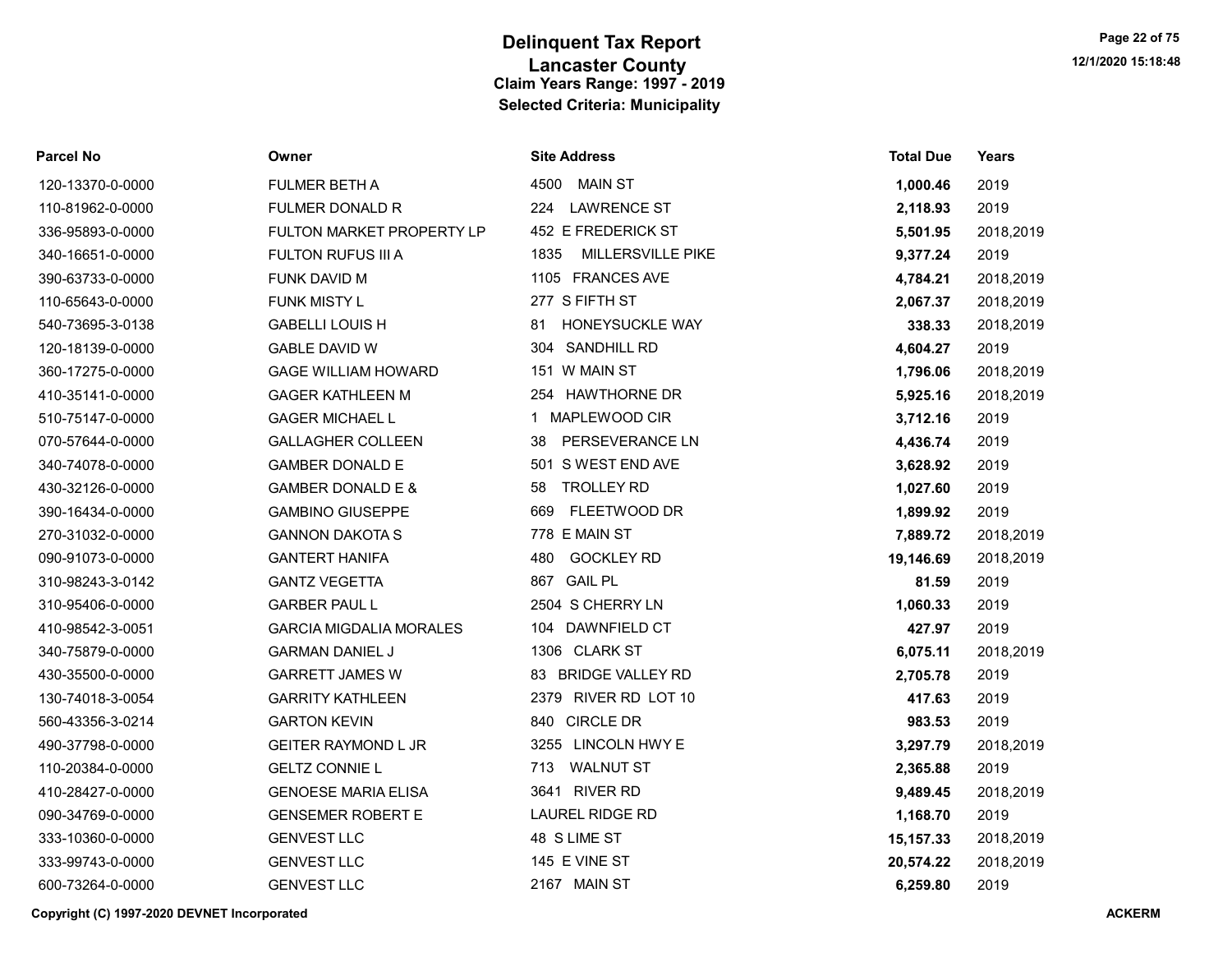| <b>Parcel No</b> | Owner                                   | <b>Site Address</b>           | <b>Total Due</b> | Years     |
|------------------|-----------------------------------------|-------------------------------|------------------|-----------|
| 600-85875-0-0000 | <b>GENVEST LLC</b>                      | SKYVIEW LN LOT 5 B-B          | 1,117.44         | 2019      |
| 290-85024-0-0000 | <b>GEORGE NICOLE M</b>                  | 121 TREETOPS DR               | 3,824.28         | 2019      |
| 090-52338-0-0000 | <b>GERHART BRENDA A</b>                 | 107 RED STONE CIR             | 1,190.22         | 2019      |
| 260-88059-3-0038 | <b>GERHART EARL &amp;</b>               | 921 OPAL ST                   | 623.27           | 2018,2019 |
| 250-51991-0-0000 | <b>GERHART KAREN H</b>                  | 626 S PEACH ALY SUITE 102     | 16,908.56        | 2019      |
| 600-52532-0-0000 | <b>GERHART LAND &amp; DEVELOPMENT C</b> | 910 BRUNNERVILLE RD           | 45,071.23        | 2018,2019 |
| 600-49407-0-0000 | <b>GERHART MARJORIE F</b>               | <b>BRUNNERVILLE RD</b><br>910 | 23,270.72        | 2018,2019 |
| 600-84713-0-0000 | <b>GERHART MARJORIE F</b>               | SNYDER HILL RD                | 4,566.66         | 2018,2019 |
| 370-28872-0-0000 | <b>GERHART ROGER E</b>                  | 702 S BROAD ST                | 11,488.98        | 2018,2019 |
| 250-82560-0-0000 | <b>GERHART STEVEN R</b>                 | 626 S MARKET ST               | 1,885.31         | 2019      |
| 430-04981-0-0000 | <b>GERZ LORETTA L</b>                   | <b>RIVER RD</b><br>57         | 3,748.87         | 2018,2019 |
| 340-54743-0-0000 | <b>GHAFFARI KEVIN F</b>                 | EDGEWOOD AVE<br>904           | 458.04           | 2019      |
| 150-18719-0-0000 | <b>GIBBLE CHARLIANE K</b>               | 20 S QUEEN ST                 | 8,376.89         | 2018,2019 |
| 180-20686-0-0000 | <b>GIBSON BARBARA J</b>                 | 329<br><b>CONOWINGO RD</b>    | 294.38           | 2019      |
| 336-49049-0-0000 | <b>GIFFING DONROE E</b>                 | 834 N PLUM ST                 | 8,158.27         | 2019      |
| 190-34237-3-0139 | <b>GILBERT CHARLES</b>                  | 3 CHIMNEY LN                  | 19.55            | 2019      |
| 160-27286-0-0000 | GILBREATH COOPER G JR                   | 4924 BOSSLER RD               | 5,095.43         | 2019      |
| 339-80478-0-0000 | <b>GILFERT SUSAN M</b>                  | 646 N MARY ST                 | 4,361.24         | 2019      |
| 200-85961-3-0039 | <b>GILPIN ANDRE</b>                     | 128<br>AMBER CIR              | 3,734.63         | 2018,2019 |
| 020-74466-0-0000 | GILPIN JODY L                           | 18 S 11TH ST REAR             | 8,965.57         | 2018,2019 |
| 020-80333-0-0000 | GILPIN JODY L                           | 18 S 11TH ST                  | 6,841.92         | 2018,2019 |
| 360-31070-0-0000 | <b>GINGRICH JAMES H</b>                 | 144 W MAIN ST                 | 2,052.30         | 2018,2019 |
| 190-60087-0-0000 | <b>GIRON CESAREO</b>                    | 1623 DIVISION HWY             | 6,262.83         | 2019      |
| 520-22654-3-0090 | <b>GLASZ LARRY</b>                      | 127 LOCUST LN                 | 68.45            | 2019      |
| 580-26138-0-0000 | <b>GLICK SAMUEL S</b>                   | <b>DEITER RD</b><br>828       | 17,029.87        | 2018,2019 |
| 560-39713-0-0000 | <b>GLICK SYLVAN K</b>                   | <b>MT VERNON RD</b><br>780    | 8,800.88         | 2018,2019 |
| 338-48092-0-0000 | <b>GOCHENAUR KATHRYN E &amp;</b>        | 417 PROSPECT ST               | 5,950.24         | 2018,2019 |
| 220-20581-0-0000 | <b>GOCHNAUER EDWIN C</b>                | 5421 RAINBOW DR               | 8,376.90         | 2018,2019 |
| 270-39513-0-0000 | <b>GOCKLEY GALE E</b>                   | <b>MADISON CIR</b><br>3       | 12,690.44        | 2018,2019 |
| 320-45934-3-0031 | <b>GODISH VERONICA F</b>                | 1014 WILLOW STREET PIKE 9     | 47.97            | 2019      |
| 334-14207-0-0000 | <b>GOMEZ ADRIANO J</b>                  | 745 S PRINCE ST               | 8,779.59         | 2019      |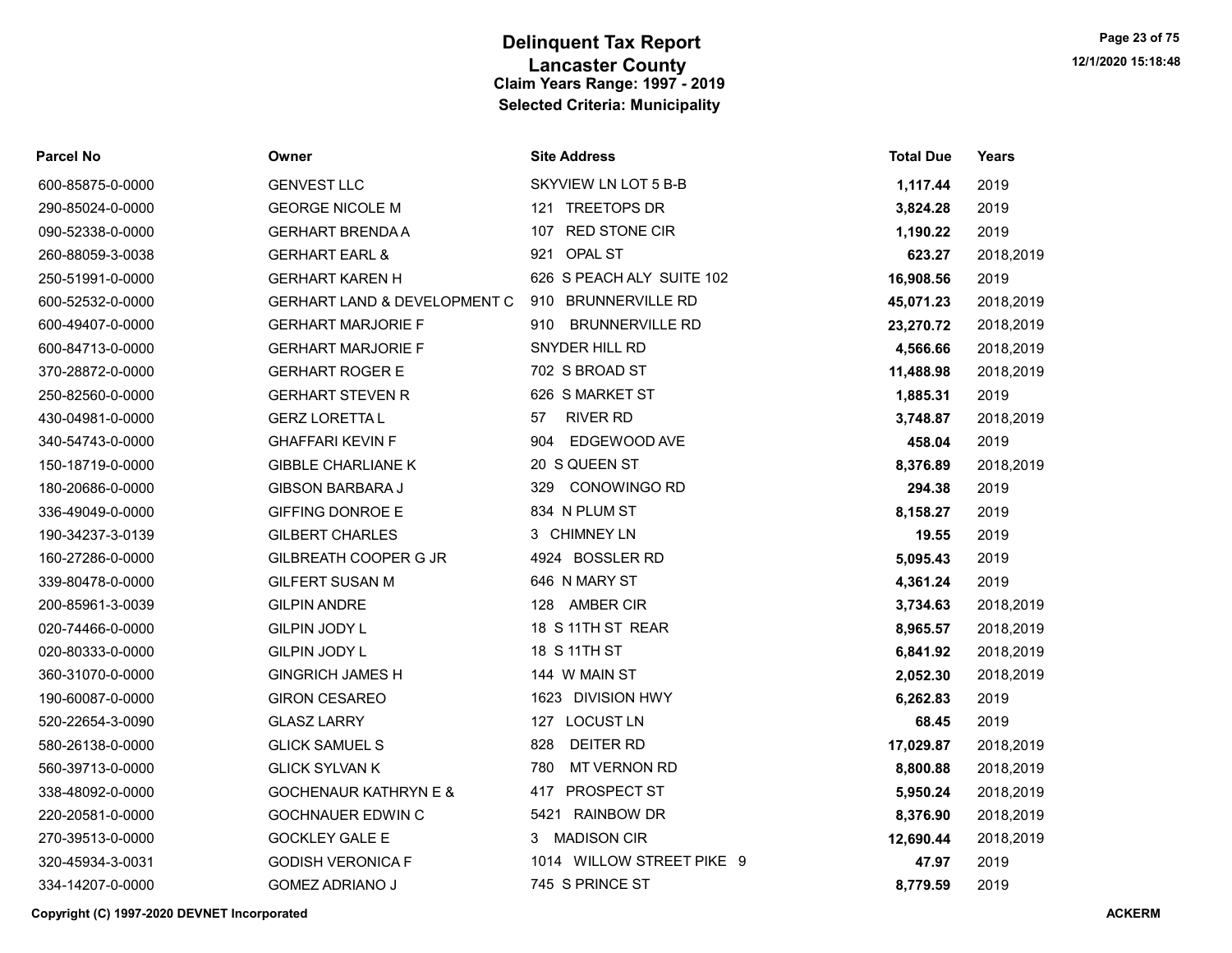| Parcel No        | Owner                                 | <b>Site Address</b>                 | <b>Total Due</b> | Years          |
|------------------|---------------------------------------|-------------------------------------|------------------|----------------|
| 390-94613-0-0000 | <b>GOMEZ MATTHEW</b>                  | 612 STOCKDALE DR                    | 5,769.95         | 2019           |
| 337-01630-0-0000 | <b>GONZALEZ ANGLE</b>                 | 739 S PLUM ST                       | 2,360.72         | 2019           |
| 337-19663-0-0000 | <b>GONZALEZ MARY JO</b>               | 429 S SHIPPEN ST                    | 3,173.41         | 2018,2019      |
| 340-29423-0-0000 | <b>GONZALEZ ROBERTO</b>               | 303 YORKSHIRE DR                    | 2,948.43         | 2019           |
| 120-06685-3-0094 | <b>GONZALEZ RUIZ DAMIAN</b>           | 44 PENN DR                          | 719.32           | 2018,2019      |
| 270-81144-3-0045 | <b>GOOD MICHELE E</b>                 | LINCOLN HEIGHTS AVE LOT 234<br>1416 | 975.97           | 2017,2018,2019 |
| 338-16078-0-0000 | <b>GOODHART THOMAS W</b>              | 306<br><b>PEARL ST</b>              | 1,023.61         | 2019           |
| 460-58620-0-0000 | <b>GOODLING RANDY</b>                 | 2022 MILL RD                        | 2,543.14         | 2019           |
| 450-58580-0-0000 | <b>GOODLING RODNEY T</b>              | 512 W MAIN ST                       | 2,806.27         | 2019           |
| 160-82988-0-0000 | <b>GORETZKE MILDRED J</b>             | <b>BAINBRIDGE RD</b><br>2116        | 18,486.60        | 2018,2019      |
| 390-95155-0-0000 | <b>GORMAN DRAKE A</b>                 | 21 BLOSSOM HILL DR                  | 10,157.93        | 2018,2019      |
| 360-97609-0-0000 | <b>GORMAN MICHAEL</b>                 | <b>GLENBROOK RD</b><br>100          | 293.22           | 2019           |
| 260-71232-3-0025 | <b>GOULARTE MICHAEL C</b>             | 1140 STEINMETZ RD 1                 | 93.67            | 2019           |
| 410-98542-3-0544 | <b>GRAD DAWN</b>                      | 205 CRICKLEWOOD CT                  | 478.70           | 2019           |
| 440-15631-0-0000 | <b>GRANDE LAND LP</b>                 | <b>LYNNE LN</b>                     | 1,289.28         | 2019           |
| 380-56886-0-0000 | <b>GRAUL CINDY L</b>                  | 84 PINE GROVE RD                    | 985.94           | 2018,2019      |
| 510-59041-0-0000 | <b>GRAVA PATRICIA</b>                 | 40 E BOEHMS RD                      | 2,592.65         | 2018           |
| 337-59198-0-0000 | <b>GRAY DOLORES M</b>                 | 554 PERSHING AVE                    | 2,489.88         | 2019           |
| 470-49050-0-0000 | <b>GRAYBILL HOLLY H</b>               | OAK RD<br>317                       | 7,709.00         | 2018,2019      |
| 470-39089-0-0000 | <b>GRAYBILL ROBERT L &amp; DAWN M</b> | OAK RD<br>305                       | 3,423.60         | 2019           |
| 560-29076-0-0000 | <b>GREEN CHARLES H</b>                | SPRINGVILLE RD<br>550               | 4,205.33         | 2018,2019      |
| 310-64093-1-0228 | <b>GREEN DEBORAH L</b>                | 228<br>BLACK OAK DR CONDO           | 827.38           | 2019           |
| 190-54897-3-0153 | <b>GREEN RANDOLPH</b>                 | 30 DARYL LN                         | 312.95           | 2019           |
| 520-14713-3-0205 | <b>GREENLY JENNIFER</b>               | <b>HERITAGE CT</b><br>$\mathbf 1$   | 546.56           | 2018,2019      |
| 210-40893-3-0062 | <b>GREER CATHRYN GAIL</b>             | <b>CONESTOGA MNR</b><br>27          | 140.53           | 2019           |
| 270-02751-3-0152 | <b>GREER DONALD R</b>                 | RETTEW MILL RD LOT 50<br>961        | 1,053.49         | 2019           |
| 337-45145-0-0000 | <b>GREGGS DEBORAH</b>                 | <b>PALM ST</b><br>550               | 3,628.16         | 2019           |
| 510-34962-0-0000 | <b>GREINER RICHARD A</b>              | <b>LONG LN</b><br>355               | 8,359.56         | 2018,2019      |
| 080-23037-3-0060 | <b>GRIBBIN CRAIG THOMAS</b>           | 28 HINDEN HOMES                     | 647.47           | 2018,2019      |
| 080-15980-0-0000 | <b>GRIFFIN MELANIE A</b>              | ROYAL HORSE WAY<br>116              | 181.73           | 2019           |
| 270-15271-3-0040 | <b>GROFF JOHN</b>                     | 119 RINGNECK DR                     | 1,113.62         | 2018.2019      |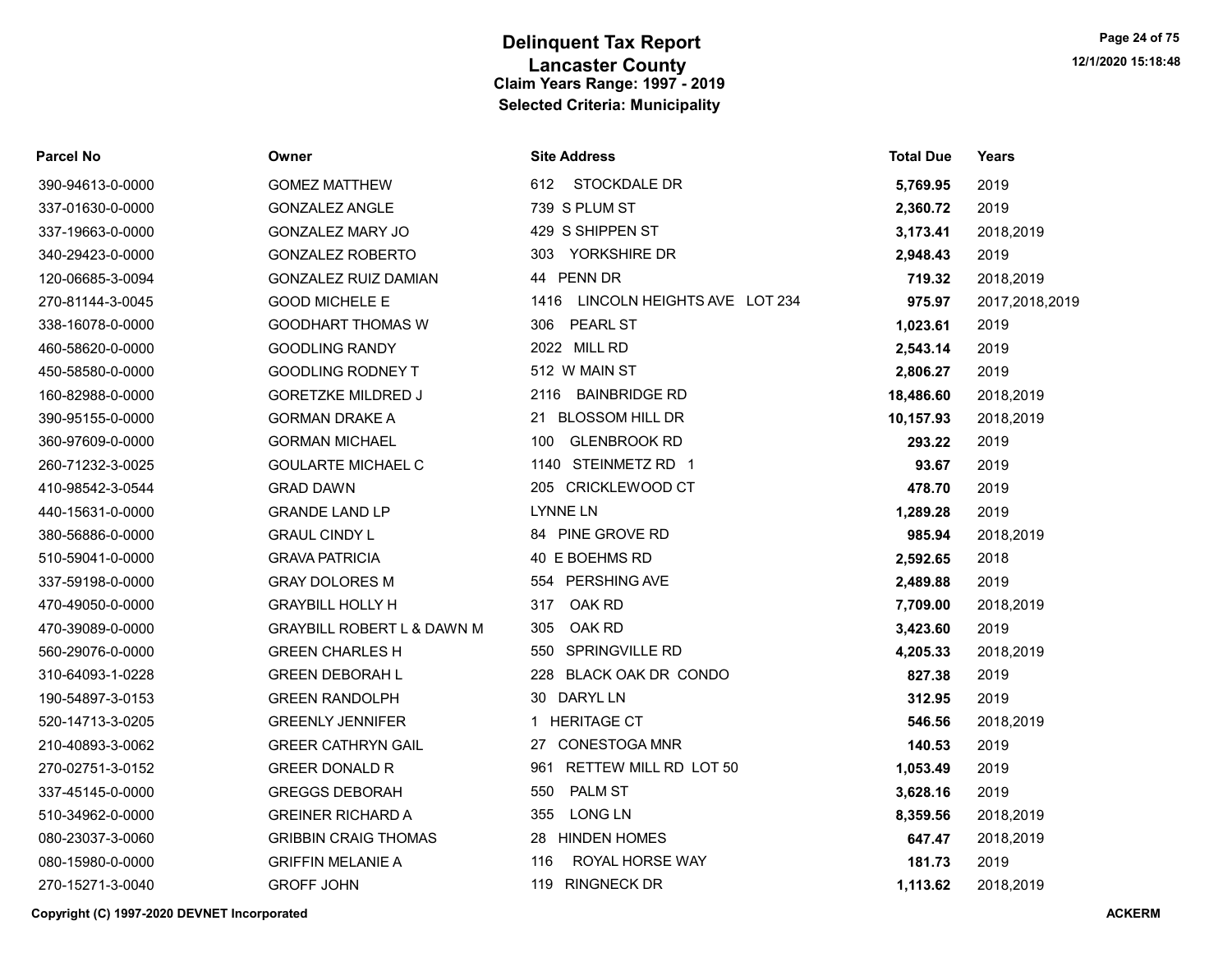| Parcel No        | Owner                                   | <b>Site Address</b>       | <b>Total Due</b> | Years          |
|------------------|-----------------------------------------|---------------------------|------------------|----------------|
| 540-96800-0-0000 | <b>GROFF MERVIN C &amp; RACHEL G</b>    | 780 HOSSLER RD            | 9,324.50         | 2018,2019      |
| 410-98542-3-0097 | <b>GROFF RUTH LIVELY</b>                | 114 ARROWWOOD CT          | 258.40           | 2018,2019      |
| 490-36088-0-0000 | <b>GROFF SUZANNE</b>                    | 150 IVA RD                | 3,575.97         | 2019           |
| 290-64173-0-0000 | <b>GROFF ZACHARY R</b>                  | 845 ROBIN RD              | 963.79           | 2019           |
| 420-50487-0-0000 | <b>GROGAN ELIZABETH J</b>               | 573 W MARKET ST           | 7,496.66         | 2019           |
| 270-96893-0-0000 | <b>GROTE JOHN H</b>                     | 960 N STATE ST            | 3,433.27         | 2019           |
| 110-79839-0-0000 | <b>GROVE VANESSA J</b>                  | UNION ST<br>544           | 3,019.19         | 2019           |
| 560-98286-0-0000 | <b>GROW GEORGIAK</b>                    | 5431 VALLEY VIEW DR       | 2,409.15         | 2019           |
| 080-77757-0-0000 | GRUBE JAY E JR & LISA M                 | <b>HOMESTEAD DR</b><br>23 | 4,267.50         | 2019           |
| 390-42045-0-0000 | <b>GRUVER EDWARD J &amp; MICHELLE A</b> | 325 BRACKEN DR            | 1,033.92         | 2019           |
| 334-18349-0-0000 | <b>GUERREO LUIS</b>                     | 823 S PRINCE ST           | 4,648.40         | 2018,2019      |
| 340-84686-0-0000 | <b>GUERRERO LUIS V</b>                  | <b>ELMSHIRE DR</b><br>113 | 6,600.09         | 2018,2019      |
| 390-44468-0-0000 | <b>GUNDRUM III CARL DAVID</b>           | 2636 BREEZEWOOD DR        | 5,140.52         | 2019           |
| 080-61403-3-0080 | <b>GUNDRUM MARSHELLA</b>                | 10 LOCUSTWOOD DR          | 268.85           | 2019           |
| 540-73695-3-0077 | <b>GUTIERREZ TONYA</b>                  | <b>CIRCLE DR</b><br>77    | 283.93           | 2017,2018,2019 |
| 300-08993-0-0000 | <b>GUTSHALL CONNIE</b>                  | 790 A RAINTREE RD         | 481.62           | 2019           |
| 200-85961-3-0037 | <b>GUYER JANE</b>                       | 110 AMBER CIR             | 3,693.29         | 2017,2018,2019 |
| 460-67668-3-0022 | <b>GUZMAN WILLIAM</b>                   | 349 RADIO RD LOT 8        | 129.69           | 2019           |
| 560-43510-0-0000 | H & P FISHER IRREV TRUST                | MT VERNON RD<br>746       | 2,619.02         | 2019           |
| 337-99353-0-0000 | <b>HACKMAN BONNIE SUE</b>               | 108 CIRCLE AVE            | 745.46           | 2018,2019      |
| 540-42745-3-0033 | <b>HAGENS TRACY LYNN</b>                | 12 CRYSTAL DR             | 418.43           | 2018,2019      |
| 410-88614-0-0000 | <b>HAINES BARBARA JEAN</b>              | 12 RAPHO ST               | 1,908.10         | 2019           |
| 338-08658-0-0000 | <b>HAINES CHERYLA</b>                   | 804 MANOR ST              | 12,962.34        | 2018,2019      |
| 510-98568-0-0000 | <b>HAINES EMERSON G &amp;</b>           | 12 LEESBURGE DR           | 2,742.54         | 2019           |
| 140-24739-0-0000 | <b>HAINES RICHARD J</b>                 | PINE ST<br>633            | 4,759.54         | 2019           |
| 310-28128-0-0000 | HAINES RICHARD J JR                     | 1733 LINCOLN HWY E        | 1,758.41         | 2019           |
| 420-83435-0-0000 | <b>HALL JOHN</b>                        | 52 E FRONT ST             | 747.15           | 2019           |
| 460-59699-0-0000 | HALL RACHEL E                           | 24 BROOKLANE CT           | 12,327.79        | 2018,2019      |
| 390-23853-1-0335 | HALLER DEBORAH M                        | 335 VALLEYBROOK DR CONDO  | 3,115.65         | 2019           |
| 540-23293-0-0000 | <b>HALLIE R PLANK CREDIT TRUST</b>      | 1280 KINDERHOOK RD        | 1,694.37         | 2018,2019      |
| 336-70251-0-0000 | <b>HAMILTON JEREMIAH J</b>              | 549 BURROWES AVE          | 7,272.05         | 2018,2019      |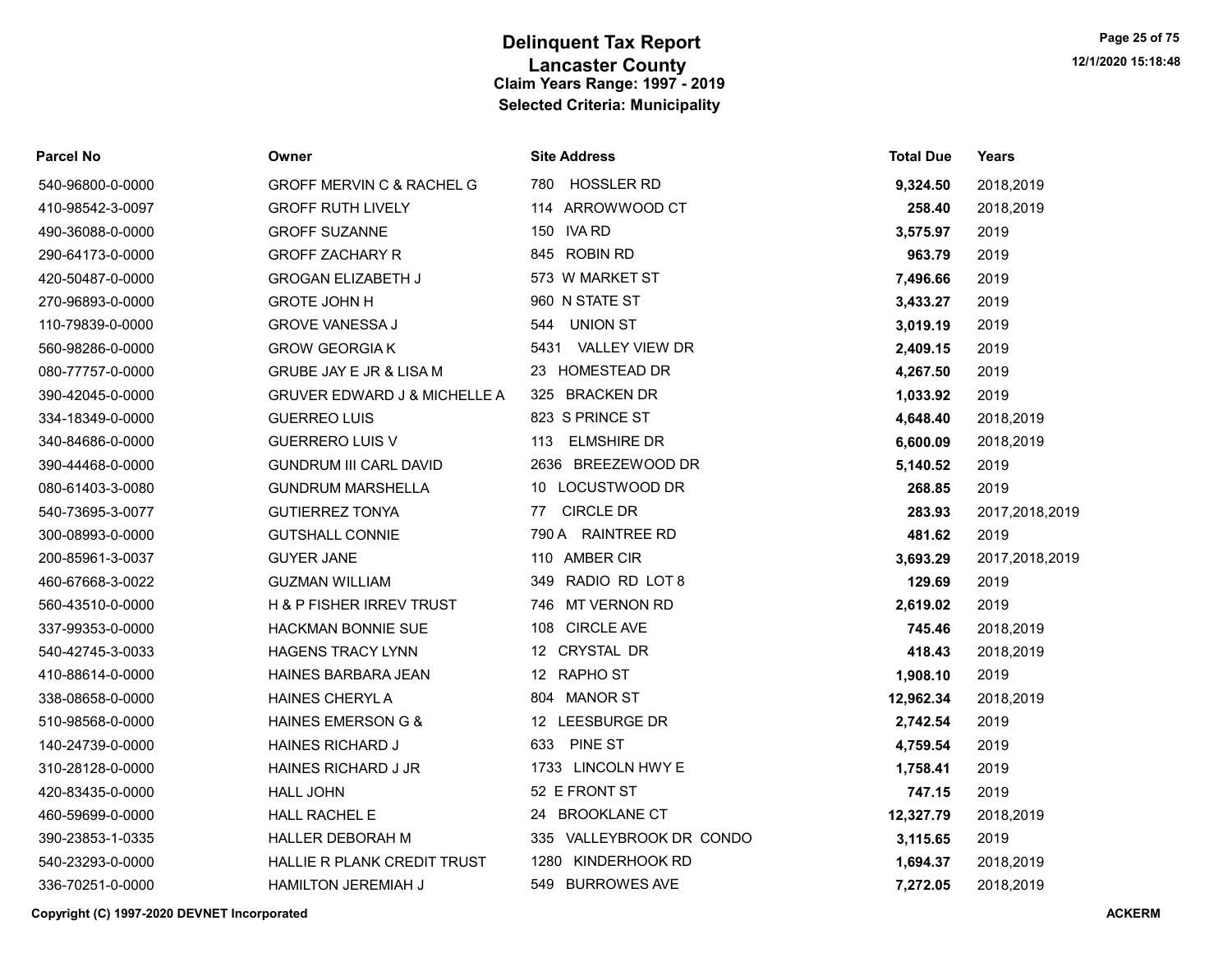| <b>Parcel No</b> | Owner                           | <b>Site Address</b>         | <b>Total Due</b> | Years     |
|------------------|---------------------------------|-----------------------------|------------------|-----------|
| 070-66796-0-0000 | <b>HAMILTON JULIE E</b>         | 745 MAPLE ST                | 1,613.14         | 2019      |
| 338-97126-0-0000 | <b>HAMILTON RIKKI J</b>         | 634 GEORGE ST               | 1,899.20         | 2019      |
| 450-65362-0-0000 | HAMM MICHAEL WALTER             | 344 FARMVIEW LN             | 2,440.67         | 2019      |
| 080-09760-3-0033 | <b>HAMZANE KATHLEEN M</b>       | 20 DEBRACIR                 | 158.89           | 2019      |
| 580-01270-0-0000 | <b>HANNA ALBERT C</b>           | 2015 BEAVER VALLEY PIKE     | 2,225.87         | 2019      |
| 190-12753-0-0000 | HANNA KENNETH L                 | 555 AIRPORT RD              | 7,837.81         | 2018,2019 |
| 540-27399-0-0000 | <b>HANNA LINDA M</b>            | 1953 WISGARVER RD           | 2,371.25         | 2019      |
| 110-03406-0-0000 | <b>HANSBERRY MELISSA A</b>      | 302 AVENUE I                | 3,707.90         | 2018,2019 |
| 480-41333-0-0000 | <b>HANSEN ANN M</b>             | 341 E CONESTOGA ST          | 8,033.92         | 2018,2019 |
| 390-86926-0-0000 | <b>HARCLERODE WALTER G</b>      | <b>MARSHALL AVE</b><br>1128 | 866.14           | 2019      |
| 338-92131-0-0000 | <b>HARE ROBERT</b>              | <b>MANOR ST</b><br>424      | 40.90            | 2019      |
| 300-03696-0-0000 | HARKINS JAMES K & SHARON M      | 4301<br><b>FAIRVIEW RD</b>  | 70.78            | 2019      |
| 470-41888-0-0000 | <b>HARKINS WILLIAM E</b>        | 61 E MAIN ST                | 26.71            | 2019      |
| 470-35721-0-0000 | <b>HARKINS WILLIAM E &amp;</b>  | 55 E MAIN ST                | 1,916.24         | 2019      |
| 470-37811-0-0000 | HARKINS WILLIAM E & JAMES K     | 57 E MAIN ST                | 2,447.64         | 2019      |
| 320-80278-0-0000 | <b>HARNISH GREGORY</b>          | 1007 BEAVER VALLEY PIKE     | 6,352.78         | 2019      |
| 190-54897-3-0142 | <b>HARNISH TODD</b>             | 24 SARA AVE                 | 592.10           | 2019      |
| 250-43587-0-0000 | <b>HARPER LAURA LYNN</b>        | 825 SLOCUST ST              | 4,793.51         | 2019      |
| 260-83228-0-0000 | <b>HARR LILLIAN A</b>           | 146 E MAIN ST               | 9,115.59         | 2018,2019 |
| 500-23203-0-0000 | <b>HARRINGTON JAMES L</b>       | 2279 E MOUNT HOPE RD        | 2,824.87         | 2018,2019 |
| 337-74434-0-0000 | <b>HARRISON GERALD O</b>        | 621 NEW GREEN ST            | 1,986.82         | 2019      |
| 430-06293-0-0000 | HASCHERT DONALD C               | SUSQUEHANNA ST REAR         | 59.24            | 2019      |
| 430-12053-0-0000 | HASCHERT DONALD C               | 2 TROLLEY RD                | 1,703.68         | 2019      |
| 430-21628-0-0000 | HASCHERT DONALD C               | 4 TROLLEY RD                | 1,793.65         | 2019      |
| 400-34742-0-0000 | HASSELBACH DOUGLAS L            | 173 S MAIN ST               | 3,151.87         | 2019      |
| 050-97540-0-0000 | <b>HASSLER EDITHE</b>           | 430 SHIRKTOWN RD            | 1,537.17         | 2019      |
| 500-31195-0-0000 | <b>HAUCK GARY G &amp; LEA P</b> | 400 S MAIN ST REAR          | 2,950.49         | 2018      |
| 500-31340-0-0000 | <b>HAUCK GARY G &amp; LEA P</b> | 370 S MAIN ST               | 4,752.76         | 2018      |
| 540-93561-0-0000 | HAUCK GARY G & LEA P            | 1122 MOUNT JOY RD           | 2,759.28         | 2019      |
| 550-45612-0-0000 | HAVEY GEORGE F & SUSAN C        | <b>BARTVILLE RD</b><br>1299 | 3,197.86         | 2019      |
| 420-22355-3-0003 | <b>HAWTHORNE ANDREW SCOTT</b>   | 682 W MARKET ST LOT 6       | 326.08           | 2018,2019 |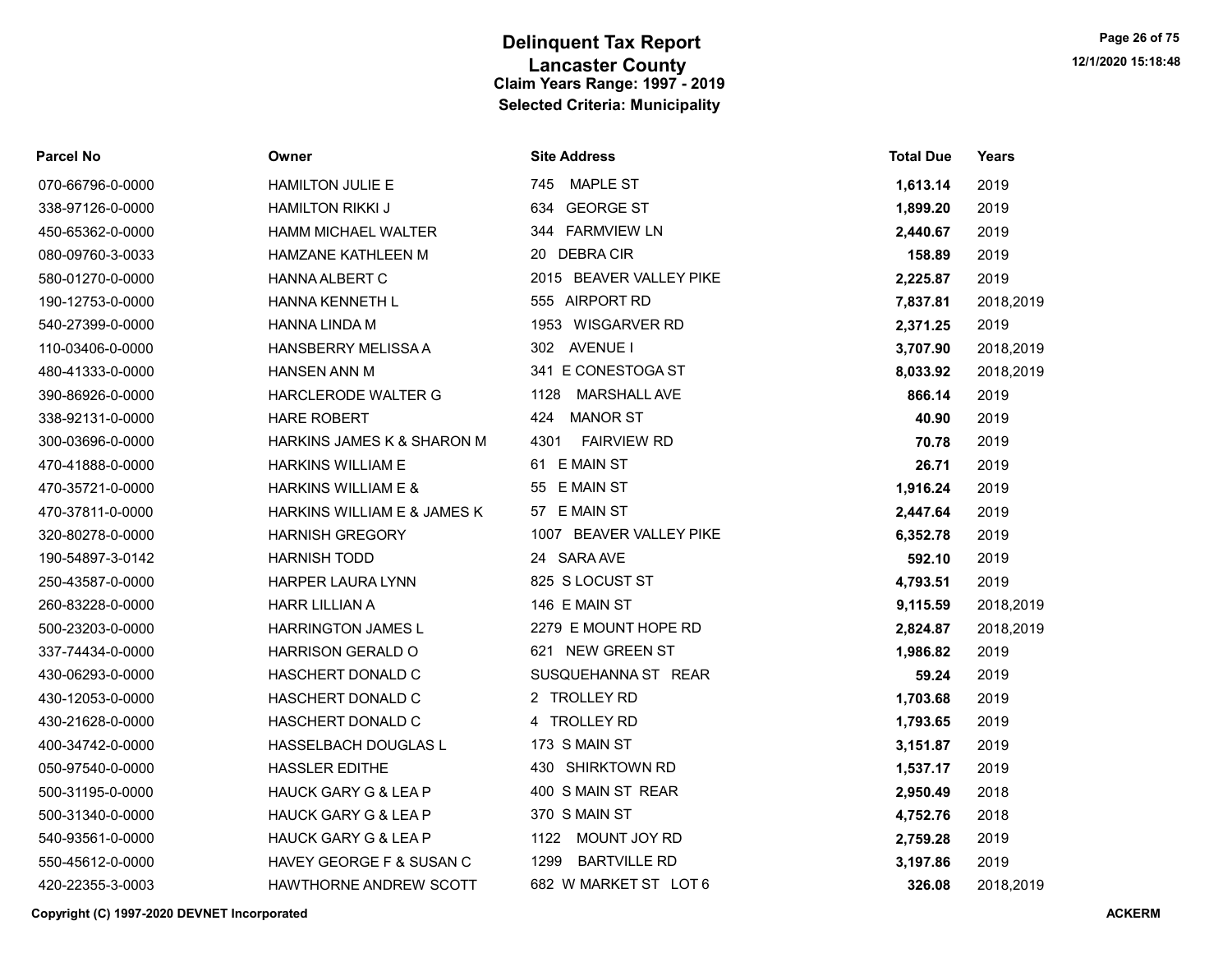| <b>Parcel No</b> | Owner                         | <b>Site Address</b>          | <b>Total Due</b> | Years          |
|------------------|-------------------------------|------------------------------|------------------|----------------|
| 337-22376-0-0000 | HAYES MARY E                  | 120 GREEN ST                 | 2,881.58         | 2017,2018,2019 |
| 335-67164-0-0000 | <b>HEARREN ALVIA</b>          | 557 W ORANGE ST              | 5,540.23         | 2019           |
| 336-42518-0-0000 | <b>HECKMAN BRAD M</b>         | 643 E MADISON ST             | 3,111.00         | 2019           |
| 520-90020-3-0101 | <b>HEDRICK ROBERT</b>         | 14 PARK VIEW DR              | 60.07            | 2019           |
| 070-38115-3-0166 | <b>HEILER DELORES A</b>       | 70 WILLOW DR                 | 42.85            | 2019           |
| 500-61720-3-0005 | HEILINGER KENNETH WILLIAM     | 719 PINE ST                  | 50.75            | 2019           |
| 070-21014-0-0000 | <b>HEIM FREDERICK</b>         | 920 LINCOLN RD               | 5,534.10         | 2019           |
| 550-26009-0-0000 | <b>HEINBOCKEL LAURA</b>       | 1200<br><b>BARTVILLE RD</b>  | 10,765.76        | 2018,2019      |
| 410-98542-3-0186 | <b>HEINLEY TRACY</b>          | 103 ELDER CT                 | 975.53           | 2019           |
| 120-91013-3-0009 | <b>HEISER JEFFREY L</b>       | 3327 MAIN ST LOT 3           | 526.59           | 2018,2019      |
| 270-02751-3-0162 | <b>HEISER RONALD</b>          | 963 RETTEW MILL RD LOT 27    | 1,299.43         | 2018,2019      |
| 470-86599-3-0010 | <b>HEISEY DEBORAH CHERYL</b>  | 409 E MAIN ST                | 195.16           | 2019           |
| 460-05534-3-0124 | <b>HENDERSON DONNA</b>        | 18 SUMMER DR                 | 1,260.99         | 2019           |
| 290-38234-0-0000 | HENNE DAVID E                 | 1322 BAMFORD AVE             | 4,090.40         | 2019           |
| 410-27123-0-0000 | <b>HENRY CARL L</b>           | 151 WALNUT HILL RD           | 3,786.97         | 2019           |
| 410-62632-0-0000 | <b>HENRY JANICE LORRAINE</b>  | <b>BAYBERRY DR</b><br>126    | 2,556.23         | 2019           |
| 190-34237-3-0135 | <b>HENRY JULIE A</b>          | 5 DOUGLAS LN                 | 837.90           | 2018,2019      |
| 337-15357-0-0000 | <b>HENRY LARRY</b>            | 358 S ANN ST                 | 2,978.81         | 2019           |
| 337-18124-0-0000 | <b>HENRY LARRY</b>            | 221 S ANN ST                 | 7,209.64         | 2018,2019      |
| 337-62629-0-0000 | <b>HENRY LARRY J</b>          | 551 S CHRISTIAN ST           | 3,085.03         | 2018,2019      |
| 600-18101-3-0167 | HENSLEY DALE W                | 127 WEIDLER LN               | 118.07           | 2019           |
| 337-10762-0-0000 | HENSON ROBERT L               | CHESTER ST<br>515            | 729.12           | 2018,2019      |
| 260-77086-0-0000 | HENSSLER JOHN H JR            | 237 W FRANKLIN ST            | 2,888.49         | 2019           |
| 420-25417-0-0000 | HERB JOHN C III               | 658 E MARKET ST              | 8,592.89         | 2018,2019      |
| 339-00511-0-0000 | <b>HERMAN RUTH E</b>          | 363 COLLEGE AVE              | 4,358.52         | 2019           |
| 337-93391-0-0000 | <b>HERNANDEZ RICARDO</b>      | 410 LOCUST ST                | 1,963.33         | 2019           |
| 120-09978-0-0000 | HERR CLARENCE E & CHERYL A    | 49 FITZKEE RD                | 3,408.67         | 2019           |
| 120-16347-0-0000 | HERR CLARENCE E JR & CHERYL A | <b>FITZKEE RD</b><br>55      | 4,727.31         | 2019           |
| 410-85286-0-0000 | <b>HERR LARRY L</b>           | 3618 RIVER RD                | 4,547.83         | 2019           |
| 390-89764-0-0000 | HERR THOMAS F & MARY ANN      | 530 ASHTON PL                | 6,465.09         | 2019           |
| 340-47516-0-0000 | <b>HERSH LINDA L</b>          | 120<br><b>GOLDENFIELD DR</b> | 3,244.07         | 2019           |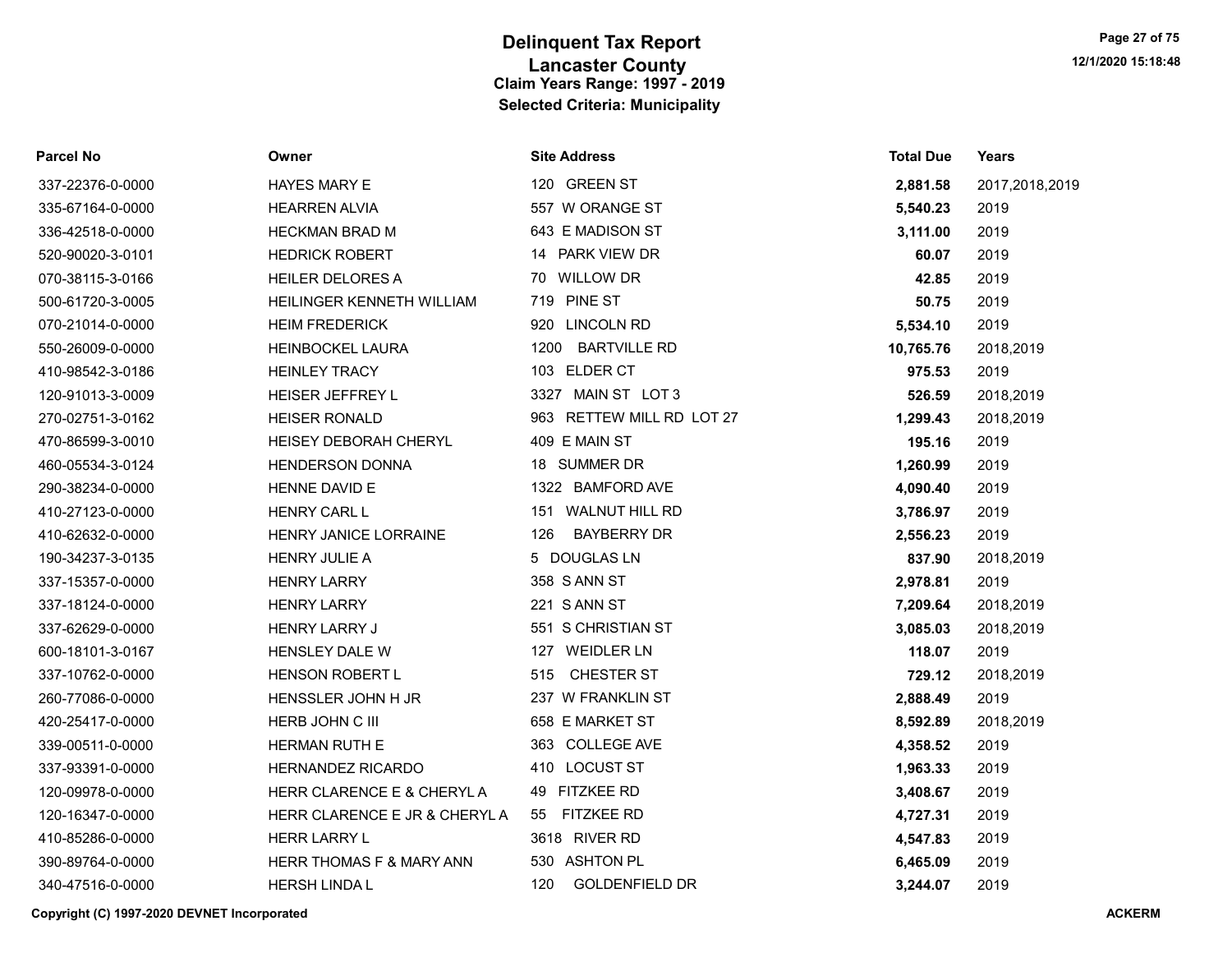#### Parcel No Owner Site Address Total Due Years

| 490-89795-3-0001 | <b>HERSH TAMMY S</b>       | 332 S BELMONT RD             | 987.72    | 2018,2019 |
|------------------|----------------------------|------------------------------|-----------|-----------|
| 490-89795-0-0000 | <b>HERSH TAMMY S</b>       | 332 S BELMONT RD             | 4,303.59  | 2018,2019 |
| 410-79122-0-0000 | <b>HERSHEY CRAIG S</b>     | 2753 CHAPEL RD               | 2,983.94  | 2019      |
| 130-55497-0-0000 | <b>HERSHEY DAVID J</b>     | 1430 KEENER RD               | 5,198.64  | 2018,2019 |
| 540-63275-0-0000 | <b>HERSHEY RAY S</b>       | 1437 MILTON GROVE RD         | 5,050.91  | 2019      |
| 430-36733-3-0105 | <b>HERTZOG TIMOTHY SR</b>  | 12 PARK LN                   | 660.10    | 2018,2019 |
| 410-98542-3-0388 | <b>HESS J STEPHEN</b>      | 101 SUNNINGDALE CT S         | 1,440.51  | 2018,2019 |
| 336-68272-0-0000 | <b>HESS KELSEY L</b>       | 813 N PLUM ST                | 2,279.50  | 2019      |
| 120-67799-0-0000 | <b>HESS MARK D</b>         | 3536 MAIN ST                 | 4,868.16  | 2019      |
| 410-98542-3-0108 | <b>HESS SUSAN L</b>        | 106 ARROWWOOD CT             | 671.43    | 2019      |
| 110-51450-0-0000 | <b>HETTER ROBERT J</b>     | 1051 WALNUT ST               | 4,567.57  | 2019      |
| 410-98542-3-0572 | <b>HIESTER STACY</b>       | 103 FIELDBRIDGE CT           | 774.11    | 2019      |
| 390-55952-0-0000 | <b>HIGH ELOISE J</b>       | 2610<br><b>LITITZ PIKE</b>   | 10,988.01 | 2018,2019 |
| 336-27797-0-0000 | <b>HIGH MARVIN L</b>       | 1023 RANCK MILL RD           | 15,416.34 | 2018,2019 |
| 338-66363-0-0000 | <b>HIGLEY JAMES</b>        | 304 RUBY ST                  | 2,660.30  | 2019      |
| 500-98098-3-0171 | <b>HILTON DORIS J</b>      | 3 PENN VALLEY VLG            | 149.52    | 2018,2019 |
| 390-67524-0-0000 | <b>HODGES THOMAS T</b>     | <b>JANET AVE</b><br>833      | 7,560.17  | 2018,2019 |
| 460-05534-3-0155 | <b>HODGKINS MARY JANE</b>  | 21 RAINBOW CIR               | 1,529.56  | 2019      |
| 390-03832-0-0000 | <b>HOFFER J STEPHAN</b>    | 1106 CREST LN                | 6,868.74  | 2018,2019 |
| 410-63972-0-0000 | <b>HOFFMAN GARY F</b>      | <b>KIMBERLY RD</b><br>2728   | 4,595.09  | 2019      |
| 410-98542-3-0175 | HOFFMAN JOHN A III         | 105 COTTONTAIL CT            | 273.72    | 2019      |
| 040-95477-3-0110 | <b>HOFFMAN PETER</b>       | 1395 BOWMANSVILLE RD LOT 34  | 862.75    | 2018,2019 |
| 300-66965-3-0020 | <b>HOFFMAN WAYNE</b>       | 4047 COLUMBIA AVE LOT 11     | 307.11    | 2017,2018 |
| 440-69843-0-0000 | <b>HOFMANN ALISON C</b>    | 3 LAURELGATE PL              | 5,995.44  | 2019      |
| 540-73601-1-0020 | <b>HOGAN J STEPHEN</b>     | LANCASTER EST CONDO<br>20    | 325.10    | 2019      |
| 335-09748-0-0000 | HOHENWARTER CHAD ALAN      | 122 N CONCORD ST             | 1,481.00  | 2019      |
| 190-67286-0-0000 | HOHL DAVID R               | 105 EDGEWOOD DR              | 3,373.15  | 2019      |
| 230-85859-0-0000 | HOLCOMB RICHARD A & CARMEN | <b>SUMMIT HILL RD</b><br>160 | 1,000.06  | 2019      |
| 430-54795-0-0000 | <b>HOLECEK REGINA M</b>    | 999 HILLDALE RD              | 3,720.08  | 2019      |
| 338-33703-0-0000 | <b>HOLLAND KEITH P</b>     | 321 W MIFFLIN ST             | 2,588.85  | 2019      |
| 338-35565-0-0000 | <b>HOLLAND KEITH P</b>     | 315 W MIFFLIN ST             | 10.039.46 | 2019      |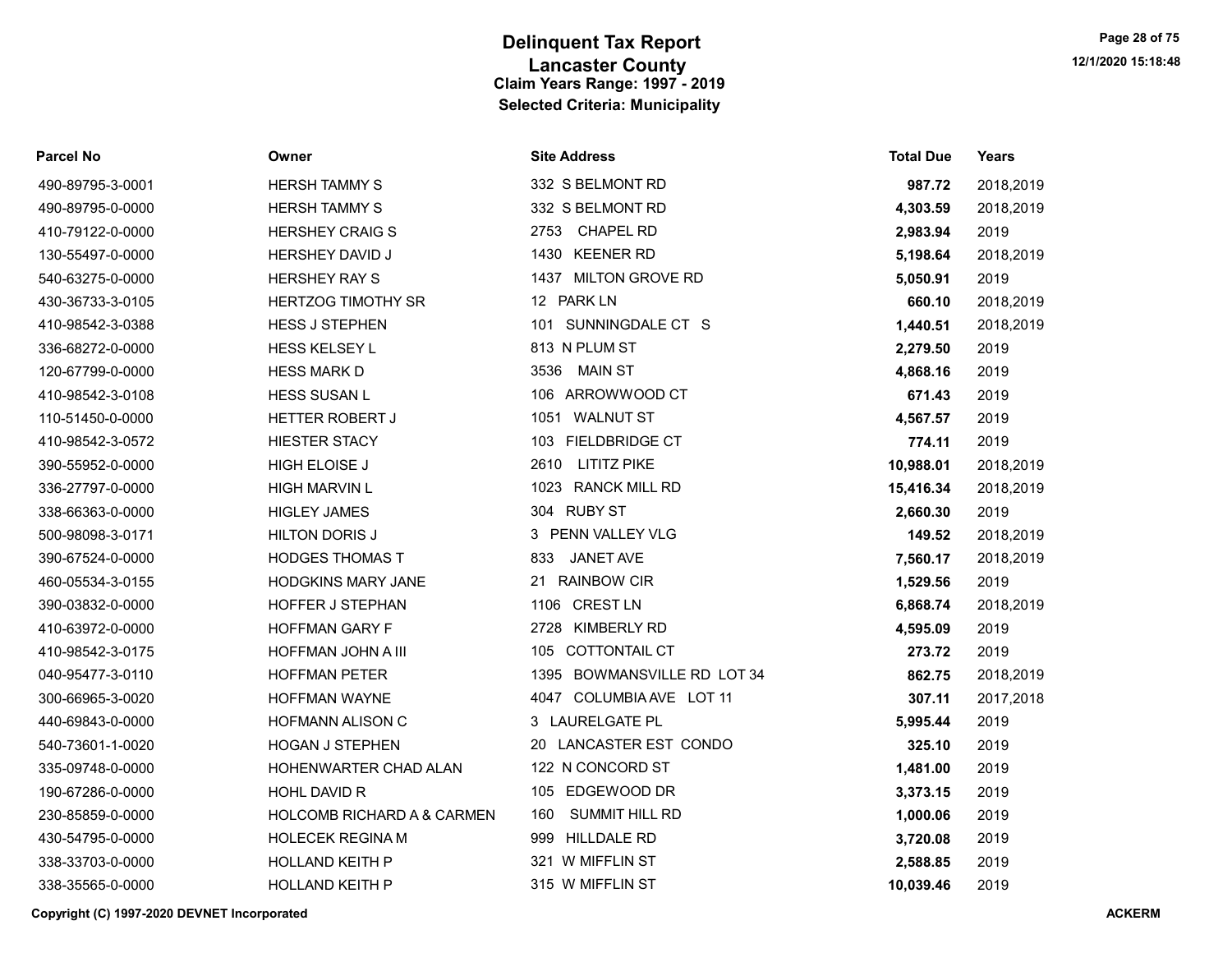| Parcel No        | Owner                                            | <b>Site Address</b>      | <b>Total Due</b> | Years                             |
|------------------|--------------------------------------------------|--------------------------|------------------|-----------------------------------|
| 290-60765-3-0089 | <b>HOLLINGER CATHY ANN</b>                       | 132 MADGE DR             | 442.85           | 2018,2019                         |
| 390-31935-0-0000 | HOLLINGER RICHARD S & KRISTA J                   | 1418 CLEARVIEW AVE       | 3,199.41         | 2019                              |
| 410-10381-0-0000 | <b>HOLLISTER WILLIAM F</b>                       | 2082 GAMBER RD           | 7,310.18         | 2019                              |
| 390-11555-0-0000 | <b>HOLM DAVID A</b>                              | 181 WINDOVER TURN        | 6,313.05         | 2019                              |
| 450-85015-0-0000 | HOLT STEPHEN H                                   | 274 W MAIN ST            | 14,733.61        | 2018,2019                         |
| 440-04260-0-0000 | <b>HOLZBAUER REMY R</b>                          | 2 GABLE PARK RD          | 12,094.78        | 2018,2019                         |
| 430-16322-0-0000 | HOMES FOR LIFE LLC                               | 693 MARTIC HEIGHTS DR    | 2,955.68         | 2019                              |
| 336-99703-0-0000 | <b>HOOD KONATA</b>                               | 253 E NEW ST             | 1,728.18         | 2019                              |
| 400-52097-0-0000 | <b>HOOVER CHERYLA</b>                            | 119 N MAIN ST            | 3,473.70         | 2019                              |
| 560-87096-0-0000 | HOOVER LIZBETH M                                 | 84 SLAYMAKER HILL RD     | 3,512.82         | 2019                              |
| 070-38115-3-0231 | HOOVER SHELBY                                    | 20 SUNFLOWER DR          | 1,047.77         | 2018,2019                         |
| 580-58164-0-0000 | HOOVER WAYNE K & ANGELA FAY                      | MAY POST OFFICE RD       | 4,350.19         | 2019                              |
| 230-02296-0-0000 | HOPKINS LEROY D & DARLENE T                      | 978 VALLEY RD            | 1,482.43         | 2019                              |
| 390-57651-0-0000 | HORN MELISSA L                                   | 1030 EDGEMOOR CT         | 10,325.34        | 2017,2018,2019                    |
| 390-27056-0-0000 | HORN MELISSA L                                   | 1124 LOUISE AVE          | 14,186.58        | 2017,2018,2019                    |
| 340-79051-0-0000 | <b>HORN PETER M</b>                              | 1272 HILLSIDE DR         | 7,611.87         | 2019                              |
| 110-92399-0-0000 | <b>HORNER THOMAS A</b>                           | 452 CHERRY ST            | 5,878.76         | 2013, 2014, 2015, 2016, 2017, *** |
| 270-80955-0-0000 | <b>HORNING BRYAN H</b>                           | 32 MIDDLE CREEK RD       | 7,489.73         | 2019                              |
| 300-22616-3-0059 | <b>HORST KIM</b>                                 | HEMPFIELD HILL EST LT 21 | 143.93           | 2018,2019                         |
| 600-03738-3-0127 | <b>HORST SHARON</b>                              | 15 PLATEAU RD            | 709.11           | 2019                              |
| 430-50456-0-0000 | <b>HOSSLER GRANT R</b>                           | 1597 HOLTWOOD RD         | 7,428.35         | 2018,2019                         |
| 400-71453-0-0000 | <b>HOSSLER JON ERIC</b>                          | 15 N PENN ST             | 2,416.61         | 2018,2019                         |
| 540-76159-0-0000 | <b>HOSSLER JON ERIC</b>                          | 440 CIDER PRESS RD       | 12,299.71        | 2018,2019                         |
| 600-16637-0-0000 | <b>HOUCHIN SHAWN C</b>                           | 743 FURNACE HILLS PIKE   | 8,551.26         | 2018,2019                         |
| 340-52696-0-0000 | HOUGENDOBLER JAMES B & GERALD 514 S WEST END AVE |                          | 3,182.33         | 2019                              |
| 336-42610-0-0000 | HOUGENDOBLER JAMES B JR                          | 538 REYNOLDS AVE         | 2,395.33         | 2019                              |
| 338-96364-0-0000 | HOUGENDOBLER JAMES B JR                          | 29 S WEST END AVE        | 3,299.86         | 2019                              |
| 560-29235-3-0049 | <b>HOWARD BETH</b>                               | 748 STONEWOOD DR         | 481.59           | 2018,2019                         |
| 120-06685-3-0088 | <b>HOWER RAY CURTIS</b>                          | 11 DOGWOOD DR            | 232.18           | 2019                              |
| 338-67755-0-0000 | HOYOS JOHN E                                     | 60 S PEARL ST            | 4,556.81         | 2019                              |
| 430-47627-0-0000 | HUBER BARTHOLOMEW MICHAEL                        | 401 HILLDALE RD          | 9,099.52         | 2018,2019                         |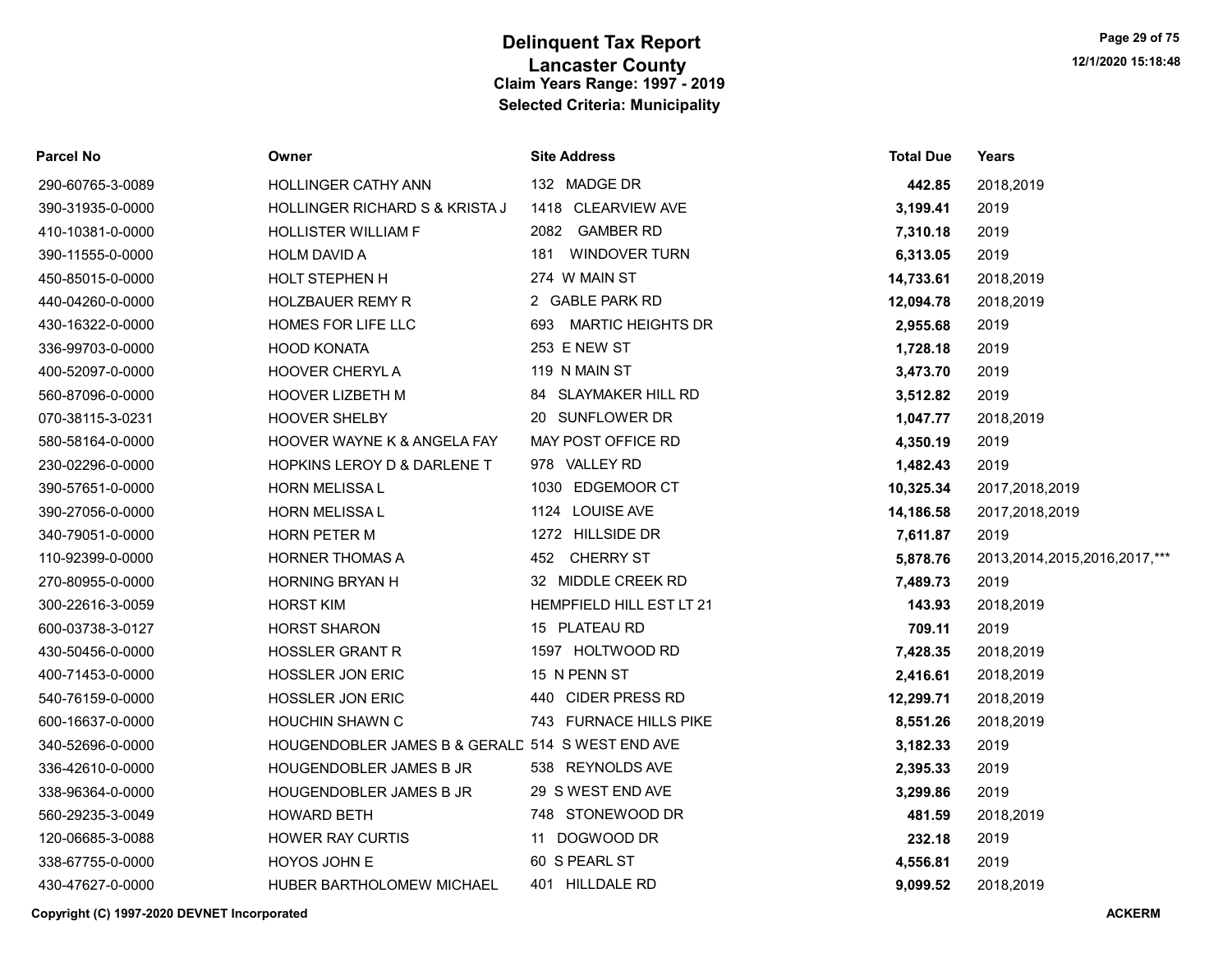| <b>Parcel No</b> | Owner                                  | <b>Site Address</b>              | <b>Total Due</b> | Years                  |
|------------------|----------------------------------------|----------------------------------|------------------|------------------------|
| 338-23696-0-0000 | <b>HUDSON CHERYL</b>                   | 943 ST JOSEPH ST                 | 5,185.87         | 2018,2019              |
| 300-48403-0-0000 | <b>HUDSON KATHLEEN D</b>               | 4097 FORREST RD                  | 8,194.21         | 2018,2019              |
| 340-55189-0-0000 | HUDSON LARRY B III & YVETTE M          | 1770 WILDERNESS RD               | 8,560.60         | 2018,2019              |
| 250-28740-0-0000 | HUGHES JEFFERY C                       | <b>HAMPDEN RD</b><br>811         | 32,200.83        | 2016, 2017, 2018, 2019 |
| 120-06685-3-0080 | HULL JEFFREY ALLEN                     | 5 DOGWOOD DR                     | 422.67           | 2018,2019              |
| 460-04840-0-0000 | <b>HUMMER BARBARA S</b>                | 8814 ELIZABETHTOWN RD            | 6,709.25         | 2019                   |
| 430-37884-0-0000 | HUNSBERGER KEVIN H                     | 20 CREAMERY RD                   | 452.84           | 2019                   |
| 150-28668-0-0000 | HUNTER JOHN S & BEVERLY A              | 111 STACKSTOWN RD                | 5,302.82         | 2019                   |
| 300-89042-0-0000 | HURST CHUCK A & CONNIE L               | 575 VISTA RD                     | 5,431.74         | 2019                   |
| 270-06816-0-0000 | HURST CURVIN RAY                       | 123 MEADOW VALLEY RD             | 4,930.18         | 2018,2019              |
| 430-14544-0-0000 | <b>HUYSER THEODORE J</b>               | <b>RIVER RD</b><br>950           | 8,188.68         | 2018,2019              |
| 380-56271-3-0007 | <b>ICENHOUR ROBERT P</b>               | 89 KINSEYVILLE RD                | 613.42           | 2016,2017,2018,2019    |
| 380-56271-3-0005 | <b>ICENHOUR ROBERT PAUL</b>            | KINSEYVILLE RD LOT 1             | 673.06           | 2016, 2017, 2018, 2019 |
| 560-07429-0-0000 | <b>ICKES TERRY</b>                     | 814 COUNTY LINE RD               | 3,534.75         | 2019                   |
| 334-57332-0-0000 | <b>IGLESIA DE CRISTO MISIONERA INC</b> | 204 HAZEL ST                     | 1,043.79         | 2019                   |
| 120-26911-0-0000 | <b>IGLESIAS MANUEL E</b>               | <b>RINEER RD</b>                 | 2,017.95         | 2019                   |
| 370-76318-0-0000 | <b>INMAN PAUL K</b>                    | 519 E FRONT ST                   | 3,851.10         | 2019                   |
| 339-83519-0-0000 | INNER CIRCLE FUNDING LLC               | 44 W NEW ST                      | 1,998.48         | 2019                   |
| 160-63633-0-0000 | <b>INTRAIN LLC</b>                     | 44 SILVER DR                     | 32,823.97        | 2016, 2017, 2018, 2019 |
| 410-17276-0-0000 | <b>IRION MARK S</b>                    | 192 BENDER RD                    | 9,041.13         | 2017,2018,2019         |
| 600-77034-3-0023 | <b>ISER BARBARA</b>                    | FURNACE HILLS PIKE LOT 21<br>541 | 302.24           | 2018,2019              |
| 336-12195-0-0000 | <b>ITALIANO BENEDICT F</b>             | 752 E MADISON ST                 | 3,033.01         | 2019                   |
| 120-91013-3-0025 | <b>JABLONSKI TIFFANY</b>               | 3327 MAIN ST LOT 26 LOT 26       | 188.55           | 2019                   |
| 200-27015-3-0057 | JACINTO DIANE                          | 318 DON DR                       | 384.21           | 2019                   |
| 337-43500-0-0000 | <b>JACKSON BOOKER T JR</b>             | 616 SANN ST                      | 3,010.68         | 2019                   |
| 337-92382-0-0000 | JACKSON DAVID D                        | 455 ATLANTIC AVE                 | 226.34           | 2019                   |
| 540-53069-0-0000 | JACKSON JOSEPH P                       | 1120 DRAGER RD                   | 4,470.72         | 2019                   |
| 080-61403-3-0069 | <b>JACOBS ELLEN R</b>                  | 10 SPRUCE DR                     | 749.32           | 2018,2019              |
| 340-89318-0-0000 | <b>JAGER PETRINA A</b>                 | 1020 WHEATLAND AVE               | 9,322.17         | 2019                   |
| 110-44651-0-0000 | JANISZEWSKI JAMES J                    | 905 SPRUCE ST                    | 1,096.97         | 2019                   |
| 300-71105-0-0000 | <b>JANSEN MARTHAY</b>                  | 340 INDIAN HEAD RD               | 3,961.12         | 2019                   |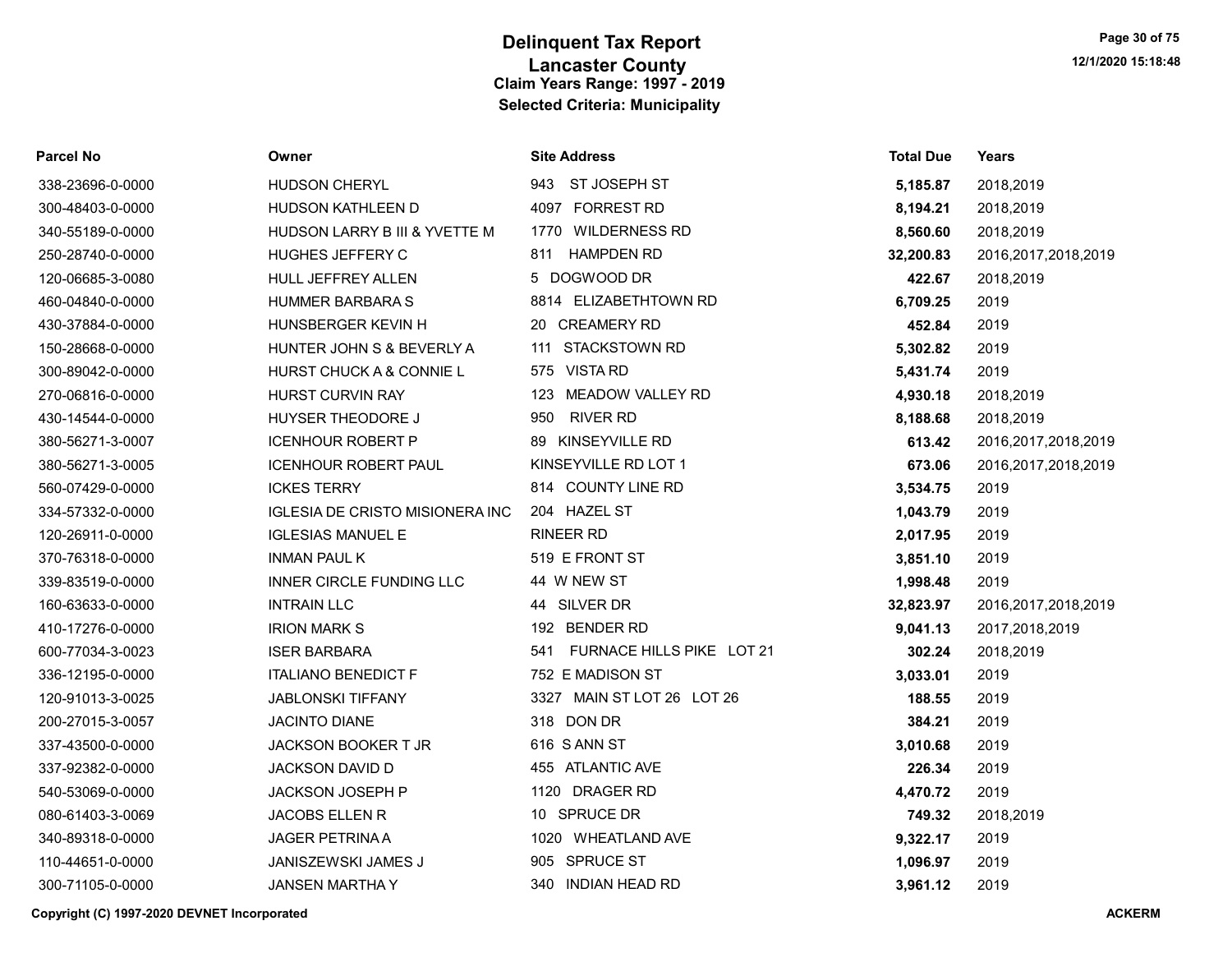| Parcel No        | Owner                          | <b>Site Address</b>        | <b>Total Due</b> | Years                        |
|------------------|--------------------------------|----------------------------|------------------|------------------------------|
| 490-75222-0-0000 | JARVIS JASON K                 | SLAYMAKER HILL RD LT 1     | 4,886.08         | 2019                         |
| 390-71249-0-0000 | JEB FAMILY LIMITED PARTNERSHIP | NORTHAMPTON DR<br>525      | 2,978.60         | 2019                         |
| 390-79944-0-0000 | JEB FAMILY LIMITED PARTNERSHIP | <b>BUCKTON DR</b><br>237   | 3,830.20         | 2019                         |
| 070-29070-0-0000 | JEFFERS SHAWN P & CAROL J      | 728 HOPELAND RD            | 1,955.11         | 2019                         |
| 520-35339-0-0000 | <b>JEFFRIES ROBERT J</b>       | <b>STUMP RD</b><br>60      | 524.36           | 2019                         |
| 380-04482-3-0119 | <b>JENIS MELISSA M</b>         | 9 HORSESHOE LN             | 85.58            | 2019                         |
| 040-40335-0-0000 | JENKS JEFFREY J                | 1619 DRY TAVERN RD         | 4,533.56         | 2018,2019                    |
| 510-59996-0-0000 | <b>JENKS KENNETH</b>           | 235 BRENNEMAN RD           | 2,727.27         | 2019                         |
| 560-43356-3-0118 | <b>JENNINGS CHRISTINE L</b>    | 799 WILLOW LN              | 546.96           | 2018,2019                    |
| 520-14713-3-0037 | <b>JENNINGS DENISE</b>         | 71 RIDGEDALE AVE           | 58.10            | 2019                         |
| 390-19432-0-0000 | <b>JMB PROPERTIES LP</b>       | 1492 LITITZ PIKE           | 182,844.20       | 2018,2019                    |
| 150-20462-0-0000 | JOHNS CHARLES S & M PAULINE    | 144 S RIVER ST             | 9,281.23         | 2018,2019                    |
| 580-67827-0-0000 | <b>JOHNSON BILLY G</b>         | 1150 PENN GRANT RD         | 11,627.79        | 2018,2019                    |
| 337-76991-0-0000 | <b>JOHNSON CHERICOLA</b>       | 501 LOCUST ST              | 2,352.06         | 2019                         |
| 336-44042-0-0000 | <b>JOHNSON JERRY</b>           | 332 HAND AVE               | 5,846.57         | 2018,2019                    |
| 310-59844-0-0000 | <b>JOHNSON JERRY J</b>         | 109 LANTERN LN             | 2,049.47         | 2019                         |
| 110-77687-0-0000 | JOHNSON KAY D                  | <b>PLANE ST</b><br>731     | 1,988.40         | 2019                         |
| 300-18081-0-0000 | <b>JOHNSON MALISSA K</b>       | 966<br><b>BOYCE AVE</b>    | 3,835.58         | 2019                         |
| 390-20422-0-0000 | <b>JOHNSON MARY G</b>          | 421 FRIENDSHIP AVE         | 8,384.25         | 2018,2019                    |
| 500-16459-0-0000 | <b>JOHNSON ROBERT M</b>        | NEWPORT RD<br>2277         | 5,277.93         | 2019                         |
| 510-75124-0-0000 | JOHNSON ROSE ANN               | 175 W WILLOW RD            | 2,185.87         | 2018,2019                    |
| 600-47766-0-0000 | JOHNSON WANDA H                | 2066<br>MAIN ST            | 5,365.17         | 2019                         |
| 460-67668-3-0155 | JOHNSTON CATHERINE MARY        | 349 RADIO RD LOT 25 LOT 25 | 72.49            | 2019                         |
| 290-57103-0-0000 | JOHNSTON HARRY JR & MARY A     | 197 COOPER AVE             | 604.82           | 2019                         |
| 290-62332-0-0000 | JOHNSTON HARRY JR & MARY A     | COOPER AVE<br>195          | 604.18           | 2019                         |
| 290-72692-0-0000 | JOHNSTON HARRY JR & MARY A     | 3106 PARKER DR             | 863.90           | 2019                         |
| 336-03795-0-0000 | <b>JOLINE RYAN S</b>           | 821 N SHIPPEN ST           | 5,699.44         | 2019                         |
| 450-97458-0-0000 | JONES & ZINK INC               | 435 S MARKET AVE REAR      | 578.13           | 2009,2010,2011,2012,2013,*** |
| 450-98187-0-0000 | JONES & ZINK INC               | 433 S MARKET AVE REAR      | 498.85           | 2009,2010,2011,2012,2013,*** |
| 450-98404-0-0000 | <b>JONES &amp; ZINK INC</b>    | 431 S MARKET AVE REAR      | 498.85           | 2009,2010,2011,2012,2013,*** |
| 450-98720-0-0000 | JONES & ZINK INC               | 429 S MARKET AVE REAR      | 546.85           | 2009,2010,2011,2012,2013,*** |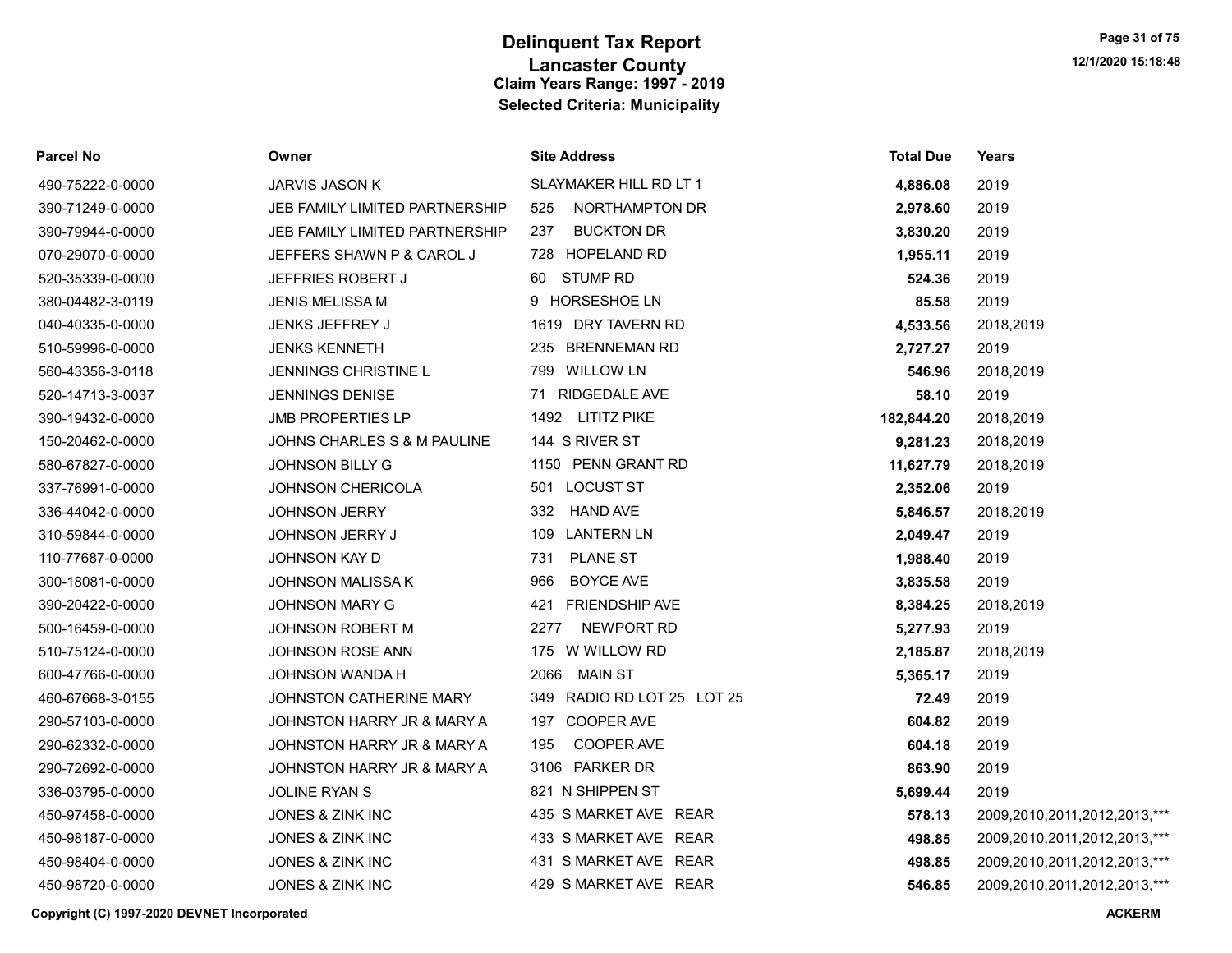| Parcel No        | Owner                             | <b>Site Address</b>      | <b>Total Due</b> | Years                        |
|------------------|-----------------------------------|--------------------------|------------------|------------------------------|
| 450-99137-0-0000 | JONES & ZINK INC                  | 427 S MARKET AVE REAR    | 546.85           | 2009,2010,2011,2012,2013,*** |
| 450-99660-0-0000 | JONES & ZINK INC                  | 425 S MARKET AVE REAR    | 578.13           | 2009,2010,2011,2012,2013,*** |
| 030-83140-0-0000 | JONES DANNY E                     | 4609 WHITE OAK RD        | 822.68           | 2019                         |
| 290-60765-3-0080 | JONES DWAYNE A & STEPHANIE        | 112 MADGE DR             | 478.48           | 2018,2019                    |
| 350-36389-3-0175 | JONES JAMES D JR                  | 24 RUTH DR               | 228.53           | 2019                         |
| 340-58208-0-0000 | <b>JONES MEGAN E</b>              | 949 CLARK ST             | 3,676.66         | 2019                         |
| 337-77361-0-0000 | <b>JONES OWAYON LEE</b>           | 625 S LIME ST            | 3,842.45         | 2019                         |
| 280-54469-0-0000 | <b>JONES PRESTON LEE</b>          | 326 PEACH BOTTOM RD      | 731.56           | 2018,2019                    |
| 580-38811-0-0000 | <b>JONES SHEILA</b>               | 832 MAY POST OFFICE RD   | 5,056.61         | 2019                         |
| 580-59499-0-0000 | <b>JONES SHEILA</b>               | SIDES MILL RD            | 519.33           | 2019                         |
| 580-79657-0-0000 | <b>JONES SHEILA</b>               | 830 A MAY POST OFFICE RD | 3,621.40         | 2019                         |
| 580-98167-0-0000 | <b>JONES SHEILA</b>               | 830 MAY POST OFFICE RD   | 3,160.10         | 2019                         |
| 280-28409-0-0000 | JONES SHEILA ELAINE               | 330 ARCADIA TRACE RD     | 655.88           | 2019                         |
| 334-01184-0-0000 | <b>JORDAN REGINA</b>              | 14 CONESTOGA ST          | 1,537.77         | 2019                         |
| 338-66826-0-0000 | <b>JOSEPH LISA R</b>              | 447 MANOR ST             | 4,500.96         | 2019                         |
| 150-57524-0-0000 | JPM VILLAGE SQUARE LLC            | <b>ASHLEY DR</b>         | 7,218.61         | 2018,2019                    |
| 334-82588-0-0000 | <b>JUAREZ RAQUEL E</b>            | 308 BEAVER ST            | 1,605.79         | 2019                         |
| 240-69983-0-0000 | <b>JULIANO THOMAS C</b>           | 1375 FURNACE HILLS PIKE  | 10,164.92        | 2018,2019                    |
| 040-84744-3-0001 | <b>JUSTICE DARREN &amp; KELLY</b> | 1948 BOWMANSVILLE RD     | 961.22           | 2019                         |
| 310-76986-3-0070 | <b>KADSAND STEVEN</b>             | 212 SUMMERS DR           | 762.16           | 2018,2019                    |
| 440-91019-0-0000 | KAHN GOLDIE                       | 112 VILLAGE GREEN LN     | 3,119.09         | 2019                         |
| 336-07350-0-0000 | KAMBOUROGLOS NICOLAS C            | 233 E MADISON ST         | 2,323.64         | 2018,2019                    |
| 020-15113-0-0000 | <b>KAPNER L AARON</b>             | 1216 MAIN ST             | 23,080.71        | 2017,2018,2019               |
| 560-43356-3-0101 | KAREN MARIE MCCARTHY              | 786 WILLOW LN            | 72.44            | 2019                         |
| 020-27548-3-0013 | <b>KARMILOWICZ MARK</b>           | 14 HILLTOP AVE           | 79.26            | 2019                         |
| 540-79745-0-0000 | <b>KAST WILLIAM C</b>             | 5071 FIELD VIEW DR       | 107.94           | 2019                         |
| 290-30083-0-0000 | KAUFFMAN RICHARD D & MICHELLE     | 3099 ESSEX PL            | 7,464.65         | 2018,2019                    |
| 336-14400-0-0000 | KAUFFMAN TRACY L                  | 601 E WALNUT ST          | 677.61           | 2019                         |
| 390-36289-0-0000 | KAUFFMAN ZANE E & JOAN D          | 1733 ZARKER RD           | 7,786.37         | 2018,2019                    |
| 090-24577-3-0012 | <b>KEENS DALE</b>                 | 500 MOUNT AIRY RD 10     | 2,022.41         | 2018,2019                    |
| 430-55248-0-0000 | <b>KEGEL JESSE</b>                | 34 TROLLEY RD            | 2.714.36         | 2019                         |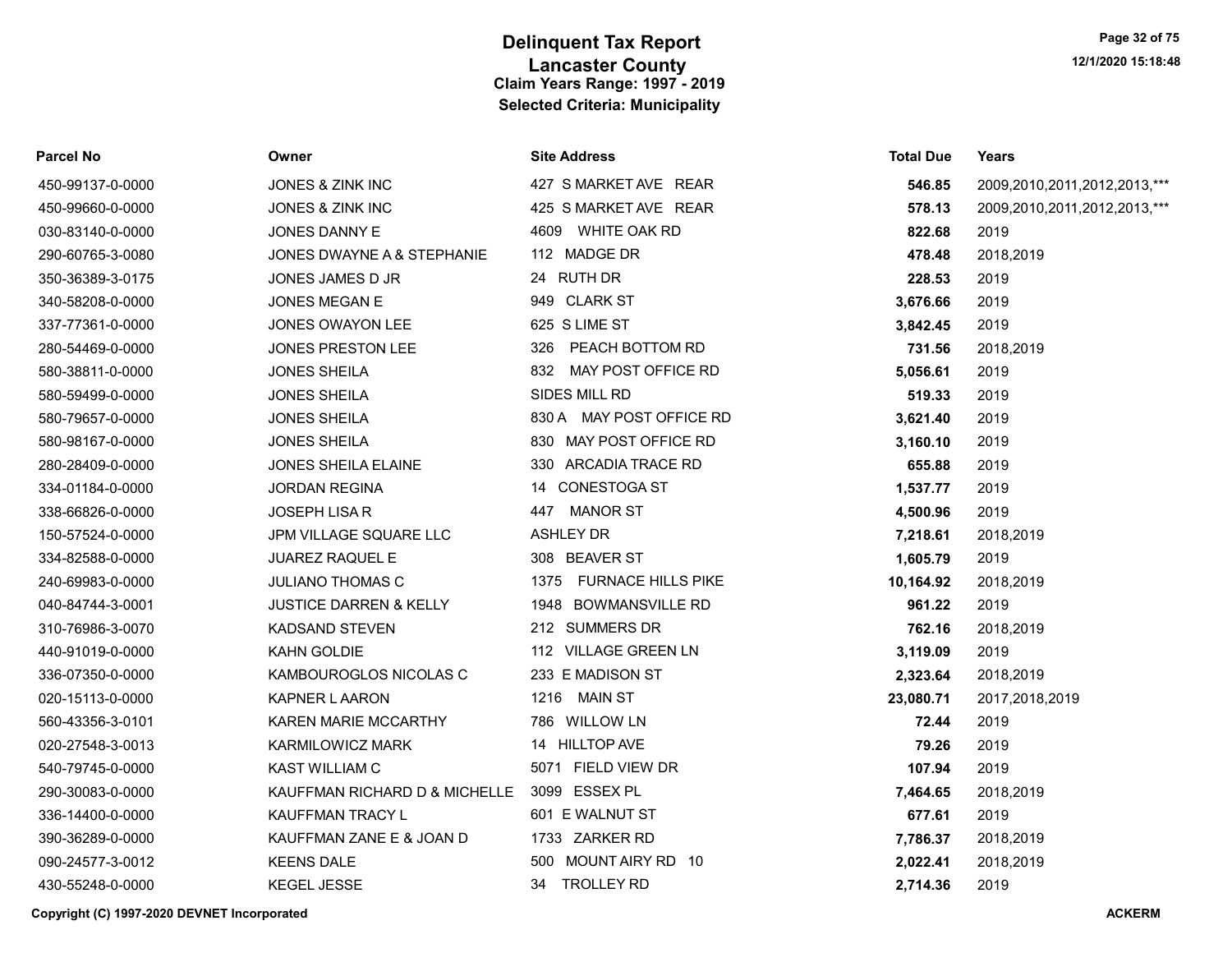| <b>Parcel No</b> | Owner                                          | <b>Site Address</b>        | <b>Total Due</b> | Years     |
|------------------|------------------------------------------------|----------------------------|------------------|-----------|
| 600-12958-0-0000 | <b>KEGEL ROBERT</b>                            | 52 W MILLPORT RD           | 3,484.72         | 2019      |
| 110-00901-0-0000 | <b>KEIM SARANNE</b>                            | <b>WALNUT ST</b><br>911    | 6,449.99         | 2019      |
| 470-04895-0-0000 | KEISER CHESTER W JR                            | <b>FROELICH AVE</b><br>119 | 3,447.43         | 2019      |
| 080-68327-3-0025 | <b>KEITH ROBERT A</b>                          | 308 PFAUTZ HILL RD         | 753.56           | 2018,2019 |
| 290-65101-0-0000 | <b>KELLER KAREN L</b>                          | 942 SHERRY LN              | 3,206.22         | 2019      |
| 310-98243-3-0110 | <b>KELLER SHELBY J</b>                         | 819 GAIL PL                | 229.98           | 2019      |
| 470-58898-0-0000 | <b>KELLER STEVEN M</b>                         | <b>HILLSIDE DR</b><br>504  | 4,022.03         | 2019      |
| 110-68705-0-0000 | <b>KELLER SYLVIA F</b>                         | 524 AVENUE N               | 1,465.15         | 2019      |
| 338-85819-0-0000 | <b>KELLERS TRACY L</b>                         | 414 POPLAR ST              | 1,019.14         | 2019      |
| 337-32774-0-0000 | <b>KELLEY ANDRE M</b>                          | <b>CLERMONT AVE</b><br>657 | 1,926.16         | 2019      |
| 600-89415-1-0290 | <b>KELLEY BEVERLY A</b>                        | 591 ALLEGIANCE DR          | 4,464.40         | 2019      |
| 080-12339-0-0000 | <b>KELLY LYNNAE C</b>                          | <b>WABASH RD</b><br>485    | 2,853.49         | 2019      |
| 520-14713-3-0117 | <b>KELSO JAMES</b>                             | 48 KIMBERLY AVE            | 62.22            | 2019      |
| 336-88637-0-0000 | <b>KENNEFF THOMAS A</b>                        | 33 E LEMON ST              | 9,216.41         | 2018,2019 |
| 520-76791-3-0230 | <b>KENNETH ERICA</b>                           | DOGWOOD ST<br>909          | 352.10           | 2018,2019 |
| 290-21455-0-0000 | KEPPEL MICHAEL E                               | 1137 OLD EAGLE RD          | 15,716.80        | 2018,2019 |
| 460-67668-3-0153 | <b>KERLIN JEREMY</b>                           | 349 RADIO RD UNIT 4        | 168.57           | 2019      |
| 600-18101-3-0209 | <b>KERNS TIMOTHY SCOTT</b>                     | 147 WEIDLER LN             | 776.64           | 2018,2019 |
| 336-46606-0-0000 | <b>KERR LEE E</b>                              | 36 E LIBERTY ST            | 5,585.56         | 2019      |
| 100-56621-0-0000 | <b>KERSHNER BENJAMIN</b>                       | 18 CHARLES WAY             | 976.00           | 2019      |
| 332-99850-0-0000 | <b>KESSLER ERIK</b>                            | 355 E MARION ST            | 2,787.79         | 2019      |
| 338-10763-0-0000 | KEYSTONE ART & CULTURE CENTER                  | 420 PEARL ST               | 13,735.51        | 2019      |
| 338-14539-0-0000 | KEYSTONE ART & CULTURE CENTER 804 PRANGLEY AVE |                            | 1,631.95         | 2019      |
| 080-39612-3-0051 | KIAPOKAS DOREEN                                | 475 WABASH RD LOT 30       | 302.80           | 2019      |
| 280-29848-0-0000 | KILGORE CARL G                                 | 414 CIRCLE LN              | 218.48           | 2019      |
| 300-72741-0-0000 | KILHEFFER GERALD L                             | 4021 GARFIELD RD           | 8,594.48         | 2019      |
| 540-73601-1-0031 | KILHEFFER GERALD L                             | 31 LANCASTER EST CONDO     | 1,287.28         | 2019      |
| 290-50415-0-0000 | KILHEFFER GERALD L & SYLVIA M                  | 1229 STEVENS ST            | 6,822.36         | 2019      |
| 390-54772-0-0000 | <b>KILLIAN PATRICK T</b>                       | 506 BEDFORD PL             | 27,164.74        | 2018,2019 |
| 390-30847-0-0000 | <b>KILLIAN PATRICK T</b>                       | DORSET ST<br>633           | 18,511.57        | 2018,2019 |
| 390-91109-0-0000 | <b>KILLIAN PATRICK T</b>                       | 1030 BLUESTONE DR          | 56.704.24        | 2018,2019 |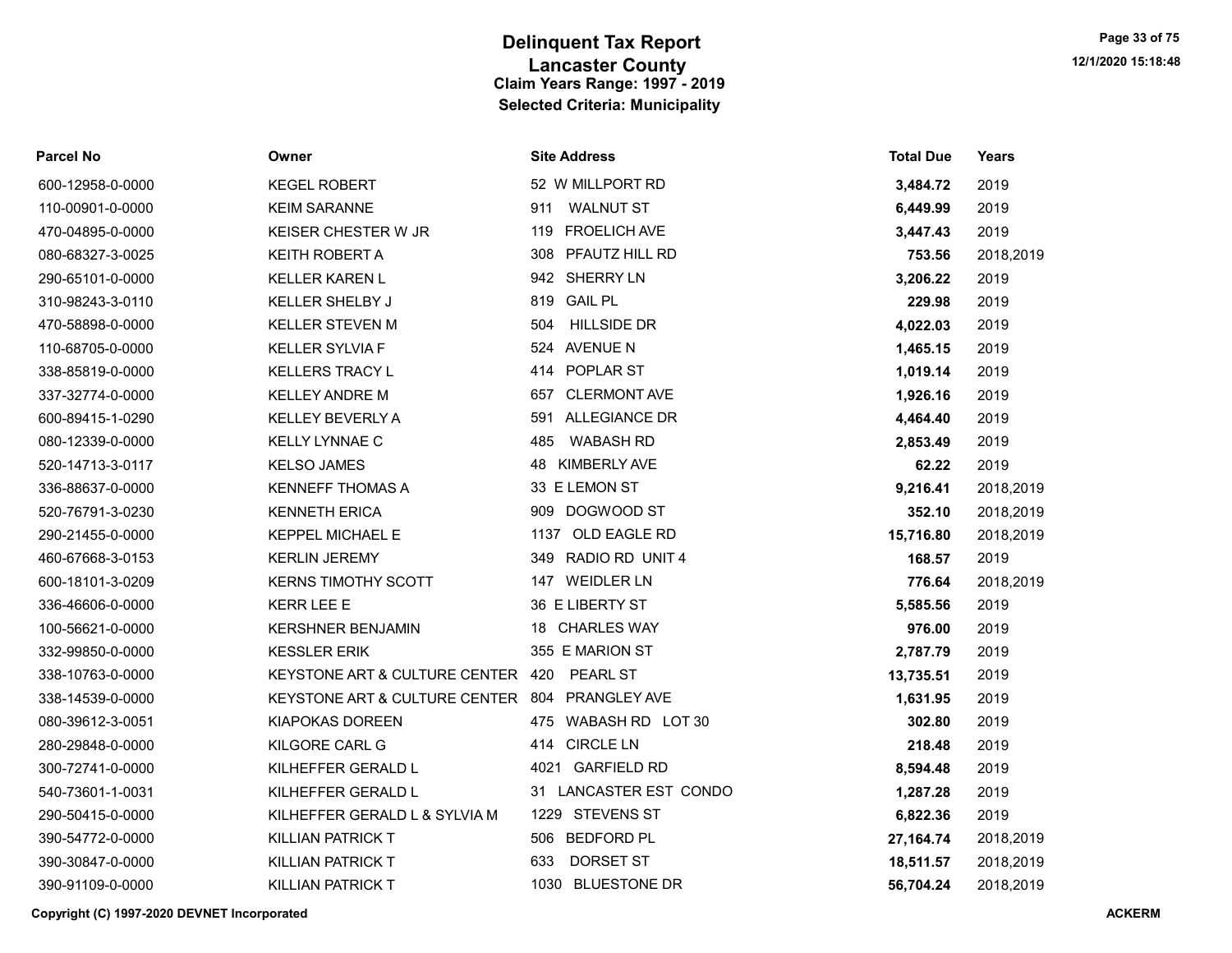| <b>Parcel No</b> | Owner                     | <b>Site Address</b>           | <b>Total Due</b> | Years     |
|------------------|---------------------------|-------------------------------|------------------|-----------|
| 280-04982-3-0055 | <b>KILLIAN TRACY</b>      | 19 JUBILEE RD                 | 49.28            | 2019      |
| 410-98542-3-0567 | <b>KIMMET DONNA</b>       | 100 JEMFIELD CT               | 2,072.71         | 2018,2019 |
| 560-86835-0-0000 | <b>KING ANNA</b>          | 665 MEETING HOUSE RD          | 6,194.82         | 2018,2019 |
| 190-80350-0-0000 | KING BENUEL Z             | EDGEWOOD DR<br>272            | 5,250.81         | 2019      |
| 430-67249-0-0000 | KING EMMA RUTT            | <b>CREAMERY RD</b><br>75      | 6,175.21         | 2019      |
| 550-97590-0-0000 | KING J DAVID & SADIE MAE  | <b>VINTAGE RD</b><br>368      | 9,600.01         | 2019      |
| 080-78069-0-0000 | <b>KING KENNETH</b>       | 16 ADAMSTOWN RD               | 2,698.73         | 2019      |
| 337-62621-0-0000 | KING MICKY L & DIANE J    | <b>GREEN ST</b><br>37         | 3,135.06         | 2019      |
| 335-35448-0-0000 | <b>KING MULBERRY</b>      | 310 W GRANT ST                | 174.59           | 2019      |
| 300-05257-0-0000 | KINSER DAVID S            | 516 S SIXTEENTH ST            | 2,098.70         | 2019      |
| 332-72646-0-0000 | KINSEY DEREK M            | 320 E CHESTNUT ST             | 2,498.06         | 2019      |
| 332-64426-0-0000 | KIRCHOFF JEFFERY S        | 444 E ORANGE ST               | 4,961.89         | 2019      |
| 520-90020-3-0161 | KIRCHOFF KATIE E          | 53 RIDGE VIEW DR              | 207.06           | 2019      |
| 560-43356-3-0139 | KIRKNER JOHN P            | 830 CIRCLE DR                 | 475.70           | 2019      |
| 540-73695-3-0172 | <b>KIRKPATRICK GERALD</b> | <b>BOXWOOD BLVD</b><br>41     | 549.21           | 2018,2019 |
| 410-27139-0-0000 | KIRSCH FREDERICK J        | 1700 COLONIAL MANOR DR        | 4,942.38         | 2019      |
| 400-79388-0-0000 | KISCADDEN WILLIAM BRONK   | 159 S CHARLOTTE ST            | 6,925.32         | 2018,2019 |
| 260-69109-0-0000 | KISH BRENDA K             | 60 PARK AVE                   | 3,554.18         | 2019      |
| 336-16213-0-0000 | KISSINGER JESSE           | NEW HOLLAND AVE<br>424        | 2,633.23         | 2019      |
| 500-24471-0-0000 | KLINE BRADLEY J           | 2421 SCENIC DR                | 7,562.42         | 2018,2019 |
| 300-44365-0-0000 | KLINE LUKE E              | <b>KLINESVILLE RD</b><br>4556 | 2,859.56         | 2019      |
| 338-14180-0-0000 | KLINGER E J & JEAN K      | 612 FOURTH ST                 | 1,124.96         | 2019      |
| 140-89209-0-0000 | <b>KLINK AMY L</b>        | 825 N 6TH ST                  | 5,031.13         | 2018,2019 |
| 070-51013-3-0075 | <b>KLUG ORAYMA</b>        | 41 ARROWHEAD DR               | 544.74           | 2019      |
| 340-69652-0-0000 | <b>KNARR LAURA R</b>      | 636 BEAN HILL RD              | 29,071.61        | 2019      |
| 430-23674-0-0000 | KNAUB MARILYN A           | 32 LAKE ALDRED TER            | 8,243.05         | 2018,2019 |
| 430-27665-0-0000 | <b>KNAUB MARILYN A</b>    | <b>LAKE ALDRED TER</b>        | 2,313.39         | 2018,2019 |
| 070-38115-3-0296 | <b>KNIER TRACY</b>        | 30 SUNFLOWER DR               | 548.05           | 2018,2019 |
| 130-65384-0-0000 | <b>KNIGHT CLAIR W</b>     | 3300 TURNPIKE RD              | 7,915.43         | 2018,2019 |
| 300-09552-0-0000 | KOCH BEVERLY J            | 706 PROSPECT RD               | 1,088.40         | 2019      |
| 490-28957-0-0000 | KOFROTH DWIGHT            | 3080 LINCOLN HWY E            | 2.488.04         | 2019      |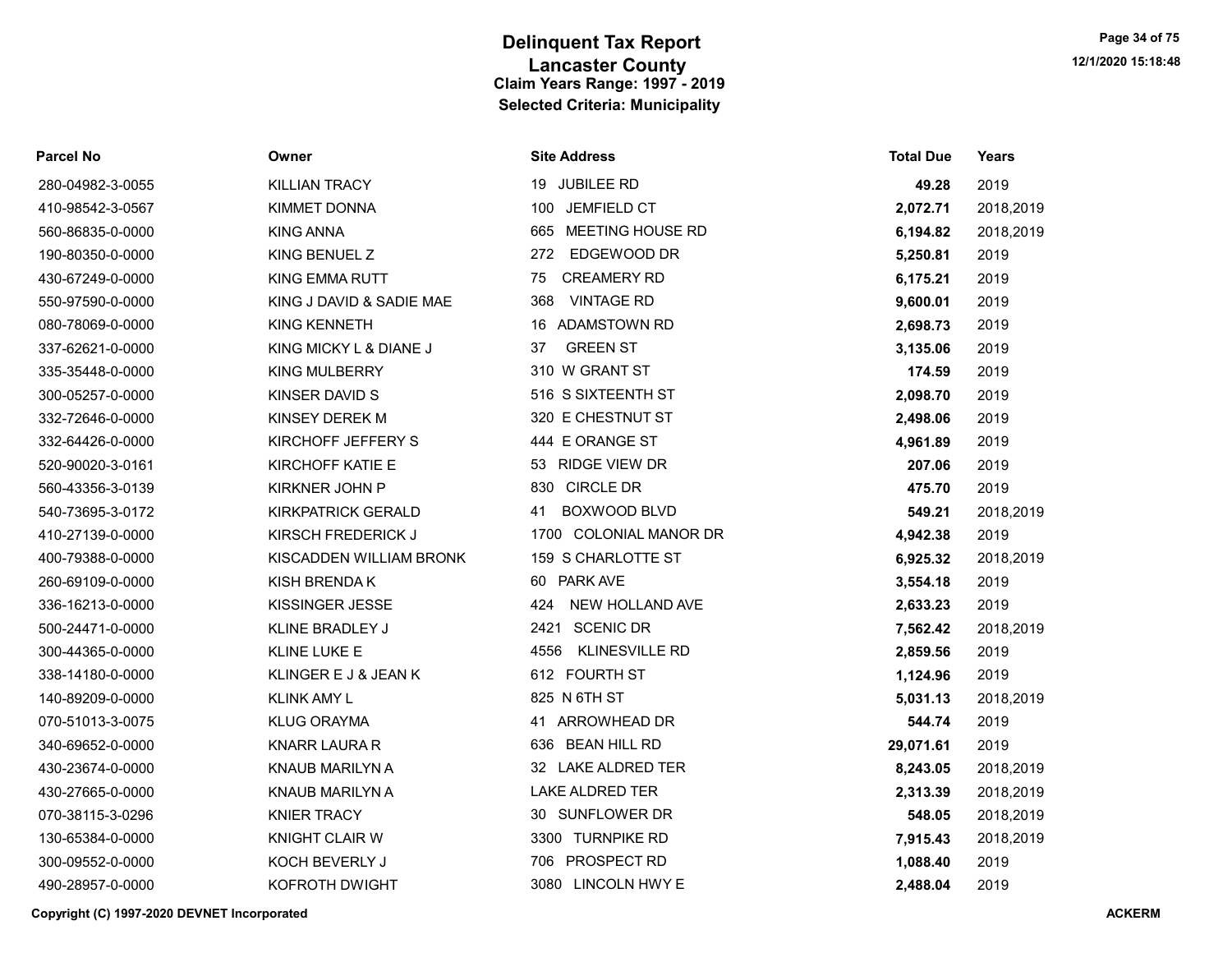| <b>Parcel No</b> | Owner                        | <b>Site Address</b>           | <b>Total Due</b> | <b>Years</b>   |
|------------------|------------------------------|-------------------------------|------------------|----------------|
| 240-59626-3-0009 | KOHL HEATH                   | 2230 LAKE DR                  | 116.20           | 2019           |
| 338-89582-0-0000 | <b>KOLB JAMES H</b>          | <b>HERSHEY AVE</b><br>658     | 4,119.06         | 2019           |
| 270-79823-3-0001 | KOLENSKI CYNTHIA L           | 127A RIDGE AVE                | 369.88           | 2018,2019      |
| 600-18101-3-0135 | <b>KORALJA JASON R</b>       | 143 WEIDLER LN                | 199.15           | 2018,2019      |
| 450-57096-0-0000 | KOSER HEIDI L                | 639 CHURCH ST                 | 8,684.31         | 2018,2019      |
| 070-78651-3-0076 | KOSHINSKY MARCY LYNN         | 2002 W MAIN ST                | 1,309.45         | 2018,2019      |
| 336-44450-0-0000 | KOZAK TIMOTHY                | 331 E FREDERICK ST            | 3,744.41         | 2019           |
| 339-02603-0-0000 | <b>KRABEL PROPERTIES LLC</b> | 310 W JAMES ST                | 3,812.14         | 2018           |
| 390-06360-0-0000 | <b>KRABEL PROPERTIES LLC</b> | 1039 LITITZ AVE               | 1,698.52         | 2018           |
| 390-11132-0-0000 | <b>KRABEL PROPERTIES LLC</b> | 929 N QUEEN ST                | 1,491.94         | 2018           |
| 390-89704-0-0000 | <b>KRABEL PROPERTIES LLC</b> | 1124 MARSHALL AVE             | 1,491.94         | 2018           |
| 340-58325-0-0000 | <b>KRADY JASON B</b>         | <b>CONESTOGA BLVD</b><br>141  | 5,283.20         | 2019           |
| 338-18871-0-0000 | <b>KRADY JASON B</b>         | 227<br><b>HERSHEY AVE</b>     | 3,827.93         | 2019           |
| 290-48858-0-0000 | <b>KRAL ELIZABETH B</b>      | NISSLEY RD<br>1401            | 7,898.17         | 2018,2019      |
| 050-99076-3-0003 | <b>KRAUSE ANTHONY L</b>      | 210 MOREVIEW BLVD             | 575.64           | 2017,2018,2019 |
| 335-91432-0-0000 | <b>KRAUSE NANCY C</b>        | 540 W ORANGE ST               | 4,030.96         | 2018,2019      |
| 334-16128-0-0000 | <b>KREIDER JAMES JR</b>      | <b>BEAVER ST</b><br>513       | 242.64           | 2019           |
| 270-04582-3-0004 | <b>KREIDER RONALD</b>        | 883 E MAIN ST LOT 25 LOT 25   | 41.80            | 2019           |
| 380-95018-3-0002 | <b>KREPELKA DENNIS</b>       | 60 LITTLE BRITAIN RD S        | 671.02           | 2018,2019      |
| 600-87776-0-0000 | <b>KRESGE SHERYL L</b>       | 105 BRUSEN DR                 | 3,642.83         | 2019           |
| 090-47440-3-0052 | KRIMES ROBERT E & DOREEN J   | 955 WOLLUPS HILL RD           | 858.81           | 2019           |
| 600-73780-0-0000 | <b>KRISHNA REALTY INC</b>    | 2102 MAIN ST                  | 15,347.84        | 2018,2019      |
| 220-59471-0-0000 | KRIVENKO THOMAS P & DIANA D  | 6290 CARPENTER ST             | 5,021.91         | 2019           |
| 600-09061-0-0000 | <b>KROECK KEITH L</b>        | OWL HILL RD<br>314            | 3,725.72         | 2019           |
| 300-87494-0-0000 | <b>KRUEGER LISA L</b>        | <b>IRONVILLE PIKE</b><br>2445 | 896.42           | 2019           |
| 560-88308-0-0000 | <b>KRUGER CHARLES H</b>      | OLD PHILADELPHIA PIKE<br>6086 | 4,015.91         | 2019           |
| 335-50542-0-0000 | <b>KRUVCZUK MATTHEW</b>      | 116 NEVIN ST                  | 6,440.62         | 2019           |
| 339-21416-0-0000 | <b>KRUVCZUK R MATTHEW</b>    | 434 LANCASTER AVE             | 6,536.96         | 2019           |
| 180-43291-3-0001 | <b>KUBIK JANET</b>           | ORCHARD DR                    | 113.18           | 2018,2019      |
| 460-62994-0-0000 | KUHN TIMOTHY A               | MOUNT GRETNA RD<br>299        | 11,001.11        | 2019           |
| 390-18332-0-0000 | KUIPERS KENNETH R            | 446 CHOWNING PL               | 5,688.83         | 2019           |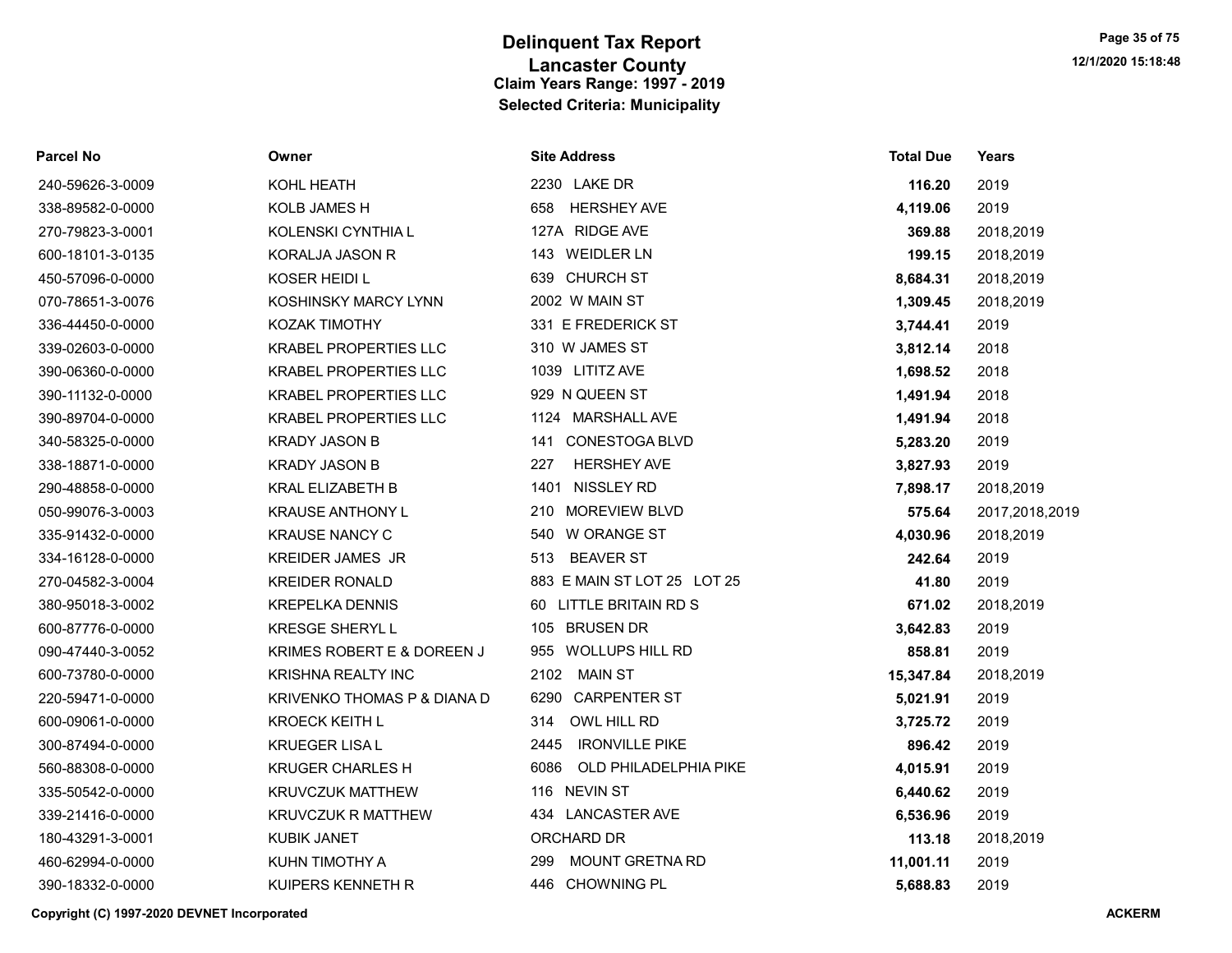| <b>Parcel No</b> | Owner                                      | <b>Site Address</b>      | <b>Total Due</b> | Years                             |
|------------------|--------------------------------------------|--------------------------|------------------|-----------------------------------|
| 338-88972-0-0000 | KUPP ADRIANNA I                            | <b>RUBY ST</b><br>109    | 4,009.97         | 2019                              |
| 500-98098-3-0145 | KURTZ JUSTYN D                             | 4 PENN VALLEY VLG        | 300.07           | 2019                              |
| 050-32690-3-0003 | KURTZ LARRY & JACQUELINE                   | <b>EDWARDS RD</b><br>537 | 161.02           | 2019                              |
| 050-32690-0-0000 | <b>KURTZ LARRY G</b>                       | <b>EDWARDS RD</b><br>537 | 2,173.96         | 2019                              |
| 335-96773-0-0000 | KURTZ SANDRA M                             | 244 N MARY ST            | 5,649.39         | 2018,2019                         |
| 110-28987-0-0000 | KURTZ SCOTT E                              | 936<br><b>BARBER ST</b>  | 2,787.55         | 2018,2019                         |
| 410-98542-3-0163 | LABOW EDWARD D                             | 104 ELDER CT             | 841.45           | 2018,2019                         |
| 410-46258-0-0000 | LAFFERTY KEVIN A &                         | 422 OLD BLUE ROCK RD     | 4,187.28         | 2019                              |
| 338-49228-0-0000 | <b>LAGUERRE JEAN E</b>                     | NEW DORWART ST<br>35     | 2,207.27         | 2019                              |
| 570-95521-0-0000 | LAINHOFF CHRISTOPHER M                     | 106 E MAIN ST            | 11,969.95        | 2018,2019                         |
| 560-61308-0-0000 | LAKELAND WEST CAPITAL VI LLC               | 5311 LINCOLN HWY         | 25,467.78        | 2013, 2014, 2015, 2016, 2017, *** |
| 336-38345-0-0000 | LAM TOAN NGUON                             | 470 N FRANKLIN ST        | 14,018.59        | 2018,2019                         |
| 390-21132-0-0000 | <b>LAM TOAN NQUON</b>                      | 1230 HARRISBURG PIKE     | 9,478.00         | 2018,2019                         |
| 560-29235-3-0005 | LAMARTINA ANNA MARIE                       | 5827 HILLTOP LN          | 93.90            | 2019                              |
| 290-42521-1-0114 | <b>LAMBERT STEPHEN T</b>                   | 1104 COUNTRY PLACE DR    | 2,974.91         | 2019                              |
| 110-26766-0-0000 | LAMPARTER JEFFREY L                        | 262 S EIGHTH ST          | 4,916.74         | 2018,2019                         |
| 110-03044-0-0000 | LANCASTER COUNTY REDEVELOPME 332 LOCUST ST |                          | 12,677.72        | 2018,2019                         |
| 331-99346-0-0000 | LANCASTER MAIN STREET LLC                  | 211 W KING ST            | 12,276.79        | 2019                              |
| 333-07645-0-0000 | LANCASTER MAIN STREET LLC                  | 107 S QUEEN ST           | 6,220.63         | 2019                              |
| 334-46887-0-0000 | LANCASTER MAIN STREET LLC                  | 45 S PRINCE ST           | 6,594.36         | 2019                              |
| 334-47166-0-0000 | LANCASTER MAIN STREET LLC                  | 45 W VINE ST             | 4,882.66         | 2019                              |
| 334-73830-0-0000 | LANCASTER MAIN STREET LLC                  | 246 W KING ST            | 19,975.08        | 2019                              |
| 339-06917-1-0205 | LANCASTER PRESS PARTNERS LP                | 41 N PRINCE ST UNIT 205  | 186.45           | 2019                              |
| 339-06917-1-0209 | LANCASTER PRESS PARTNERS LP                | 41 N PRINCE ST UNIT 209  | 164.64           | 2019                              |
| 339-06917-1-0301 | LANCASTER PRESS PARTNERS LP                | 41 W LEMON ST UNIT 301   | 164.64           | 2019                              |
| 339-06917-1-0305 | LANCASTER PRESS PARTNERS LP                | 41 W LEMON ST UNIT 305   | 186.45           | 2019                              |
| 339-06917-1-0307 | LANCASTER PRESS PARTNERS LP                | 41 W LEMON ST UNIT 307   | 138.60           | 2019                              |
| 339-06917-1-0308 | LANCASTER PRESS PARTNERS LP                | 41 W LEMON ST UNIT 308   | 164.64           | 2019                              |
| 339-06917-1-0402 | LANCASTER PRESS PARTNERS LP                | 41 W LEMON ST UNIT 402   | 164.64           | 2019                              |
| 339-06917-1-0502 | LANCASTER PRESS PARTNERS LP                | 41 W LEMON ST UNIT 502   | 164.64           | 2019                              |
| 339-06917-1-0504 | LANCASTER PRESS PARTNERS LP                | 41 W LEMON ST UNIT 504   | 186.45           | 2019                              |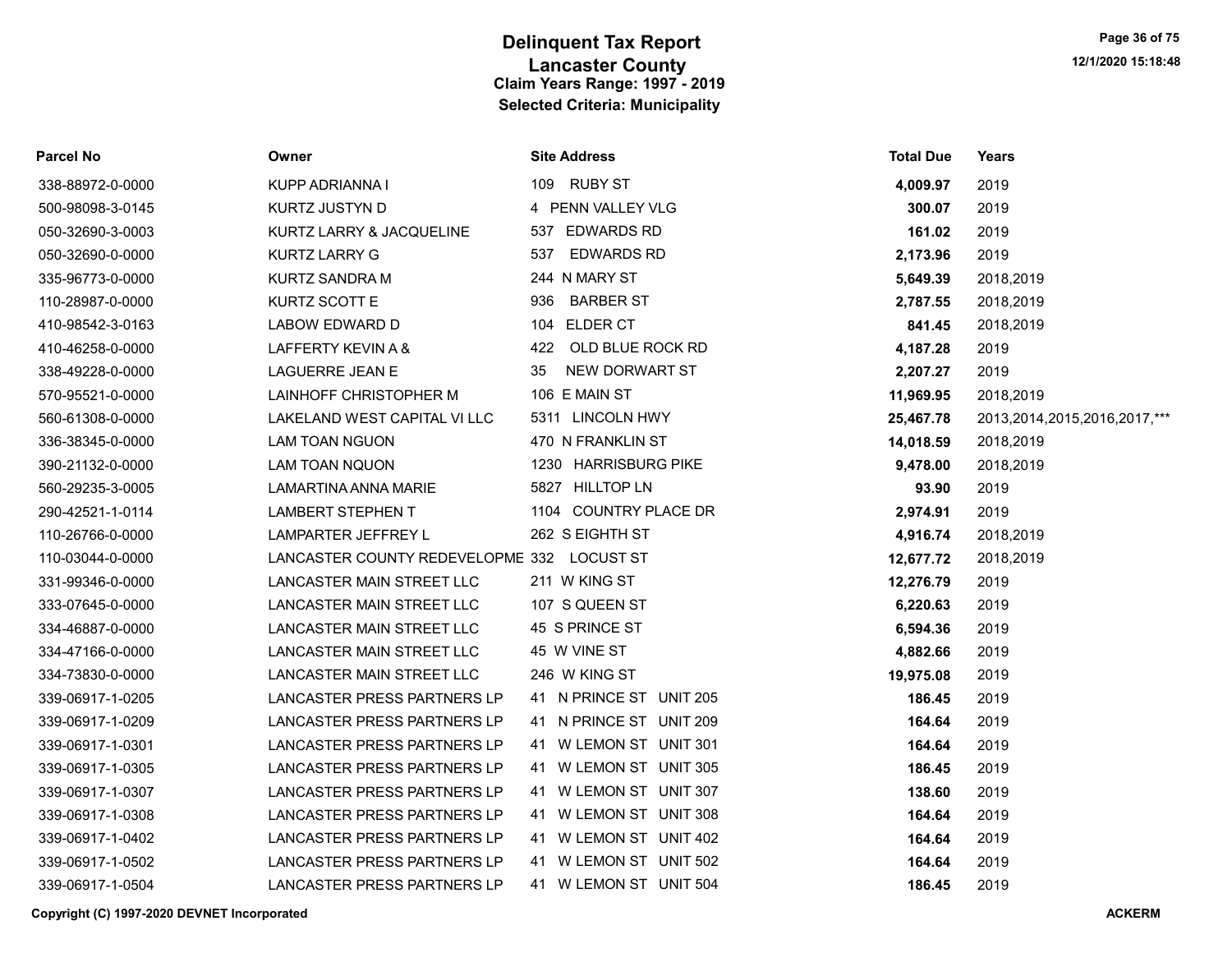| Parcel No        | Owner                       | <b>Site Address</b>           | <b>Total Due</b> | Years     |
|------------------|-----------------------------|-------------------------------|------------------|-----------|
| 339-06917-1-0602 | LANCASTER PRESS PARTNERS LP | 41 W LEMON ST UNIT 602        | 164.64           | 2019      |
| 339-06917-1-0603 | LANCASTER PRESS PARTNERS LP | 41 W LEMON ST UNIT 603        | 186.45           | 2019      |
| 332-44196-0-0000 | LANDIS JAMES MICHAEL &      | 39 SHERMAN ST                 | 8,112.26         | 2018,2019 |
| 334-84201-0-0000 | <b>LANDRAU SHIRLEY</b>      | 606 S PRINCE ST               | 4,957.68         | 2018,2019 |
| 070-04113-0-0000 | LANKOWSKI GLORIA            | <b>FOREST HILL RD</b><br>1350 | 7,489.78         | 2019      |
| 580-51618-0-0000 | LANTZ AARON Z & KATIE S     | <b>STRASBURG PIKE</b><br>965  | 16,565.59        | 2018,2019 |
| 490-45718-0-0000 | LANTZ DAVID J               | WOLF ROCK RD REAR             | 893.89           | 2019      |
| 490-65840-0-0000 | LANTZ DAVID J               | MCILVAINE RD                  | 893.89           | 2019      |
| 490-62555-0-0000 | <b>LAPP CHRIST K</b>        | SANDSTONE DR<br>20            | 18,286.28        | 2018,2019 |
| 190-29459-0-0000 | LAPP DAVID K                | HILL RD<br>221                | 1,536.80         | 2019      |
| 190-33416-0-0000 | LAPP DAVID K                | <b>HILL RD</b>                | 3,000.85         | 2019      |
| 190-60640-0-0000 | LAPP DAVID K                | S KINZER RD                   | 3,085.09         | 2019      |
| 190-62478-0-0000 | LAPP DAVID K & LYDIA K      | 255 HILL RD                   | 9,382.62         | 2019      |
| 560-37753-0-0000 | LAPP ESTHER D               | 5207 OLD STRASBURG RD         | 14,682.30        | 2018,2019 |
| 410-98542-3-0190 | LAROCHELLE MARY ANN         | 207 FAWN MEADOW XING          | 892.75           | 2019      |
| 120-16210-0-0000 | <b>LASHER DEANE L</b>       | 58 FITZKEE RD                 | 1,625.99         | 2018,2019 |
| 338-04780-0-0000 | LATERRA JEAN SUSAN          | <b>MARJORY TER</b><br>833     | 5,960.56         | 2018,2019 |
| 500-28270-0-0000 | <b>LAUGHMAN KATRINA</b>     | 1211<br>NEWPORT RD            | 7,081.60         | 2018,2019 |
| 500-22283-0-0000 | LAUGHMAN KATRINA L          | 1217<br>NEWPORT RD            | 6,231.18         | 2018,2019 |
| 500-44123-0-0000 | LAUGHMAN KATRINA L          | NEWPORT RD<br>1195            | 10,290.90        | 2018,2019 |
| 336-24935-0-0000 | LAUGHMAN SUSAN J            | 215 N MARSHALL ST             | 2,784.27         | 2019      |
| 338-14801-0-0000 | LAUREANO RAFAEL JR          | 213 HAZEL ST                  | 193.48           | 2019      |
| 400-66943-0-0000 | LAUVER RANDALL E & KELLY G  | 304 W HIGH ST                 | 73.56            | 2019      |
| 338-90985-0-0000 | LAVENTURE JULIA A           | 75 S PEARL ST                 | 4,801.93         | 2018      |
| 010-83619-0-0000 | LAW REVOCABLE LIVING TRUST  | <b>LINCOLN RD</b><br>313      | 3,271.96         | 2019      |
| 250-14635-0-0000 | LAWLOR GERALD J             | <b>OLIVE ALY</b><br>818       | 2,599.64         | 2019      |
| 600-18101-3-0068 | LAWRENCE JOHN M             | <b>CONRAD LN</b><br>51        | 112.44           | 2019      |
| 560-24452-3-0010 | <b>LAZROVITCH DIANE</b>     | 5465 SCHLACK DR               | 1,029.98         | 2019      |
| 560-24452-3-0001 | <b>LAZROVITCH THOMAS</b>    | 5472 SCHLACK DR               | 546.66           | 2018,2019 |
| 340-82786-0-0000 | <b>LBNB INC</b>             | 1105 E KING ST                | 15,120.06        | 2019      |
| 130-74018-3-0033 | <b>LEACH ROBERT JR</b>      | 2379 RIVER RD                 | 86.80            | 2019      |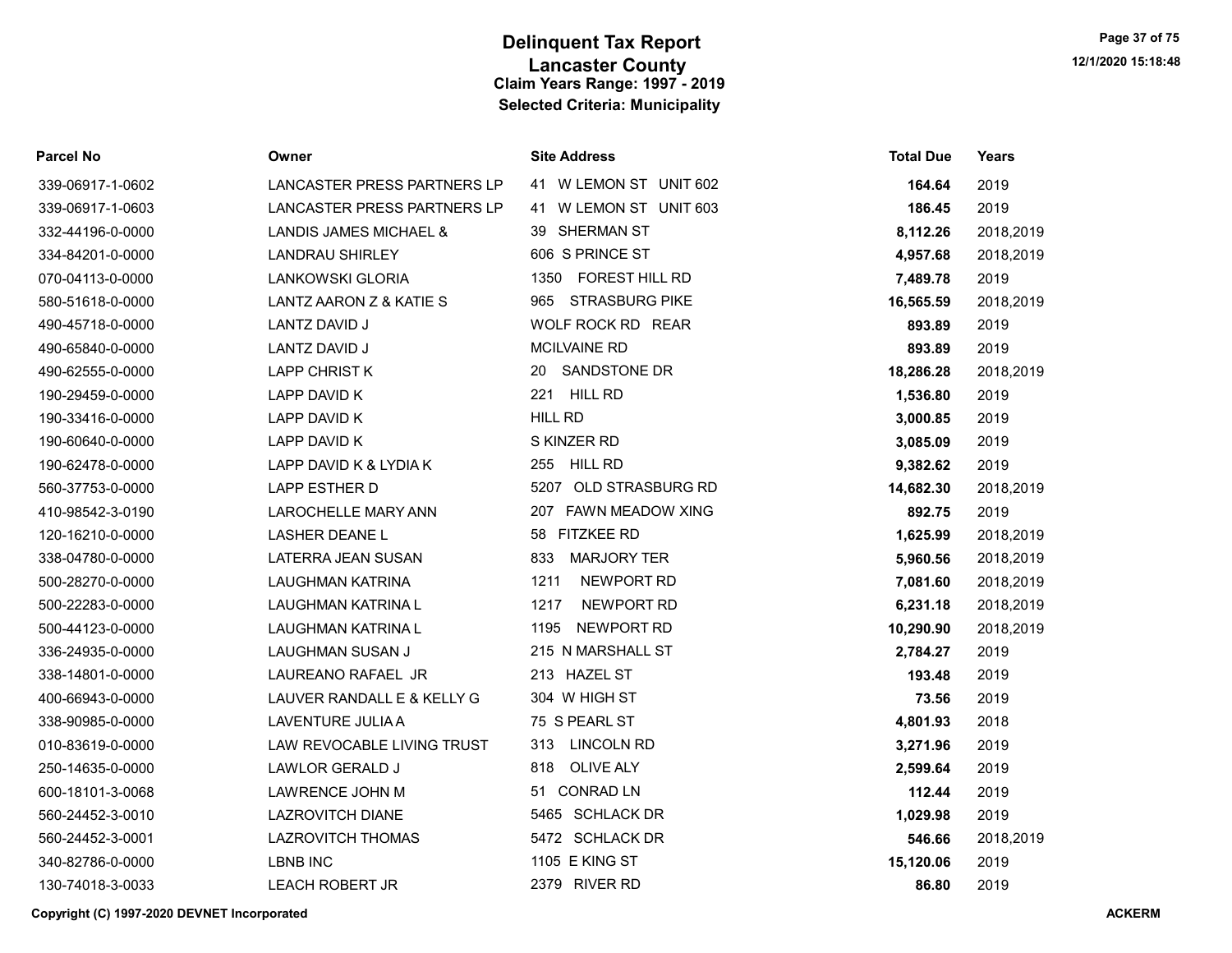| Parcel No        | Owner                      | <b>Site Address</b>         | <b>Total Due</b> | Years                             |
|------------------|----------------------------|-----------------------------|------------------|-----------------------------------|
| 110-82452-0-0000 | LEAHY JACK EDWARD JR       | 624 S ELEVENTH ST           | 873.76           | 2019                              |
| 110-82505-0-0000 | LEAHY JACK EDWARD JR       | 626 S ELEVENTH ST           | 11,007.53        | 2018,2019                         |
| 580-08218-0-0000 | <b>LEAMAN J EDWARD</b>     | 329 BRENEMAN RD             | 14,922.24        | 2018,2019                         |
| 320-93310-0-0000 | <b>LEAMAN RAYMOND B</b>    | 1029 GYPSY HILL RD          | 3,654.28         | 2018,2019                         |
| 040-68579-0-0000 | <b>LEAMAN STACIE J</b>     | 339 STAVER RD               | 5,636.87         | 2018,2019                         |
| 470-34814-0-0000 | <b>LEASE JEREMY</b>        | 308 E MAIN ST               | 3,018.15         | 2019                              |
| 150-10741-0-0000 | LEDFORD HUGH C JR          | 53 COUNTRYSIDE LN           | 5,747.52         | 2019                              |
| 339-87362-0-0000 | <b>LEE KRISTIN</b>         | 604 RACE AVE                | 3,884.63         | 2019                              |
| 335-77849-0-0000 | LEFEVER HELEN J            | 611 MARIETTA AVE            | 3,162.61         | 2019                              |
| 430-58201-0-0000 | LEFEVER JEFFREY L          | HOLTWOOD RD REAR            | 525.63           | 2019                              |
| 430-60553-0-0000 | LEFEVER JEFFREY L          | HOLTWOOD RD                 | 241.41           | 2019                              |
| 430-76941-0-0000 | LEFEVER JEFFREY L          | 1263 HOLTWOOD RD            | 3,006.08         | 2019                              |
| 540-73683-0-0000 | <b>LEHMAN DORIS M</b>      | <b>MOUNTAIN RD</b>          | 24,630.95        | 1997, 1998, 1999, 2000, 2001, *** |
| 336-74721-0-0000 | LEHMAN ERICA J             | 564 N PLUM ST               | 692.01           | 2018,2019                         |
| 250-26856-0-0000 | <b>LEHMAN JAY W</b>        | 132 WATERCRESS LN           | 9,320.27         | 2018,2019                         |
| 430-83938-0-0000 | LEHMAN MARY ANN            | 300 DOUTS HILL RD           | 4,611.58         | 2019                              |
| 120-06685-3-0047 | LEIBLEY WILLIAM            | 47 PENN DR                  | 217.82           | 2018,2019                         |
| 080-71053-0-0000 | <b>LEID CARL</b>           | 10 S REAMSTOWN RD           | 4,397.51         | 2019                              |
| 050-58061-0-0000 | LEID JAMES A & ELIZABETH R | 2399<br>VALLEY VIEW RD      | 2,879.15         | 2019                              |
| 260-11223-0-0000 | LEID JEFFREY A & JEAN L    | 44 LINCOLN AVE              | 2,948.70         | 2019                              |
| 490-00687-0-0000 | LEIDY BENJAMIN F JR        | S KINZER RD                 | 2,659.88         | 2019                              |
| 040-95477-3-0091 | LEIS DAVID E               | 1395 BOWMANSVILLE RD LOT 27 | 831.31           | 2018,2019                         |
| 450-63549-0-0000 | LENKER MATTHEW A           | 126 LUMBER ST               | 7,229.17         | 2018,2019                         |
| 070-38115-3-0259 | <b>LENTZ TRACEY LEE</b>    | 113 LILLY DR                | 766.47           | 2019                              |
| 337-81329-0-0000 | <b>LEOCADIO MARITZA</b>    | 631 S LIME ST               | 3,892.18         | 2019                              |
| 080-23037-3-0006 | <b>LESZCZYNSKI PETER</b>   | 6 HINDEN HOMES              | 76.44            | 2019                              |
| 280-62348-0-0000 | LEVERING E JACOB           | 1852 CHERRY HILL RD         | 637.44           | 2019                              |
| 110-83638-0-0000 | LEWIS DANIEL RAY           | 1035 IRONVILLE PIKE         | 5,009.02         | 2019                              |
| 560-43356-3-0206 | LEWIS DAWN MARIE           | 774 DOGWOOD LN              | 2,048.15         | 2018,2019                         |
| 300-30291-0-0000 | LEWIS JOHN C SR            | MARIETTA AVE<br>3766        | 1,912.56         | 2019                              |
| 337-19529-0-0000 | LEWIS JOSEPH D             | 414 S ANN ST                | 2.056.33         | 2019                              |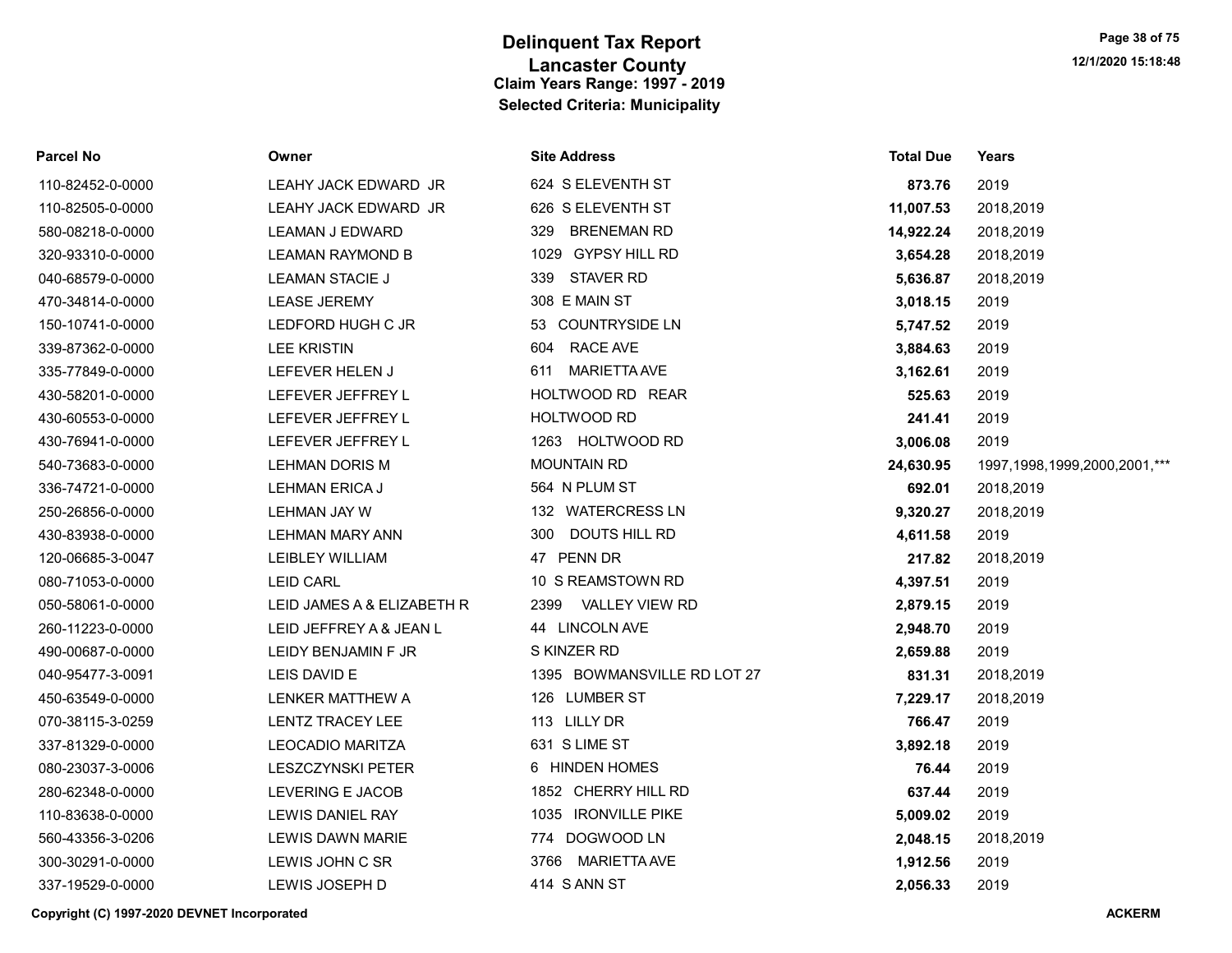| Parcel No        | Owner                        | <b>Site Address</b>        | <b>Total Due</b> | Years                             |
|------------------|------------------------------|----------------------------|------------------|-----------------------------------|
| 336-41150-0-0000 | LEWIS LEVAR M                | 545 REYNOLDS AVE           | 7,960.53         | 2018,2019                         |
| 337-69340-0-0000 | LEWIS ROSA INE               | 568 PERSHING AVE           | 4,143.65         | 2018,2019                         |
| 110-84621-0-0000 | <b>LEWIS RYAN T</b>          | OLD CHIQUES HILL RD<br>743 | 4,254.51         | 2018,2019                         |
| 200-85961-3-0023 | LICHTY DAVID & ANNETTE       | 118 AMBER CIR              | 398.06           | 2018,2019                         |
| 270-02751-3-0141 | <b>LIEHR JAMES</b>           | 977 RETTEW MILL RD LOT 68  | 1,157.28         | 2019                              |
| 450-12283-0-0000 | LIGGINS ELIZABETH A          | 71 E MAIN ST               | 6,479.20         | 2018,2019                         |
| 460-23913-3-0029 | <b>LIGHTY CARMEN</b>         | SHEAFFER RD LT 3           | 215.67           | 2018,2019                         |
| 450-95024-3-0013 | <b>LILLY CHRISTOPHER</b>     | 17 PENN COURT DR           | 132.83           | 2019                              |
| 080-61403-3-0086 | LING JACKIE L                | 5 LOCUSTWOOD DR            | 406.71           | 2019                              |
| 540-91221-0-0000 | LIPKOWSKI ANDREW WASNIESKI   | 2649 MOUNTAIN RD           | 3,492.12         | 2019                              |
| 337-22672-0-0000 | LITTON MTG SRVNG CNTR        | 434 S ANN ST               | 5,271.41         | 2018,2019                         |
| 450-95024-3-0014 | LIVELSBERGER ROSE            | 9 PENN COURT DR            | 443.04           | 2018,2019                         |
| 260-30498-0-0000 | LLANOS ROBERT & MARTHA       | 326 LAKE ST                | 4,211.02         | 2019                              |
| 260-61156-0-0000 | LLANOS ROBERTULIO & MARTHA   | 203 LINCOLN AVE            | 4,178.16         | 2019                              |
| 560-43356-3-0198 | LLOYD FREJA C                | 796 WILLOW LN              | 680.49           | 2019                              |
| 250-43729-0-0000 | LOBDELL JANE STARKE          | 378 SUNRISE BLVD           | 7,651.94         | 2018,2019                         |
| 210-40893-3-0032 | LOBLEY EDGAR FRANCIS         | 25 CONESTOGA MANOR TRAILER | 123.99           | 2019                              |
| 450-68576-0-0000 | LOMBARDO MARIANNA S          | 35 HALF W MAIN ST          | 3,748.48         | 2019                              |
| 450-73365-0-0000 | LOMBARDO MARIANNA S          | 31 W MAIN ST               | 3,137.31         | 2019                              |
| 337-54081-0-0000 | LOMBARDO VINCENT A           | 426 S LIME ST              | 3,155.49         | 2018,2019                         |
| 450-81798-0-0000 | LOMBARDO VINCENT A           | 24 APPLETREE ALY           | 225.75           | 2019                              |
| 337-50661-0-0000 | LOMBARDO VINCENZO & MARIANNA | LOCUST ST<br>208           | 2,449.86         | 2019                              |
| 339-02060-0-0000 | LONG BRUCE A                 | 319 N MARY ST              | 3,030.22         | 2019                              |
| 460-23913-3-0035 | <b>LONG JAMES E</b>          | 1963 SHEAFFER RD LOT 17    | 99.19            | 2019                              |
| 450-09131-0-0000 | LONG JAMES L                 | 260 W MAIN ST              | 18,064.63        | 2018,2019                         |
| 210-04166-3-0003 | <b>LONG JAMEY</b>            | 261 METZLER RD             | 102.12           | 2018,2019                         |
| 270-02751-3-0113 | LONG LARRY E JR              | 977 RETTEW MILL RD LOT 77  | 6,965.71         | 2014, 2015, 2016, 2017, 2018, *** |
| 020-91545-0-0000 | LONIE MARK D                 | 23 SPRINGCREST DR          | 8,662.58         | 2018,2019                         |
| 140-33691-0-0000 | <b>LONIE SANDRA</b>          | 425 PARK LN                | 4,385.07         | 2019                              |
| 337-55900-0-0000 | LOPES MARK ANTHONY           | 526 S DUKE ST              | 1,506.51         | 2019                              |
| 337-83742-0-0000 | LOPEZ BONNIE LEE             | 104 LOCUST ST              | 1,833.16         | 2018,2019                         |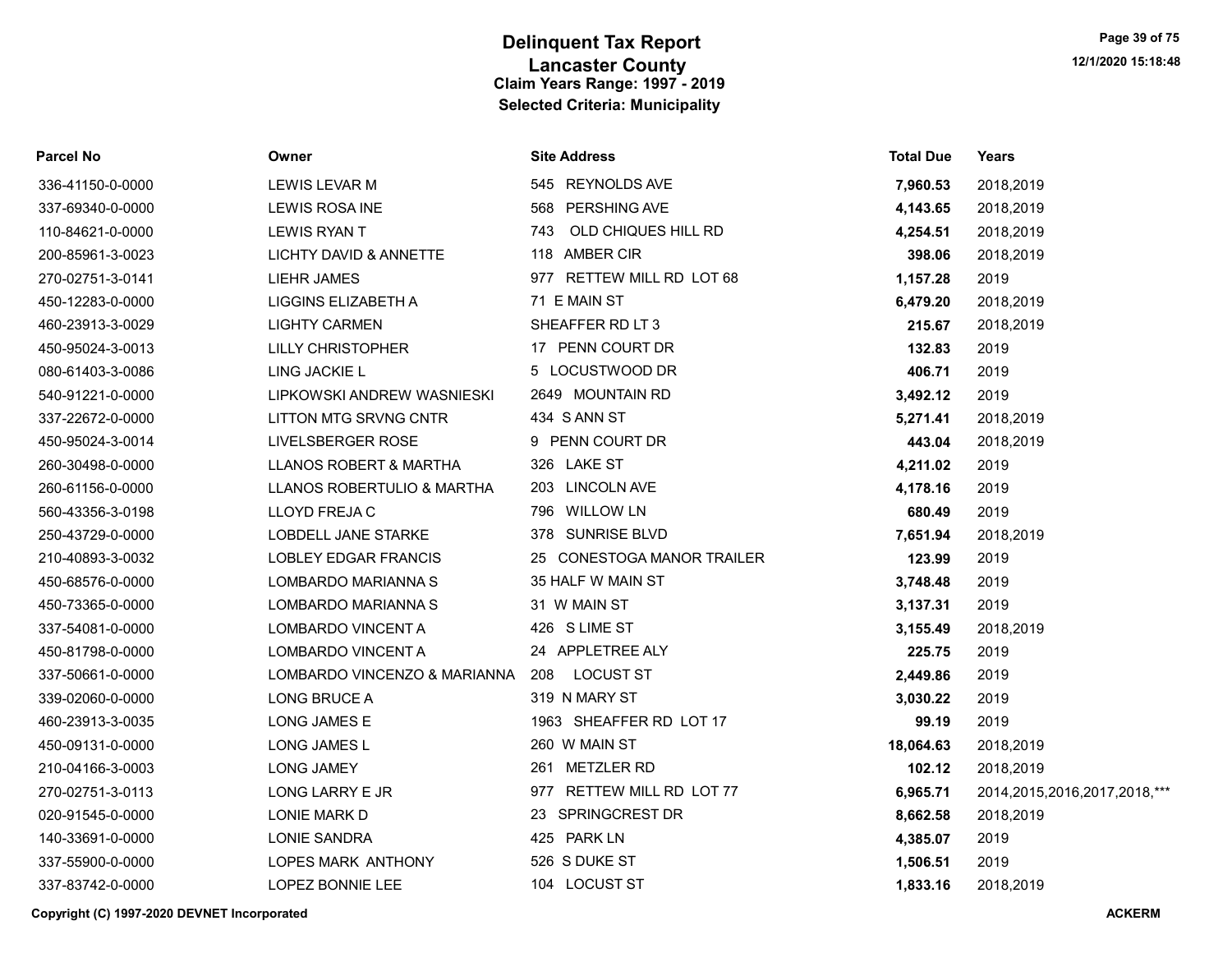| <b>Parcel No</b> | Owner                          | <b>Site Address</b>          | <b>Total Due</b> | Years          |
|------------------|--------------------------------|------------------------------|------------------|----------------|
| 340-93825-0-0000 | LOPEZ CHRISTOPHER              | <b>GRANDVIEW AVE</b><br>140  | 4,163.38         | 2019           |
| 338-65621-0-0000 | LOPEZ CHRISTOPHER L            | 121 CRYSTAL ST               | 22.06            | 2019           |
| 190-90377-0-0000 | LOPEZ JOSE C                   | 241 HILL RD                  | 3,739.12         | 2019           |
| 337-26379-0-0000 | <b>LOPEZ NILSA</b>             | 634 STEVENS AVE              | 541.56           | 2019           |
| 337-94657-0-0000 | LOPEZ RAYMOND ULISES           | 139 JUNIATA ST               | 3,129.27         | 2019           |
| 337-17560-0-0000 | LOPEZ SATURNINO                | 651 S MARSHALL ST            | 498.02           | 2019           |
| 337-27139-0-0000 | <b>LOPEZ SATURNINO</b>         | 640 STEVENS AVE              | 498.02           | 2019           |
| 480-66845-0-0000 | <b>LOPEZ SOLEDAD</b>           | 573 E MAIN ST                | 5,120.09         | 2019           |
| 332-45685-0-0000 | LOPEZ WILFREDO                 | 619 1/2 E MARION ST          | 903.23           | 2019           |
| 040-16309-0-0000 | LOR GOA J                      | CEDARWOOD DR<br>112          | 1,981.62         | 2019           |
| 500-24532-0-0000 | LORAH DAVID N                  | <b>MOUNTAIN RD</b><br>2214   | 1,110.10         | 2019           |
| 110-97206-0-0000 | <b>LORAW ANNETTE M</b>         | 419 MAPLE ST                 | 1,127.47         | 2019           |
| 270-02751-3-0088 | <b>LORDITCH MATTHEW J</b>      | RETTEW MILL RD LOT 76<br>977 | 1,469.17         | 2017,2018,2019 |
| 190-34237-3-0024 | <b>LOTT JESSICA</b>            | 96 LOBIN RD                  | 149.59           | 2019           |
| 430-73129-0-0000 | LOUV HAROLD C                  | DEN MAR DR<br>117            | 5,634.31         | 2019           |
| 440-36860-0-0000 | LOUV HAROLD C                  | 124 N GEORGE ST              | 9.89             | 2019           |
| 331-90894-0-0000 | LOYAL ORDER OF MOOSE           | 132 N WATER ST               | 5,770.03         | 2019           |
| 110-37557-0-0000 | LUCAS AARON                    | <b>LOCUST ST</b><br>657      | 1,849.70         | 2019           |
| 340-95396-0-0000 | LUCIANO CRUZ JULIAN            | SAINT PAUL CIR<br>1704       | 216.27           | 2019           |
| 540-52568-3-0089 | LUCIDONIO MICHAEL              | 24 HEMLOCK ACRES CT          | 117.32           | 2018,2019      |
| 270-81144-3-0059 | <b>LUDWIG KURTIS</b>           | 1416 LINCOLN HEIGHTS AVE 231 | 1,295.00         | 2019           |
| 200-85961-3-0042 | <b>LUGO ANGEL</b>              | 106 AMBER CIR                | 1,319.29         | 2019           |
| 370-28426-0-0000 | LUKAS REAL ESTATE HOLDINGS LLC | 105 WARWICK ST               | 3,018.99         | 2019           |
| 337-28036-0-0000 | LUNDY ALICIA L                 | <b>GREEN ST</b><br>129       | 4,756.06         | 2018,2019      |
| 190-54897-3-0075 | LUTCHKUS JOHN                  | <b>DARYL LN</b><br>430       | 288.80           | 2019           |
| 360-22827-0-0000 | LUTCHKUS JOHN M & SYLVIA M     | <b>GLENBROOK RD</b><br>54    | 926.81           | 2019           |
| 540-73695-3-0152 | <b>LUU HUONG LIEN</b>          | <b>CIRCLE DR</b><br>28       | 311.04           | 2017,2018,2019 |
| 110-58913-0-0000 | LYDON MICHAEL J JR             | 236 N SECOND ST              | 2,818.40         | 2019           |
| 500-56253-0-0000 | LYONS & OBETZ                  | DOE RUN RD<br>41             | 9,524.54         | 2018,2019      |
| 500-63798-0-0000 | LYONS & OBETZ                  | DOE RUN RD<br>55             | 84,694.06        | 2018,2019      |
| 390-33182-1-0144 | <b>LYONS EDITH MARIE</b>       | 144 VALLEYBROOK DR CONDO     | 667.90           | 2019           |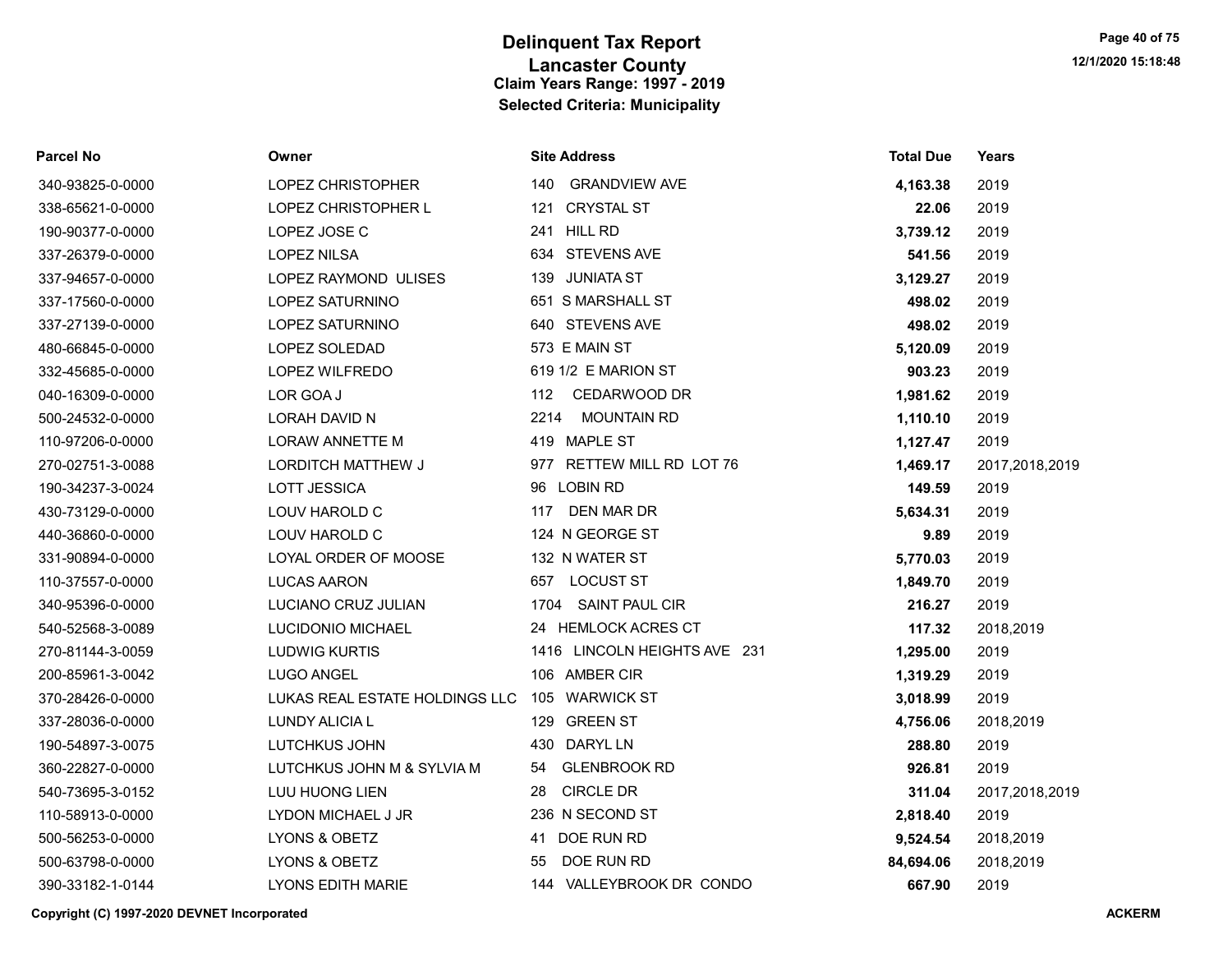| Parcel No        | Owner                                      | <b>Site Address</b>         | <b>Total Due</b> | Years                             |
|------------------|--------------------------------------------|-----------------------------|------------------|-----------------------------------|
| 120-82687-0-0000 | <b>LYRISTIS DENNIS G</b>                   | STONE HILL RD<br>1159       | 9,715.50         | 2019                              |
| 337-66142-0-0000 | MACKLIN THEODORE & MAITLAND                | 328 S MARSHALL ST           | 1,846.96         | 2019                              |
| 050-77856-0-0000 | MADRIGALE JOSEPH IV                        | 1494 MORGANTOWN RD          | 8,086.47         | 2018,2019                         |
| 500-23428-0-0000 | MAGAREATA JON & CHERYL S                   | POWER RD<br>742             | 7,341.94         | 2019                              |
| 110-60826-0-0000 | <b>MAGARO KELLY M</b>                      | 931 SPRUCE ST               | 7,992.56         | 2018,2019                         |
| 280-78872-0-0000 | MAHAN JOHN R JR                            | PEACH BOTTOM RD<br>269      | 1,206.19         | 2018,2019                         |
| 110-05344-0-0000 | <b>MAHARG LISA MARIE</b>                   | 132 S FIFTH ST              | 5,423.10         | 2018,2019                         |
| 310-55785-0-0000 | <b>MAHASHIV LLC</b>                        | 84 N RONKS RD               | 10,522.31        | 2018,2019                         |
| 260-71232-3-0022 | MAHONEY ASHLEY LYNN                        | 1140 STEINMETZ RD LOT 8     | 235.34           | 2018,2019                         |
| 338-77032-0-0000 | <b>MAINES SHAILAR WESLEY</b>               | 444 MANOR ST                | 4,195.35         | 2018,2019                         |
| 080-37877-0-0000 | <b>MAIO RALPH</b>                          | 19 RAY DR                   | 280.09           | 2019                              |
| 337-94138-0-0000 | MALDONADO ANGEL                            | 507 NORTH ST                | 2,436.56         | 2018,2019                         |
| 337-28042-0-0000 | MALDONADO RODRIGUEZ BELINDA M 325 S ANN ST |                             | 6,891.81         | 2017,2018,2019                    |
| 260-80239-0-0000 | <b>MALKEMES CHARLES</b>                    | 21 S MAPLE ST               | 5,924.18         | 2018,2019                         |
| 337-09555-0-0000 | <b>MALL ANTHONY W</b>                      | 320 S ANN ST                | 3,379.44         | 2019                              |
| 338-00203-0-0000 | <b>MALL ANTHONY W</b>                      | 824 GEORGE ST               | 3,066.73         | 2019                              |
| 338-91312-0-0000 | MALL BEULAH P                              | 834 GEORGE ST               | 3,066.73         | 2019                              |
| 340-81083-0-0000 | <b>MAMAS ELENI</b>                         | 1020<br><b>COLUMBIA AVE</b> | 11,350.53        | 2018                              |
| 390-15530-0-0000 | MANGIRO ARTHUR A & SHARON E                | 289 BUCKFIELD DR            | 7,434.61         | 2019                              |
| 400-96635-0-0000 | MANHEIM TOWNE APARTMENTS LLC               | 10 MARKET SQ                | 2,126.58         | 2019                              |
| 110-44195-0-0000 | <b>MANLEY MATTHEW S</b>                    | <b>WALNUT ST</b><br>726     | 6,696.07         | 2018,2019                         |
| 560-40139-0-0000 | MANNEN DAVID C II                          | 175 LIZ LN                  | 1,041.94         | 2019                              |
| 460-05534-3-0074 | MANUEL BETH A                              | 138 SUN VALLEY RD           | 844.29           | 2018,2019                         |
| 120-43005-0-0000 | MANUEL RIGLESIAS TRUST                     | <b>RINEER RD</b>            | 1,241.54         | 2019                              |
| 390-33182-1-0056 | MARGARET M METZLER TRUST                   | 56 VALLEYBROOK DR CONDO     | 2,502.97         | 2019                              |
| 130-09264-0-0000 | <b>MARK CHRISTINA E</b>                    | 200 S FRONT ST              | 804.64           | 2019                              |
| 110-03018-0-0000 | MARRA LAWRENCE & FRANCESCA                 | 611 N FIFTH ST              | 21,737.12        | 1998, 1999, 2000, 2001, 2002, *** |
| 110-22644-0-0000 | MARRA LAWRENCE & FRANCESCA                 | 623 N FIFTH ST              | 28,771.62        | 1998, 1999, 2000, 2001, 2002, *** |
| 570-18554-0-0000 | MARSHALL BARBARA K                         | 102 S FULTON ST             | 9,643.24         | 2018,2019                         |
| 190-47730-0-0000 | <b>MARTIN ANNA M</b>                       | <b>GRISTMILL RD</b><br>724  | 4,758.43         | 2019                              |
| 150-72222-0-0000 | <b>MARTIN BRIAN E</b>                      | 915 IRON BRIDGE RD          | 12.014.98        | 2018.2019                         |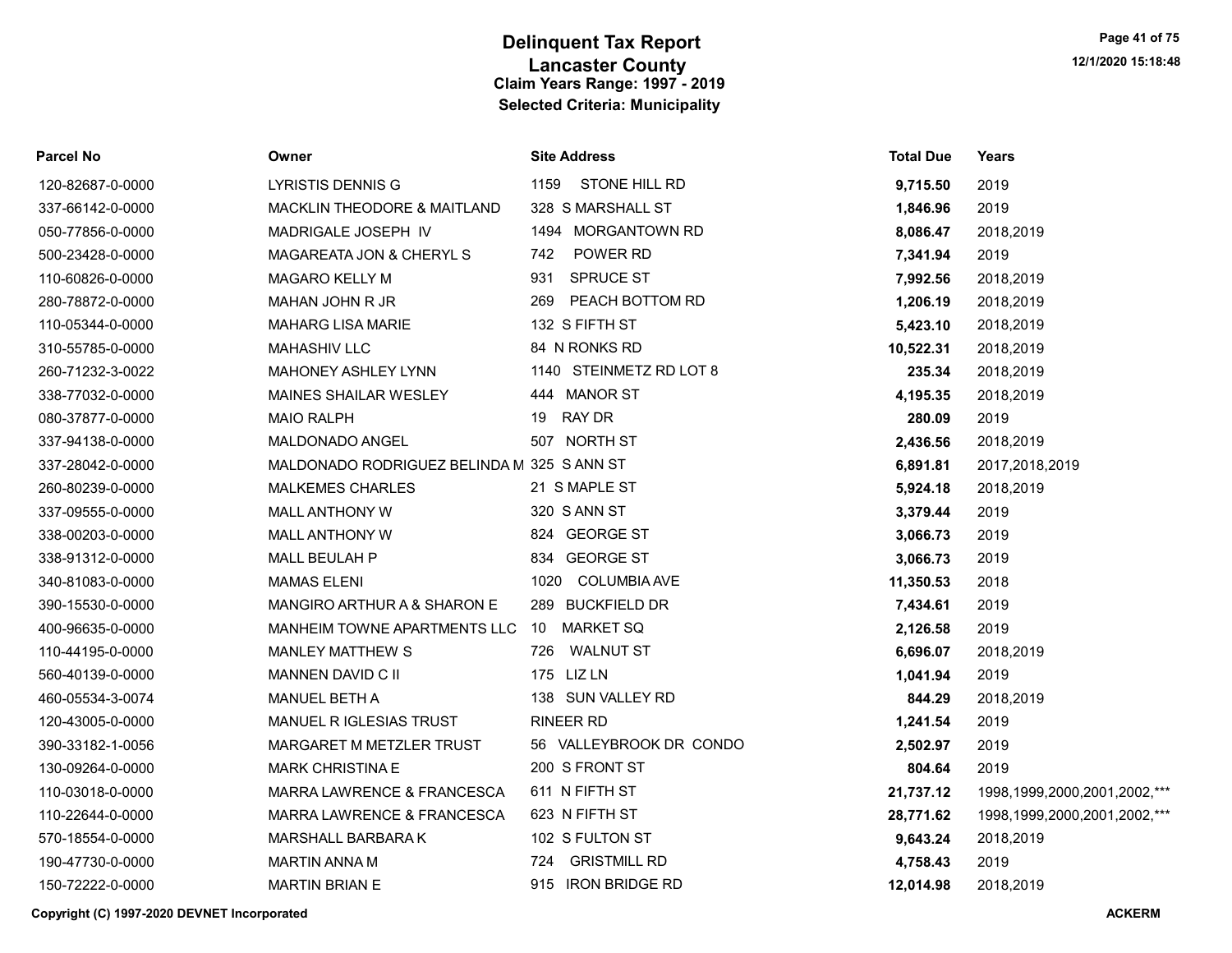| Parcel No        | Owner                        | <b>Site Address</b>           | <b>Total Due</b> | Years          |
|------------------|------------------------------|-------------------------------|------------------|----------------|
| 050-57380-0-0000 | <b>MARTIN CHRISTOPHER R</b>  | 1077 ELWOOD ST                | 7,863.76         | 2018,2019      |
| 260-10012-0-0000 | MARTIN COREY L & VICKI A     | <b>CHURCH AVE</b><br>263      | 4,654.75         | 2019           |
| 210-04166-3-0030 | <b>MARTIN DALE</b>           | 261 W METZLER RD LOT 17       | 388.88           | 2017,2018,2019 |
| 590-56092-0-0000 | <b>MARTIN DANIEL Z TRUST</b> | <b>WILLOW ST</b>              | 1,613.61         | 2019           |
| 590-74547-0-0000 | <b>MARTIN DANIEL Z TRUST</b> | 311 WILLOW ST                 | 17,931.58        | 2018,2019      |
| 336-54541-0-0000 | <b>MARTIN DAVID</b>          | 349 HAND AVE                  | 2,360.72         | 2019           |
| 570-84718-0-0000 | <b>MARTIN JOHN R</b>         | 11 CLEARVIEW DR               | 9,428.77         | 2018,2019      |
| 400-85419-0-0000 | <b>MARTIN K GENE</b>         | 202 N MAIN ST                 | 3,571.97         | 2019           |
| 010-61734-0-0000 | <b>MARTIN KAREN B</b>        | 147 PLEASANT DR               | 11.60            | 2019           |
| 080-16102-0-0000 | <b>MARTIN KATHRYN</b>        | <b>REINHOLDS RD</b><br>649    | 3,285.71         | 2019           |
| 080-51289-0-0000 | <b>MARTIN KATHRYN</b>        | <b>REINHOLDS RD</b><br>679    | 4,126.15         | 2019           |
| 260-13369-0-0000 | MARTIN KEVIN A & JULIE A     | 1040 W MAIN ST                | 6,388.27         | 2019           |
| 160-85612-3-0001 | <b>MARTIN ROBERT</b>         | 126 E LIBHART ALY             | 58.73            | 2019           |
| 332-38508-0-0000 | <b>MARTIN STEPHEN J</b>      | 139 N DUKE ST                 | 16,101.47        | 2018,2019      |
| 410-94846-0-0000 | <b>MARTIN WILMA O</b>        | 263 WHITECHAPEL RD            | 868.10           | 2019           |
| 050-30736-0-0000 | MARTIN WILMER Z              | <b>WEAVERLAND RD</b><br>1714  | 21,066.06        | 2018,2019      |
| 190-14855-0-0000 | <b>MARTIN WILMER Z</b>       | 205<br><b>TOWER RD</b>        | 27,818.01        | 2018,2019      |
| 334-14411-0-0000 | <b>MARTINEZ DANIEL</b>       | 201 W VINE ST                 | 8,293.02         | 2019           |
| 337-00709-0-0000 | MARTINEZ DANIEL              | 702 E KING ST                 | 7,823.84         | 2019           |
| 338-15886-0-0000 | <b>MARTINEZ DANIEL &amp;</b> | 505<br>ST JOSEPH ST           | 4,613.27         | 2019           |
| 337-17540-0-0000 | <b>MARTINEZ ROSA M</b>       | 455 PERSHING AVE              | 1,114.53         | 2019           |
| 334-28824-0-0000 | <b>MARTINEZ URSULINA</b>     | 544 S QUEEN ST                | 3,947.57         | 2019           |
| 070-38871-0-0000 | MASTLE KARL D & LISA J       | <b>HOPELAND RD</b><br>717     | 9,710.21         | 2018,2019      |
| 070-99238-0-0000 | MASTLE KARL D & LISA J       | <b>HOPELAND RD</b><br>761     | 14,047.52        | 2018,2019      |
| 339-34053-0-0000 | <b>MATA NANCY</b>            | 416 1/2 N QUEEN ST            | 8,738.44         | 2018,2019      |
| 338-37723-0-0000 | <b>MATOS EDDY</b>            | 100 W STRAWBERRY ST           | 8,953.05         | 2018,2019      |
| 338-50705-0-0000 | MATOS EDDY E                 | 34 S MULBERRY ST              | 2,505.18         | 2019           |
| 340-43757-0-0000 | <b>MATTHEWS JOAN</b>         | 124 ROSELAWN AVE              | 21.55            | 2019           |
| 340-31807-0-0000 | <b>MAUS DONNAL</b>           | 9 PARKSIDE AVE                | 3,306.54         | 2019           |
| 560-39499-0-0000 | MAXWELL DAVID J SR & BETH D  | 5246<br>OLD PHILADELPHIA PIKE | 1,961.80         | 2019           |
| 450-15014-0-0000 | <b>MAY JOSHUA M</b>          | 170<br><b>NEW HAVEN ST</b>    | 35.559.23        | 2019           |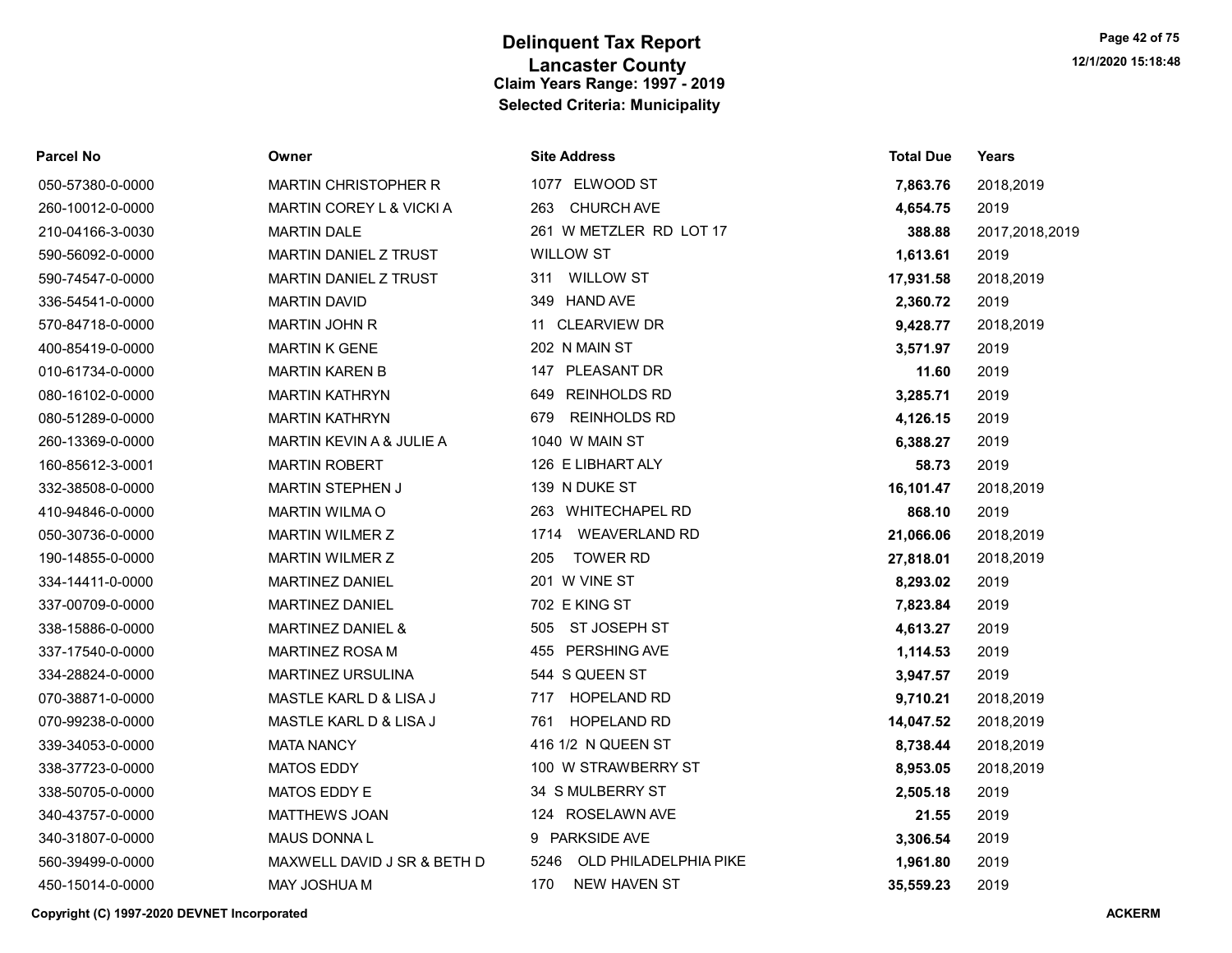| Parcel No        | Owner                         | <b>Site Address</b>   | <b>Total Due</b> | Years                        |
|------------------|-------------------------------|-----------------------|------------------|------------------------------|
| 337-29083-0-0000 | MC FADDEN JOHN A              | 548 S LIME ST         | 947.41           | 2019                         |
| 300-69284-0-0000 | MCBRIDE JAMES M               | 1424 FRANKLIN ST      | 32,374.96        | 2011,2012,2013,2014,2015,*** |
| 010-74970-0-0000 | MCCAFFERTY REBECCA E          | 149 WILLOW ST         | 5,073.87         | 2018,2019                    |
| 160-34610-0-0000 | <b>MCCARDELL DANIEL</b>       | 20 ANCHOR RD          | 4,658.60         | 2019                         |
| 050-64124-3-0064 | MCCARDLE EARL W JR            | 10 MOUNTAIN TOP LN    | 368.81           | 2018,2019                    |
| 336-32076-0-0000 | MCCARTHY DOLORES P            | 215 N DUKE ST         | 2,300.04         | 2019                         |
| 336-70705-0-0000 | MCCARTHY JUSTIN H             | 141 E CHESTNUT ST     | 4,891.25         | 2019                         |
| 339-29990-0-0000 | MCCARTY PAMELA A              | 330 LANCASTER AVE     | 1,839.75         | 2019                         |
| 390-11627-0-0000 | MCCARTY PATRICK M & BEVERLY H | 1913 LARCHMONT LN     | 5,635.12         | 2019                         |
| 220-74898-0-0000 | MCCLAIR DENNIS W & KATHRYN M  | 2536 STATE ST         | 4,477.48         | 2019                         |
| 336-54972-0-0000 | <b>MCCOY SUSAN G</b>          | 204 E NEW ST          | 9,041.16         | 2018,2019                    |
| 370-27453-0-0000 | MCCRABB LOYAL M JR &          | 673 S CEDAR ST        | 3,119.40         | 2019                         |
| 300-17400-0-0000 | MCDONALD SHAUN R & CONNIE F   | MARIETTA AVE<br>3525  | 4,294.50         | 2019                         |
| 390-57238-0-0000 | MCELRATH DALE D & JENNIE M    | 1537 VISTA RD         | 4,513.72         | 2019                         |
| 560-43356-3-0183 | MCFADDEN SANDRA L             | 738 WILLOW LN         | 357.10           | 2019                         |
| 390-65433-0-0000 | MCGAHEY JAMES R & TERI B      | 1845 CROOKED OAK DR   | 3,836.86         | 2019                         |
| 300-69163-0-0000 | MCGHEE-NEY ONYX L             | 4343 FAIRVIEW RD      | 5,656.28         | 2018,2019                    |
| 337-83680-0-0000 | MCGILL NANCY B                | <b>GREEN ST</b><br>22 | 5,634.67         | 2018,2019                    |
| 320-17031-0-0000 | <b>MCGLAUGHLIN BEN GEORGE</b> | 974 GYPSY HILL RD     | 7,873.90         | 2019                         |
| 470-71157-3-0003 | MCGOVERN JANET                | 45 SPRING ST          | 360.50           | 2019                         |
| 140-21173-0-0000 | <b>MCGRATH RICHARD A</b>      | 541 N 4TH ST          | 88,463.42        | 2018,2019                    |
| 390-21813-0-0000 | <b>MCGROARTY LAUREN</b>       | CHATHAM WAY<br>613    | 3,675.20         | 2019                         |
| 410-98542-3-0063 | <b>MCHENRY ALOYSIUS</b>       | 108 FIELDBRIDGE CT    | 373.20           | 2019                         |
| 460-26662-0-0000 | <b>MCHENRY JUSTIN</b>         | 1691 RIDGE RD         | 3,838.71         | 2019                         |
| 110-28001-0-0000 | MCKNIGHT JONATHAN D           | UNION ST<br>445       | 2,339.62         | 2019                         |
| 110-59404-0-0000 | MCMICHAEL III WILLIAM H       | 511 AVENUE N          | 2,139.50         | 2018,2019                    |
| 110-48848-0-0000 | <b>MCMICHAEL WILLIAM</b>      | 429 CEDAR ST          | 168.31           | 2018,2019                    |
| 110-34410-0-0000 | MCNAUGHTON JOHN F & LYNN A    | 439 N THIRD ST        | 1,716.66         | 2019                         |
| 300-55964-0-0000 | <b>MEACHAM DONALD</b>         | 2712 BURMARD          | 10,389.84        | 2018,2019                    |
| 480-65502-3-0018 | <b>MEADOWS DAVID A</b>        | 88 DILLER AVE LOT 12  | 151.55           | 2019                         |
| 160-16711-0-0000 | <b>MEADS TERRY A</b>          | 2308 N MARKET ST      | 7,457.96         | 2019                         |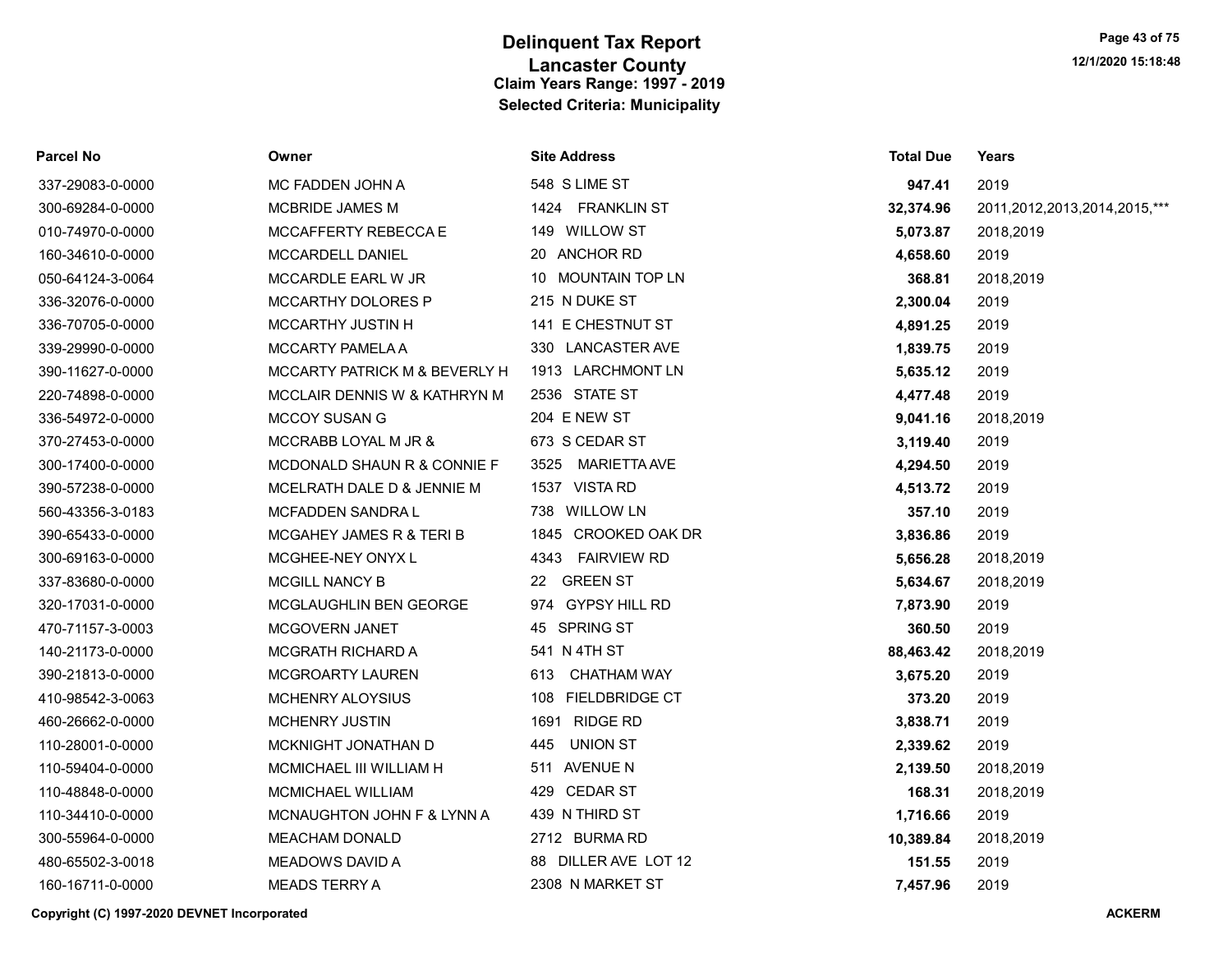| Parcel No        | Owner                        | <b>Site Address</b>      | <b>Total Due</b> | Years                        |
|------------------|------------------------------|--------------------------|------------------|------------------------------|
| 333-51167-0-0000 | MEAGHER MGMT 105 CHURCH LLC  | 105 HALF CHURCH ST       | 3,723.90         | 2019                         |
| 200-04786-0-0000 | MEANS DEBRA J                | 1153 RESERVOIR RD        | 2,557.25         | 2019                         |
| 200-89688-0-0000 | <b>MEANS DEBRAJ</b>          | 1155 RESERVOIR RD        | 12,901.40        | 2018,2019                    |
| 360-80013-0-0000 | MEASE CHARLES E & KATH LEE J | 83 ROSE AVE              | 1,034.25         | 2019                         |
| 334-38163-0-0000 | MEDINA JOSE H                | 642 S QUEEN ST           | 6,262.73         | 2018,2019                    |
| 170-29624-3-0045 | MEEDER JULIE                 | 1027 ALLISON CIR         | 86.37            | 2019                         |
| 336-05044-0-0000 | MEHERZAD NASRIN S            | 234 E LEMON ST HALF      | 2,615.83         | 2019                         |
| 337-60194-0-0000 | <b>MELENDEZ FELICIA</b>      | 522 LOCUST ST            | 404.77           | 2019                         |
| 337-64340-0-0000 | MELENDEZ LINO C              | 118 DAUPHIN ST           | 2,423.70         | 2019                         |
| 150-72853-0-0000 | <b>MELHORN DAVID T</b>       | 546 BLOSSOM TRL          | 8,441.74         | 2019                         |
| 450-49607-0-0000 | <b>MELHORN ROBERT E</b>      | 311 LOCUST LN            | 10,192.68        | 2011,2012,2013,2014,2015,*** |
| 320-15777-0-0000 | MELLINGER ARTHUR G III       | 378 ECKMAN RD            | 5,813.31         | 2018,2019                    |
| 510-49591-0-0000 | MELLINGER ARTHUR G III       | 390 ECKMAN RD            | 6,761.66         | 2019                         |
| 280-10333-3-0001 | MELLINGER CHARLES J          | 498 LITTLE BRITAIN C RD  | 100.56           | 2019                         |
| 338-73745-0-0000 | <b>MENTZER JENNIFER L</b>    | POPLAR ST<br>643         | 1,559.36         | 2019                         |
| 540-42745-3-0050 | MERCADO JR DANIEL            | 30 CRYSTAL DR            | 173.98           | 2018,2019                    |
| 337-57359-0-0000 | MERCADO-ROCHE JOSE A         | 526 LOCUST ST            | 3,696.49         | 2018,2019                    |
| 270-02751-3-0145 | <b>MERCER HOWARD</b>         | 961 RETTEW MILL RD LOT 3 | 1,046.51         | 2018,2019                    |
| 560-14004-3-0021 | MERVINE PATRICIA A           | 830 SUNNY LN             | 434.45           | 2018,2019                    |
| 338-73727-0-0000 | <b>MESHEY MELISSA A</b>      | 712 LAFAYETTE ST         | 7,027.64         | 2019                         |
| 290-20868-0-0000 | <b>MESTER STEPHEN T</b>      | 1024 LADDERBACK DR       | 5,859.60         | 2019                         |
| 160-36510-0-0000 | MEYERS DEBRAK                | 254 BUTTONWOOD DR        | 7,880.54         | 2018,2019                    |
| 560-84524-0-0000 | <b>MHLOYI BONGAI</b>         | 5500 DEER PATH LN        | 5,568.16         | 2019                         |
| 332-37124-0-0000 | MILLAR DEBRAA                | 610 E MARION ST          | 1,159.04         | 2019                         |
| 050-64124-3-0026 | <b>MILLER BRENDA</b>         | 7 MOUNTAIN TOP LN        | 175.75           | 2019                         |
| 540-32720-0-0000 | MILLER CAROL D               | 1110 DRAGER RD           | 4,059.56         | 2018,2019                    |
| 540-65679-0-0000 | MILLER CATHERINE D           | 1028 MOUNT JOY RD        | 3,217.84         | 2019                         |
| 500-00359-0-0000 | MILLER DOUGLAS H             | HOSTETTER RD LOT 1A      | 5,448.24         | 2018,2019                    |
| 550-06705-0-0000 | MILLER ELAM S & MARY F       | 1717 VALLEY RD           | 41.63            | 2019                         |
| 339-37461-0-0000 | MILLER HARVEY S &            | 427 W LEMON ST           | 11,398.92        | 2018,2019                    |
| 560-29235-3-0030 | <b>MILLER HEATHER L</b>      | 746 STONEWOOD DR         | 71.93            | 2019                         |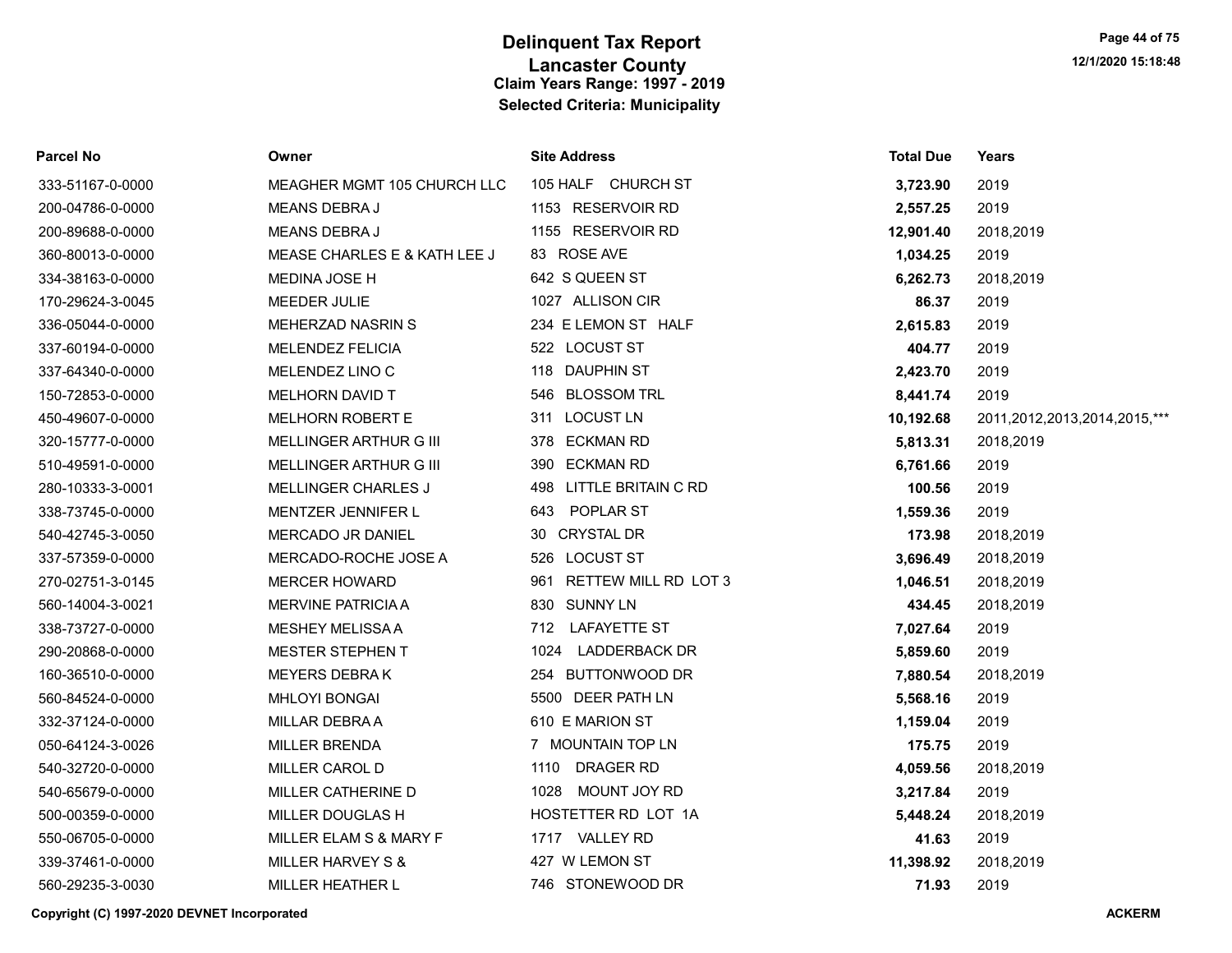| <b>Parcel No</b> | Owner                        | <b>Site Address</b>          | <b>Total Due</b> | Years          |
|------------------|------------------------------|------------------------------|------------------|----------------|
| 338-18432-0-0000 | MILLER JOHN D III            | 521 POPLAR ST                | 2,219.33         | 2019           |
| 240-62957-3-0008 | MILLER LINDA S               | 423 28TH DIVISION HWY        | 119.38           | 2018,2019      |
| 338-56090-0-0000 | <b>MILLER MARGARET</b>       | 406 W VINE ST                | 2,387.94         | 2019           |
| 200-13295-0-0000 | MILLER MICHAEL L             | <b>WALLACE RD</b>            | 2,483.88         | 2018,2019      |
| 200-23549-0-0000 | <b>MILLER MICHAEL L</b>      | WALLACE RD REAR              | 711.58           | 2019           |
| 200-91869-0-0000 | MILLER MICHAEL L             | <b>WALLACE RD</b>            | 1,179.87         | 2019           |
| 270-02751-3-0129 | MILLER ROBERT H SR           | 961 RETTEW MILL RD LOT 12    | 92.95            | 2019           |
| 334-11000-0-0000 | MILLER SAMUEL B              | 314 S QUEEN ST               | 15,904.26        | 2018,2019      |
| 300-13782-0-0000 | <b>MILLER STEPHEN D</b>      | 220<br>SYLVAN RETREAT RD     | 2,271.02         | 2019           |
| 460-67668-3-0054 | MILLER THERESA ANN           | 349 RADIO RD LOT 34 LOT 34   | 83.37            | 2019           |
| 100-75658-0-0000 | MILLER WENDY B               | 1802 KIRKWOOD PIKE           | 795.15           | 2019           |
| 270-81144-3-0056 | MILLISOCK JOSEPH             | 1416 LINCOLN HEIGHTS AVE 237 | 701.15           | 2019           |
| 335-33293-0-0000 | MILOSTAN ROBIN L             | 314 W GRANT ST               | 2,779.91         | 2019           |
| 220-35396-0-0000 | MISAL CHARLES W JR & KAREN M | 2302 VALLEY RD               | 8,285.53         | 2018,2019      |
| 430-29222-0-0000 | <b>MITCHELL RICHARD L</b>    | 42 CLEARVIEW RD              | 2,114.29         | 2019           |
| 370-22815-0-0000 | <b>MOLLE TONI</b>            | 724 S CEDAR ST               | 2,807.42         | 2019           |
| 290-37016-0-0000 | <b>MOLT LLC</b>              | <b>CENTERVILLE RD</b><br>380 | 12,845.35        | 2019           |
| 340-84094-0-0000 | MONE JAMES P & NANCY A       | 306 PERRY AVE                | 3,998.74         | 2019           |
| 390-38351-0-0000 | MONTAGUE ELIZABETH           | 3 KINGS PT                   | 6,497.19         | 2019           |
| 550-30715-0-0000 | <b>MOORE JENNIFER</b>        | 89 UPPER VALLEY RD           | 6,697.25         | 2019           |
| 410-57126-0-0000 | MOORE KENNETH R & BETTY L    | 10 ROCKFISH ST               | 1,874.93         | 2019           |
| 540-73695-3-0199 | <b>MOORE MARY ELLEN</b>      | 55 BIRCH LN                  | 3,682.84         | 2017,2018,2019 |
| 320-47981-0-0000 | MOORE ROBERT R JR & DONNA J  | 411 WYNWOOD DR               | 1,525.70         | 2019           |
| 336-12067-0-0000 | MORALES JORDAN               | 603 E MADISON ST             | 3,569.60         | 2019           |
| 336-16774-0-0000 | MORALES JORDAN               | 609 E MADISON ST             | 7,244.90         | 2018,2019      |
| 337-24427-0-0000 | <b>MORALES JORDAN</b>        | 504 NEW DAUPHIN ST           | 14,695.50        | 2019           |
| 337-24999-0-0000 | MORALES JORDAN               | 305 S ANN ST                 | 3,661.79         | 2018,2019      |
| 337-84262-0-0000 | MORALES JORDAN               | 20 S FRANKLIN ST             | 7,342.66         | 2018,2019      |
| 336-21386-0-0000 | MORALES JORDAN L             | 615 E MADISON ST             | 3,569.60         | 2019           |
| 337-73814-0-0000 | <b>MORALES RICARDO</b>       | 28 LANDIS DR                 | 4,422.97         | 2019           |
| 280-04982-3-0029 | MORFIELD TIMMY L             | 11 JUBILEE PARK              | 156.32           | 2018,2019      |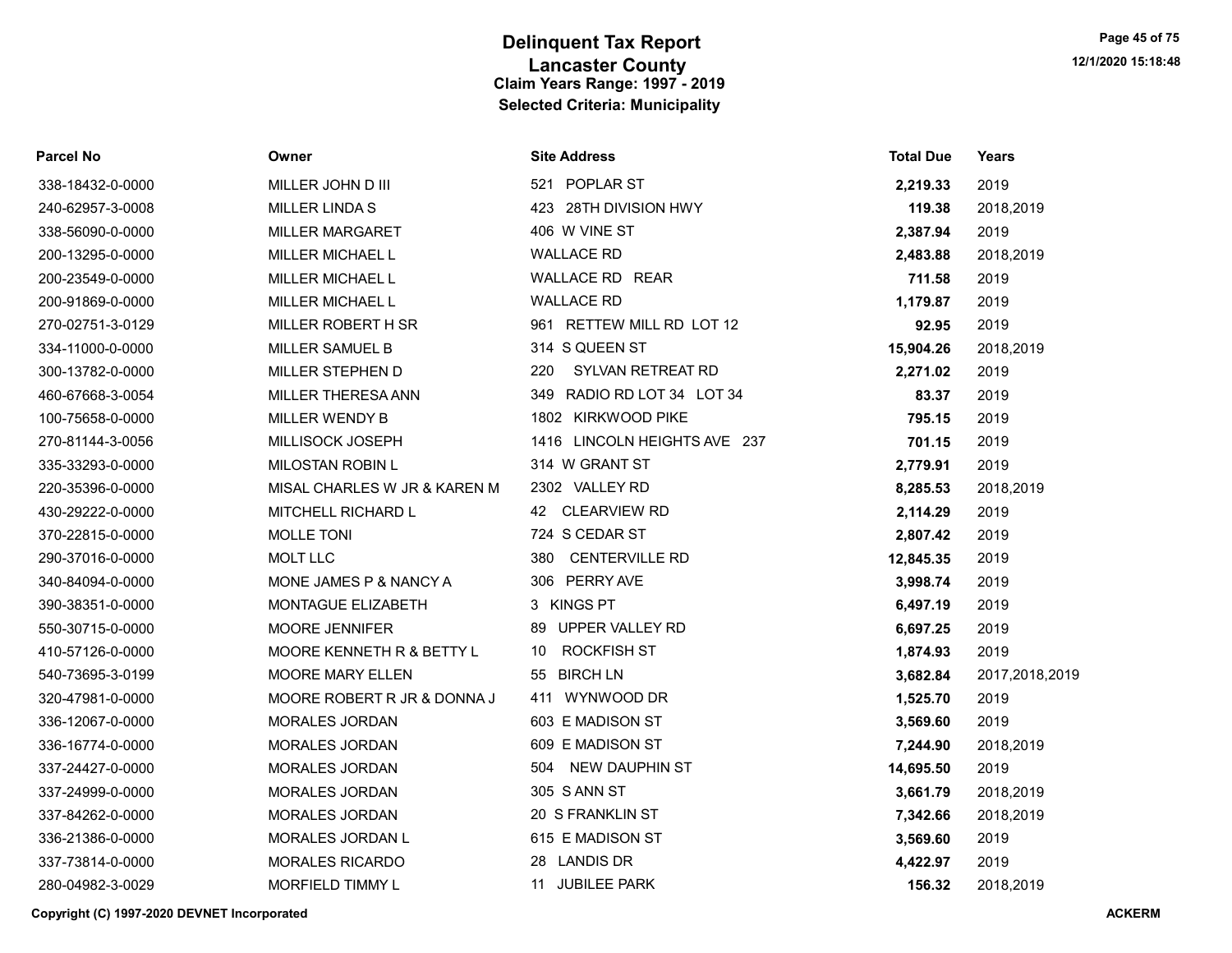| Parcel No        | Owner                               | <b>Site Address</b>        | <b>Total Due</b> | <b>Years</b>           |
|------------------|-------------------------------------|----------------------------|------------------|------------------------|
| 390-63281-0-0000 | MORRELL CAROLYN B                   | 512 WALLINGFORD RD         | 4,121.44         | 2019                   |
| 380-04482-3-0022 | MORRIS JOSEPH                       | 26 HORSESHOE LN            | 68.73            | 2018                   |
| 280-89169-3-0002 | <b>MORRIS JOSEPH &amp; VIRGINIA</b> | 112 JUBILEE RD             | 156.10           | 2018,2019              |
| 280-89169-0-0000 | MORRIS JOSEPH E                     | 112 JUBILEE RD             | 1,322.40         | 2018,2019              |
| 335-16245-0-0000 | <b>MORRIS MAINTENANCE</b>           | 127 N CONCORD ST           | 9,608.90         | 2019                   |
| 335-16567-0-0000 | MORRIS MAINTENANCE INC              | 327 W ORANGE ST            | 2,335.79         | 2019                   |
| 280-81118-0-0000 | <b>MORRIS MICHAEL</b>               | 116 JUBILEE RD             | 852.29           | 2018,2019              |
| 280-81118-3-0002 | MORRIS PAUL E                       | 116 JUBILEE RD             | 578.01           | 2016, 2017, 2018, 2019 |
| 290-39782-0-0000 | <b>MORRISON JENNIFER E</b>          | <b>BARBARA ST</b><br>385   | 7,564.61         | 2018,2019              |
| 130-13948-0-0000 | MOSKO RONALD J                      | 2384 RIVER RD              | 2,401.92         | 2019                   |
| 120-91013-3-0034 | MOSS ASHLEY LYNN                    | 3327 MAIN ST LOT 23        | 220.91           | 2018,2019              |
| 290-45754-0-0000 | <b>MOUL WENONA</b>                  | 238 E MAIN ST              | 5,886.27         | 2019                   |
| 390-40972-0-0000 | <b>MOUNTIS ANTONIOS A</b>           | 111 W LIBERTY ST           | 3,160.25         | 2019                   |
| 340-72894-0-0000 | MOUNTIS HOLDING COMPANY LP          | 1501 E KING ST             | 17,022.88        | 2019                   |
| 390-40465-0-0000 | MOUNTIS MARIANTHIA A                | 924 N PRINCE ST            | 8,679.12         | 2019                   |
| 300-45336-0-0000 | MOUNTVILLE INDUSTRIAL DEV LLC       | 3820 HEMPLAND RD           | 42,027.14        | 2019                   |
| 410-98542-3-0305 | <b>MOWERY MARIA</b>                 | 104 SPRINGFIELD CT         | 592.33           | 2019                   |
| 460-61021-3-0001 | <b>MOYER BRIAN</b>                  | 1087 N OLD ELIZABETHTOW RD | 614.57           | 2018,2019              |
| 070-17635-3-0044 | <b>MOYER RICHARD</b>                | 270 CLAY SCHOOL RD         | 84.45            | 2019                   |
| 070-38115-3-0329 | <b>MOYER SCOTT</b>                  | 52 MOLLIE DR               | 157.34           | 2019                   |
| 160-94715-0-0000 | MUKOKO MATUMONA PHILIPPE &          | 236 BRIAN AVE              | 6,116.33         | 2018,2019              |
| 335-91694-0-0000 | MULLINS ROBIN ANN                   | 239 N PINE ST              | 6,174.87         | 2018,2019              |
| 010-30587-0-0000 | MUMMA WANDA A                       | 194 E MAIN ST              | 9,967.39         | 2018,2019              |
| 210-40893-3-0050 | MUMMERT DARLENE                     | 2 CONESTOGA MANOR TRAILER  | 155.51           | 2019                   |
| 337-86230-0-0000 | MUMMERT GEORGE K                    | 131 REEDY LN               | 5,727.73         | 2018,2019              |
| 337-92183-0-0000 | MUMMERT GEORGE K                    | 117 REEDY LN               | 5,837.91         | 2018,2019              |
| 040-98002-0-0000 | MUNCY CHERYL E                      | 1929 BOWMANSVILLE RD REAR  | 391.62           | 2019                   |
| 520-98267-3-0005 | MURPHY GEORGE                       | 964 LANCASTER PIKE         | 378.15           | 2017,2018,2019         |
| 300-07582-0-0000 | <b>MURR KATHLEEN F</b>              | 330 PRIMROSE LN            | 3,671.04         | 2019                   |
| 560-43356-3-0165 | <b>MURRAY LISA R</b>                | 792 DOGWOOD LN             | 511.51           | 2018,2019              |
| 280-80256-0-0000 | <b>MURRAY MARY E</b>                | 154<br><b>RIGBY RD</b>     | 494.60           | 2019                   |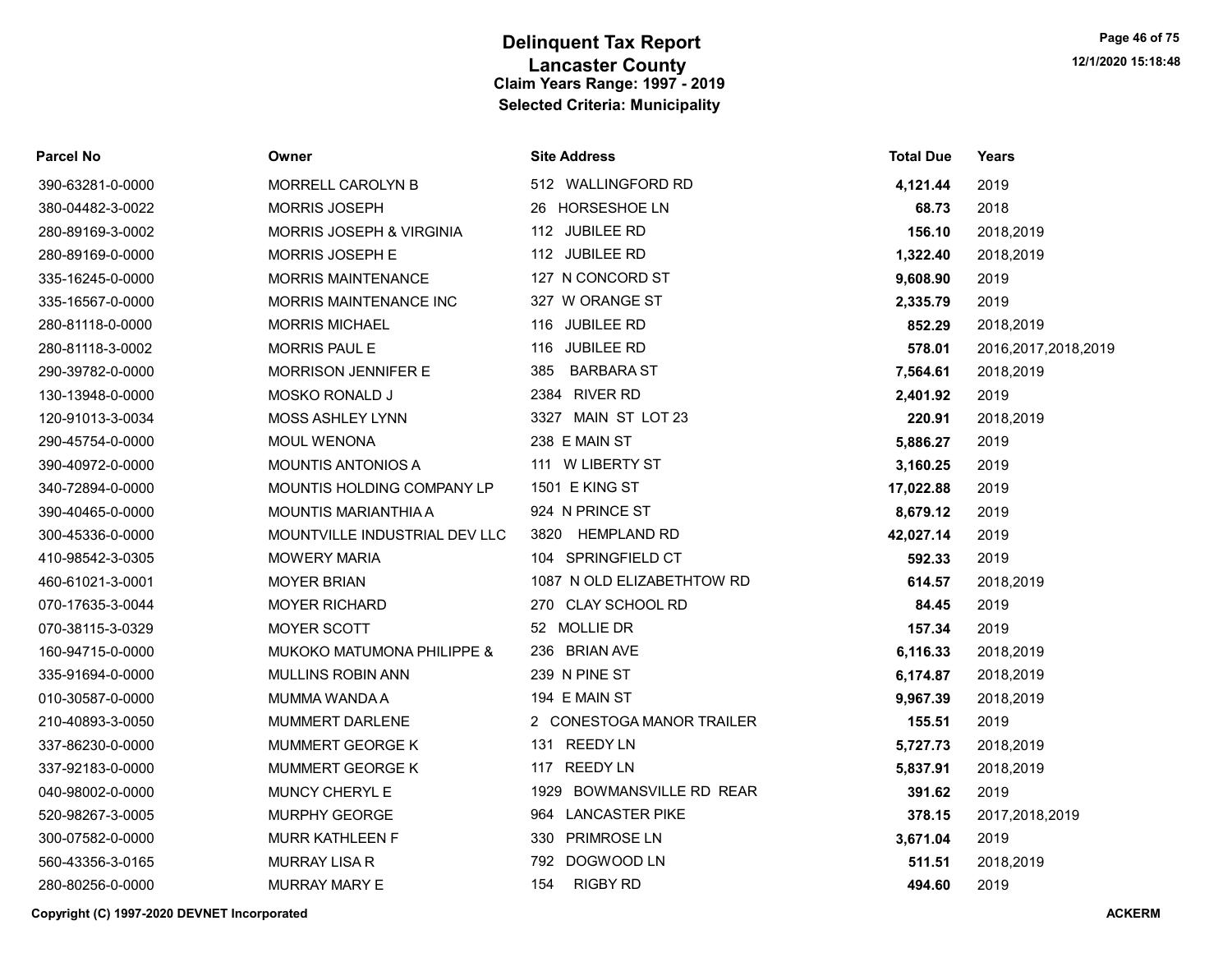| Parcel No        | Owner                     | <b>Site Address</b>          | <b>Total Due</b> | Years                        |
|------------------|---------------------------|------------------------------|------------------|------------------------------|
| 200-52635-0-0000 | <b>MYERS LINDA ELLEN</b>  | 880 CAMP MEETING RD          | 5,728.22         | 2016, 2017, 2018, 2019       |
| 110-72987-0-0000 | NACE BERTHA M             | <b>LANCASTER AVE</b><br>835  | 267.40           | 2018,2019                    |
| 300-22616-3-0079 | NACE J GLENN              | 670 HEMPFIELD HILL RD LOT 37 | 2,012.92         | 2018,2019                    |
| 334-00881-0-0000 | NADAL EDWARDO             | 359 BEAVER ST                | 1,464.36         | 2019                         |
| 334-61575-0-0000 | <b>NADAL MARIA</b>        | 408 S PRINCE ST              | 2,416.04         | 2019                         |
| 337-58392-0-0000 | NAPOLES TIFFANY           | 734 S FRANKLIN ST            | 2,807.66         | 2019                         |
| 337-84896-0-0000 | NARANJO MARIA L           | 422 LOCUST ST                | 1,840.05         | 2019                         |
| 334-90063-0-0000 | NARANJO MARIO A JR        | <b>BEAVER ST</b><br>360      | 1,688.50         | 2019                         |
| 334-99672-0-0000 | NARANJO MARIO A JR        | 158 S QUEEN ST               | 7,962.68         | 2019                         |
| 337-06010-0-0000 | NARANJO MARIO A JR        | 520 S LIME ST                | 4,959.78         | 2019                         |
| 337-72858-0-0000 | NARANJO MARIO A JR        | 634 S LIME ST                | 3,111.58         | 2019                         |
| 250-40734-0-0000 | NARDO JAMES A             | 1235 S MARKET ST             | 2,156.74         | 2019                         |
| 250-54207-0-0000 | NARDO JAMES A SR          | 1237 S MARKET ST             | 1,720.82         | 2019                         |
| 160-86673-0-0000 | NARDO SHARON L            | <b>MARKET ST</b>             | 3,270.55         | 2019                         |
| 490-95134-0-0000 | NARDUCCI MICHAEL A        | 3572 LINCOLN HWY E           | 15,360.40        | 2018,2019                    |
| 550-68729-0-0000 | NASHWINTER BETTY JANE     | 33 ROUTE 41                  | 7,457.36         | 2018,2019                    |
| 450-35510-0-0000 | <b>NAUMAN JUSTIN</b>      | 258 MARIETTA AVE             | 4,323.63         | 2019                         |
| 337-99522-0-0000 | NAVARRO JUAN              | 224 S ANN ST                 | 5,727.44         | 2018,2019                    |
| 337-17628-0-0000 | NAVARRO JUAN A            | 402 S ANN ST                 | 10,569.70        | 2018,2019                    |
| 510-35837-0-0000 | NEFF CECIL H III          | 653 BAUMGARDNER RD           | 355.34           | 2019                         |
| 440-07368-0-0000 | <b>NEFF III CECIL</b>     | <b>MANOR AVE</b><br>122      | 626.57           | 2019                         |
| 190-86447-0-0000 | NEGRON LUCIANO            | <b>HILL RD</b><br>239        | 1,296.13         | 2019                         |
| 300-13473-0-0000 | <b>NEGRON STARRIE A</b>   | 4575 MILLER DR               | 2,509.44         | 2018,2019                    |
| 110-79712-0-0000 | NEIDIG JOHN D             | WALNUT ST<br>843             | 961.06           | 2019                         |
| 360-97341-0-0000 | NELSON JANET A            | 40 AMANDA AVE                | 2,032.70         | 2018,2019                    |
| 250-60974-0-0000 | NEWLIN GREGORY J          | 206 E PARK ST                | 8,160.87         | 2018,2019                    |
| 370-39684-0-0000 | NEWPORT SQUARE ASSOCIATES | <b>CAMBRIDGE LN</b>          | 64,475.44        | 2009,2010,2011,2012,2013,*** |
| 200-64728-0-0000 | NEWSWANGER AARON J        | 1069 MAIN ST                 | 4,307.77         | 2019                         |
| 200-98145-0-0000 | NEWSWANGER AARON J        | 4225 DIVISION HWY            | 5,917.29         | 2019                         |
| 590-87598-0-0000 | NEWSWANGER DANIEL K       | <b>CENTER AVE</b><br>111     | 8,734.31         | 2018,2019                    |
| 390-91007-0-0000 | <b>NGUYEN PHI H</b>       | 594 STOCKDALE DR             | 6.670.43         | 2019                         |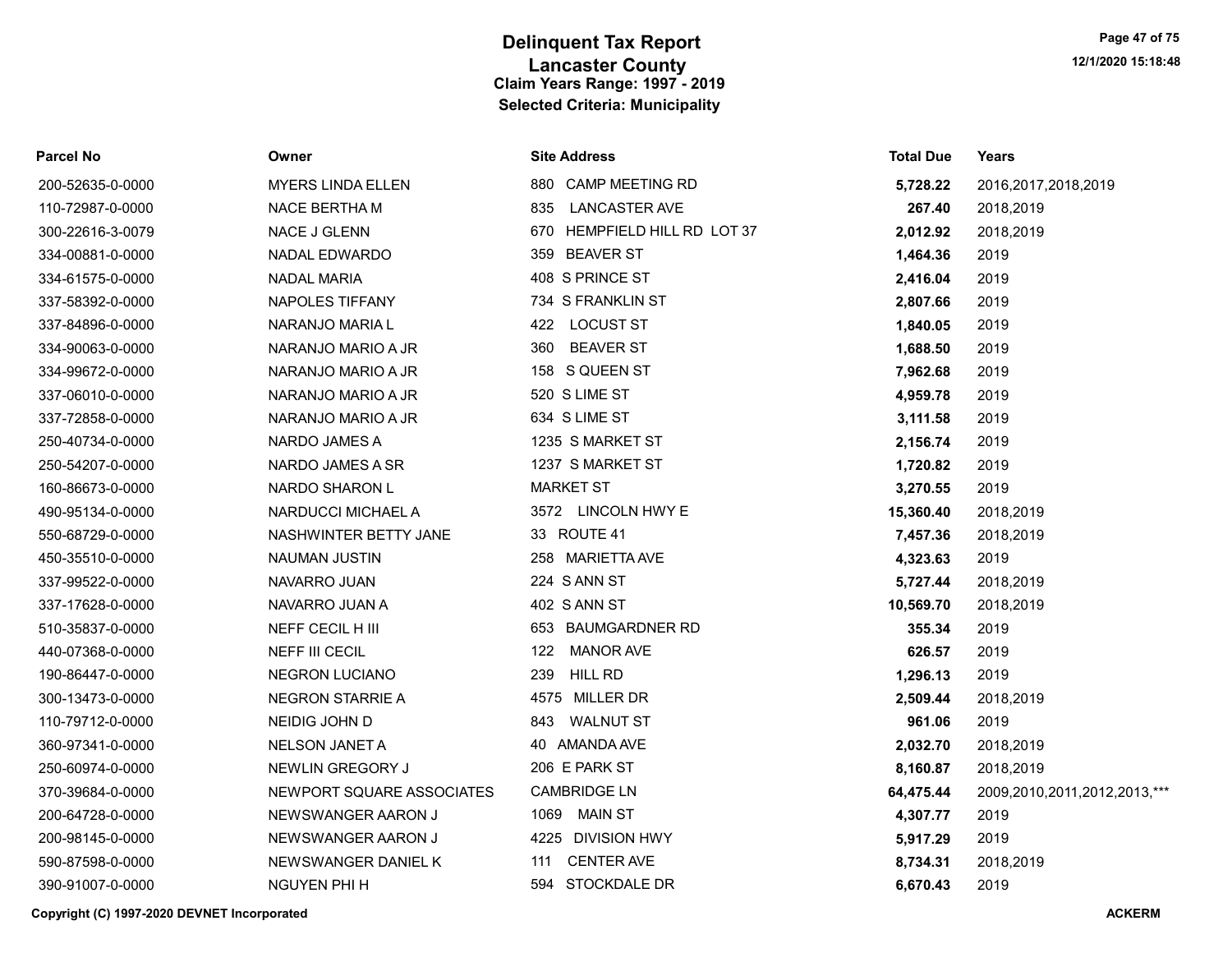| Parcel No        | Owner                            | <b>Site Address</b>        | <b>Total Due</b> | Years     |
|------------------|----------------------------------|----------------------------|------------------|-----------|
| 338-80582-0-0000 | NIETO EILEEN M                   | 818 HILTON DR              | 3,408.64         | 2019      |
| 337-06673-0-0000 | NIEVES RAYMOND &                 | 61 S FRANKLIN ST           | 4,491.65         | 2019      |
| 460-73075-0-0000 | NISSLEY GRACE H                  | OLD HERSHEY RD             | 2,054.42         | 2018,2019 |
| 580-01667-0-0000 | NISSLEY PATRICK SCOTT            | 409 BRENEMAN RD            | 5,428.16         | 2019      |
| 190-84774-0-0000 | NIXON RONALD A                   | DIEM RD LOT 6              | 1,856.43         | 2018,2019 |
| 130-74018-3-0031 | NOLAN KENNETH EUGENE JR          | 2379 RIVER RD LOT 31       | 180.54           | 2019      |
| 600-02077-0-0000 | <b>NOLT MARK E</b>               | 138<br>CHESTNUT ST         | 1,403.67         | 2018      |
| 370-08547-0-0000 | NONNENMOCHER JAY D               | 627 KISSEL HILL RD         | 268.95           | 2019      |
| 200-27015-3-0058 | <b>NORMAN DAVID</b>              | 335 DON DR                 | 792.44           | 2019      |
| 410-07498-0-0000 | NOVACK KEVIN M                   | 2267 MANOR RIDGE DR        | 6,119.57         | 2018,2019 |
| 550-54444-3-0006 | <b>NUSE SHAWN M</b>              | 5153 D MINE RD LOT 4 LOT 4 | 447.05           | 2018,2019 |
| 150-23999-0-0000 | <b>NYE MELISSA P</b>             | 251 ROCK POINT RD          | 8,290.79         | 2018,2019 |
| 360-96874-3-0071 | <b>OAKES DONALD</b>              | 452 BRENDON DR             | 279.36           | 2018,2019 |
| 336-62940-0-0000 | OAKLYN ENTERPRISES LLC           | 818 N DUKE ST              | 6,047.01         | 2019      |
| 337-35850-0-0000 | OAKLYN ENTERPRISES LLC           | 64 S MARSHALL ST           | 2,178.81         | 2019      |
| 338-57210-0-0000 | OATMAN KENNETH JR R              | 622 HERSHEY AVE            | 7,862.08         | 2018,2019 |
| 460-64382-0-0000 | OBER ADAM J                      | CHURCH RD REAR             | 296.15           | 2019      |
| 540-41690-0-0000 | OBER EDWARD C                    | 2584 LEBANON RD            | 6,320.69         | 2019      |
| 338-94911-0-0000 | OBERHOLTZER PATRICIA A           | 830 THIRD ST               | 7,676.82         | 2018,2019 |
| 340-30776-0-0000 | OBERHOLTZER PATRICIA A           | 1202 ELM AVE               | 6,179.28         | 2018,2019 |
| 170-97217-0-0000 | OBRIEN STEPHEN W                 | 1429 SLATE HILL RD         | 2,245.68         | 2018,2019 |
| 340-31301-0-0000 | <b>OCASIO ANDRES PEREZ &amp;</b> | 22 TURNBRIDGE DR           | 4,445.74         | 2018,2019 |
| 080-23037-3-0055 | <b>OCHS MARSHALL</b>             | 2550 READING RD            | 164.77           | 2018,2019 |
| 250-91070-0-0000 | <b>OCONNELL SHAWN</b>            | 14 SPRING GARDEN ST        | 4,284.26         | 2018      |
| 340-71153-0-0000 | <b>OCONNOR MICHAEL J &amp;</b>   | 332 ABBEYVILLE RD          | 5,286.62         | 2019      |
| 250-28657-0-0000 | ODENWALT BARBARA A               | 35 FOXFIELD LN             | 2,574.38         | 2019      |
| 110-60639-0-0000 | ODENWALT RICHARD L               | 814 PLANE ST               | 4,052.32         | 2018,2019 |
| 110-72606-1-0001 | OEHLERT MARY LOUISE              | 31 S SECOND ST             | 1,529.63         | 2019      |
| 110-72606-1-0002 | OEHLERT MARY LOUISE              | 31 S SECOND ST             | 2,014.67         | 2019      |
| 110-72606-1-0004 | OEHLERT MARY LOUISE              | 31 S SECOND ST             | 1,600.91         | 2019      |
| 110-72606-1-0005 | OEHLERT MARY LOUISE              | 31 S SECOND ST             | 1,872.23         | 2019      |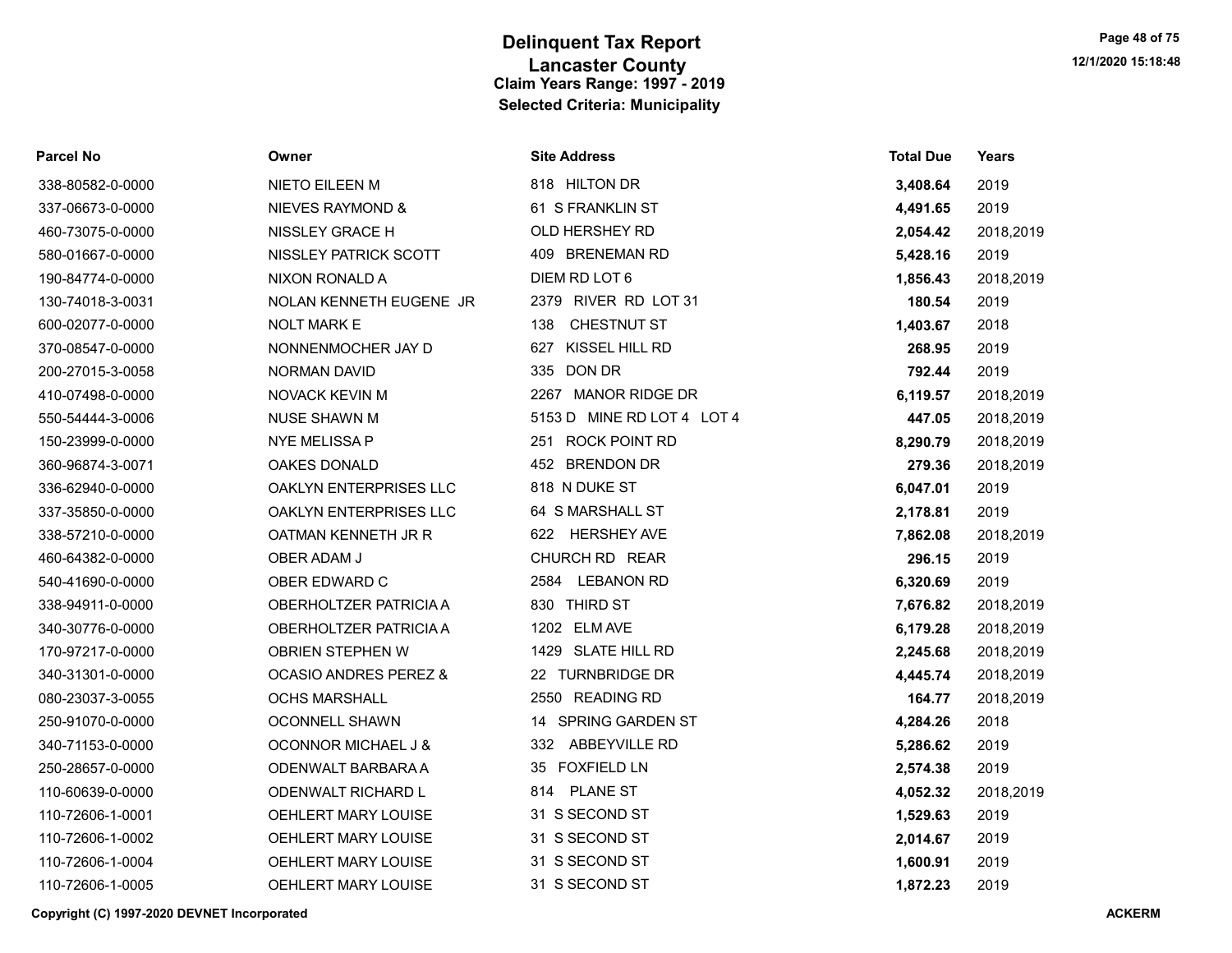| Parcel No        | Owner                      | <b>Site Address</b>           | <b>Total Due</b> | Years     |
|------------------|----------------------------|-------------------------------|------------------|-----------|
| 110-72606-1-0006 | OEHLERT MARY LOUISE        | 31 S SECOND ST                | 1,738.68         | 2019      |
| 110-72606-1-0007 | <b>OEHLERT MARY LOUISE</b> | 31 S SECOND ST                | 2,321.75         | 2019      |
| 110-72606-1-0008 | <b>OEHLERT MARY LOUISE</b> | 31 S SECOND ST                | 2,722.19         | 2019      |
| 110-72606-1-0009 | OEHLERT MARY LOUISE        | 31 S SECOND ST                | 1,560.82         | 2019      |
| 110-72606-1-0010 | OEHLERT MARY LOUISE        | 31 S SECOND ST                | 1,903.44         | 2019      |
| 110-72606-1-0011 | <b>OEHLERT MARY LOUISE</b> | 31 S SECOND ST                | 2,348.40         | 2019      |
| 110-72606-1-0012 | OEHLERT MARY LOUISE        | 31 S SECOND ST                | 1,204.68         | 2019      |
| 110-72606-1-0013 | OEHLERT MARY LOUISE        | 31 S SECOND ST                | 1,605.35         | 2019      |
| 110-72606-1-0014 | OEHLERT MARY LOUISE        | 31 S SECOND ST                | 1,373.87         | 2019      |
| 110-72606-1-0015 | OEHLERT MARY LOUISE        | 31 S SECOND ST                | 1,160.27         | 2019      |
| 110-72606-1-0016 | OEHLERT MARY LOUISE        | 31 S SECOND ST                | 2,121.47         | 2019      |
| 110-72606-1-0017 | OEHLERT MARY LOUISE        | 31 S SECOND ST                | 2,219.38         | 2019      |
| 110-72606-1-0018 | OEHLERT MARY LOUISE        | 31 S SECOND ST                | 2,335.07         | 2019      |
| 110-36610-0-0000 | OHREL JUDY A               | <b>LOCUST ST</b><br>449       | 17,090.55        | 2018,2019 |
| 160-38570-0-0000 | OLEAR STEPHANIE G          | 1831 TURNPIKE RD              | 8,321.03         | 2018,2019 |
| 390-33182-1-0071 | OLESKOWITZ PATRICIA A      | 71 VALLEYBROOK DR CONDO       | 2,175.76         | 2019      |
| 260-31374-0-0000 | OLIPHANT SARAH L           | 44 N CHARLES ST               | 3,636.85         | 2019      |
| 380-06946-0-0000 | OLIVER BETTY B             | 398<br>PINE GROVE RD          | 584.92           | 2019      |
| 290-22521-3-0013 | OLIVO- CRUZ KATHIA YARIE   | 2826 TERRY LN                 | 117.63           | 2019      |
| 390-65197-0-0000 | <b>OLSON GENE M</b>        | 2869 SOUTHWICK DR             | 5,391.26         | 2019      |
| 600-67764-0-0000 | ONDERKO JUSTIN M           | 804<br><b>DISSTON VIEW DR</b> | 3,356.99         | 2018      |
| 336-75024-0-0000 | OPP PROPERTY MANAGEMENT LP | 637 N PLUM ST                 | 21,498.23        | 2018,2019 |
| 336-81426-0-0000 | OPP PROPERTY MANAGEMENT LP | 510 PARK AVE                  | 1,692.94         | 2019      |
| 335-41605-0-0000 | OROURKE MARJORIE A S       | 444 W ORANGE ST               | 7,538.10         | 2019      |
| 337-71353-0-0000 | ORTEGA ALEXANDER           | 565 S CHRISTIAN ST            | 4,775.83         | 2018,2019 |
| 337-90299-0-0000 | <b>ORTIZ EDNA</b>          | 451 ATLANTIC AVE              | 566.97           | 2018,2019 |
| 200-19096-0-0000 | ORTIZ JOSE                 | <b>GRAYSON AVE</b><br>113     | 103.99           | 2018      |
| 560-43356-3-0016 | ORTIZ- MEJIAS IDELISSE     | 783 WILLOW LN                 | 298.32           | 2019      |
| 410-44622-0-0000 | ORTMAN IDA E               | 21 MANOR ST                   | 3,411.53         | 2019      |
| 520-29040-0-0000 | OSBORNE JOSEPH W           | 238 BUCK HEIGHTS RD           | 558.40           | 2019      |
| 440-69576-0-0000 | OSBORNE ROBERT J           | 324 E CHARLOTTE ST            | 4.675.73         | 2019      |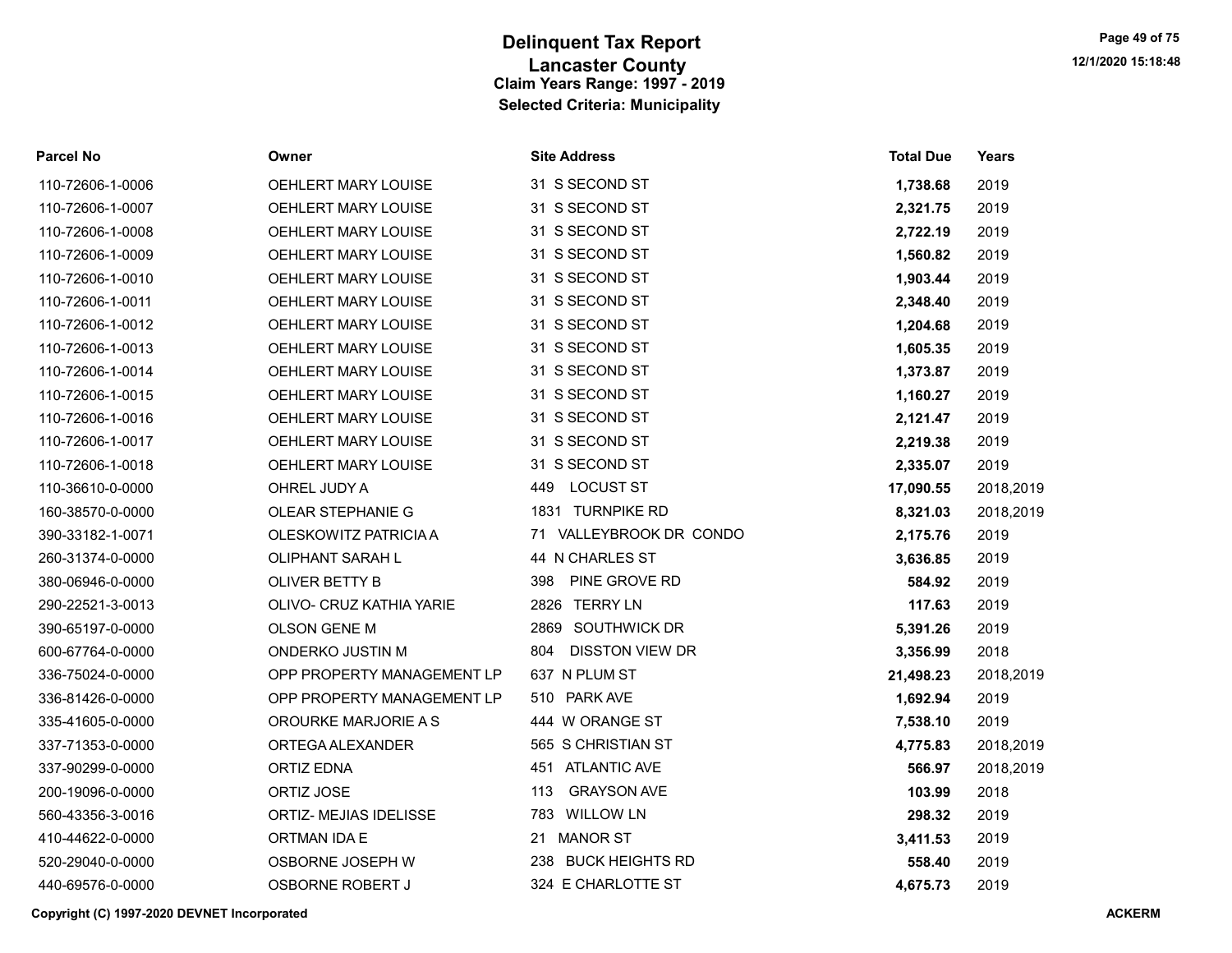| <b>Parcel No</b> | Owner                     | <b>Site Address</b>                 | <b>Total Due</b> | Years                             |
|------------------|---------------------------|-------------------------------------|------------------|-----------------------------------|
| 130-74018-3-0043 | <b>OSTER JONATHON</b>     | 2379 RIVER RD LOT 5                 | 243.64           | 2019                              |
| 260-05658-0-0000 | <b>OWENS FLORENCE A</b>   | 315 E MAIN ST                       | 3,414.75         | 2019                              |
| 337-75047-0-0000 | OYOLA CARMEN              | 658 HARRISON ST                     | 1,792.82         | 2019                              |
| 110-21590-0-0000 | PAGANO JESSICA MARIE      | 122 S EIGHTH ST                     | 1,427.46         | 2019                              |
| 390-60133-0-0000 | PALLAS ANTHONY M          | 466 HAVERHILL RD                    | 46.99            | 2019                              |
| 400-91452-0-0000 | <b>PALMER CURTIS J</b>    | 27 S CHARLOTTE ST                   | 4,101.77         | 2019                              |
| 339-94361-0-0000 | PARIS CHARLES F & DOROTHY | 33 W FREDERICK ST                   | 2,290.10         | 2019                              |
| 430-81027-0-0000 | PARKER LESTER W JR        | 114 PENCROFT DR N                   | 2,534.98         | 2019                              |
| 260-61155-0-0000 | <b>PARKS FAITH</b>        | 1368 APPLE ST                       | 1,930.50         | 2019                              |
| 190-29354-0-0000 | PARMER MIRIAM E           | 109 VOGANVILLE RD                   | 1,601.95         | 2018,2019                         |
| 390-34202-0-0000 | PARRA DOMINGO & ISABEL    | 1370 ORCHARD ST                     | 2,728.07         | 2019                              |
| 336-20188-0-0000 | PARRA-VARGAS GUARIONEX    | 851 N QUEEN ST                      | 1,175.76         | 2019                              |
| 600-17189-0-0000 | PARSONS DONALD            | <b>LINCOLN RD</b><br>638            | 168.27           | 2019                              |
| 500-76245-0-0000 | PATTERSON CAROLE J        | 916 HOLLY TREE RD                   | 2,428.92         | 2019                              |
| 338-05342-0-0000 | PATTERSON SHELLEY E       | 818 SECOND ST                       | 6,422.37         | 2017,2018,2019                    |
| 337-03421-0-0000 | PAYNE BETTY JANE          | 244 S ANN ST                        | 6,869.46         | 2018,2019                         |
| 250-02407-0-0000 | PEACH ALLEY COMMONS LLC   | 440 S PEACH ALY                     | 6,222.44         | 2018,2019                         |
| 250-22134-0-0000 | PEACH ALLEY COMMONS LLC   | 448 S MARKET ST                     | 9,684.80         | 2018,2019                         |
| 250-24571-0-0000 | PEACH ALLEY COMMONS LLC   | 502 S MARKET ST SUITE 101           | 20,243.41        | 2018,2019                         |
| 410-98542-3-0126 | PEARCE ROBERT PAUL        | 515 PHEASANT RIDGE CIR              | 1,662.04         | 2018,2019                         |
| 070-38115-3-0215 | PECK TINA LYNN            | 36 MOLLIE DR                        | 468.57           | 2018,2019                         |
| 290-09336-0-0000 | PEIFFER MICHAEL A         | 902 FOREST RD                       | 5,699.07         | 2019                              |
| 410-98542-3-0578 | PELEN LESLIE A            | 101 CLEARFIELD CT E                 | 16,874.25        | 2013, 2014, 2015, 2016, 2017, *** |
| 336-25596-0-0000 | PENA MARIA N              | 605 PARK AVE                        | 2,263.74         | 2019                              |
| 339-58633-0-0000 | PENNSOUTH LLC             | 211 W JAMES ST                      | 9,370.38         | 2019                              |
| 150-70351-0-0000 | PENWELL ALLEN SCOTT       | 269 ROCK POINT RD                   | 9,405.34         | 2018,2019                         |
| 410-98542-3-0251 | PEREZ NOEMI               | 217 FAWN MEADOW XING                | 925.14           | 2019                              |
| 290-22521-3-0032 | PEREZ- PAGAN ANTONIO      | 2849 TERRY LN                       | 81.42            | 2018                              |
| 337-10164-0-0000 | PEREZ ROSE M & CARMEN     | 549<br>ROCKLAND ST                  | 1,123.88         | 2018,2019                         |
| 560-96575-0-0000 | PERRING JENNIFER L        | 708<br>LIME QUARRY RD               | 5,969.74         | 2018,2019                         |
| 270-02751-3-0175 | PERRY CHARLES THOMAS      | RETTEW MILL RD LOT 40 LOT 40<br>963 | 2,381.70         | 2018,2019                         |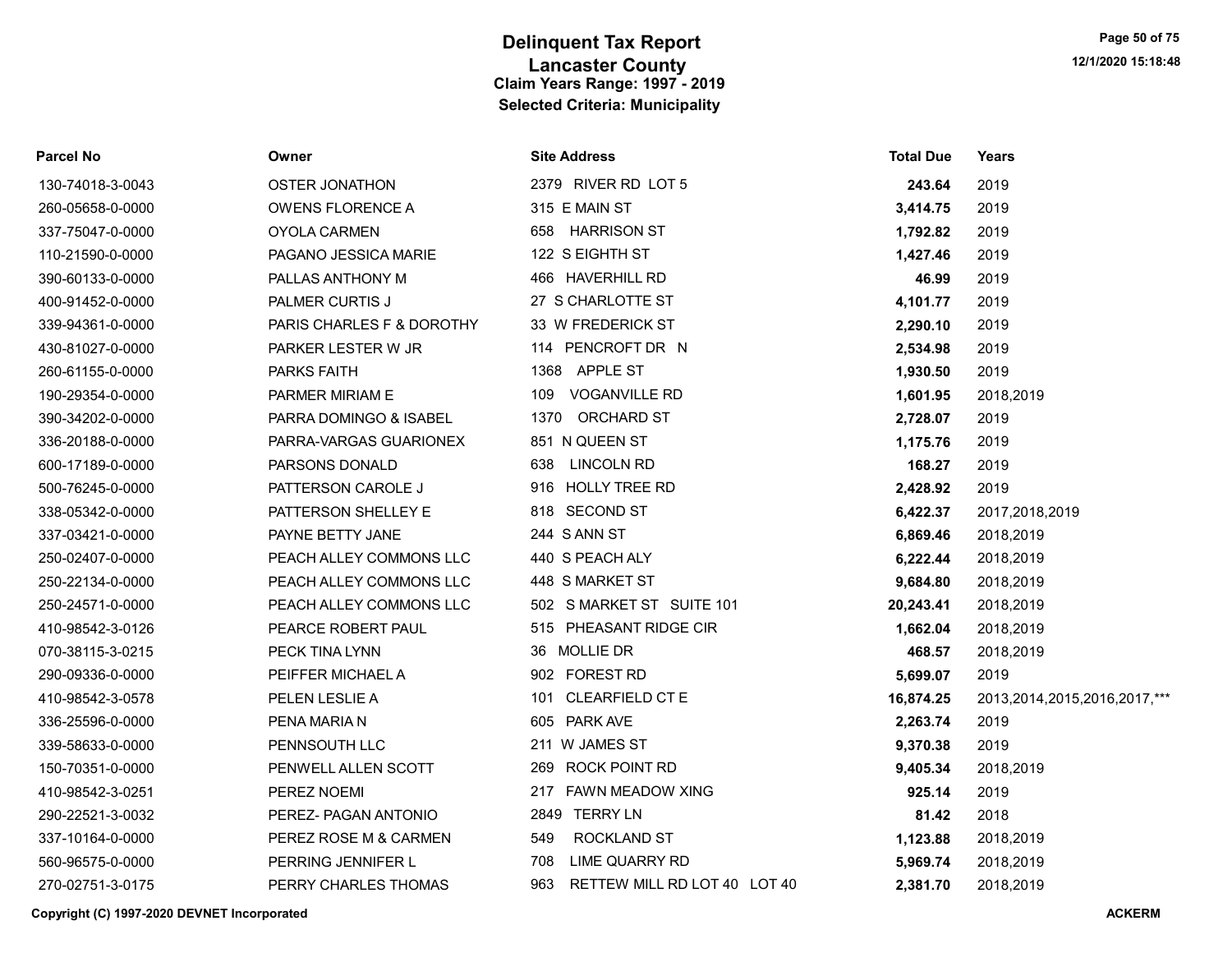| Parcel No        | Owner                                         | <b>Site Address</b>     | <b>Total Due</b> | <b>Years</b> |
|------------------|-----------------------------------------------|-------------------------|------------------|--------------|
| 420-33702-1-0105 | PETERS JUSTINE                                | 50 PINE ST              | 3,886.51         | 2019         |
| 350-49373-0-0000 | PETERSHEIM AMOS K & SARAH K                   | 137 N HARVEST RD        | 1,438.65         | 2019         |
| 080-74710-0-0000 | PHAM SON THANH                                | 69 REAM RD              | 3,966.77         | 2019         |
| 030-25426-0-0000 | PHILLIPS RICKY S                              | 135<br>QUAKER CHURCH RD | 1,736.18         | 2018,2019    |
| 290-60765-3-0202 | PHILLIPS RONALD                               | 126 MADGE DR            | 1,217.84         | 2019         |
| 190-80528-0-0000 | PINK NOISE LLC                                | 1185 DIVISION HWY       | 58,306.40        | 2018,2019    |
| 410-68042-0-0000 | PITARRA NICKOLAS EDWARD                       | 1033 SHADOWSTONE DR     | 5,456.46         | 2019         |
| 260-44986-0-0000 | PLACE TWO LLC                                 | 40 W MAIN ST            | 8,357.66         | 2019         |
| 360-96874-3-0110 | <b>PLANK ASHLEIGH L</b>                       | 458 BRENDON DR          | 352.28           | 2019         |
| 300-89786-0-0000 | PLANK CAROL J                                 | 2811 IRONVILLE PIKE     | 3,962.71         | 2019         |
| 520-76791-3-0380 | PLASTINO TIMOTHY                              | 1006 ELM ST             | 447.16           | 2018,2019    |
| 540-26908-3-0002 | PLOWS DAVID                                   | 272 FAIRVIEW RD         | 347.67           | 2019         |
| 336-71256-0-0000 | PLUM & WALNUT ASSOCIATES LP                   | 975 N PLUM ST           | 27,371.00        | 2018,2019    |
| 336-90856-0-0000 | PLUM & WALNUT ASSOCIATES LP                   | 302 N PLUM ST           | 40,441.73        | 2018,2019    |
| 290-58961-0-0000 | POBEE SETH K                                  | 2316 LANCASTER RD       | 3,276.25         | 2019         |
| 320-10517-1-0127 | POETZL JON D                                  | 127 RIVER BEND PARK     | 5,418.89         | 2019         |
| 230-35142-0-0000 | POLIZZI CAROL F                               | 3760 WHITE OAK RD       | 2,236.54         | 2018,2019    |
| 340-62220-0-0000 | POLLATOS STEPHANIE                            | 314 DEVON DR            | 23.87            | 2019         |
| 010-75287-0-0000 | POLVERINI ANTONIO G                           | 84 W MAIN ST            | 15,914.45        | 2018,2019    |
| 339-02400-0-0000 | POOLE PHILLIP A                               | 13 W NEW ST             | 2,363.04         | 2019         |
| 410-98542-3-0303 | PORTER KYLE P                                 | 222 LONGWOOD CT W       | 7.86             | 2019         |
| 120-11809-0-0000 | PORTERFIELD SCHEID MANAGEMEN1 3225            | MAIN ST                 | 10,707.49        | 2019         |
| 332-75400-0-0000 | PORTERFIELD SCHEID MANAGEMEN1 317 E ORANGE ST |                         | 10,823.35        | 2019         |
| 080-09760-3-0023 | <b>POSTLES ANN E</b>                          | 5 DEANNE CIR            | 95.24            | 2019         |
| 338-14866-0-0000 | POTTER LORRAINE E                             | <b>UNION ST</b><br>915  | 6,128.06         | 2018,2019    |
| 337-17817-0-0000 | POWELL WILLIE J                               | PENN AVE<br>535         | 1,305.91         | 2019         |
| 160-07649-0-0000 | POWERS MICHAEL W & SUSAN L                    | 171 MAYTOWN RD          | 3,363.61         | 2019         |
| 310-04439-0-0000 | PRATHAM RE LLC                                | 2628<br>LINCOLN HWY E   | 1,269.70         | 2019         |
| 310-11223-0-0000 | PRATHAM RE LLC                                | 2630 LINCOLN HWY E      | 888.74           | 2019         |
| 337-14060-0-0000 | <b>PRATT STEVEN</b>                           | 38 REEDY LN             | 254.58           | 2018,2019    |
| 300-66965-3-0028 | PRESCOTT TERRI L                              | 4047 COLUMBIA AVE LOT 9 | 568.63           | 2019         |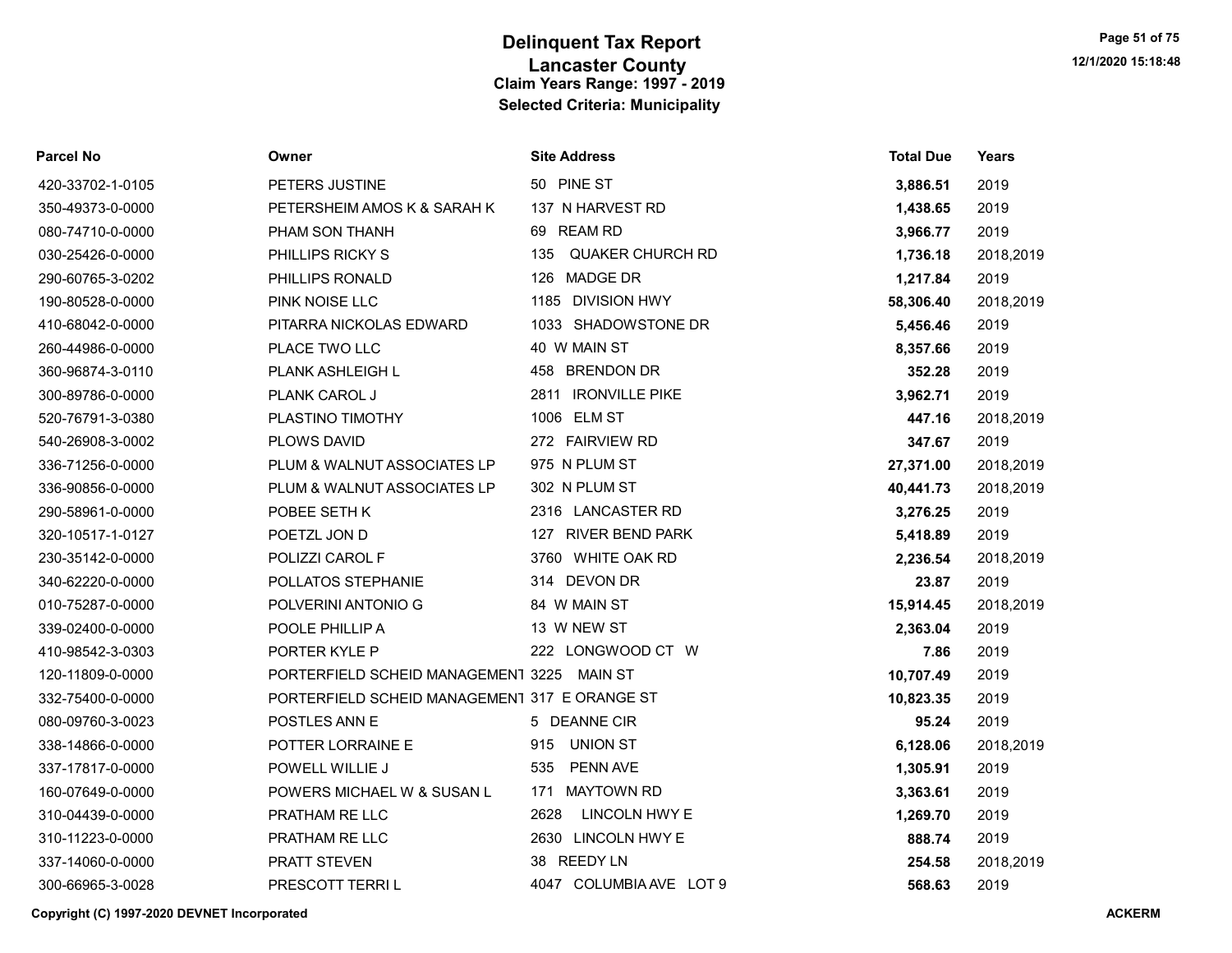| <b>Parcel No</b> | Owner                        | <b>Site Address</b>                 | <b>Total Due</b> | Years          |
|------------------|------------------------------|-------------------------------------|------------------|----------------|
| 550-20111-0-0000 | <b>PROFFIT MELANIE J</b>     | 121 MEADOWVIEW DR                   | 11,898.95        | 2018,2019      |
| 338-93775-0-0000 | PROGRAM ASSISTANCE CORP      | <b>FREMONT ST</b><br>1208           | 3,512.10         | 2019           |
| 260-03240-3-0075 | PROKURAT SHARYN D            | 121 HURST DR                        | 1,173.92         | 2019           |
| 290-61147-0-0000 | PUTNEY CHRISTOPHER J         | <b>BLOOMFIELD WAY</b><br>1526       | 4,104.88         | 2019           |
| 560-35256-0-0000 | PUTT LAURA D                 | <b>DIEM RD</b><br>5271              | 4,644.19         | 2018,2019      |
| 560-33235-0-0000 | <b>QUALITY DISPOSAL INC</b>  | 7055 DIVISION HWY                   | 1,066.29         | 2019           |
| 560-87233-0-0000 | <b>QUALITY DISPOSAL INC</b>  | OLD ROUTE 322                       | 565.17           | 2019           |
| 520-59609-0-0000 | QUARRY RIDGE PROPERTIES LLC  | 620 LANCASTER PIKE                  | 610.63           | 2019           |
| 320-86661-0-0000 | QUENZER LINDA L              | 1112 WILLOW STREET PIKE             | 5,146.45         | 2019           |
| 550-85994-0-0000 | QUICKEL GEMMA P              | ROUTE 41<br>49                      | 7,874.59         | 2018,2019      |
| 040-02930-0-0000 | <b>QUIGLEY IRMA</b>          | PLEASANT VALLEY RD<br>277           | 2,309.82         | 2018,2019      |
| 339-51070-0-0000 | QUINN EDWARD J               | 560 W LEMON ST                      | 2,890.63         | 2019           |
| 280-74263-0-0000 | <b>QUINN JAMES</b>           | 615 RIVERVIEW RD LT 32              | 105.90           | 2018           |
| 338-00180-0-0000 | <b>QUINN MICHAEL D</b>       | 719 W VINE ST                       | 1,868.70         | 2019           |
| 400-61835-0-0000 | QUINO JOHN P & NANCY L       | 19 W FERDINAND ST                   | 2,775.54         | 2019           |
| 050-23249-3-0001 | <b>RADER DONNA M</b>         | 2321 VIOLET LN                      | 233.61           | 2018           |
| 150-08751-0-0000 | RAFFENSBERGER KATHLEEN       | 1620 OLD RIVER RD                   | 3,688.60         | 2019           |
| 510-87826-0-0000 | <b>RAILING KRISTINA M</b>    | 3486<br><b>WILLOW STREET PIKE S</b> | 6,665.05         | 2019           |
| 510-18509-0-0000 | RAILROAD HOLDING LLC         | <b>ECKMAN RD</b>                    | 1,312.70         | 2019           |
| 600-48389-0-0000 | RAKOWSKI RICHARD J & LINDA M | 204 QUEENS GATE RD                  | 4,218.33         | 2019           |
| 090-47440-3-0057 | RAMBO JOHN ROBERT            | 955 WOLLUPS HILL RD LOT 8           | 578.98           | 2019           |
| 337-20277-0-0000 | RAMOS CESARIO P              | 563 ROCKLAND ST                     | 1,051.99         | 2019           |
| 337-14890-0-0000 | <b>RAMOS MAURIE I</b>        | 713 EAST END AVE                    | 1,101.51         | 2018           |
| 336-54765-0-0000 | RAMOS VERA DAVID             | 315 E WALNUT ST                     | 3,411.96         | 2019           |
| 390-17950-0-0000 | <b>RANAURO MATTHEW</b>       | <b>BENT CREEK DR</b><br>928         | 5,723.77         | 2018,2019      |
| 335-58696-1-0246 | RANDOLPH ELIZABETH M         | COLUMBIA AVE CONDO 2<br>917         | 1,902.92         | 2019           |
| 420-80266-3-0012 | RAUDABAUGH ANDREW            | W FAIRVIEW AVE LOT 7<br>230         | 182.14           | 2018,2019      |
| 090-89152-0-0000 | <b>RAY DYLAN</b>             | 63 E MAIN ST                        | 6,440.45         | 2018,2019      |
| 400-09928-0-0000 | RAYBESTOS MANHATTAN INC      | 123 E STIEGEL ST REAR               | 8,850.75         | 2001,2002,2003 |
| 400-89944-0-0000 | RAYBESTOS MANHATTAN INC      | 40 FRUITVILLE PIKE                  | 13,743.81        | 2001,2002,2003 |
| 430-61842-0-0000 | <b>REAM RICKEY A</b>         | 199 FOX HOLLOW RD                   | 3.323.27         | 2019           |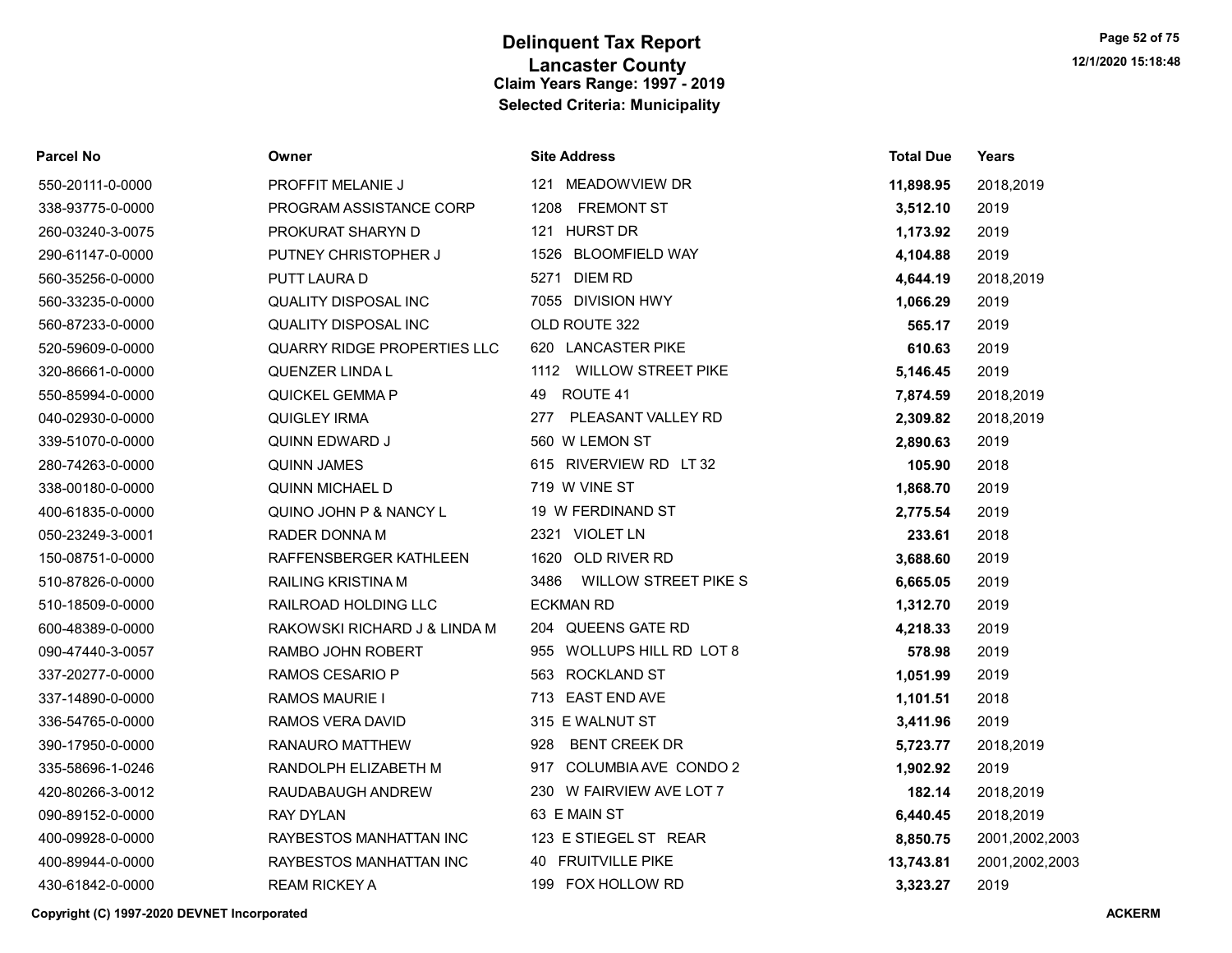| <b>Parcel No</b> | Owner                                            | <b>Site Address</b>          | <b>Total Due</b> | <b>Years</b>     |
|------------------|--------------------------------------------------|------------------------------|------------------|------------------|
| 335-61020-0-0000 | <b>REAM RUTH R</b>                               | 424 W ORANGE ST              | 814.31           | 2019             |
| 240-80383-0-0000 | <b>REAM WALTER H</b>                             | 307 LANCASTER AVE            | 1,815.50         | 2019             |
| 240-02913-0-0000 | <b>REAM WALTER H</b>                             | <b>LANCASTER AVE</b><br>327  | 3,452.73         | 2019             |
| 370-30537-0-0000 | <b>REAM WALTER H</b>                             | 40 N WATER ST                | 4,488.72         | 2019             |
| 520-14713-3-0191 | <b>REATH ROBERT S</b>                            | 62 RIDGEDALE AVE             | 450.40           | 2018,2019        |
| 370-44612-0-0000 | <b>RECINE JOHN N</b>                             | 635 S BROAD ST               | 10,893.80        | 2018,2019        |
| 450-90176-0-0000 | <b>REDBUD INVESTMENTS LLC</b>                    | 202 E MAIN ST                | 4,145.05         | 2019             |
| 540-50092-0-0000 | REDCAY INDUSTRIAL DEVELOPMENT 1156 FOUR STAR DR  |                              | 225,209.58       | 2019             |
| 140-87883-0-0000 | <b>REDCAY KAREN L</b>                            | 912 N 6TH ST                 | 5,352.94         | 2018,2019        |
| 260-16234-0-0000 | REDCAY RUFUS W & RUTH W                          | 327 E MAIN ST                | 5,734.09         | 2018,2019        |
| 337-36148-0-0000 | REDEVELOPMENT AUTH CITY LANCA! 617 STEVENS AVE   |                              | 453.89           | 2017             |
| 337-41016-0-0000 | REDEVELOPMENT AUTH CITY LANCA! 639 STEVENS AVE   |                              | 402.63           | 2017             |
| 337-42537-0-0000 | REDEVELOPMENT AUTH CITY LANCA! 643 STEVENS AVE   |                              | 442.12           | 2017             |
| 337-43785-0-0000 | REDEVELOPMENT AUTH CITY LANCA! 640 S FRANKLIN ST |                              | 6,103.21         | 2016, 2017, 2018 |
| 550-85994-3-0001 | REED DEBRAJ                                      | RT 41 LOT 1                  | 79.54            | 2018             |
| 500-07791-0-0000 | <b>REEDY ALEXANDER</b>                           | 905 HOLLY TREE RD            | 2,363.21         | 2019             |
| 550-36098-0-0000 | <b>REESER GRACE M</b>                            | 3 SADDLER DR                 | 5,062.64         | 2019             |
| 380-13137-0-0000 | REEVES MICHELLE L                                | KING PEN RD<br>660           | 147.20           | 2019             |
| 460-67668-3-0048 | <b>REIDER MICHELLE</b>                           | RADIO RD LOT 14<br>349       | 245.98           | 2018,2019        |
| 335-94870-0-0000 | <b>REIDY MICHAEL E</b>                           | 33 N CHARLOTTE ST            | 5,482.15         | 2019             |
| 336-33362-0-0000 | REIFSNYDER NANCY Z                               | 593 N FRANKLIN ST            | 30,324.57        | 2018,2019        |
| 333-58863-0-0000 | <b>REINHARD LEAH</b>                             | 37 CHURCH ST                 | 9,898.10         | 2018,2019        |
| 520-31203-3-0013 | <b>REINHART LARRY</b>                            | 8 PONDEROSALN                | 137.64           | 2018,2019        |
| 580-94702-0-0000 | <b>REINHART LARRY EUGENE</b>                     | <b>MAIN ST</b><br>120        | 11,609.74        | 2018,2019        |
| 580-46300-0-0000 | REINHART MICHAEL A                               | 851<br><b>BUNKER HILL RD</b> | 3,806.24         | 2018,2019        |
| 130-59005-0-0000 | <b>REISINGER ARTHUR S</b>                        | <b>DIVISION ST</b><br>260    | 7,810.93         | 2018,2019        |
| 410-98542-3-0399 | <b>REISINGER COURTNEY</b>                        | 202 SILVERWIND CT N          | 860.47           | 2019             |
| 160-73508-0-0000 | <b>REISINGER NEWTON L</b>                        | 2344 N MARKET ST             | 4,963.45         | 2018,2019        |
| 500-24853-0-0000 | <b>REITZ JAMES F JR</b>                          | 2037 SANCTUARY RD            | 4,865.50         | 2019             |
| 410-75703-0-0000 | RENNINGER DONNA                                  | <b>CHARLESTOWN RD</b><br>21  | 2,757.47         | 2018,2019        |
| 320-46692-0-0000 | RESCH STEVEN M                                   | 2111<br>MILL CREEK RD        | 4.296.75         | 2019             |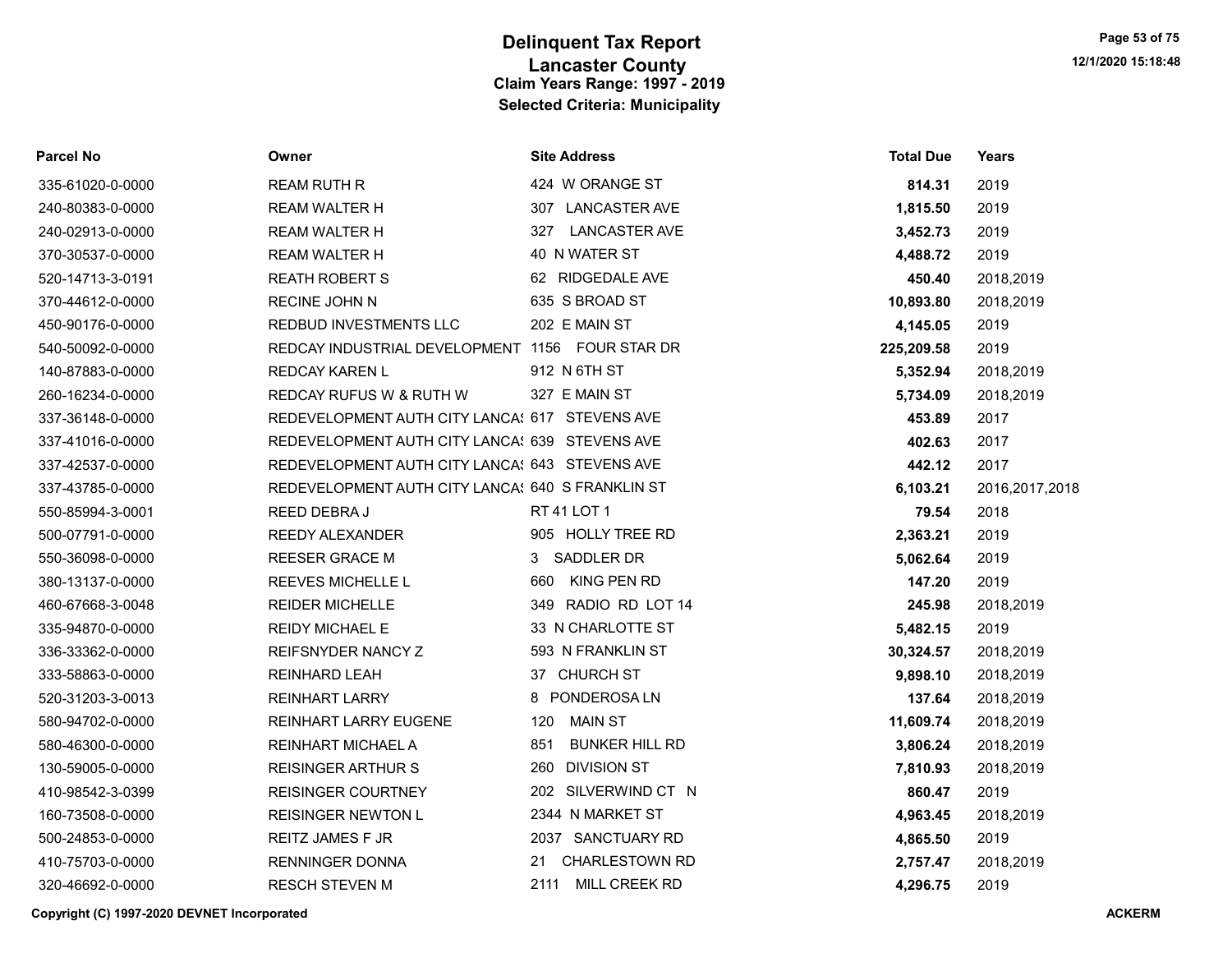| Parcel No        | Owner                         | <b>Site Address</b>        | <b>Total Due</b> | Years                  |
|------------------|-------------------------------|----------------------------|------------------|------------------------|
| 540-28995-0-0000 | <b>RESSLER MICHAEL</b>        | 3003 PINCH RD              | 9,085.05         | 2018,2019              |
| 410-52581-0-0000 | <b>RESSLER RAY L</b>          | 193 HIGHVILLE RD           | 4,756.60         | 2019                   |
| 430-61352-0-0000 | RESSLER WOODROW W III         | 68 HOUSE ROCK RD           | 6,160.23         | 2018,2019              |
| 130-30977-0-0000 | RETHERFORD ALLEN D JR         | 3109 TURNPIKE RD           | 5,399.20         | 2019                   |
| 210-04166-3-0035 | <b>RETTEW DERON</b>           | 261 METZLER RD             | 596.29           | 2017,2018,2019         |
| 600-54148-0-0000 | <b>RETTEW JANIKA E</b>        | 111 E WOODS DR             | 9,633.87         | 2019                   |
| 200-85961-3-0045 | <b>REYES MATIR</b>            | 212 AMBER CIR              | 868.29           | 2019                   |
| 337-87550-0-0000 | <b>REYES PORFIRIO</b>         | 712 S LIME ST              | 2,992.90         | 2019                   |
| 337-15131-0-0000 | <b>REYES PORFIRIO</b>         | 535 GREEN ST HALF          | 1,550.60         | 2019                   |
| 337-25284-0-0000 | <b>REYES PORFIRIO</b>         | 307 S ANN ST               | 3,349.05         | 2019                   |
| 337-27743-0-0000 | <b>REYES PORFIRIO</b>         | 112 GREEN ST               | 2,102.29         | 2019                   |
| 337-29266-0-0000 | <b>REYES PORFIRIO</b>         | 517 S CHRISTIAN ST         | 1,997.97         | 2019                   |
| 337-66768-0-0000 | <b>REYES PORFIRIO</b>         | 114 DAUPHIN ST             | 2,906.03         | 2019                   |
| 337-69600-0-0000 | <b>REYES PORFIRIO</b>         | 439 E MIFFLIN ST           | 3,614.12         | 2019                   |
| 337-51759-0-0000 | <b>REYES PROFIRIO</b>         | 522 S DUKE ST              | 1,993.73         | 2019                   |
| 410-92240-0-0000 | <b>REYNOLDS ANDRIEA S</b>     | 2679 CHARLESTOWN RD        | 4,565.50         | 2019                   |
| 400-44207-0-0000 | <b>REZK MENA</b>              | 224 S MAGNOLIA ST          | 5,406.82         | 2018,2019              |
| 333-36070-0-0000 | <b>REZK PETER</b>             | 135 CHURCH ST              | 6,176.08         | 2018,2019              |
| 510-62417-0-0000 | RHINEER DARLENE M             | <b>HERRVILLE RD</b><br>143 | 7,936.97         | 2019                   |
| 510-10977-0-0000 | RHINEER MICHAEL W & DARLENE M | 36 BAUMGARDNER RD          | 9,623.15         | 2018,2019              |
| 510-55652-0-0000 | RHINEER MICHAEL W & DARLENE M | 107 HERRVILLE RD           | 3,154.89         | 2019                   |
| 336-69450-0-0000 | RHOADES SHIRLEY A             | 576 N PLUM ST              | 3,539.63         | 2019                   |
| 560-17827-3-0004 | RICE DAVID J                  | 5859 MEADEVILLE RD         | 347.74           | 2018,2019              |
| 340-01061-0-0000 | RICHELDERFER KYLE J           | 111 ROSELLE AVE            | 3,114.44         | 2019                   |
| 260-04732-0-0000 | RIDDLE MICHAEL H              | 21 SPRUCE ST               | 3,019.28         | 2019                   |
| 560-85733-0-0000 | RIEHL DAVID E                 | 812 CHURCHTOWN RD          | 87.38            | 2018                   |
| 480-84066-0-0000 | RIFFANACHT DELIA              | 370 STATE ST               | 6,083.83         | 2019                   |
| 080-63669-0-0000 | RIGGLE AUDREY J               | 300 BLACK HORSE RD         | 8,851.43         | 2019                   |
| 110-10798-0-0000 | <b>RIGGLEMAN SHIRLE</b>       | 206 S SECOND ST            | 11,290.71        | 2016, 2017, 2018, 2019 |
| 260-36332-0-0000 | RIGGS DOROTHY M               | 647 W MAIN ST              | 3,363.69         | 2019                   |
| 336-22595-0-0000 | <b>RILEY ERNESTINE</b>        | 554 HAND AVE               | 2,771.38         | 2019                   |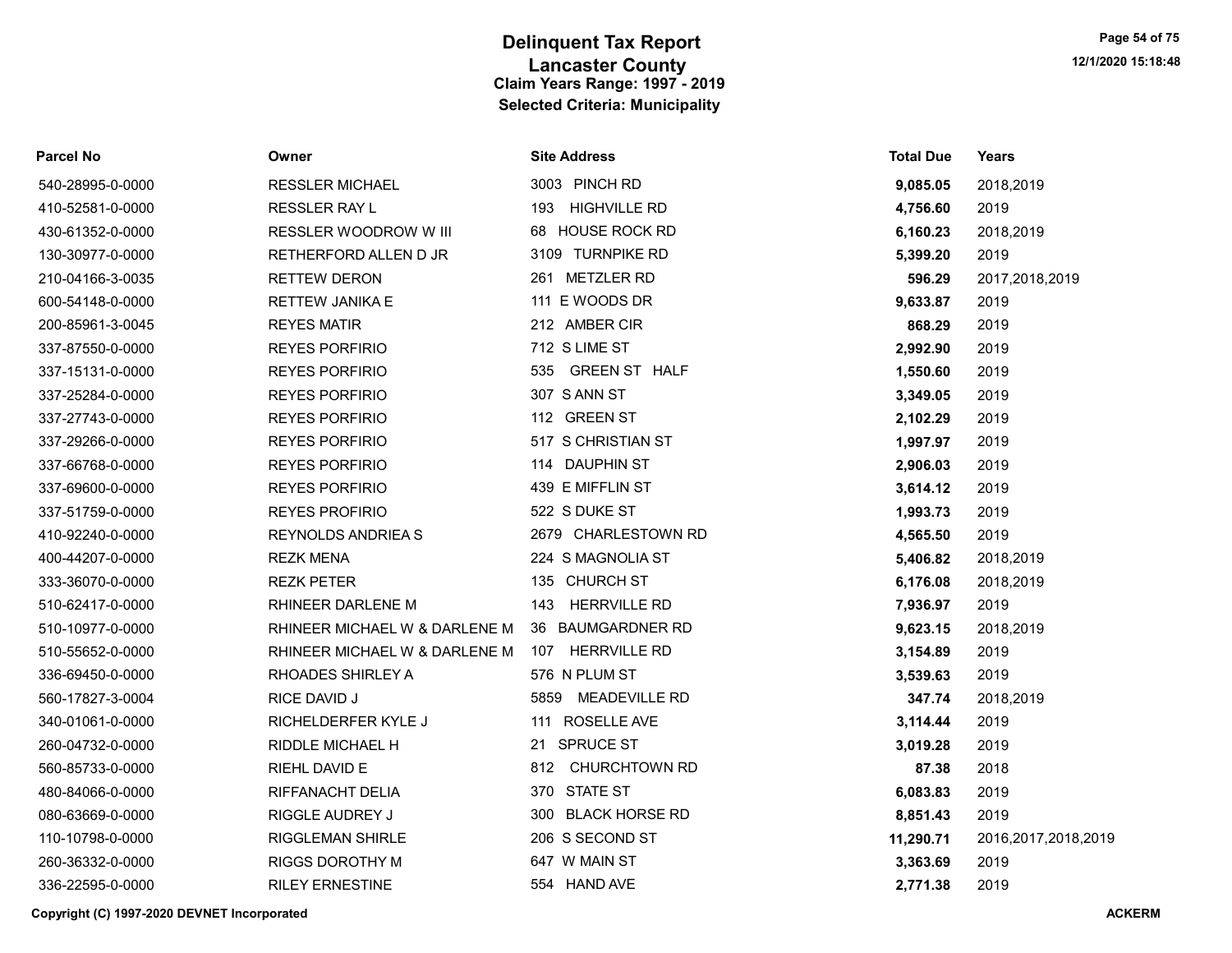| <b>Parcel No</b> | Owner                      | <b>Site Address</b>          | <b>Total Due</b> | Years          |
|------------------|----------------------------|------------------------------|------------------|----------------|
| 570-79623-0-0000 | <b>RILEY KATHLEEN M</b>    | 143 E MAIN ST                | 10,077.95        | 2018,2019      |
| 190-54897-3-0076 | <b>RILEY TIM</b>           | 432 DARYL LN                 | 335.78           | 2019           |
| 410-64877-0-0000 | <b>RINALDI GISELE M</b>    | 1874 MANOR RIDGE DR          | 2,793.70         | 2019           |
| 100-05702-0-0000 | RINEER LOIS J              | <b>EDNALN</b><br>19          | 1,842.45         | 2018,2019      |
| 100-84209-0-0000 | <b>RINEER LOIS J</b>       | EDNA LN<br>16                | 3,362.90         | 2018,2019      |
| 180-61378-0-0000 | RINEER MICHAEL E & KATHY A | OLIVER DR<br>5               | 1,460.20         | 2018,2019      |
| 440-23050-0-0000 | RIOS CHRISTOPHER ACEVEDO   | 15 PILGRIM DR                | 132.39           | 2019           |
| 600-18101-3-0217 | <b>RISSLER JOANNAS</b>     | 26 EARL LN                   | 1,545.62         | 2018,2019      |
| 336-61578-0-0000 | RITCHEY ARLENE H           | 232 N FRANKLIN ST            | 1,923.27         | 2019           |
| 290-22521-3-0025 | RIVAS RIVERA IVELISSE      | 2844 TERRY LN                | 45.87            | 2019           |
| 338-74223-0-0000 | RIVERA CARLOS M            | 851 GARNET AVE               | 5,333.46         | 2018,2019      |
| 310-80216-0-0000 | <b>RIVERA DELSY M</b>      | 2325 B OLD PHILADELPHIA PIKE | 1,534.70         | 2019           |
| 180-52914-3-0040 | RIVERA EDWIN               | 7 LAURA CT                   | 162.12           | 2018,2019      |
| 338-49992-0-0000 | RIVERA HECTOR DEJESUS      | 42 S PEARL ST                | 1,809.58         | 2019           |
| 338-27537-0-0000 | <b>RIVERA HENRY</b>        | 816 LAFAYETTE ST             | 6,968.61         | 2018,2019      |
| 335-41159-0-0000 | RIVERA JUAN JOSE           | <b>COLUMBIA AVE</b><br>803   | 5,004.25         | 2019           |
| 290-22521-3-0049 | RIVERA MARIA D             | 25 DUO DR                    | 46.31            | 2019           |
| 110-46217-0-0000 | RIVERA MORALES DAVID       | 313 N SECOND ST              | 2,046.30         | 2019           |
| 300-66965-3-0008 | <b>RIVERA NILSA</b>        | 4047 COLUMBIA AVE LOT 1      | 56.07            | 2019           |
| 332-30719-0-0000 | RIVERA OSCAR D             | 21 1/2 N PLUM ST             | 1,654.85         | 2019           |
| 337-75225-0-0000 | RIVERA OSCAR D             | 556 S DUKE ST                | 1,137.77         | 2019           |
| 338-05305-0-0000 | RIVERA OSCAR D             | HIGH ST<br>443               | 1,129.20         | 2019           |
| 338-08421-0-0000 | RIVERA OSCAR D             | 410 FREMONT ST               | 1,541.89         | 2019           |
| 338-47487-0-0000 | RIVERA OSCAR D             | 632 COLUMBIA AVE             | 1,155.12         | 2019           |
| 338-49721-0-0000 | RIVERA OSCAR D             | 627 W VINE ST                | 1,211.72         | 2019           |
| 338-51807-0-0000 | <b>RIVERA OSCAR D</b>      | NEW DORWART ST<br>39         | 1,207.37         | 2019           |
| 337-76210-0-0000 | RIVERA-SANCHEZ JOSE D      | NORTH ST<br>539              | 2,592.01         | 2019           |
| 270-02751-3-0111 | ROBERTS JARED R            | RETTEW MILL RD LOT 54<br>961 | 85.81            | 2019           |
| 600-69985-0-0000 | ROBERTS TODD E             | 712 W SIXTH ST               | 5,205.87         | 2019           |
| 339-47569-0-0000 | ROBERTSON MICHAEL STEEL    | 310 N ARCH ST                | 7.093.80         | 2017,2018,2019 |
| 337-67739-0-0000 | ROBINSON CONTESSA E        | 611 S LIME ST                | 441.82           | 2019           |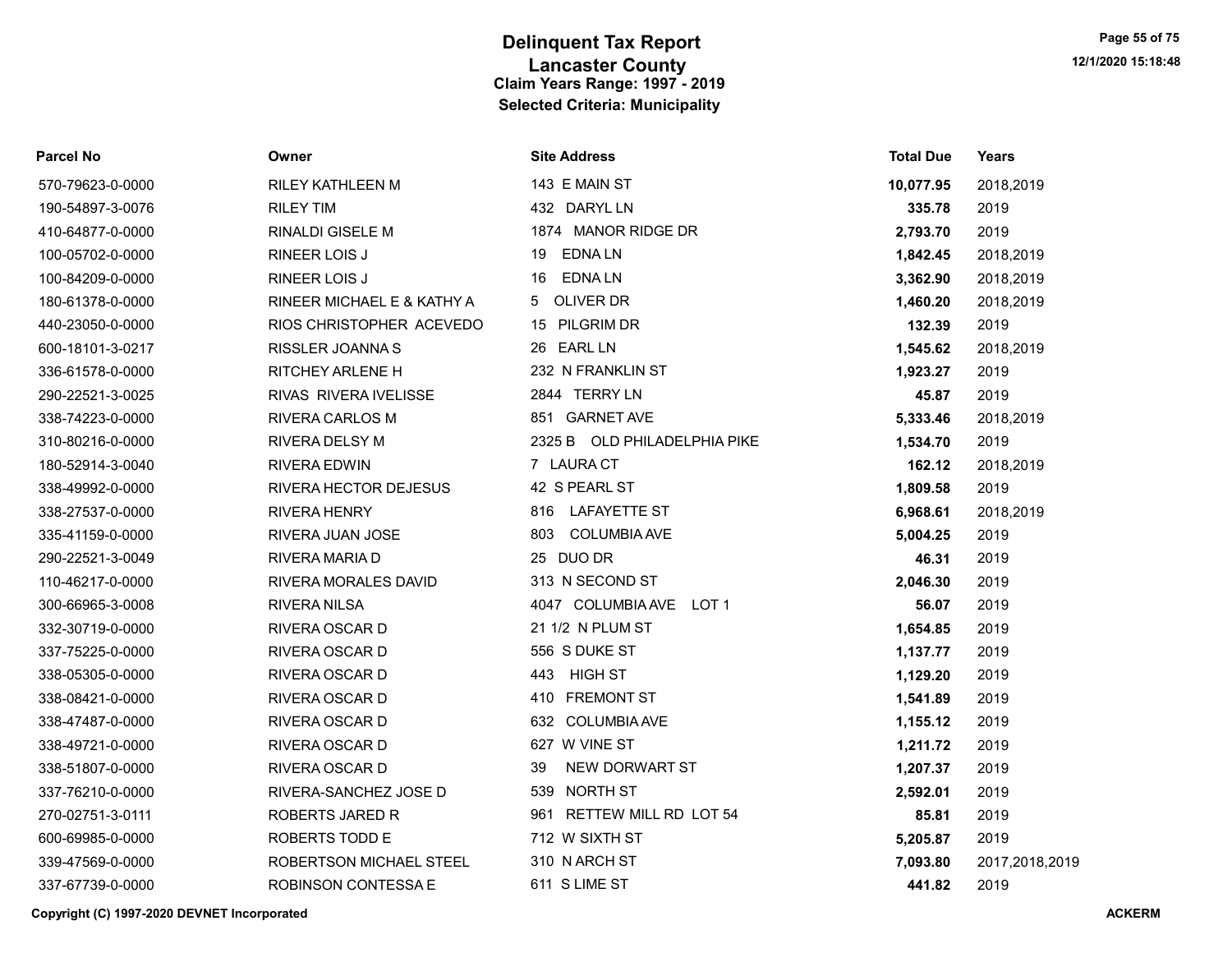| Parcel No        | Owner                      | <b>Site Address</b>                  | <b>Total Due</b> | Years          |
|------------------|----------------------------|--------------------------------------|------------------|----------------|
| 410-66414-0-0000 | <b>ROBINSON KAREN L</b>    | 132 REMBRANDT DR                     | 9,562.36         | 2018,2019      |
| 180-90483-0-0000 | ROBINSON MARK A            | 190 SCOTLAND RD                      | 1,526.37         | 2018,2019      |
| 390-62733-0-0000 | ROCKFORD CAPITAL GROUP LLC | 115 SUNRISE AVE                      | 4,103.71         | 2019           |
| 338-19608-0-0000 | <b>RODA GARY A</b>         | <b>PEARL ST</b><br>208               | 3,627.11         | 2019           |
| 390-46052-0-0000 | RODERICK CLINTON H IV      | 306 RUMFORD RD                       | 16,886.73        | 2018,2019      |
| 270-07140-0-0000 | RODRIGUEZ EMANUEL          | 28<br>AUTUMN BLAZE WAY               | 5,947.80         | 2019           |
| 337-61364-0-0000 | RODRIGUEZ HELEN            | 534 S DUKE ST                        | 1,247.48         | 2019           |
| 337-75496-0-0000 | RODRIGUEZ SAMMY W          | <b>HIGHLAND AVE</b><br>819           | 579.51           | 2019           |
| 090-04433-0-0000 | ROGERS DANIEL N            | 215 RESH RD                          | 1,083.43         | 2019           |
| 338-00731-0-0000 | ROHLF CHRISTINE A          | 1004 UNION ST                        | 9,409.40         | 2018,2019      |
| 600-18101-3-0176 | ROHRER DAVID               | 52 CONRAD LN                         | 536.47           | 2019           |
| 339-03788-0-0000 | ROJAS ALBA                 | 319 N CONCORD ST                     | 5,467.75         | 2018,2019      |
| 338-69916-0-0000 | <b>ROJAS ANDRES</b>        | 735 UNION ST                         | 3,642.99         | 2018,2019      |
| 340-05487-0-0000 | ROJAS JOSUE DAVID          | <b>RANCK AVE</b><br>46               | 6,388.25         | 2018,2019      |
| 338-30054-0-0000 | <b>ROJAS JR ROSENBERG</b>  | <b>CAMPBELL AVE</b><br>56            | 5,086.75         | 2018,2019      |
| 338-29872-0-0000 | <b>ROJAS ROSEMBERG</b>     | 19 W FILBERT ST                      | 4,211.00         | 2018,2019      |
| 338-81124-0-0000 | <b>ROJAS ROSEMBERG</b>     | <b>HIGH ST</b><br>719                | 6,635.79         | 2018,2019      |
| 560-43356-3-0171 | ROLKE ALBERT JOSEPH        | CRESTWOOD DR<br>5571                 | 669.16           | 2019           |
| 210-40893-3-0019 | ROLLMAN JUSTIN LEE         | <b>CONESTOGA MANOR TRAILER</b><br>15 | 92.32            | 2019           |
| 390-76904-0-0000 | ROMANO KATHLEEN            | 2333 FRUITVILLE PIKE                 | 3,401.98         | 2019           |
| 070-38115-3-0238 | ROMANOWSKI KIMBERLY M      | <b>WILLOW DR</b><br>66               | 119.66           | 2019           |
| 338-24515-0-0000 | <b>ROSARIO ABIGAIL</b>     | 510 LAUREL ST                        | 3,153.59         | 2019           |
| 600-18101-3-0252 | ROSARIO CARMEN I           | 115 MEADOW LN                        | 260.68           | 2019           |
| 334-03790-0-0000 | ROSARIO LUIS               | 322 S QUEEN ST                       | 6,587.81         | 2017,2018,2019 |
| 430-64565-0-0000 | ROSARIO MELISSA J          | 413 HILLDALE RD                      | 58.77            | 2019           |
| 440-00757-0-0000 | ROSENBERG KARYN MC         | 524 OAK RIDGE DR                     | 5,260.26         | 2018,2019      |
| 500-98098-3-0137 | ROSEWALL LAURA M           | 67 PENN VALLEY VLG                   | 638.80           | 2019           |
| 520-22654-3-0029 | ROSEWALL LAURA M           | 205 MAPLE LN                         | 84.87            | 2019           |
| 110-49701-0-0000 | ROSS AUDRIANA K            | <b>WALNUT ST</b><br>307              | 2,375.14         | 2019           |
| 336-69028-0-0000 | ROSSKOB WILLIAM F          | 1290 GROFFTOWN RD                    | 1,268.07         | 2019           |
| 339-14123-0-0000 | ROSSKOB WILLIAM F          | 720 N QUEEN ST                       | 3,257.84         | 2019           |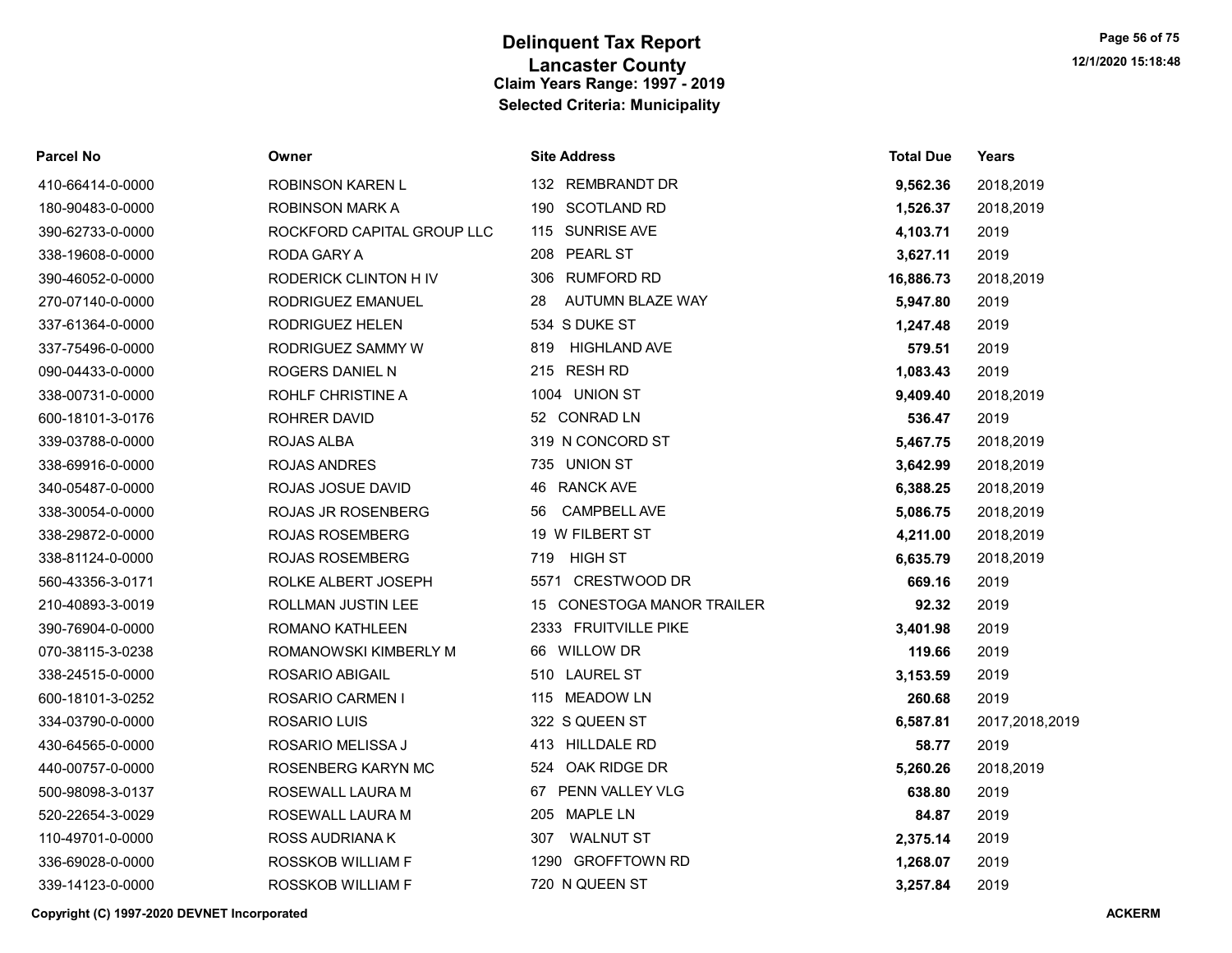| Parcel No        | Owner                     | <b>Site Address</b>         | <b>Total Due</b> | Years                    |
|------------------|---------------------------|-----------------------------|------------------|--------------------------|
| 340-04849-0-0000 | ROSSKOB WILLIAM F         | <b>RIVERSIDE AVE</b><br>210 | 179.94           | 2019                     |
| 520-22654-3-0180 | ROTEN MATTHEW FERREE      | 208 MAPLE LN                | 117.31           | 2019                     |
| 070-38115-3-0216 | <b>ROTH KIMBERLY</b>      | 97 LILLY DR                 | 1,439.50         | 2018,2019                |
| 410-98542-3-0378 | <b>ROWE ROBERT</b>        | 204 BRIDLEWOOD CT N         | 376.98           | 2019                     |
| 490-58898-3-0048 | ROWLAND HAROLD            | 84 TAYLOR DR                | 196.62           | 2019                     |
| 460-22479-3-0001 | ROYER SHARLEEN            | 1591 MILL RD                | 1,386.21         | 2018,2019                |
| 500-78744-0-0000 | RUBIA BARRY L             | PEARL AVE<br>837            | 5,662.62         | 2018,2019                |
| 390-15799-0-0000 | <b>RUBINSTEIN JEFFERY</b> | 305 IRIS GLN                | 3,042.13         | 2019                     |
| 070-78651-3-0082 | <b>RUDY ELIAS</b>         | 2002 MAIN ST                | 731.25           | 2019                     |
| 520-26428-0-0000 | RUHL TODD LEANN J         | 277 CLEARFIELD RD           | 1,358.09         | 2018,2019                |
| 600-18101-3-0113 | <b>RUHL TRICIA</b>        | 38 CONRAD LN                | 107.10           | 2019                     |
| 338-27908-0-0000 | RUIZ ALBERTO L            | 837 LUCILLA CT              | 2,670.02         | 2019                     |
| 430-36733-3-0124 | <b>RUIZ BERTA</b>         | 44 PARK LN                  | 380.08           | 2018,2019                |
| 339-77950-0-0000 | <b>RUOF KEVIN</b>         | 43 W NEW ST                 | 3,432.73         | 2019                     |
| 020-08344-0-0000 | RUPP DEANNA L             | 12 WILLOW ST                | 10,980.55        | 2018,2019                |
| 290-60765-3-0215 | <b>RUSCH LINDA</b>        | 34 MADGE DR                 | 737.04           | 2019                     |
| 560-43356-3-0115 | RUSSELL WILLIAM A JR      | 773 WILLOW LN               | 87.39            | 2019                     |
| 020-06641-0-0000 | <b>RUTTER RAYMOND LEE</b> | 415 S 9TH ST                | 3,626.65         | 2019                     |
| 240-57033-0-0000 | SABRE ONE RE LLC          | 5 E BRUBAKER VALLEY RD      | 4,815.54         | 2019                     |
| 337-13139-1-0002 | SACA DEVELOPMENT CORP     | 452 S DUKE ST               | 11,997.52        | 2019                     |
| 130-07712-0-0000 | SAGER ARLENE D            | 242 BLACK SWAMP RD          | 10,650.73        | 2018,2019                |
| 460-67341-0-0000 | SAGER WILLIAM C & SUE ANN | 2211 S MARKET ST            | 10,948.83        | 2019                     |
| 338-42685-0-0000 | SAGERER DAVID J           | 753 LAFAYETTE ST            | 9,457.56         | 2018,2019                |
| 260-77765-0-0000 | SAKEWICZ WAYNE J          | 33 LEE ALY                  | 3,016.44         | 2019                     |
| 540-02611-0-0000 | <b>SAKS BRISAL</b>        | 3179 BACK RUN RD            | 1,371.62         | 2019                     |
| 390-15608-0-0000 | <b>SALA BIENVENIDO</b>    | 1030 N LIME ST              | 1,486.17         | 2019                     |
| 200-85961-3-0044 | <b>SALAH NANCY</b>        | 132 AMBER CIR               | 1,331.27         | 2019                     |
| 520-22654-3-0111 | SALAS JULIO A III         | 112 SPRUCE LN               | 754.19           | 2015,2016,2017,2018,2019 |
| 070-38115-3-0157 | SALZMAN STEVEN CHARLES JR | 5 SUNFLOWER DR              | 185.05           | 2019                     |
| 260-67724-0-0000 | SAMUEL MARGARET M         | 212 N ACADEMY DR            | 3,747.36         | 2019                     |
| 337-15934-0-0000 | <b>SANCHEZ LUIS</b>       | 207 S ANN ST                | 4,393.81         | 2018,2019                |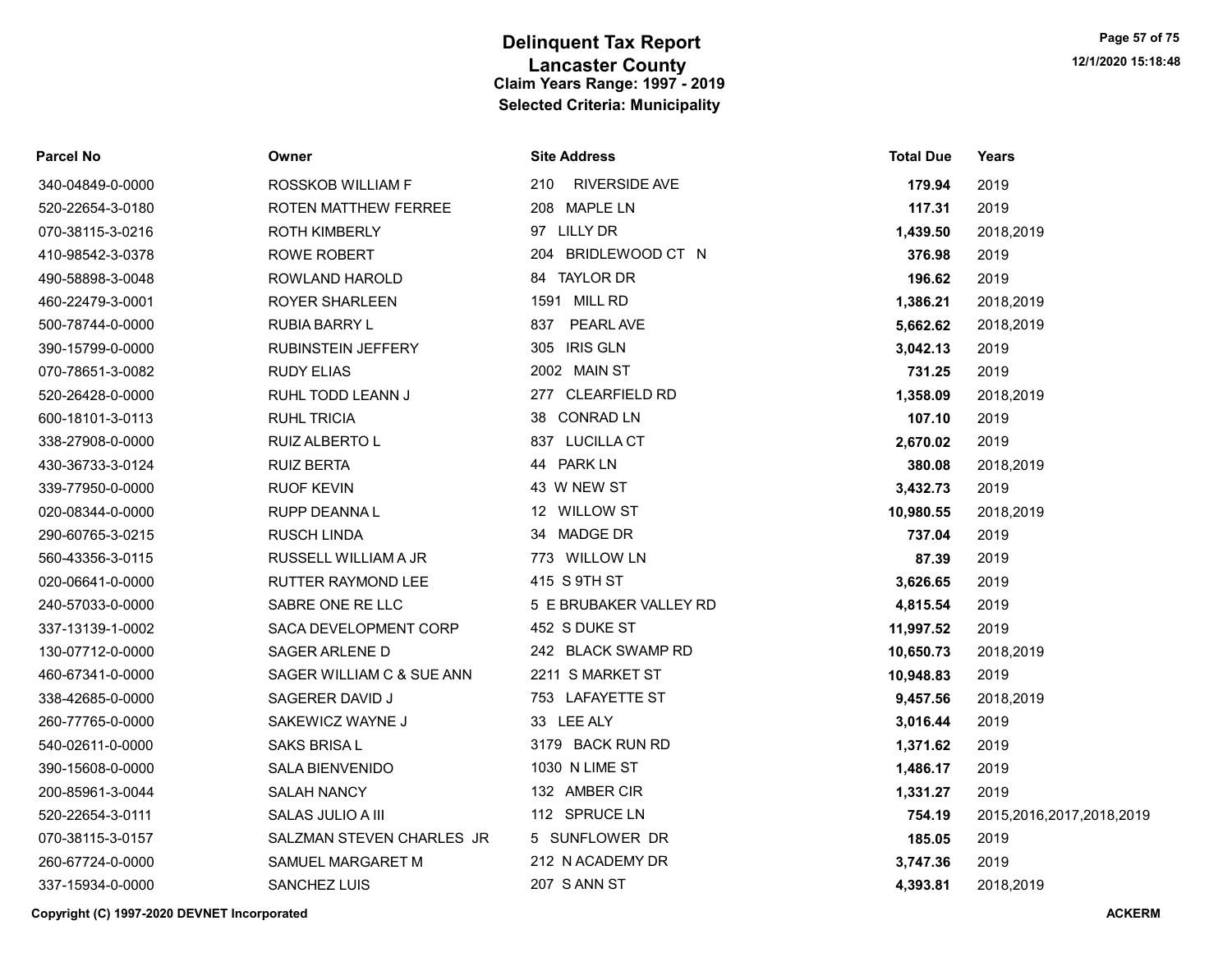| <b>Parcel No</b> | Owner                                           | <b>Site Address</b>          | <b>Total Due</b> | Years     |
|------------------|-------------------------------------------------|------------------------------|------------------|-----------|
| 337-16887-0-0000 | SANCHEZ RAMON                                   | 213 S ANN ST                 | 2,037.38         | 2019      |
| 310-48267-0-0000 | SANCHEZ TRACY L                                 | 233 SOUTHRIDGE DR            | 3,429.31         | 2018,2019 |
| 337-96863-0-0000 | SANTANA JAMIL                                   | 210 S ANN ST                 | 8,300.06         | 2018,2019 |
| 337-26952-0-0000 | <b>SANTANA JESUS</b>                            | 462 S ANN ST                 | 2,064.23         | 2019      |
| 300-66965-3-0034 | SANTIAGO- FERNANDEZ SONIA                       | 4047 COLUMBIA AVE 3          | 127.28           | 2019      |
| 520-22654-3-0055 | SAPP SR MICHAEL A                               | 306 POPLAR LN                | 58.99            | 2019      |
| 110-54817-0-0000 | SAUNDERS JAMES R III                            | 424<br><b>MANOR ST</b>       | 3,944.00         | 2018,2019 |
| 290-44699-0-0000 | SAWYER NORMAN R                                 | 1721 RIDGEVIEW AVE           | 9,193.92         | 2018,2019 |
| 110-92520-0-0000 | <b>SCARBERRY DANIEL D</b>                       | 121 AVENUE H                 | 3,162.65         | 2019      |
| 380-52357-0-0000 | <b>SCHAEFFER JOYCE</b>                          | 208 KINSEYVILLE RD           | 518.84           | 2019      |
| 338-09334-0-0000 | SCHEBLER WILLIAM J                              | 620<br><b>MANOR ST</b>       | 1,148.70         | 2019      |
| 340-41209-0-0000 | <b>SCHEID ANDREW T</b>                          | 4 GRANDVIEW AVE              | 3,316.93         | 2019      |
| 340-55250-0-0000 | <b>SCHEID ANDREW T</b>                          | 1330 MILLERSVILLE PIKE       | 3,124.26         | 2019      |
| 410-09308-0-0000 | <b>SCHEID ANDREW T</b>                          | <b>BLUE ROCK RD</b><br>321   | 6,934.78         | 2019      |
| 410-31740-0-0000 | <b>SCHEID ANDREW T</b>                          | OLD BLUE ROCK RD<br>321      | 4,811.78         | 2019      |
| 410-20071-0-0000 | <b>SCHEID MELANIE B</b>                         | NURSERY LN<br>28             | 2,752.23         | 2019      |
| 410-34659-0-0000 | <b>SCHEID MELANIE B</b>                         | 2209 TEMPLE AVE              | 2,212.40         | 2019      |
| 410-41378-0-0000 | <b>SCHEID MELANIE B</b>                         | 2207 TEMPLE AVE              | 2,270.96         | 2019      |
| 440-42173-0-0000 | <b>SCHEID MELANIE B</b>                         | 20 PILGRIM DR                | 3,579.19         | 2019      |
| 510-40032-0-0000 | <b>SCHEID MELANIE B</b>                         | <b>MARTICVILLE RD</b><br>157 | 12,584.11        | 2019      |
| 334-58567-0-0000 | SCHEID REAL ESTATE HOLDINGS LLC 121 S PRINCE ST |                              | 13,948.89        | 2019      |
| 334-61811-0-0000 | SCHEID REAL ESTATE HOLDINGS LLC 131 S PRINCE ST |                              | 9,454.95         | 2019      |
| 390-66948-1-0129 | SCHELDRUP CAROLE L                              | 129 GREENVIEW DR             | 3,320.63         | 2019      |
| 500-40414-0-0000 | <b>SCHILLING KATRINIA</b>                       | 1230 N PENRYN RD             | 5,135.58         | 2019      |
| 090-49113-0-0000 | <b>SCHLACK LISA D</b>                           | 930 GREENVILLE RD            | 1,161.10         | 2018,2019 |
| 110-93075-0-0000 | SCHLOSSMAN CECELIA ANN                          | 1035 SPRUCE ST               | 582.22           | 2019      |
| 310-64810-0-0000 | SCHLOSSMAN NEIL B & MONA R                      | 17 WILLOWDALE DR             | 1,042.86         | 2019      |
| 336-22383-0-0000 | <b>SCHMID KYLE D</b>                            | <b>PARK AVE</b><br>603       | 10,598.89        | 2019      |
| 410-98542-3-0347 | <b>SCHMIDT JOHN &amp; TRACEY</b>                | 107 CLEARFIELD CT E          | 646.65           | 2019      |
| 200-96738-3-0033 | <b>SCHMIDT RICHARD &amp; NANCY</b>              | 12 TERRIE LN                 | 535.39           | 2019      |
| 600-69310-3-0062 | SCHORNER EDWARD G                               | 27<br>OPAL DR                | 621.60           | 2018.2019 |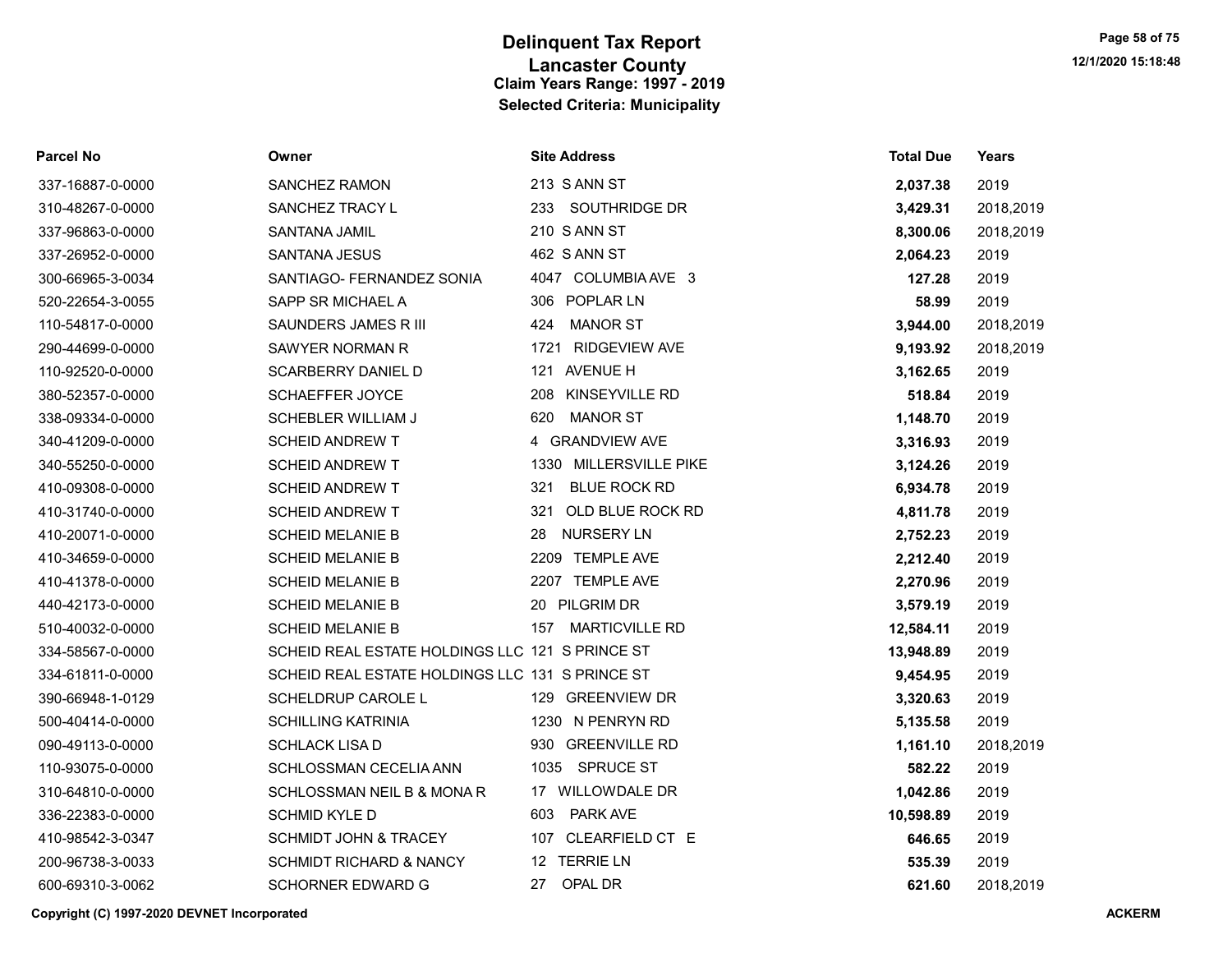| <b>Parcel No</b> | Owner                                             | <b>Site Address</b>   | <b>Total Due</b> | <b>Years</b>                 |
|------------------|---------------------------------------------------|-----------------------|------------------|------------------------------|
| 400-89432-0-0000 | SCHREIBER JOHN W JR & VERONICA 419 W FERDINAND ST |                       | 4,643.74         | 2018,2019                    |
| 338-32494-0-0000 | <b>SCHULTZ GARY W</b>                             | 657 HEBRANK ST        | 1,436.18         | 2019                         |
| 336-54984-0-0000 | SCHUMACHER WILLIAM H                              | 719 N LIME ST         | 5,464.61         | 2019                         |
| 337-69470-0-0000 | <b>SCHUSKO MARILYN A</b>                          | 630 E KING ST         | 7,921.34         | 2018,2019                    |
| 337-71087-0-0000 | <b>SCHUSKO MARILYN A</b>                          | 630 1/2 E KING ST     | 847.46           | 2018,2019                    |
| 337-77291-0-0000 | <b>SCHUSKO MARILYN A</b>                          | 636 REAR E KING ST    | 918.51           | 2018,2019                    |
| 390-26602-0-0000 | SCHWARTZ RONALD W                                 | 1984 NEW HOLLAND PIKE | 1,629.87         | 2019                         |
| 600-18101-3-0142 | <b>SCHWEBEL RANDY</b>                             | 167 WEIDLER LN        | 234.17           | 2018,2019                    |
| 270-04582-3-0002 | <b>SCOTT MARCELLA</b>                             | 883 E MAIN ST 23      | 966.11           | 2018,2019                    |
| 410-88467-0-0000 | SCOVISH PEEL ROBERTA E                            | 3716 COLUMBIA AVE     | 647.37           | 2019                         |
| 450-36201-0-0000 | <b>SCRAGGS DORIS JEAN</b>                         | 315 LOCUST LN         | 9,720.29         | 2011,2012,2013,2014,2015,*** |
| 040-44820-0-0000 | <b>SEAMAN STEVEN S</b>                            | 150 ABBEY LN          | 3,339.41         | 2019                         |
| 300-37824-0-0000 | SEBER DAVID M                                     | 3145 GREENRIDGE DR    | 4,654.88         | 2019                         |
| 337-98778-0-0000 | SEDA JOSEPH                                       | 744 S LIME ST         | 2,047.45         | 2019                         |
| 110-63043-0-0000 | SEDLAK RONALD F & MARY T                          | 933 SPRUCE ST         | 1,438.34         | 2019                         |
| 230-40283-3-0082 | SEIBERT WILLIAM E                                 | 125 DAWN ST           | 265.57           | 2019                         |
| 338-19940-0-0000 | SEIDEL KARL D                                     | 204 PEARL ST          | 8,625.84         | 2018,2019                    |
| 010-59713-0-0000 | SEIFRIT ROBERT J JR & AMY L                       | 216 BLACKHORSE RD     | 4,869.79         | 2019                         |
| 160-90825-0-0000 | SEITZ JOHN E & YVONNE H                           | 1130 TURNPIKE RD      | 2,991.42         | 2019                         |
| 500-18043-5-0006 | <b>SELECT SECURITY</b>                            | 596 FIRE TOWER RD     | 782.51           | 2018,2019                    |
| 170-37300-0-0000 | SEMPER FI TRUCK & AUTO LLC                        | 1 FOUR PINES RD       | 356.54           | 2019                         |
| 390-24507-0-0000 | SENSENICH PROPELLER SERVICE IN 519 AIRPORT RD     |                       | 40,327.27        | 2018,2019                    |
| 190-60170-0-0000 | SENSENIG BARRY J                                  | 300 WISSLER RD        | 2,088.18         | 2018                         |
| 260-77312-0-0000 | <b>SENSENIG BRYAN S</b>                           | 19 E WALNUT ST        | 2,337.73         | 2019                         |
| 600-33031-0-0000 | <b>SENSENIG HARRY M</b>                           | 1418 BRUNNERVILLE RD  | 3,349.28         | 2019                         |
| 333-67667-0-0000 | SERRANO JUAN & SARA A                             | 317 PERSHING AVE      | 5,486.58         | 2019                         |
| 290-60765-3-0205 | <b>SERRANO MIGUEL</b>                             | 77 MADGE DR           | 229.69           | 2019                         |
| 110-90491-0-0000 | SETTLE SARAH M                                    | 470 REAR MANOR ST     | 6,992.14         | 2018,2019                    |
| 410-98542-3-0454 | SETTLE ROBERT C JR                                | 104 BENT PINE CT S    | 1,676.45         | 2018,2019                    |
| 540-05280-0-0000 | SF IV MAIBACH LP                                  | 55 MAIBACH LN         | 27,342.59        | 2019                         |
| 300-31341-0-0000 | <b>SFT HOLDINGS LLC</b>                           | 3992 LOCUST GROVE RD  | 78.74            | 2018                         |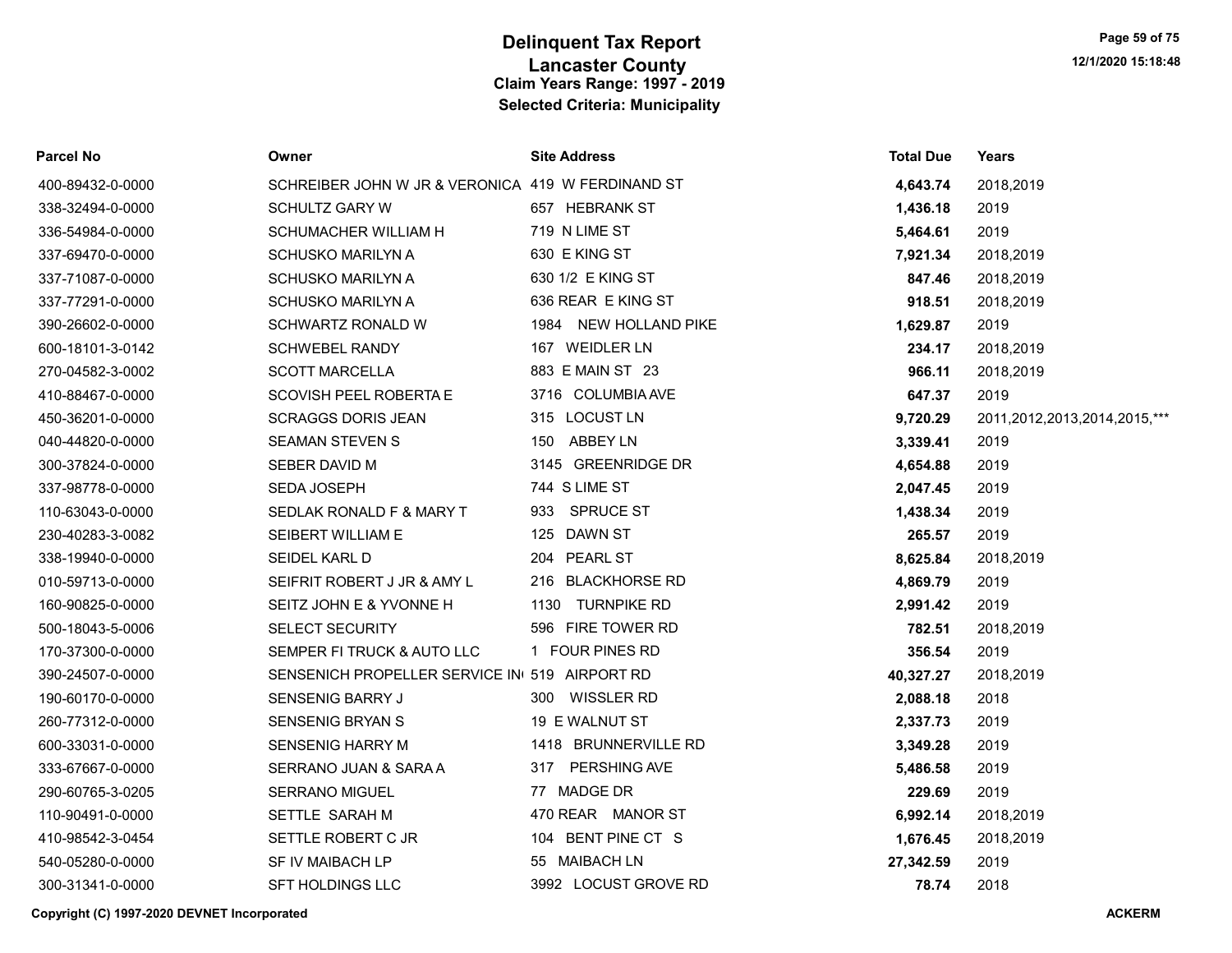| <b>Parcel No</b> | Owner                   | <b>Site Address</b>           | <b>Total Due</b> | Years     |
|------------------|-------------------------|-------------------------------|------------------|-----------|
| 310-98243-3-0210 | SHAAB JESSICA L         | 774 NANCY LN                  | 81.59            | 2019      |
| 310-98243-3-0296 | SHAAB KEVIN M           | 737 NANCY LN                  | 200.16           | 2019      |
| 334-23570-0-0000 | SHADE JR RAYMOND JOSEPH | <b>HAGER ST</b><br>23         | 1,054.89         | 2019      |
| 334-27578-0-0000 | SHADE JR RAYMOND JOSEPH | <b>HAGER ST</b><br>17         | 194.12           | 2019      |
| 110-55261-0-0000 | SHADE RAYMOND J         | 308<br><b>UNION ST</b>        | 2,517.46         | 2019      |
| 450-68623-3-0010 | <b>SHAFFER DENNIS</b>   | 454 W MAIN ST LOT 3 LOT 3     | 79.59            | 2019      |
| 500-15612-0-0000 | SHAHAT JACQUELINE ANN   | WOOD DUCK DR<br>535           | 7,148.67         | 2018,2019 |
| 460-24649-0-0000 | SHANK JOHN E            | OLD HERSHEY RD<br>345         | 3,047.38         | 2019      |
| 160-50772-0-0000 | SHANK LLOYD E JR        | <b>HARRISBURG AVE</b><br>1954 | 7,969.40         | 2018,2019 |
| 460-67668-3-0002 | SHAUB DEBRA J           | 349 RADIO RD UNIT 9           | 75.68            | 2019      |
| 500-22097-0-0000 | SHAUB DIANA L           | 557 WOOD DUCK DR              | 7,366.11         | 2018,2019 |
| 460-67668-3-0060 | SHAUB LEAH J            | 349 RADIO RD LOT 13           | 156.10           | 2019      |
| 110-51300-0-0000 | SHAUB SCOTT ALLAN       | 250 N SECOND ST               | 7,345.86         | 2018,2019 |
| 370-33742-0-0000 | SHEAFFER THOMAS E JR &  | 162 E FRONT ST                | 7,755.00         | 2018,2019 |
| 338-85509-0-0000 | SHEAFFER ZACHARY J      | 713 UNION ST                  | 7,015.45         | 2019      |
| 338-93605-0-0000 | SHEAFFER ZACHARY J      | 709<br><b>UNION ST</b>        | 1,128.26         | 2018,2019 |
| 090-83585-0-0000 | SHEIDY PAULA            | 75 S RIDGE RD                 | 666.09           | 2019      |
| 337-68856-0-0000 | SHELL WILLIE E          | 219 S MARSHALL ST             | 4,498.88         | 2018,2019 |
| 110-58272-0-0000 | SHELLEY JAY M           | 17 S SECOND ST                | 4,454.97         | 2018,2019 |
| 400-14747-0-0000 | SHELLEY JAY M           | 135 S OAK ST                  | 10,207.04        | 2018,2019 |
| 400-59860-0-0000 | SHELLEY JAY M           | 76 CRESCENT DR                | 10,037.69        | 2018,2019 |
| 400-89703-0-0000 | SHELLEY JAY M           | 232 E FERDINAND ST            | 5,253.90         | 2018,2019 |
| 540-59310-0-0000 | SHELLEY JAY M           | CIDER PRESS RD LOT 3          | 4,156.98         | 2018,2019 |
| 540-62721-0-0000 | SHELLEY JAY M           | 2067 N COLEBROOK RD           | 7,174.74         | 2018,2019 |
| 400-02826-0-0000 | SHELLEY JAY M           | 235 E FERDINAND ST            | 2,166.79         | 2019      |
| 400-07672-0-0000 | SHELLEY JAY M           | 35 N OAK ST                   | 4,461.04         | 2018,2019 |
| 400-11307-0-0000 | SHELLEY JAY M           | 237 E FERDINAND ST            | 5,112.04         | 2018,2019 |
| 400-44136-0-0000 | SHELLEY JAY M           | 108 E MILL ST                 | 14,559.25        | 2018,2019 |
| 400-55559-0-0000 | SHELLEY JAY M           | 677 W HIGH ST                 | 6,697.38         | 2018,2019 |
| 400-57435-0-0000 | SHELLEY JAY M           | 101 E MILL ST                 | 1,804.14         | 2018,2019 |
| 400-60186-0-0000 | SHELLEY JAY M           | 109 E MILL ST                 | 7,987.35         | 2018,2019 |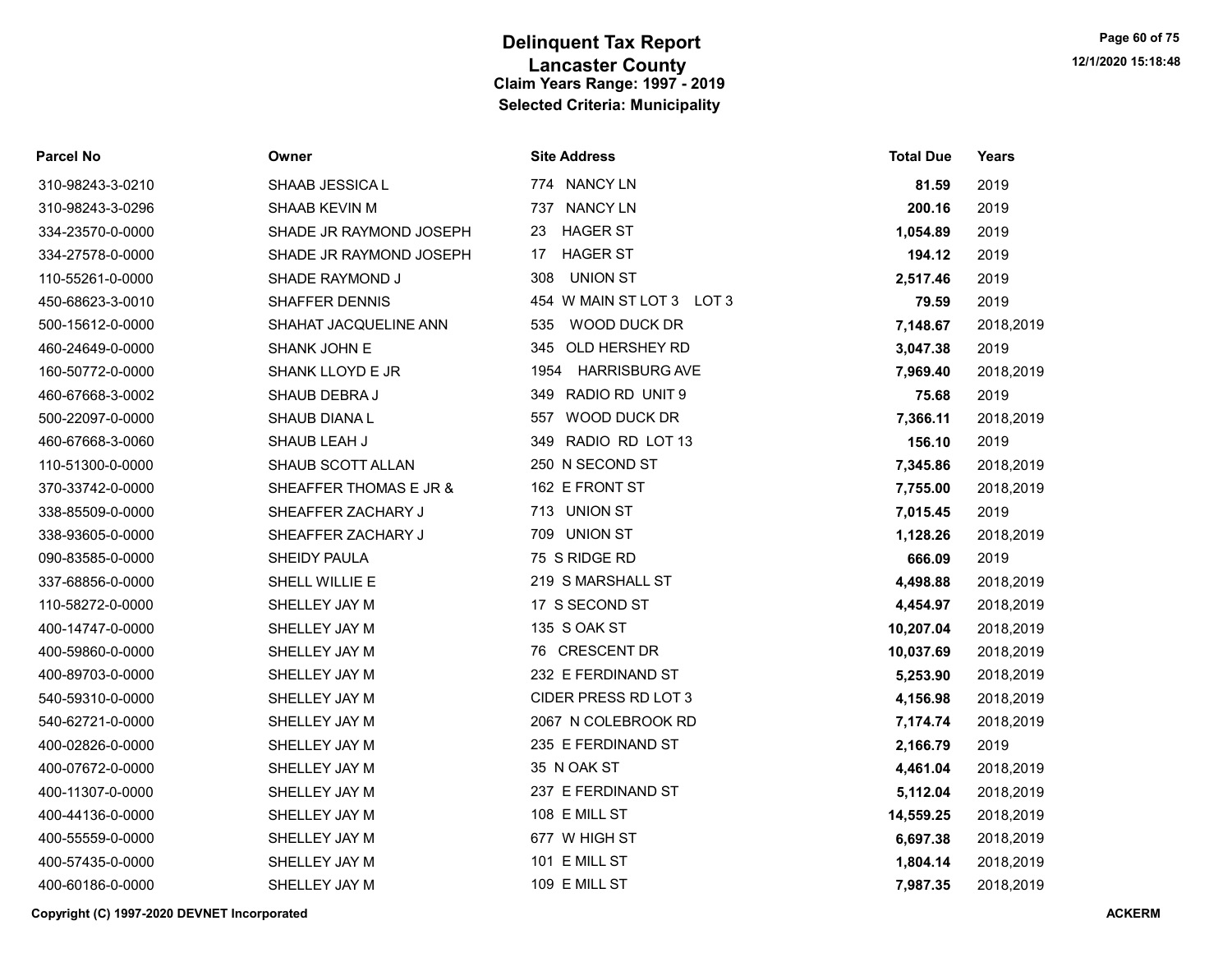| <b>Parcel No</b> | Owner                                               | <b>Site Address</b>            | <b>Total Due</b> | Years     |
|------------------|-----------------------------------------------------|--------------------------------|------------------|-----------|
| 400-94241-0-0000 | SHELLEY JAY M                                       | 234 E FERDINAND ST             | 7,057.84         | 2018,2019 |
| 540-84328-0-0000 | SHELLEY JAY M                                       | 2049 N COLEBROOK RD            | 11,472.35        | 2018,2019 |
| 600-67612-0-0000 | SHELLEY JAY M                                       | 29 OWL HILL RD                 | 5,781.60         | 2018,2019 |
| 600-73784-0-0000 | SHELLEY JAY M                                       | 31 OWL HILL RD                 | 8,540.84         | 2018,2019 |
| 340-51111-0-0000 | SHELLEY WANDA F                                     | 917 S PRINCE ST                | 10,567.85        | 2019      |
| 340-52764-0-0000 | SHELLEY WANDA F                                     | <b>WILLOW STREET PIKE</b>      | 3,262.02         | 2019      |
| 460-01618-0-0000 | SHELLY BETSY                                        | 761 SCHWANGER RD               | 3,743.12         | 2018,2019 |
| 430-52311-0-0000 | SHENIGO ANDREW T JR & MARGARE' 1787 RAWLINSVILLE RD |                                | 1,550.99         | 2019      |
| 290-66726-0-0000 | SHENK MICHAEL L                                     | 37 SOUTH AVE                   | 2,460.76         | 2019      |
| 310-98243-3-0154 | SHEPPARD LINDA E                                    | 879 GAIL PL                    | 244.32           | 2019      |
| 338-57075-0-0000 | SHERTZER JOAN E                                     | 1219 WABANK RD                 | 4,022.45         | 2019      |
| 390-49719-0-0000 | SHIFFER RONALD L                                    | 462 REVERE RD                  | 1,826.09         | 2019      |
| 430-55486-0-0000 | SHIFFER RONALD L                                    | <b>BRIDGE VALLEY RD</b><br>699 | 1,335.35         | 2019      |
| 120-97654-0-0000 | SHIFFER RONALD L & DIANNE M                         | <b>RIVER CORNER RD</b><br>138  | 2,539.39         | 2019      |
| 460-67668-3-0061 | SHIFFLETT DOUGLAS E                                 | RADIO RD LOT 5<br>349          | 224.91           | 2019      |
| 480-41549-0-0000 | SHINDLE JANET L                                     | 228 WECAF RD                   | 5,054.26         | 2018,2019 |
| 430-25477-0-0000 | SHIPMAN RICHARD A & DIANE F                         | DEN MAR DR<br>97               | 4,586.73         | 2019      |
| 080-19755-0-0000 | SHIRK DARLENE F                                     | <b>WEAVER RD</b><br>78         | 6,021.87         | 2019      |
| 090-79702-0-0000 | <b>SHIRK EMMAL</b>                                  | 455 N RIDGE RD                 | 2,870.96         | 2019      |
| 600-30458-0-0000 | SHOFF EDWARD C & PATRICIA A                         | <b>MAIN ST</b><br>2060         | 3,497.99         | 2019      |
| 430-36733-3-0044 | SHOFF RICHARD L                                     | 3 PARK LN                      | 208.03           | 2019      |
| 300-86053-0-0000 | SHOOK M GREGORY & RALEIGH J                         | <b>IRONVILLE PIKE</b><br>2500  | 4,654.88         | 2019      |
| 080-09760-3-0009 | SHOPE ERIC CLAYTON                                  | 32 DENISE LN 17522             | 94.73            | 2019      |
| 336-51015-0-0000 | SHOPF KATHLEEN T                                    | 227 N SHIPPEN ST               | 2,657.77         | 2019      |
| 460-67668-3-0154 | SHORTT TONY L                                       | 349 RADIO RD LOT 31 LOT 31     | 1,610.90         | 2019      |
| 540-84656-0-0000 | SHREE PUNIT LLC                                     | 2764 LEBANON RD                | 75,680.53        | 2019      |
| 110-52809-0-0000 | SHUE AMY L                                          | 742 PLANE ST                   | 6,647.79         | 2018,2019 |
| 190-44924-0-0000 | SHULTZ CHARLES F JR & RUTH L                        | <b>OVERLYS GROVE RD</b>        | 4,593.62         | 2018,2019 |
| 410-79728-0-0000 | SHULTZ ELIZABETH J                                  | 2000 HEMLOCK RD                | 5,829.76         | 2018,2019 |
| 340-75230-0-0000 | SHULTZ ROSEANNE M                                   | 205 S CONESTOGA DR             | 7,030.88         | 2018,2019 |
| 410-37180-0-0000 | SHULTZ STEVEN C & ELIZABETH J                       | 258 HAWTHORNE DR               | 4.046.81         | 2018,2019 |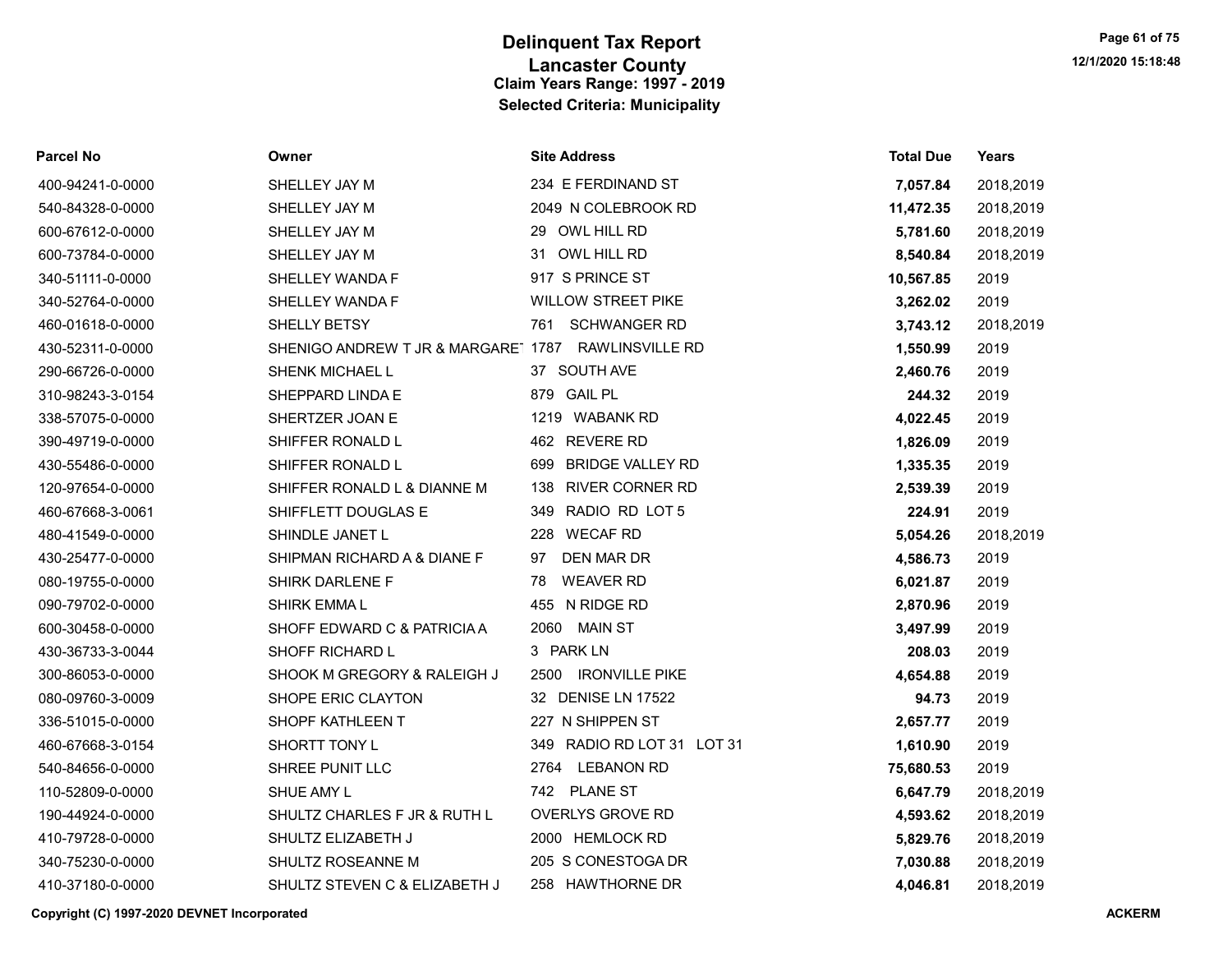| Parcel No        | Owner                          | <b>Site Address</b>              | <b>Total Due</b> | Years          |
|------------------|--------------------------------|----------------------------------|------------------|----------------|
| 190-74855-0-0000 | SHULTZ TIM                     | 736 S CUSTER AVE                 | 5,153.75         | 2018,2019      |
| 090-68588-0-0000 | SIBOLD AMBER LANGE             | 3304 YELLOW MOUNTAIN RD          | 142.94           | 2019           |
| 290-60765-3-0218 | SILVA JOSE                     | 40 MADGE DR                      | 3,033.28         | 2017,2018,2019 |
| 460-67668-3-0029 | SIMIONE JOHN                   | 349 RADIO RD LT 10               | 377.46           | 2018,2019      |
| 190-54897-3-0154 | SIMMERS CLINTON WADE           | 31 DARYL LN                      | 1,232.44         | 2019           |
| 390-69879-0-0000 | SIMMONS LEE                    | 69 BARRE DR                      | 3,174.10         | 2019           |
| 334-85618-0-0000 | <b>SIMMS MARK S</b>            | 616 S PRINCE ST                  | 1,432.94         | 2019           |
| 390-60759-0-0000 | SIMPSON ANDREW J               | 1034 EDGEMOOR CT                 | 84.51            | 2019           |
| 333-12024-0-0000 | SIMS CAROL L                   | 223 CHURCH ST                    | 2,297.21         | 2019           |
| 110-93518-0-0000 | SINGLETON MARC T &             | 364 S THIRD ST                   | 2,228.45         | 2018,2019      |
| 470-71769-0-0000 | SIPE JEFFREY M                 | 401 E NEW ST                     | 4,213.42         | 2019           |
| 160-66324-0-0000 | SIRK JOELLE B                  | 1815 ZEAGER RD                   | 5,450.29         | 2019           |
| 200-42707-0-0000 | SISLER CHRISTOPHER T & BRIDGET | 1185 SHEEP HILL RD               | 3,808.23         | 2019           |
| 410-31107-0-0000 | <b>SKAGGS SANDRA J</b>         | <b>MANOR BLVD</b><br>1521        | 6,463.85         | 2018,2019      |
| 560-44361-0-0000 | SKOWOOD KENNETH                | 530 CAMBRIDGE RD                 | 2,897.82         | 2018,2019      |
| 338-93940-0-0000 | SKOWOOD NATHAN R               | <b>UNION ST</b><br>726           | 1,896.29         | 2019           |
| 130-07109-0-0000 | <b>SLIKER JAMES D</b>          | 1414 AMOSITE RD                  | 400.14           | 2019           |
| 090-57929-0-0000 | SMALTZ JAY A                   | <b>HORSESHOE TRAIL RD</b><br>395 | 5,251.25         | 2019           |
| 332-89866-0-0000 | <b>SMITH CRAIG P</b>           | 503 E KING ST                    | 1,973.00         | 2019           |
| 335-30476-0-0000 | <b>SMITH CRAIG P</b>           | <b>COLUMBIA AVE</b><br>815       | 3,344.44         | 2019           |
| 337-95415-0-0000 | <b>SMITH CRAIG P</b>           | 649 EAST END AVE                 | 3,496.96         | 2019           |
| 337-96388-0-0000 | <b>SMITH CRAIG P</b>           | 19 S ANN ST                      | 1,396.45         | 2019           |
| 337-97624-0-0000 | <b>SMITH CRAIG P</b>           | 25 S ANN ST                      | 3,175.75         | 2019           |
| 338-57167-0-0000 | <b>SMITH CRAIG P</b>           | 546 FIRST ST                     | 1,969.50         | 2019           |
| 338-66840-0-0000 | <b>SMITH CRAIG P</b>           | 210 RUBY ST                      | 1,598.01         | 2019           |
| 338-78687-0-0000 | <b>SMITH CRAIG P</b>           | 32 LAUREL ST                     | 1,605.79         | 2019           |
| 110-38606-0-0000 | SMITH DANIEL D                 | 234 UNION ST                     | 3,546.98         | 2018,2019      |
| 510-96524-3-0011 | SMITH DONALD & CATHERINE       | 3033 WILLOW STREET PK            | 49.27            | 2019           |
| 400-71195-0-0000 | SMITH ELEANOR F                | 124 S LINDEN ST                  | 14,099.46        | 2018,2019      |
| 070-20647-0-0000 | <b>SMITH GLEN</b>              | <b>HOPE AVE</b><br>965           | 1,773.46         | 2019           |
| 339-75966-0-0000 | <b>SMITH INGRID</b>            | 336 W JAMES ST                   | 1,584.72         | 2019           |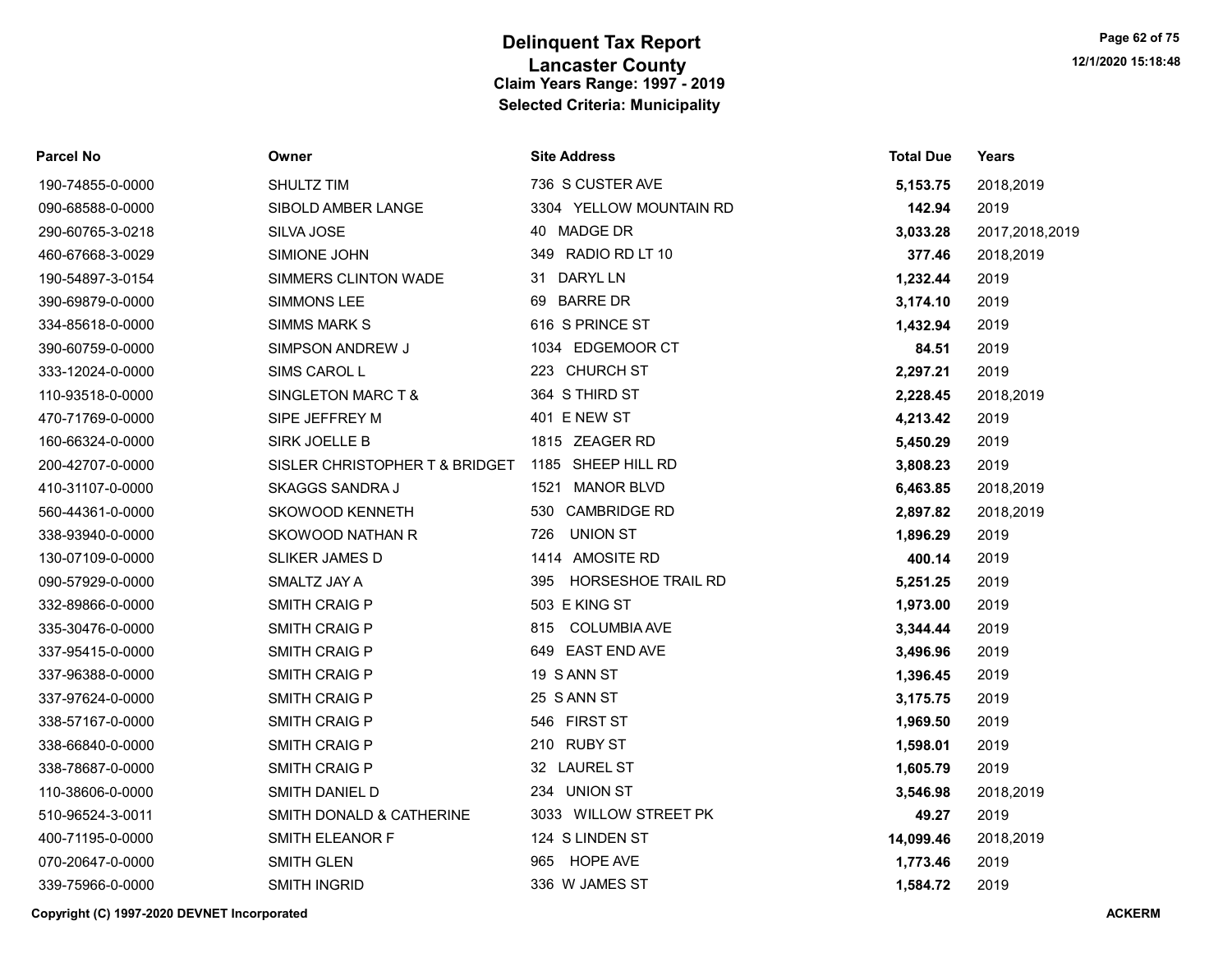| Parcel No        | Owner                       | <b>Site Address</b>            | <b>Total Due</b> | Years                    |
|------------------|-----------------------------|--------------------------------|------------------|--------------------------|
| 260-15368-0-0000 | SMITH JOHN M & TINA L       | 127<br>OLD MILL RD             | 8,441.61         | 2018,2019                |
| 460-45565-0-0000 | SMITH JOSEPH E              | <b>HERSHEY RD</b><br>1006      | 2,349.69         | 2019                     |
| 130-74018-3-0002 | <b>SMITH KEVIN</b>          | 2379 RIVER RD                  | 250.16           | 2019                     |
| 430-28067-0-0000 | <b>SMITH MARY JANE</b>      | 1664<br><b>RAWLINSVILLE RD</b> | 287.13           | 2019                     |
| 430-63320-0-0000 | SMITH MICHAEL D             | 1020 RIVER RD                  | 1,645.54         | 2019                     |
| 430-56301-0-0000 | SMITH MICHAEL D JR          | 1010 RIVER RD                  | 4,393.64         | 2019                     |
| 336-45398-0-0000 | SMITH RAYMOND S JR          | NEW HOLLAND AVE<br>644         | 39.04            | 2019                     |
| 130-74018-3-0038 | <b>SMITH SELENA</b>         | 2379 RIVER RD LOT 37 LOT 37    | 126.46           | 2019                     |
| 080-66797-0-0000 | <b>SMITH STEVEN R</b>       | 655 SMOKESTOWN RD              | 4,887.27         | 2019                     |
| 080-43921-0-0000 | <b>SMITH THOMAS J</b>       | 87 COCALICO CREEK RD           | 5,483.44         | 2018,2019                |
| 020-60094-0-0000 | SMITH TIMOTHY H             | 11 SPRINGCREST DR              | 3,174.17         | 2019                     |
| 110-12994-0-0000 | <b>SMITH TINA M</b>         | 210 S TENTH ST                 | 3,192.51         | 2019                     |
| 390-96729-0-0000 | SMITH WILLIAM A             | 1340 GLEN MOORE CIR            | 14,670.37        | 2015,2016,2017,2018,2019 |
| 460-72304-0-0000 | SMITH WILLIAM C & LISA L    | 979 N HANOVER ST               | 3,851.65         | 2019                     |
| 560-43356-3-0186 | <b>SMOKER DAVID</b>         | 723 WILLOW LN                  | 488.71           | 2019                     |
| 320-63942-0-0000 | SMUCKER PAUL S JR           | 1760 WINDY HILL RD             | 4,626.59         | 2019                     |
| 500-18489-0-0000 | SNADER MERLE J & JO ANN     | 1123 WHITE OAK RD              | 1,532.24         | 2019                     |
| 110-99690-0-0000 | SNYDER BRUCE R & MARGARET L | <b>MANOR ST</b><br>649         | 749.07           | 2019                     |
| 540-92886-0-0000 | SNYDER KENNETH D            | 1326 BRENEMAN RD               | 1,938.18         | 2018,2019                |
| 130-07611-0-0000 | SNYDER LORI A               | 2429 RIVER RD                  | 3,202.86         | 2019                     |
| 110-99278-0-0000 | SNYDER PAUL V JR & LINDIA J | <b>LOCUST ST</b><br>357        | 10,451.72        | 2019                     |
| 300-15423-0-0000 | SNYDER PAUL V JR & LINDIA J | 2762 STEVENS SMT               | 6,643.00         | 2019                     |
| 290-60765-3-0170 | SOANES DAWN M               | 63 MADGE DR                    | 92.80            | 2019                     |
| 260-32910-0-0000 | SOCCOA ANTHONY              | 192 MORTAR LN                  | 1,998.67         | 2019                     |
| 334-53818-0-0000 | SOLIS CARLOS X              | 322 S PRINCE ST                | 3,634.53         | 2018,2019                |
| 080-09760-3-0013 | SORENSEN JULIE A            | 18 DEBRACIR                    | 553.13           | 2019                     |
| 270-04582-3-0047 | SOTO ANGEL                  | 883 E MAIN ST                  | 639.23           | 2019                     |
| 150-62106-0-0000 | SOTO LAZARO PIEDRA          | 1265 CARMANY RD                | 7,105.07         | 2019                     |
| 410-98542-3-0211 | <b>SOTO MAGDA IRIS</b>      | 202 THRUSH CT N                | 138.55           | 2019                     |
| 334-43583-0-0000 | SOTO MIRIAM                 | 742 S QUEEN ST                 | 2,240.33         | 2019                     |
| 410-63294-0-0000 | SOUDER LORI E               | 2206 STRATFORD RD              | 4,438.57         | 2019                     |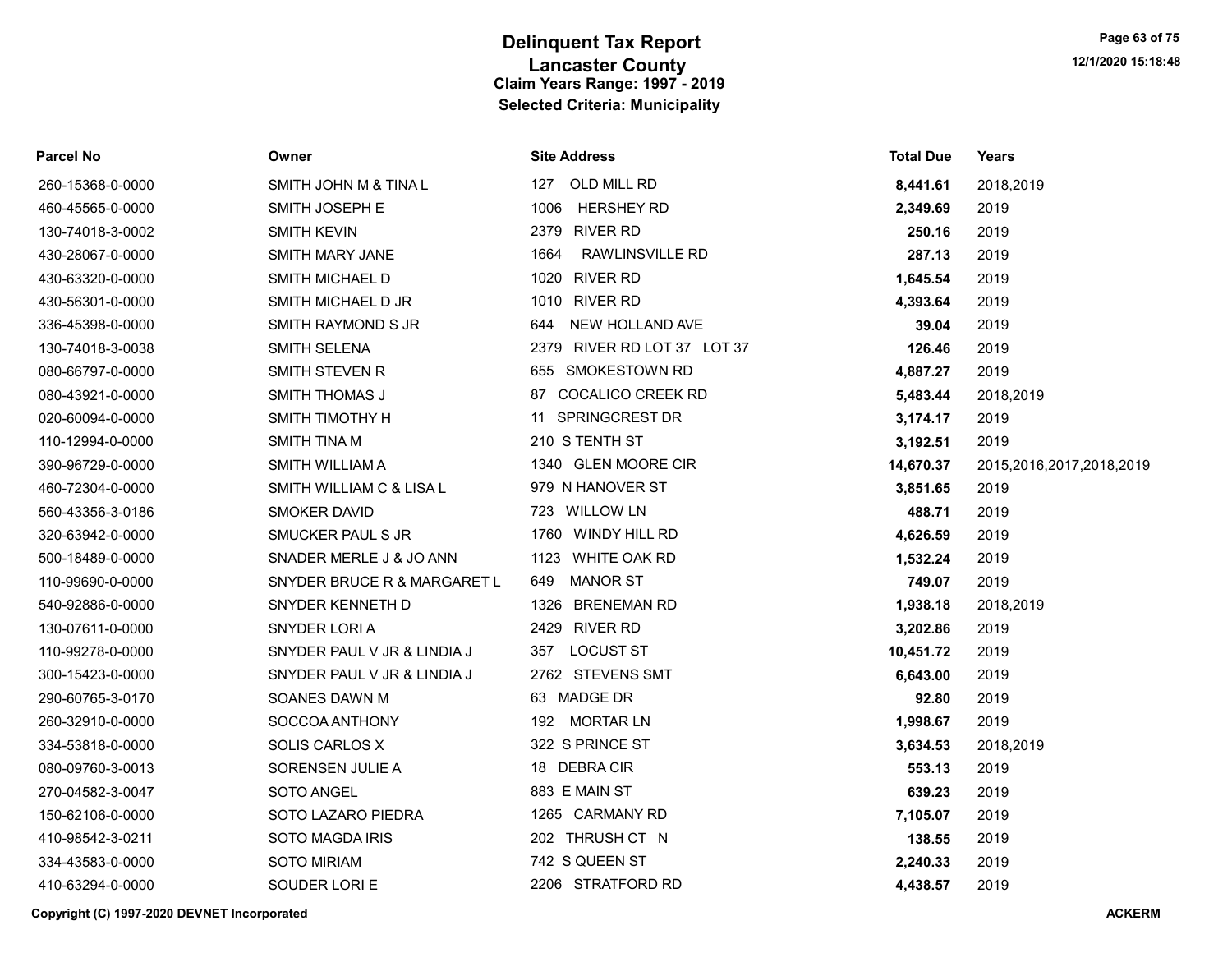| <b>Parcel No</b> | Owner                         | <b>Site Address</b>           | <b>Total Due</b> | Years                             |
|------------------|-------------------------------|-------------------------------|------------------|-----------------------------------|
| 280-04982-3-0056 | SOUTH SHELBY E                | 14 JUBILEE RD                 | 79.33            | 2018                              |
| 334-73991-0-0000 | SOUTH SIDE INVESTORS LLC      | 329 S PRINCE ST               | 4,664.67         | 2018,2019                         |
| 337-47330-0-0000 | SOUTH SIDE INVESTORS LLC      | 515 WOODWARD ST               | 4,009.37         | 2018,2019                         |
| 130-03283-0-0000 | <b>SPANG EARL H</b>           | 1239 AMOSITE RD               | 2,609.15         | 2019                              |
| 430-09982-0-0000 | SPEARING SAMUEL F & KIM M     | 28 CAMELIA LN                 | 13.34            | 2019                              |
| 070-78651-3-0049 | <b>SPENCER CHRISTINE</b>      | 2002 MAIN ST                  | 463.11           | 2018,2019                         |
| 540-73601-1-0112 | SPIGELMEYER ANDREA D          | 112 LANCASTER EST CONDO       | 1,329.18         | 2019                              |
| 130-74018-3-0028 | SPITLER TIMOTHY W             | 2379 RIVER RD LOT 2           | 4,846.44         | 2010, 2011, 2012, 2013, 2014, *** |
| 390-28921-0-0000 | SPLAIN DAVID G & DENISE M     | 400 GLEN RIDGE DR             | 4,542.67         | 2019                              |
| 332-37504-5-0001 | SPRINT NEXTEL PROPERTY SVCS   | 701 E KING ST                 | 48.27            | 2019                              |
| 280-47323-0-0000 | SPROUT LISA M                 | ROBERT FULTON HWY             | 228.66           | 2019                              |
| 280-47323-3-0002 | SPROUT RONALD & LISA          | 521 LITTLE BRITAIN CHURCH RD  | 150.41           | 2019                              |
| 370-14769-0-0000 | SPRUCE STREET STAYS LLC       | 112 S SPRUCE ST               | 3,406.03         | 2019                              |
| 410-98542-3-0032 | STAFFIERI BRIAN L             | 201 FINCH CT                  | 771.64           | 2019                              |
| 390-33886-0-0000 | STAHERSKI RICKY E & CHERYL E  | 2291 BOB WHITE LN             | 2,821.46         | 2018,2019                         |
| 460-75020-0-0000 | STAHL NANCY J                 | 23 WINDEMERE CT               | 3,130.15         | 2019                              |
| 500-98098-3-0149 | STANLEY ELEANOR E             | 30 PENN VALLEY VLG            | 502.99           | 2019                              |
| 490-42353-0-0000 | STANLEY RANDY L & CAROL A     | LINCOLN HWY E<br>3590         | 4,270.29         | 2019                              |
| 500-98098-3-0136 | STANLEY WILLIAM CODY III      | 13 PENN VALLEY VLG            | 333.24           | 2019                              |
| 336-10772-0-0000 | STATES RICHARD A &            | 733 N SHIPPEN ST              | 5,022.68         | 2019                              |
| 080-07788-0-0000 | STAUFFER ARTHUR H             | 275 STEVENS RD                | 1,091.95         | 2019                              |
| 290-17682-0-0000 | STAUFFER DENNIS L             | <b>SPRING RIDGE CT</b><br>103 | 7,619.33         | 2018,2019                         |
| 400-70112-3-0005 | STAUFFER ROBERT               | 131 N WOLF ST                 | 455.37           | 2018,2019                         |
| 790-52597-0-0000 | STEELE LARRY M                | 279 LONGFELLOW DR             | 3,389.75         | 2019                              |
| 600-18101-3-0243 | <b>STEELY BRYAN</b>           | 2 EARL LN                     | 907.85           | 2019                              |
| 270-20875-0-0000 | STEFFY ROBERT K & KATHLEEN O  | 306 E MOHLER CHURCH RD        | 4,698.73         | 2019                              |
| 390-00664-0-0000 | STEHMAN MARSHALL H & INGRID E | 46 DELP RD                    | 6,943.12         | 2018,2019                         |
| 340-10488-0-0000 | <b>STEIN EUGENE W</b>         | 23 N PRESIDENT AVE            | 3,433.85         | 2019                              |
| 370-92892-0-0000 | STEIN JANETLOUISE             | 415 N CEDAR ST                | 2,601.06         | 2019                              |
| 600-69310-3-0063 | <b>STEIN ROBERT</b>           | 17 JADE DR                    | 1,125.70         | 2018,2019                         |
| 460-05534-3-0139 | STENINGER KRISTOPHER E        | 68 LAKEVIEW DR                | 898.84           | 2019                              |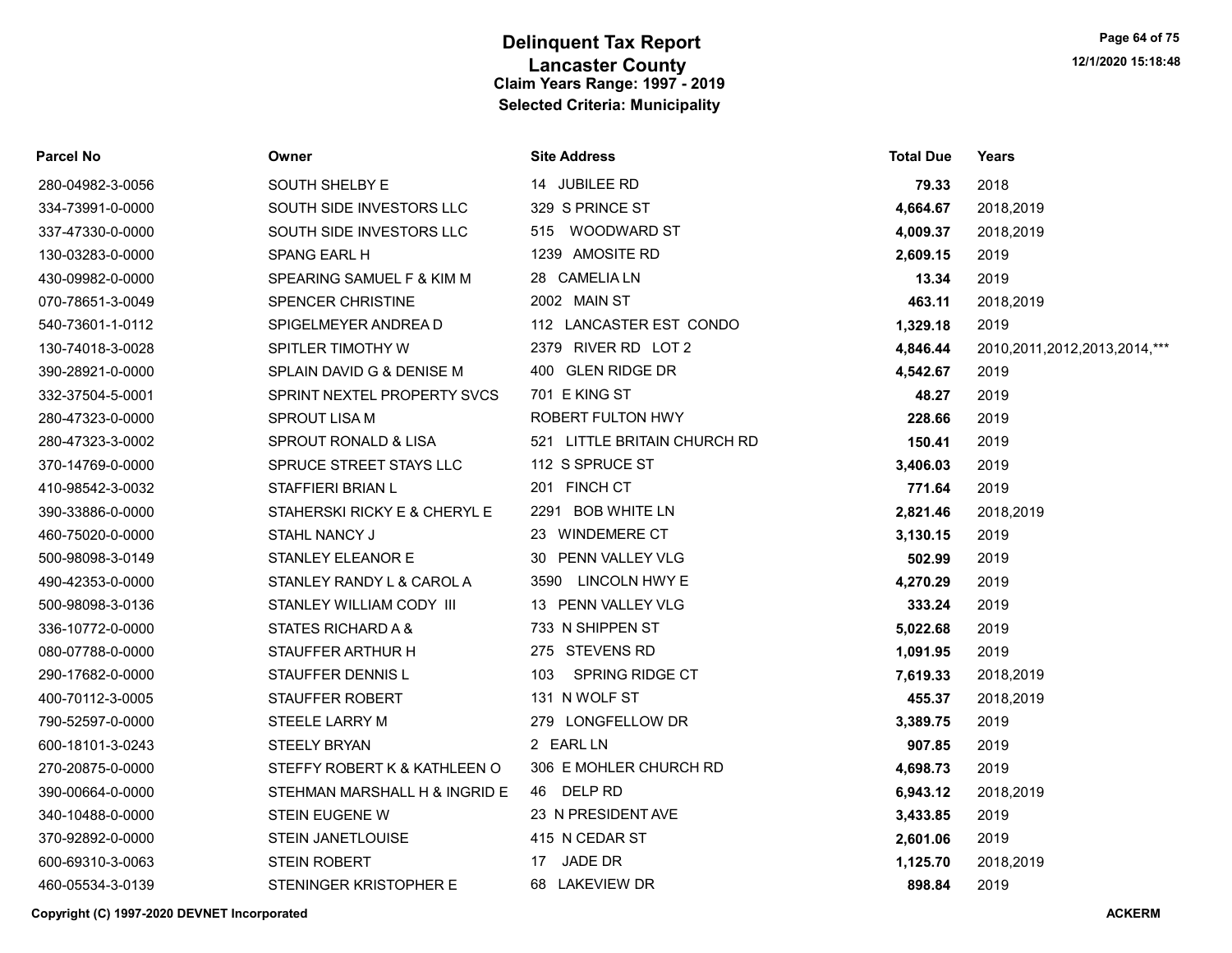| 150-01239-0-0000 |
|------------------|
| 290-22521-3-0119 |
| 337-09394-0-0000 |
| 410-98542-3-0159 |
| 600-32777-0-0000 |
| 290-46814-0-0000 |
| 310-12014-0-0000 |
| 500-11368-0-0000 |
| 420-30158-0-0000 |
| 338-34849-0-0000 |
| 430-39096-0-0000 |
| 560-78006-0-0000 |
| 560-01559-0-0000 |
| 560-80059-0-0000 |
| 510-95735-0-0000 |
| 560-99043-0-0000 |
| 400-17774-0-0000 |
| 400-73421-0-0000 |
| 190-86857-0-0000 |
| 480-60093-0-0000 |
| 080-23037-3-0077 |
| 560-67812-0-0000 |
| 600-18548-0-0000 |
| 530-86046-0-0000 |
| 550-97077-0-0000 |
| 600-49234-0-0000 |
| 190-34237-3-0038 |
| 410-98542-3-0569 |
| 130-24772-0-0000 |
| 130-62222-0-0000 |

| Parcel No        | Owner                      | <b>Site Address</b>             | <b>Total Due</b> | Years          |
|------------------|----------------------------|---------------------------------|------------------|----------------|
| 150-01239-0-0000 | STERLING DANIEL F          | 1324 DONEGAL CREEK RD           | 1,429.08         | 2019           |
| 290-22521-3-0119 | <b>STEWART BETTY</b>       | 2836 SCENIC DR                  | 103.94           | 2018,2019      |
| 337-09394-0-0000 | <b>STEWART CORNELL</b>     | 706 EAST END AVE                | 2,421.43         | 2018,2019      |
| 410-98542-3-0159 | <b>STEWART LINDA</b>       | 105 LONGWOOD CT E               | 723.45           | 2019           |
| 600-32777-0-0000 | STIEF RONALD L             | 502 WOODCREST AVE               | 4,176.03         | 2019           |
| 290-46814-0-0000 | STILES SCOTT S             | 265 ELIZABETH ST                | 8,930.97         | 2018,2019      |
| 310-12014-0-0000 | STILL CLIFFORD H           | <b>GREENLAND DR</b><br>293      | 1,380.60         | 2018,2019      |
| 500-11368-0-0000 | STIRLING TIMOTHY R         | 435<br><b>FRUITVILLE PIKE</b>   | 3,260.90         | 2019           |
| 420-30158-0-0000 | <b>STOCK THERESA A</b>     | 14 W MARKET ST                  | 12,758.61        | 2018,2019      |
| 338-34849-0-0000 | <b>STOKES HARRY H</b>      | 425 W VINE ST                   | 4,478.59         | 2016,2017,2019 |
| 430-39096-0-0000 | STOLTZFOOS FRANK E         | <b>BRIDGE VALLEY RD</b><br>290  | 9,565.15         | 2018,2019      |
| 560-78006-0-0000 | <b>STOLTZFUS ALLEN B</b>   | <b>MT VERNON RD</b><br>756      | 3,244.40         | 2019           |
| 560-01559-0-0000 | STOLTZFUS ALVIN JAY        | <b>WHITE HORSE RD</b><br>613    | 897.97           | 2018           |
| 560-80059-0-0000 | STOLTZFUS ALVIN JAY        | WHITE HORSE RD<br>621           | 1,437.14         | 2018           |
| 510-95735-0-0000 | STOLTZFUS BARBARA E        | 1166 W PENN GRANT RD            | 103.28           | 2019           |
| 560-99043-0-0000 | <b>STOLTZFUS DAVID B</b>   | 6091 OLD PHILADELPHIA PIKE      | 3,028.37         | 2019           |
| 400-17774-0-0000 | STOLTZFUS DAVID G          | 117 W FERDINAND ST              | 3,169.35         | 2018,2019      |
| 400-73421-0-0000 | STOLTZFUS DAVID G          | 123 E MILL ST                   | 2,908.93         | 2018,2019      |
| 190-86857-0-0000 | STOLTZFUS ELIK             | <b>REDWELL RD</b><br>404        | 2,808.66         | 2019           |
| 480-60093-0-0000 | STOLTZFUS JOHN LEE         | DILLER AVE UNIT 8<br>80         | 4,386.13         | 2018,2019      |
| 080-23037-3-0077 | STOLTZFUS JOSEPH           | <b>HINDEN HOMES</b><br>1A       | 8.78             | 2018           |
| 560-67812-0-0000 | <b>STOLTZFUS LILLIAN G</b> | 5901<br><b>PLANK RD</b>         | 10,160.14        | 2019           |
| 600-18548-0-0000 | STOLTZFUS MERVIN R         | 2151<br><b>MAIN ST</b>          | 5,502.37         | 2019           |
| 530-86046-0-0000 | STOLTZFUS RAYMOND          | 208 S LIME ST                   | 1,730.66         | 2019           |
| 550-97077-0-0000 | STOLTZFUS RYAN S           | 6893 WHITE OAK RD               | 538.31           | 2018           |
| 600-49234-0-0000 | STOLTZFUS TAMMY LYNN       | 553 FURNACE HILLS PIKE          | 2,942.59         | 2019           |
| 190-34237-3-0038 | STOLTZFUS TROY             | 60 LOBIN RD                     | 260.75           | 2019           |
| 410-98542-3-0569 | STONE CYNTHIA L            | <b>GREENBRIAR CIR</b><br>105    | 1,114.27         | 2019           |
| 130-24772-0-0000 | STONE GEORGE E JR & KAY L  | <b>KISSEL BARRICK RD</b><br>121 | 5,635.66         | 2018,2019      |
| 130-62222-0-0000 | STONE GEORGE E JR & KAY L  | <b>KISSEL BARRICK RD</b><br>101 | 6,082.67         | 2018,2019      |
| 130-63782-0-0000 | STONE GEORGE E JR & KAY L  | 2643<br><b>BAINBRIDGE RD</b>    | 2.962.00         | 2019           |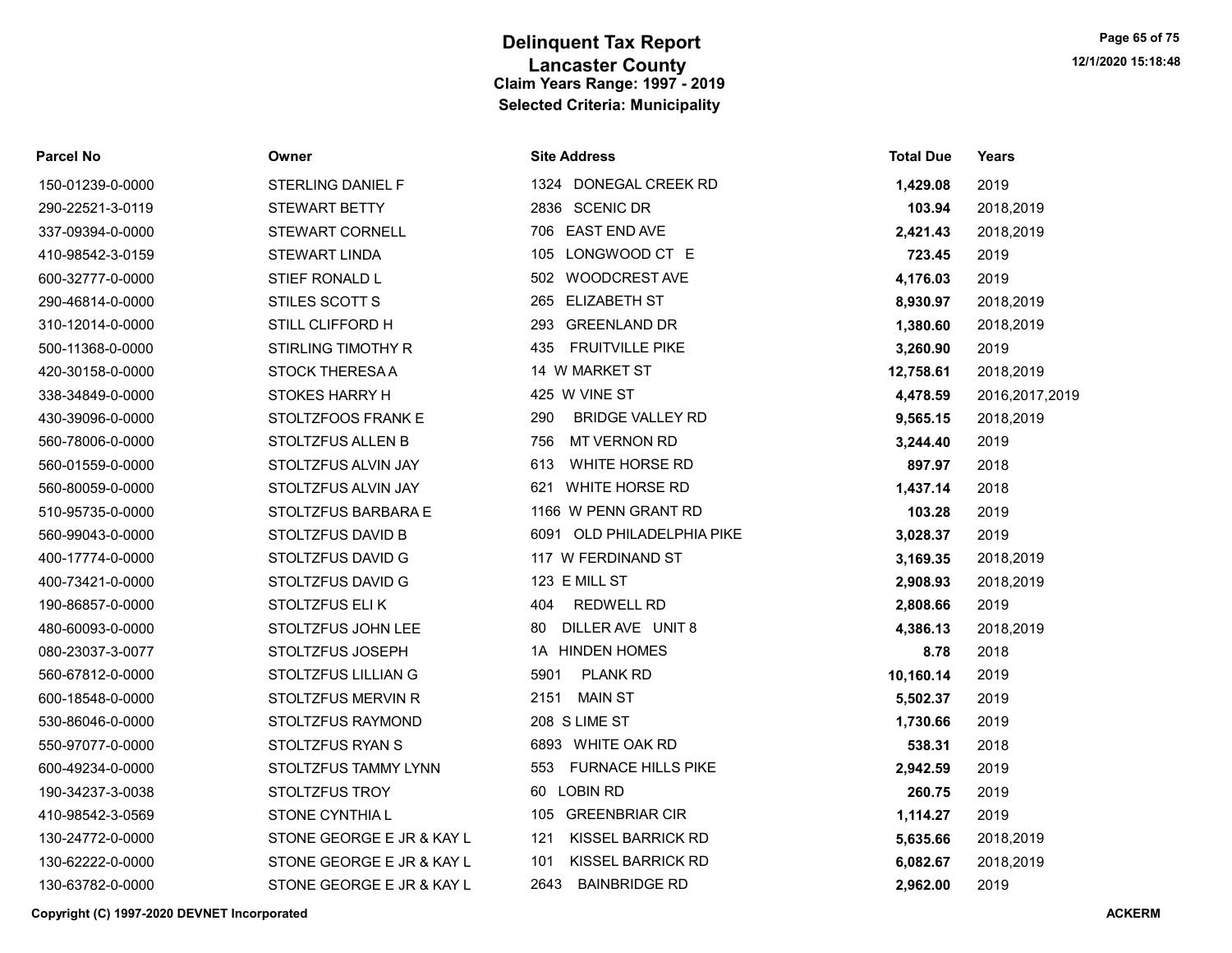| <b>Parcel No</b> | Owner                                        | <b>Site Address</b>          | <b>Total Due</b> | <b>Years</b>                 |
|------------------|----------------------------------------------|------------------------------|------------------|------------------------------|
| 250-30191-0-0000 | STONE GEORGE E JR & KAY L                    | 36 E HUMMELSTOWN ST          | 6,880.20         | 2018,2019                    |
| 390-41879-0-0000 | <b>STONE JEFF</b>                            | 513 CHELTENHAM CT            | 2,669.48         | 2019                         |
| 410-98542-3-0038 | STONER LORI A                                | 116 ARROWWOOD CT             | 884.19           | 2018,2019                    |
| 450-02559-0-0000 | STOUDT JAMES F                               | 262 W MAIN ST                | 1,002.52         | 2018,2019                    |
| 210-41331-0-0000 | STOVER RICHARD L & C JOANNE                  | 52 N STATE ST                | 60.79            | 2018                         |
| 339-59795-0-0000 | <b>STOYCOS MELANIE B</b>                     | 704 STATE ST                 | 12,365.54        | 2018,2019                    |
| 040-95477-3-0100 | <b>STRAIN JONATHAN</b>                       | 1395 BOWMANSVILLE RD 4       | 638.78           | 2018,2019                    |
| 220-96616-0-0000 | STRASSMANN ELEANORE E                        | 2604 NORTHFIELD DR           | 3,160.01         | 2019                         |
| 130-03938-0-0000 | STRICKLER HARRY E JR                         | 1465 KEENER RD               | 4,900.39         | 2018,2019                    |
| 540-04874-0-0000 | <b>STRICKLER SAMUEL S</b>                    | 1159 LEBANON RD              | 3,092.61         | 2019                         |
| 130-92270-0-0000 | <b>STRICTLY KLEEN LLC</b>                    | 2432 RIVER RD                | 10,405.61        | 2018,2019                    |
| 340-37528-0-0000 | STROHECKER DAWN L                            | 1921 MILLERSVILLE PIKE       | 11,965.95        | 2019                         |
| 200-08954-0-0000 | <b>STUDLEY RICHARD R</b>                     | <b>WILDFLOWER DR</b><br>273  | 2,984.50         | 2019                         |
| 130-10389-3-0003 | <b>STUM WILLIAM</b>                          | MARKET ST LOT 10<br>100      | 248.39           | 2018,2019                    |
| 560-43356-3-0020 | STURGES ELWOOD K                             | 785 DOGWOOD LN               | 1,079.00         | 2018,2019                    |
| 290-16127-0-0000 | <b>STYER BARBARA</b>                         | 12 ROHRERSTOWN RD            | 3,445.53         | 2019                         |
| 336-14097-0-0000 | <b>SUBSAK JACQUELINE &amp;</b>               | 423 HAMILTON ST              | 1,936.26         | 2019                         |
| 540-26785-0-0000 | SULLIVAN JOHN R III                          | 4575 ELIZABETHTOWN RD        | 5,244.43         | 2019                         |
| 550-14778-0-0000 | SUMMERS LEON M JR                            | 76 E WALKER LN               | 6,607.55         | 2019                         |
| 140-58566-0-0000 | <b>SWAVELY KRISTINA A</b>                    | 735 OAK ST                   | 2,065.90         | 2019                         |
| 010-80254-0-0000 | SWEIGART DAWN MARIE                          | 135<br>WILLOW ST             | 8,761.36         | 2018,2019                    |
| 270-98181-0-0000 | SWEIGART MERVIN S & RITA L                   | 338 E MOHLER CHURCH RD       | 3,394.04         | 2019                         |
| 600-70870-0-0000 | SWEIGART PAUL ELI JR                         | 918 D RABBIT HILL RD         | 3,195.82         | 2019                         |
| 120-64332-0-0000 | <b>SWIFT TOM</b>                             | PEQUEA BLVD                  | 23,555.22        | 2008,2009,2010,2011,2012,*** |
| 280-80406-0-0000 | SWIFT TOM C                                  | ARCADIA TRACE RD             | 349.54           | 2008,2009,2010,2011,2012     |
| 332-04142-0-0000 | TAGLIOLI PROPERTIES LANCASTER L 14 N LIME ST |                              | 4,758.12         | 2019                         |
| 600-18101-3-0233 | <b>TALBOT DUSTIN</b>                         | 42 CONRAD LN                 | 1,782.46         | 2018,2019                    |
| 390-03624-0-0000 | TALERICO JAMES S & LOIS A                    | 2137 KENTWOOD DR             | 37.39            | 2019                         |
| 560-43356-3-0164 | TAYLOR- COCHRAN LAURA J                      | 832 CIRCLE DR                | 353.73           | 2019                         |
| 430-37739-0-0000 | TBD PROPERTIES LLC                           | <b>MARTICVILLE RD</b><br>697 | 8,049.81         | 2018,2019                    |
| 337-30420-0-0000 | TEJEDA ALCANTARA ROBERTO                     | 545 WOODWARD ST              | 871.04           | 2019                         |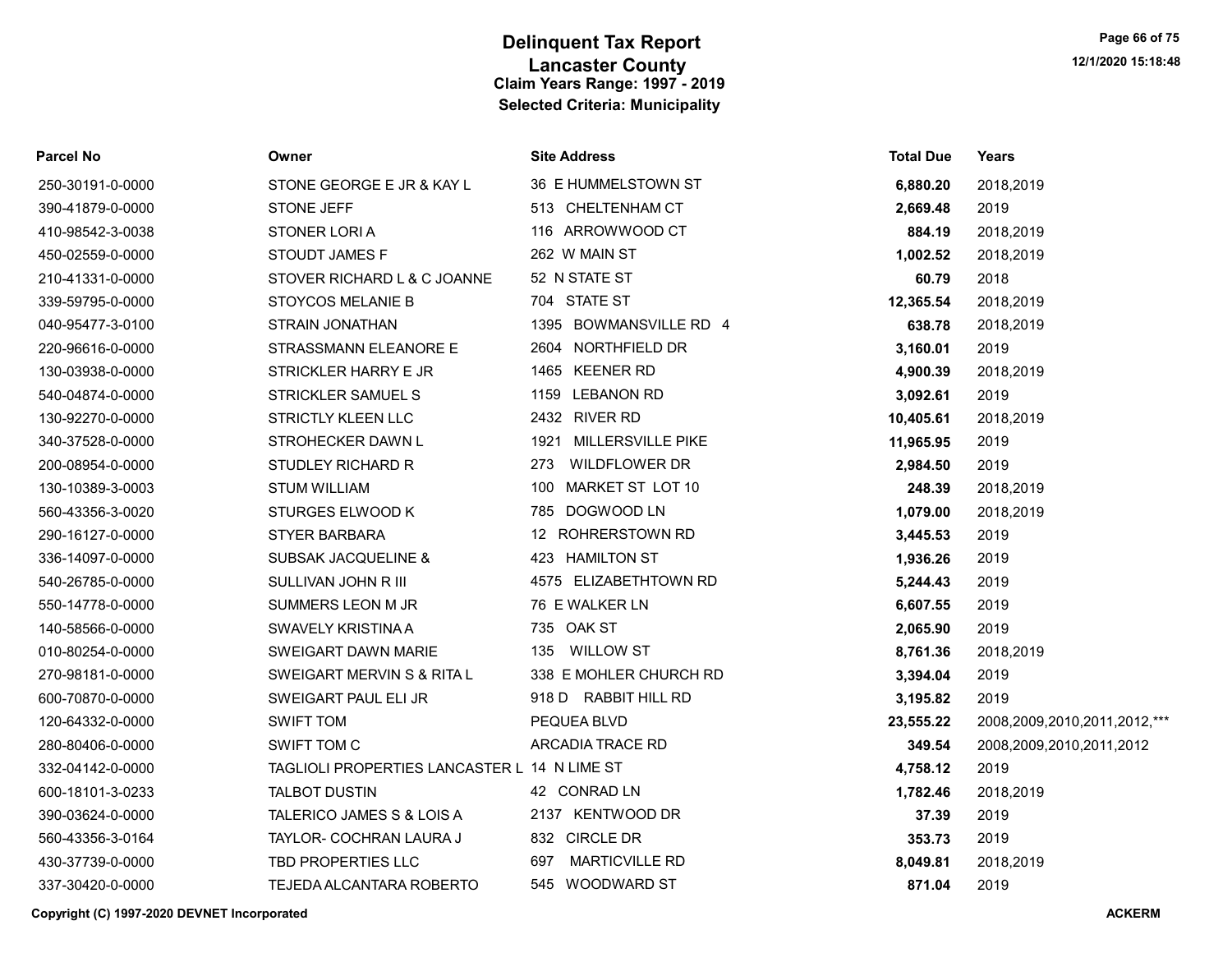| Parcel No        | Owner                                         | <b>Site Address</b>       | <b>Total Due</b> | Years                             |
|------------------|-----------------------------------------------|---------------------------|------------------|-----------------------------------|
| 020-27548-3-0087 | TERRON- VALENTIN NELSON XAVIER 19 HILLTOP AVE |                           | 360.91           | 2019                              |
| 260-74755-0-0000 | <b>TETER GRACE</b>                            | 103 W FULTON ST           | 4,640.47         | 2018,2019                         |
| 570-80267-0-0000 | <b>TETON ENTERPRISES</b>                      | 108 W MAIN ST             | 6,616.69         | 2018,2019                         |
| 336-20578-0-0000 | THAN TUE B                                    | 347 N RESERVOIR ST        | 6,724.67         | 2018,2019                         |
| 410-92516-0-0000 | THEDFORD LORI ANN                             | 314 OAK RIDGE DR          | 2,352.38         | 2019                              |
| 332-06551-0-0000 | THERNG THORNG PHANY & CHIN                    | 132 N PLUM ST             | 5,195.60         | 2019                              |
| 070-73067-0-0000 | THOMAS DAVID M                                | <b>MOUNTAIN SPRING RD</b> | 2,668.07         | 2018,2019                         |
| 440-40317-0-0000 | THOMAS EDMOND E                               | 457 HOSTETTER DR          | 4,027.54         | 2019                              |
| 300-05395-3-0050 | <b>THOMAS JUSTIN MICHAEL</b>                  | 409 MAIN ST               | 155.27           | 2019                              |
| 320-11703-0-0000 | <b>THOMAS MAURICE L</b>                       | 306 WEATHERFIELD PL       | 2,742.15         | 2019                              |
| 220-82073-0-0000 | THOMPSON BRUCE D                              | 2610 GRAYSTONE RD         | 1,461.57         | 2019                              |
| 337-85883-0-0000 | THOMPSON DORIS MARIE                          | 731 ROCKLAND ST           | 1,438.68         | 2019                              |
| 337-37476-0-0000 | <b>THOMPSON KATHERINE</b>                     | 547 EAST END AVE          | 12,261.11        | 2018,2019                         |
| 337-65959-0-0000 | <b>THOMPSON LEROY</b>                         | 641 S FRANKLIN ST         | 2,165.65         | 2018,2019                         |
| 338-96923-0-0000 | <b>THWEATT FLOYD</b>                          | OLD DORWART ST<br>110     | 10,377.96        | 2014, 2015, 2016, 2017, 2018, *** |
| 390-35299-0-0000 | TIERNEY WINIFRED                              | 302 BLUFF VIEW DR         | 4,529.00         | 2019                              |
| 390-29135-0-0000 | TILLEY DAVID A & DOROTHY A                    | 2563 HARTWELL CT          | 8,301.29         | 2019                              |
| 060-57219-0-0000 | TINUS MATTHEW E                               | 29 W SLOKOM AVE           | 3,687.39         | 2019                              |
| 336-87027-0-0000 | TMG PROPERTIES LLC                            | 23 E WALNUT ST            | 5,740.63         | 2019                              |
| 339-21676-0-0000 | TMG PROPERTIES LLC                            | 430 LANCASTER AVE         | 4,636.85         | 2019                              |
| 600-89415-0-0000 | <b>TOA LITITZ LP</b>                          | 1729 INDEPENDENCE WAY     | 44,357.20        | 2019                              |
| 290-44753-0-0000 | TOBACCO ROAD DEVELOPERS LLC                   | <b>BROAD ST</b>           | 3,791.10         | 2019                              |
| 290-63174-0-0000 | TOBACCO ROAD DEVELOPERS LLC                   | 191 BROAD ST              | 23,354.45        | 2019                              |
| 339-67701-0-0000 | TOBER HENRY A JR                              | 312 COLLEGE AVE           | 7,302.50         | 2019                              |
| 339-44665-0-0000 | TOBIN CONNOR E                                | 335 LANCASTER AVE         | 496.85           | 2019                              |
| 110-57345-0-0000 | <b>TOLLBOOTH LLC</b>                          | 166 BRIDGE ST             | 5,063.28         | 2018,2019                         |
| 370-83205-0-0000 | TOMLINSON ALEXANDER W                         | 421 S CEDAR ST            | 7.30             | 2019                              |
| 120-06685-3-0045 | TOOTH DANIELLE ELIZABETH                      | 29 DOGWOOD DR             | 135.16           | 2019                              |
| 440-14144-0-0000 | TORRES JOSE MARTIN CAJAS                      | 130 PICKWICK PL           | 2,199.48         | 2019                              |
| 460-67668-3-0004 | <b>TORRES MARIA</b>                           | RADIO RD LT 26            | 379.92           | 2019                              |
| 300-09814-3-0043 | <b>TORRES TARAL</b>                           | 3887 COLUMBIA AVE LOT 6   | 655.96           | 2018,2019                         |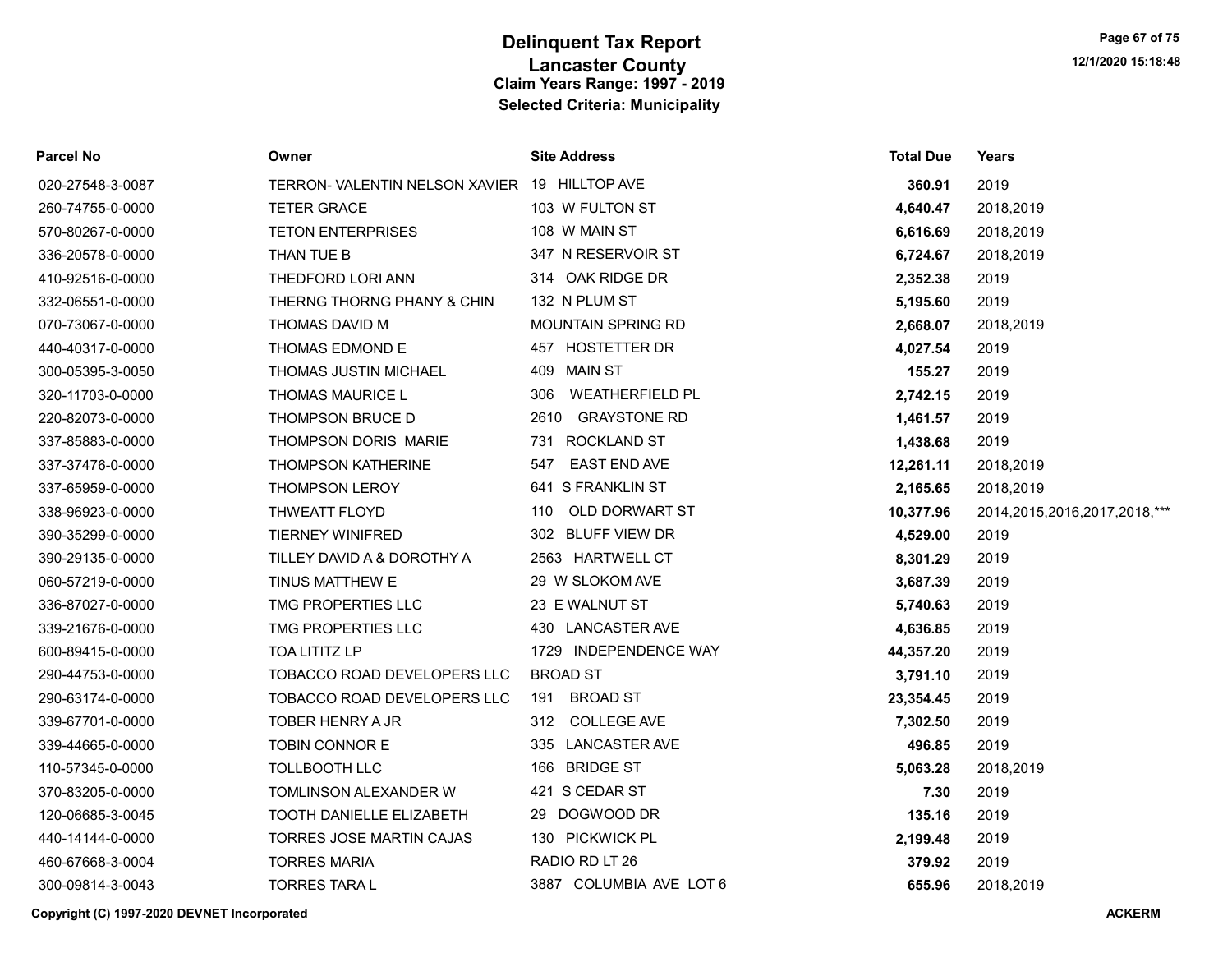| Parcel No        | Owner                        | <b>Site Address</b>         | <b>Total Due</b> | <b>Years</b>        |
|------------------|------------------------------|-----------------------------|------------------|---------------------|
| 040-95477-3-0011 | TOSADO VILLANUEVA JORGE JOSE | 1395 BOWMANSVILLE RD LOT 25 | 237.53           | 2018,2019           |
| 290-95685-0-0000 | TRANSFORMED AUTO BODY LLC    | 2519 LANCASTER RD           | 9,459.38         | 2019                |
| 500-98098-3-0085 | <b>TRAUTMAN KRISTA</b>       | 68 PENN VALLEY VLG          | 78.06            | 2019                |
| 130-74018-3-0003 | <b>TRENT TIMOTHY</b>         | 2379 RIVER RD               | 52.57            | 2019                |
| 160-23500-0-0000 | TREVINO PAULINO              | <b>LIME ST</b>              | 402.73           | 2009,2010,2011,2012 |
| 335-71687-0-0000 | TRIANTAFYLLOU TSAMPIKOS      | 678 W CHESTNUT ST           | 6,329.41         | 2019                |
| 450-74597-0-0000 | <b>TRIMBLE CYNDIA G</b>      | 270 N PLUM ST               | 3,640.57         | 2019                |
| 600-18541-0-0000 | <b>TRIMBLE DAVID</b>         | W WOODS DR LOT 3            | 3,439.93         | 2018,2019           |
| 338-87920-0-0000 | TRIMBLE GREGORY L            | 838 WABANK ST               | 1,844.67         | 2019                |
| 520-11099-3-0010 | TRIMBLE JOSHUA E             | 24 WINDING LN               | 44.14            | 2019                |
| 600-77855-0-0000 | <b>TRIMBLE PHILLIP</b>       | 349 W WOODS DR              | 6,535.76         | 2018,2019           |
| 180-66870-0-0000 | <b>TROOP CARL G</b>          | ROBERT FULTON HWY           | 37.43            | 2019                |
| 180-66948-0-0000 | TROOP CARL G                 | ROBERT FULTON HWY           | 348.33           | 2019                |
| 180-73410-0-0000 | TROOP CARL G                 | ROBERT FULTON HWY<br>863    | 1,754.32         | 2019                |
| 180-74931-0-0000 | <b>TROOP CARL G</b>          | SOLANCO RD<br>496           | 909.48           | 2019                |
| 430-98090-0-0000 | <b>TROUP JASON M</b>         | 1195 RIVER RD               | 7,397.17         | 2019                |
| 450-40310-0-0000 | TRUETT JODY L                | 110 N BARBARA ST            | 7,153.08         | 2018,2019           |
| 340-30954-0-0000 | TRUSTED SOURCE CAPITAL LLC   | 405 ATKINS AVE              | 11,493.85        | 2018,2019           |
| 390-49193-0-0000 | TRYTHALL RAYMOND C           | 2690 LITITZ PIKE            | 14,500.20        | 2018,2019           |
| 337-79399-0-0000 | <b>TSHUDY LANI</b>           | 26 BELMONT ST               | 521.00           | 2019                |
| 337-80474-0-0000 | <b>TSHUDY SUSAN VIOLA</b>    | 3 BELMONT ST                | 1,234.60         | 2019                |
| 337-81146-0-0000 | <b>TSHUDY SUSAN VIOLA</b>    | 5 BELMONT ST                | 322.83           | 2019                |
| 500-59650-3-0002 | <b>TSHUDY WENDY</b>          | 25 PARKSIDE DR              | 67.26            | 2019                |
| 334-26307-0-0000 | <b>TSOFLIAS JOHN</b>         | 613 BEAVER ST               | 1,520.10         | 2019                |
| 337-85257-0-0000 | <b>TSOFLIAS JOHN</b>         | 538 CHESTER ST              | 306.96           | 2019                |
| 338-05612-0-0000 | <b>TSOFLIAS JOHN</b>         | 523 ST JOSEPH ST            | 3,039.60         | 2019                |
| 335-08875-0-0000 | <b>TSOUTIS DIMITRIOS</b>     | 645 W ORANGE ST             | 5,239.81         | 2019                |
| 335-23494-0-0000 | <b>TSOUTIS DOULA</b>         | 26 N MARY ST                | 6,098.05         | 2019                |
| 410-98542-3-0031 | <b>TUCKER KATHY</b>          | 100 OAKFIELD CT             | 1,342.66         | 2018,2019           |
| 110-30817-0-0000 | TUELL STEPHON M              | 220 WALNUT ST               | 2,050.40         | 2019                |
| 310-77851-0-0000 | TURNER KENNETH RAY SR        | 2840 LINCOLN HWY E          | 917.32           | 2019                |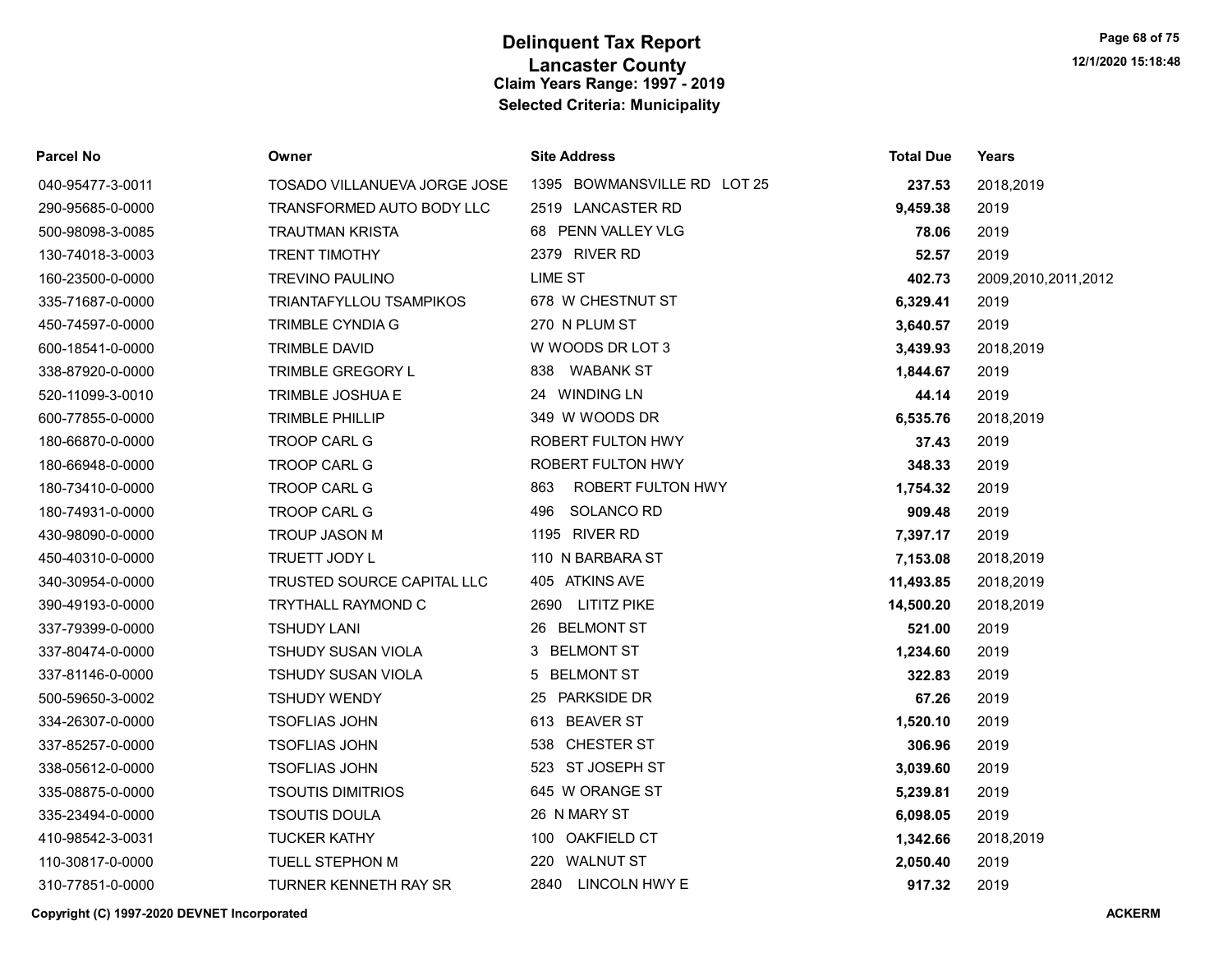| <b>Parcel No</b> | Owner                                           | <b>Site Address</b>     | <b>Total Due</b> | Years                             |
|------------------|-------------------------------------------------|-------------------------|------------------|-----------------------------------|
| 580-26752-0-0000 | TURNER TIMOTHY S                                | 515 BRENEMAN RD         | 8,289.65         | 2019                              |
| 332-62411-0-0000 | <b>TURNKEY LANCASTER LLC</b>                    | 639 E MARION ST         | 1,008.48         | 2018                              |
| 336-43176-0-0000 | TURNKEY LANCASTER LLC                           | 218 E LIBERTY ST        | 1,269.34         | 2018                              |
| 334-24761-0-0000 | <b>TYSON DARCELIA R</b>                         | 12 HAZEL ST             | 1,507.94         | 2019                              |
| 080-76790-0-0000 | <b>UEBERROTH LEE ANNE</b>                       | 1071 N READING RD       | 4,284.62         | 2019                              |
| 500-70506-0-0000 | ULRICH CHRISTOPHER T & BRENDA 1729 NEWPORT RD   |                         | 5,483.76         | 2018,2019                         |
| 040-19703-0-0000 | ULRICH LUKE N                                   | WOODMEADOW DR<br>111    | 3,106.03         | 2019                              |
| 040-56573-0-0000 | <b>ULRICH LUKE N</b>                            | 124 TIMBER LN           | 4,370.30         | 2019                              |
| 040-61269-0-0000 | ULRICH LUKE N                                   | 128 TIMBER LN           | 4,288.66         | 2018,2019                         |
| 090-31911-0-0000 | <b>ULRICH WILLA</b>                             | 65 NETZLEY DR           | 1,450.76         | 2019                              |
| 550-54444-3-0004 | <b>UMBLE MICHELLE</b>                           | 5153 C MINE RD LOT 3    | 392.21           | 2018,2019                         |
| 560-14562-0-0000 | UMSTEAD DANIEL J                                | 115 SNAKE LN            | 778.92           | 2019                              |
| 080-23037-3-0062 | UNANGST JACK                                    | 25 N HINDEN HOMES       | 182.62           | 2019                              |
| 339-97313-0-0000 | UNDERHILL CHRISTOPHER S                         | 1024 W CLAY ST          | 74.62            | 2019                              |
| 460-05534-3-0071 | UNDERWOOD WILLIAM &                             | 122 SUN VALLEY RD       | 567.46           | 2019                              |
| 270-62838-0-0000 | <b>UNKNOWN</b>                                  | <b>AKRON RD</b>         | 815.49           | 2014, 2015, 2016, 2017, 2018, *** |
| 334-85660-0-0000 | UPTOWN ECONOMIC DEVELOP CORF 445 S PRINCE ST    |                         | 2,085.04         | 2019                              |
| 334-86794-0-0000 | UPTOWN ECONOMIC DEVELOP CORF 447 PRINCE ST      |                         | 8,190.00         | 2019                              |
| 334-93434-0-0000 | UPTOWN ECONOMIC DEVELOP CORF 445 PRINCE ST HALF |                         | 7,276.46         | 2019                              |
| 334-97799-0-0000 | UPTOWN ECONOMIC DEVELOP CORF 456 BEAVER ST      |                         | 307.98           | 2019                              |
| 334-86927-0-0000 | UPTOWN ECONOMIC DEVELOPMENT 437 S PRINCE ST     |                         | 2,923.39         | 2019                              |
| 332-06059-0-0000 | <b>VALENTIN EMMA E</b>                          | 534 E CHESTNUT ST       | 2,103.96         | 2019                              |
| 290-22521-3-0078 | <b>VALENTIN JESSICA MARIE</b>                   | 2833 DELL LN            | 95.04            | 2019                              |
| 337-59383-0-0000 | <b>VALENTIN JORGE</b>                           | 603 S LIME ST           | 6,087.26         | 2019                              |
| 337-16912-0-0000 | VALENTIN JR JORGE                               | 130 GREEN ST            | 5,413.96         | 2018,2019                         |
| 560-37102-0-0000 | VANDAMENT KATHY S                               | 739 NEWPORT AVE         | 3,841.73         | 2019                              |
| 360-96874-3-0089 | <b>VANDENDRIES SHAUN</b>                        | 479 BRENDON DR          | 108.83           | 2019                              |
| 310-67756-3-0001 | <b>VARLEY SARAH K</b>                           | 10 HEDGEWOOD AVE        | 91.88            | 2019                              |
| 240-31424-0-0000 | VASKO JUDY BAI                                  | 28TH DIVISION HWY       | 1,168.47         | 2019                              |
| 240-49713-0-0000 | VASKO JUDY BAI                                  | 534 E 28TH DIVISION HWY | 9,219.44         | 2019                              |
| 250-23312-0-0000 | VASQUEZ TANYA L                                 | 525 N LOCUST ST         | 3.806.89         | 2019                              |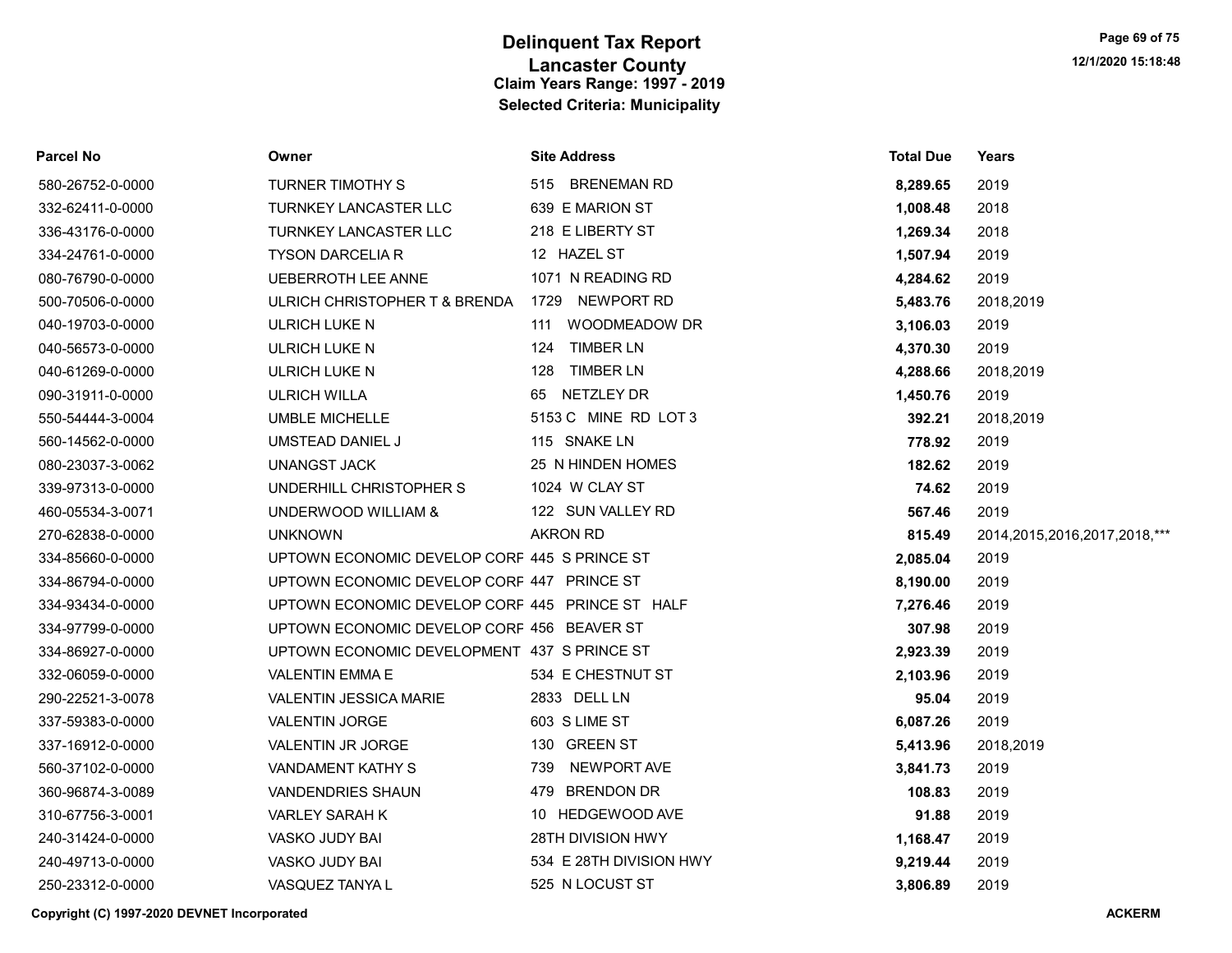| <b>Parcel No</b> | Owner                                             | <b>Site Address</b>      | <b>Total Due</b> | Years     |
|------------------|---------------------------------------------------|--------------------------|------------------|-----------|
| 334-71726-0-0000 | VAZQUEZ JOSE E                                    | 315 S PRINCE ST          | 764.31           | 2019      |
| 336-49410-0-0000 | VAZQUEZ TRACY                                     | 36 E ROSS ST             | 3,791.49         | 2019      |
| 290-22521-3-0087 | <b>VEGA- VAZQUEZ MARIA</b>                        | 2904 TERRY LN            | 272.17           | 2018,2019 |
| 080-94830-0-0000 | <b>VERBONITZ BRIAN H</b>                          | <b>KEELER AVE</b><br>24  | 1,689.62         | 2018      |
| 334-02931-0-0000 | <b>VERLING EDWARD J SR</b>                        | 353 BEAVER ST            | 1,487.73         | 2019      |
| 334-89613-0-0000 | <b>VERLING EDWARD J SR</b>                        | 501 S PRINCE ST          | 2,834.48         | 2019      |
| 337-14220-0-0000 | VERLING EDWARD J SR                               | <b>GREEN ST</b><br>537   | 1,106.83         | 2019      |
| 337-96425-0-0000 | <b>VERLING EDWARD J SR</b>                        | 546 GREEN ST             | 1,800.38         | 2019      |
| 430-92787-0-0000 | <b>VICKERS JANET</b>                              | 510 FROGTOWN RD          | 4,695.12         | 2018,2019 |
| 336-78728-0-0000 | VINANSKIE JOHN A                                  | 332 E FULTON ST          | 1,906.98         | 2019      |
| 390-23567-0-0000 | <b>VISION &amp; BEYOND MINISTRIES</b>             | <b>BUTTER RD</b>         | 2,448.85         | 2018,2019 |
| 390-23758-0-0000 | VISION & BEYOND MINISTRIES                        | <b>BUTTER RD</b>         | 2,241.31         | 2018,2019 |
| 390-24050-0-0000 | VISION & BEYOND MINISTRIES                        | <b>BUTTER RD</b>         | 2,241.31         | 2018,2019 |
| 390-24341-0-0000 | <b>VISION &amp; BEYOND MINISTRIES</b>             | <b>BUTTER RD</b>         | 2,433.75         | 2018,2019 |
| 390-25113-0-0000 | VISION & BEYOND MINISTRIES                        | <b>BUTTER RD</b>         | 2,207.35         | 2018,2019 |
| 390-25305-0-0000 | VISION & BEYOND MINISTRIES                        | <b>BUTTER RD</b>         | 2,207.35         | 2018,2019 |
| 390-25697-0-0000 | <b>VISION &amp; BEYOND MINISTRIES</b>             | <b>BUTTER RD</b>         | 2,331.84         | 2018,2019 |
| 390-25990-0-0000 | VISION & BEYOND MINISTRIES                        | <b>BUTTER RD</b>         | 2,448.85         | 2018,2019 |
| 390-26182-0-0000 | VISION & BEYOND MINISTRIES                        | <b>BUTTER RD</b>         | 2,554.45         | 2018,2019 |
| 390-26274-0-0000 | VISION & BEYOND MINISTRIES                        | <b>BUTTER RD</b>         | 2,622.29         | 2018,2019 |
| 600-45311-0-0000 | <b>VITALE TINA L</b>                              | 43 WINDING WAY           | 6,252.53         | 2018,2019 |
| 600-91481-0-0000 | VLACHOS NICHOLAS JOHN                             | 2018 MAIN ST             | 3,414.32         | 2019      |
| 390-33182-1-0166 | <b>VOLOSHIN ROSE E</b>                            | 166 VALLEYBROOK DR CONDO | 3,115.65         | 2019      |
| 510-55831-0-0000 | VONNIEDA GAYLE E                                  | 1 COBBLESTONE DR         | 4,830.02         | 2019      |
| 338-29245-0-0000 | <b>VONNIEDA GREGORY T</b>                         | 122 CORAL ST             | 2,053.74         | 2019      |
| 390-62715-0-0000 | <b>WAGNER JEB S</b>                               | 1360 HUNTER DR           | 7,228.08         | 2019      |
| 336-84001-0-0000 | <b>WAGNER LIN</b>                                 | 246 N CHRISTIAN ST       | 2,928.51         | 2019      |
| 336-94918-0-0000 | <b>WAGNER LIN</b>                                 | 26 E WALNUT ST REAR      | 147.27           | 2019      |
| 336-98122-0-0000 | <b>WAGNER LIN</b>                                 | 32 E WALNUT ST REAR      | 112.52           | 2019      |
| 170-69660-0-0000 | WAGONERS CUSTOM CONTRACTING 1146 FISHING CREEK RD |                          | 2,403.88         | 2018,2019 |
| 410-75758-0-0000 | WAKEFIELD RONALD R                                | SHULTZ RD<br>450         | 2,205.53         | 2019      |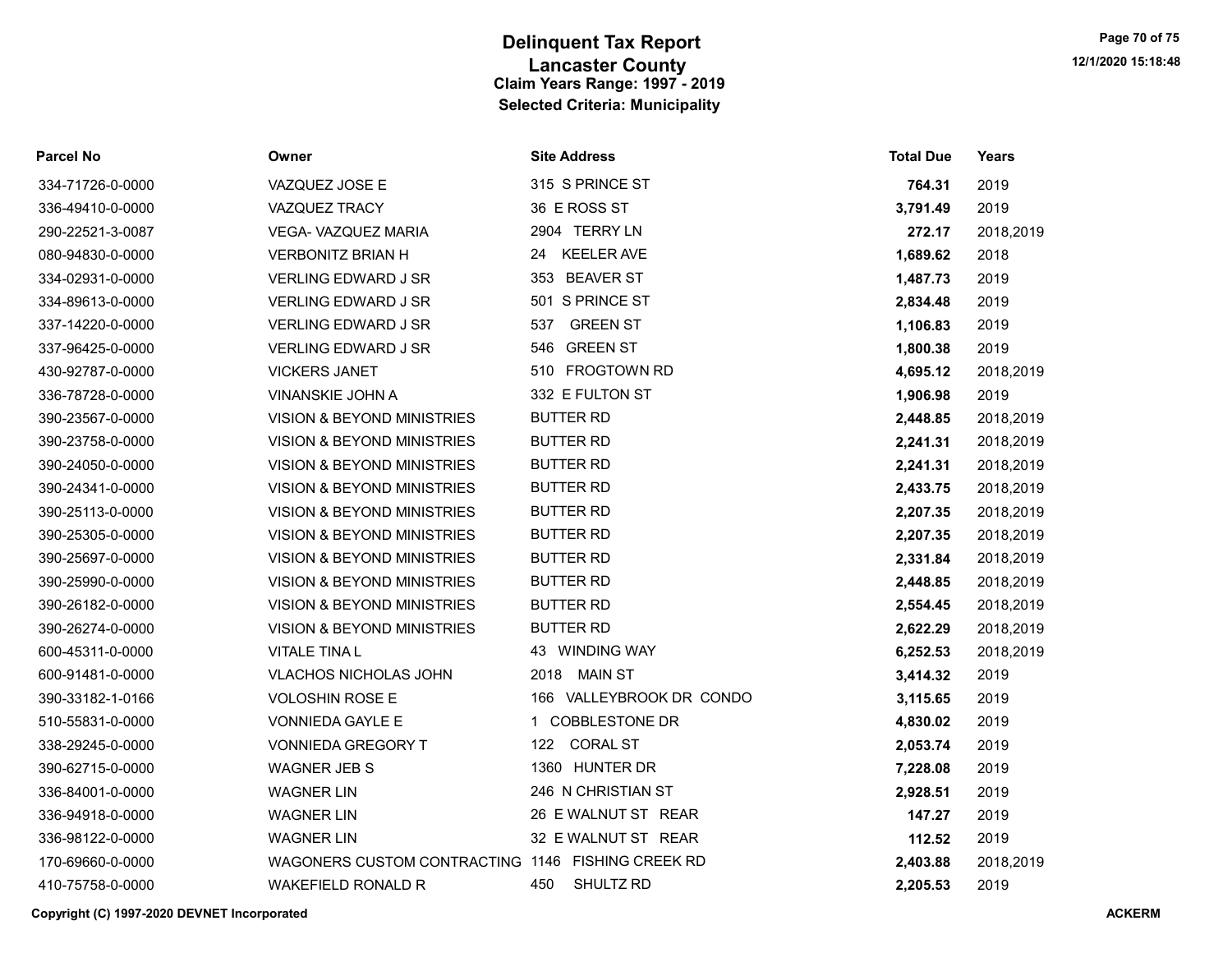| <b>Parcel No</b> | Owner                         | <b>Site Address</b>      | Total Due | Years     |
|------------------|-------------------------------|--------------------------|-----------|-----------|
| 080-25924-0-0000 | <b>WALKER MICHAEL F</b>       | 1419 N READING RD        | 537.60    | 2019      |
| 510-56017-0-0000 | <b>WALKER TAMMY L</b>         | 273 BRENNEMAN RD         | 7,716.77  | 2018,2019 |
| 339-88297-0-0000 | WALKER ZACHARY HA             | <b>RACE AVE</b><br>610   | 9,635.42  | 2019      |
| 450-31139-0-0000 | WALKO DANIEL E & MARGARET S   | 112 S BARBARA ST         | 3,851.85  | 2019      |
| 190-34237-3-0071 | <b>WALLACE ANNIE</b>          | 2 LANTERN LN             | 148.54    | 2019      |
| 334-56244-0-0000 | <b>WALLACE SHEILA MAY</b>     | 320 S PRINCE ST          | 2,566.77  | 2018,2019 |
| 110-46955-0-0000 | <b>WALTMAN PAMELA J</b>       | 309 UNION ST             | 3,473.04  | 2018,2019 |
| 010-39303-0-0000 | <b>WALTON GREGORY D</b>       | 47 W MAIN ST             | 596.99    | 2019      |
| 050-64124-3-0084 | <b>WALTON SHEILA</b>          | 17 MOUNTAIN TOP LN       | 186.88    | 2019      |
| 320-43565-0-0000 | WANZER LYNN L                 | 23 PLANK AVE             | 3,437.12  | 2019      |
| 360-96874-3-0067 | <b>WARNER STACY LYNN</b>      | 489 BRENDON DR           | 87.09     | 2019      |
| 338-70213-0-0000 | WARREN JESSIKA J              | <b>EUCLID AVE</b><br>707 | 5,868.81  | 2019      |
| 337-25046-0-0000 | <b>WATSON CYNTHIA M</b>       | 450 S ANN ST             | 4,675.03  | 2018,2019 |
| 060-54185-0-0000 | <b>WATSON DAVID</b>           | 112 PINE ST              | 10,519.43 | 2018,2019 |
| 560-35554-0-0000 | <b>WATSON ENOCH ESTATE</b>    | 5270 HAMMOND RD          | 1,307.57  | 2019      |
| 410-20300-0-0000 | <b>WATSON HERBERT B SR</b>    | 9 RUSSET LN              | 2,554.71  | 2019      |
| 390-15964-1-0046 | <b>WATSON THOMAS J</b>        | <b>MAYER PL</b><br>406   | 1,559.80  | 2019      |
| 460-01004-0-0000 | <b>WATTS JAMES M</b>          | 1057 RIDGE RD            | 7,302.00  | 2018,2019 |
| 420-41716-0-0000 | WEALAND JACQUELINE N          | 28 N GAY ST              | 3,711.95  | 2019      |
| 080-09760-3-0016 | <b>WEAVER CHAD</b>            | 22 DEBRACIR              | 534.07    | 2019      |
| 080-38798-0-0000 | WEAVER FRANKLIN E & SANDRA L  | 57 S LINE RD             | 1,976.72  | 2019      |
| 334-98103-0-0000 | <b>WEAVER JASON D</b>         | 553 S PRINCE ST          | 2,332.20  | 2019      |
| 050-20745-0-0000 | <b>WEAVER REUBEN L</b>        | 1817 TURKEY HILL RD      | 730.97    | 2019      |
| 060-40612-0-0000 | <b>WEBB FREDERIKE A</b>       | 432 N BRIDGE ST          | 12,210.61 | 2018,2019 |
| 420-57734-0-0000 | <b>WEBBER ERIC C</b>          | 435 E MARKET ST          | 6,620.93  | 2018,2019 |
| 420-71435-0-0000 | <b>WEBBER ERIC C</b>          | 376 E FRONT ST           | 12,891.05 | 2018,2019 |
| 360-61766-0-0000 | <b>WEBER LINDA ANN</b>        | 24 BRETHREN CHURCH RD    | 1,783.94  | 2018,2019 |
| 040-95477-3-0092 | <b>WEIDENHEIMER CHRISTINE</b> | 1395 BOWMANSVILLE RD     | 394.52    | 2018,2019 |
| 560-37852-0-0000 | <b>WEILER RYAN L</b>          | MT ZION RD<br>931        | 4,242.52  | 2018,2019 |
| 040-39376-0-0000 | <b>WEINHOLD ROBERT M</b>      | 788 LAUSCHTOWN RD        | 8,275.81  | 2019      |
| 190-28180-0-0000 | WEIR GENE W                   | MAPLE GROVE RD REAR      | 1,339.26  | 2019      |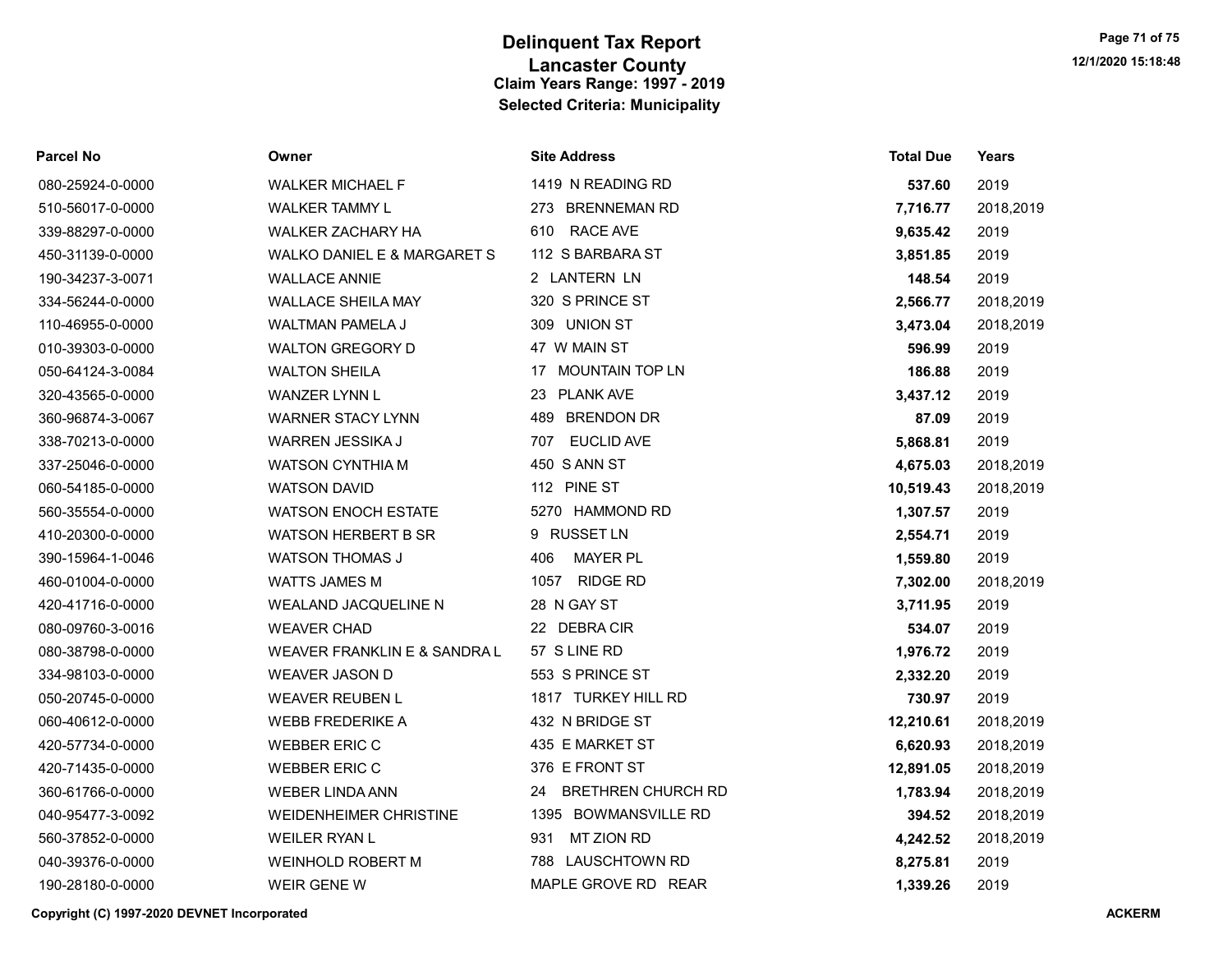| <b>Parcel No</b> | Owner                              | <b>Site Address</b>        | <b>Total Due</b> | Years     |
|------------------|------------------------------------|----------------------------|------------------|-----------|
| 338-29014-0-0000 | <b>WEIRE PAMELA L</b>              | 674 W VINE ST              | 1,986.48         | 2019      |
| 390-97485-0-0000 | <b>WEIRICH CONNIE S</b>            | 2605 DUKE ST               | 9,963.41         | 2018,2019 |
| 460-67668-3-0024 | WEISHNER JR LEONARD J              | RADIO RD LT 18             | 191.65           | 2018,2019 |
| 300-04255-0-0000 | WEISS CAROL A & WILLIAM C          | 826 PENNY LN               | 1,783.06         | 2019      |
| 520-16800-0-0000 | <b>WEISS CARRIE A</b>              | 737 TRUCE RD               | 657.50           | 2019      |
| 340-52492-0-0000 | <b>WEISS REBECCAS</b>              | 11 N BAUSMAN DR            | 7,220.92         | 2019      |
| 336-12389-0-0000 | WEITKAMP MATTHEW J                 | 741 E CHESTNUT ST          | 3,498.71         | 2019      |
| 370-74428-0-0000 | <b>WELLIVER PAUL E</b>             | 322 S BROAD ST             | 11,052.46        | 2018,2019 |
| 300-58820-0-0000 | <b>WELLS KEITH A</b>               | <b>HOLLAND ST</b><br>105   | 7,822.14         | 2019      |
| 320-69530-0-0000 | <b>WELSH DONNA</b>                 | 1900 MILL CREEK RD         | 168.15           | 2018,2019 |
| 338-60752-0-0000 | <b>WELSH ROSE A</b>                | 428 RUBY ST                | 5,816.71         | 2018,2019 |
| 320-80779-0-0000 | <b>WENNER JENNIFER</b>             | 130 HENRIETTA AVE          | 897.28           | 2019      |
| 070-38115-3-0187 | <b>WENRICH BARRY L</b>             | 34 SUNFLOWER DR            | 301.76           | 2019      |
| 410-28731-0-0000 | <b>WENTLING ANDREW B</b>           | 238 HAWTHORNE DR           | 2,569.45         | 2019      |
| 450-21687-0-0000 | <b>WENTZEL PATSY JANE</b>          | 654 CLAY ALY               | 479.03           | 2019      |
| 250-88499-0-0000 | WENTZEL WILLIAM W                  | 529 N LIME ST              | 1,168.23         | 2019      |
| 130-49165-0-0000 | <b>WERNER MARY M</b>               | 191 FALMOUTH RD            | 1,365.61         | 2019      |
| 290-22521-3-0103 | <b>WERNER THOMAS &amp; LINDA</b>   | 2851 DELL LN               | 43.07            | 2019      |
| 080-78559-0-0000 | <b>WERTZ EDIE M</b>                | 102 N REAMSTOWN RD         | 7,788.59         | 2018,2019 |
| 560-91550-3-0001 | <b>WERTZ RAYMOND</b>               | 6013 WERTZTOWN RD          | 319.01           | 2018,2019 |
| 336-83438-0-0000 | <b>WESCOE SANDY</b>                | 806 N RESERVOIR ST         | 9,433.19         | 2018,2019 |
| 338-89031-0-0000 | <b>WESLEY CORNELIUS</b>            | 14 OLD DORWART ST          | 1,650.09         | 2019      |
| 339-23566-0-0000 | <b>WEST SOREN P &amp; MARIAN R</b> | <b>BUCHANAN AVE</b><br>910 | 14,875.76        | 2019      |
| 410-98542-3-0323 | <b>WESTFALL TANYA M</b>            | 102 JEMFIELD CT            | 582.31           | 2018,2019 |
| 540-18349-0-0000 | WETZEL EUGENE W & MICHELLE R       | 2075 ALPHA CT              | 8,527.81         | 2018,2019 |
| 560-43356-3-0031 | <b>WHISLER ROBERT E</b>            | 790 DOGWOOD LN             | 248.79           | 2019      |
| 530-06307-0-0000 | WHITAKER KATHY ANN                 | 215 S SUMMIT AVE           | 2,996.42         | 2018,2019 |
| 280-06601-3-0024 | WHITE CLARENCE                     | 130 WARFEL RD LOT 7        | 71.06            | 2018      |
| 110-78263-0-0000 | WHITE ELWOOD M                     | <b>LANCASTER AVE</b><br>14 | 9,606.93         | 2018,2019 |
| 338-11141-0-0000 | <b>WHITE KERRY S</b>               | PROSPECT ST<br>53          | 3,011.47         | 2018,2019 |
| 390-77032-1-00N8 | <b>WHITE LAURA L</b>               | 116 DELANCY PL CONDO       | 2,604.37         | 2019      |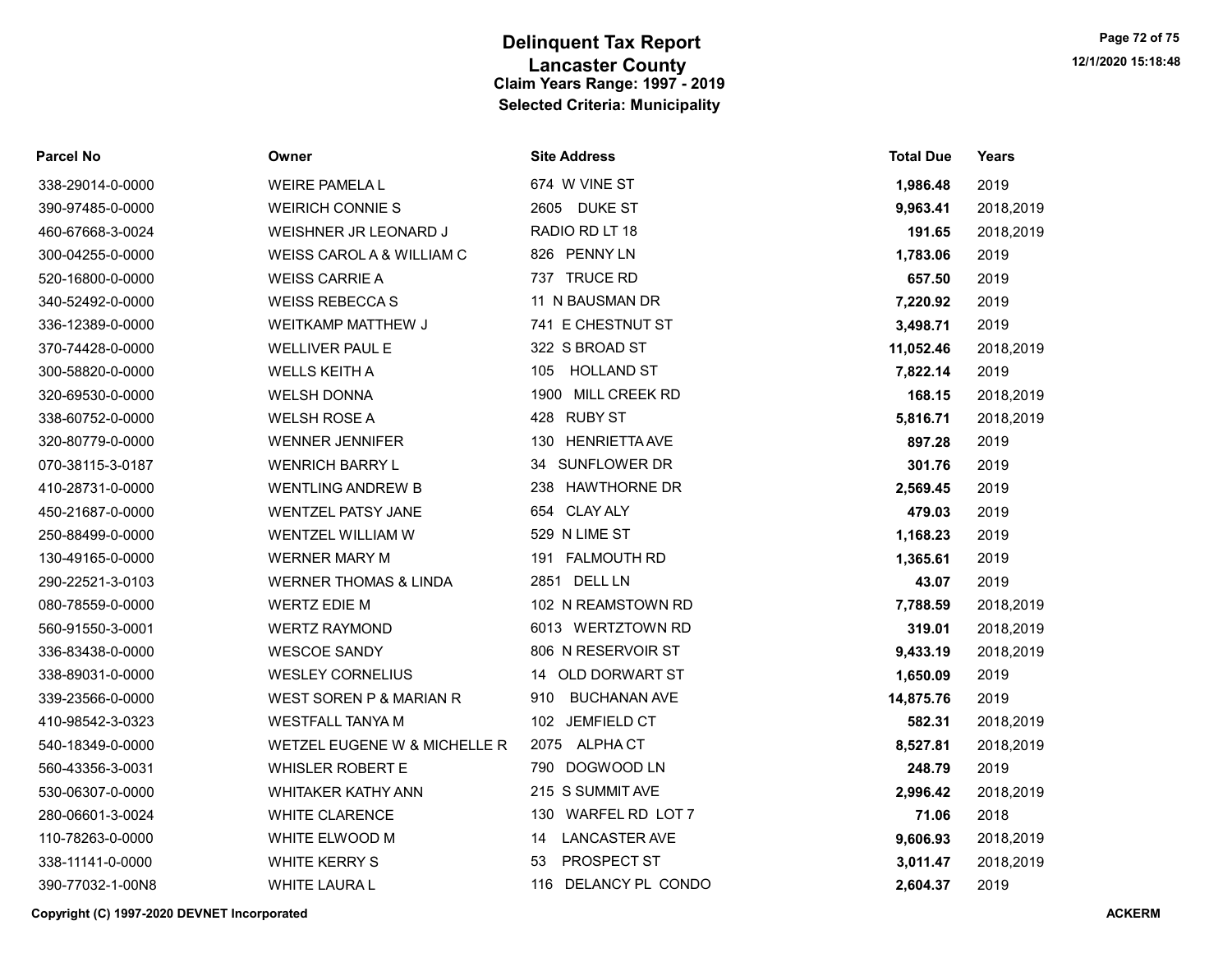## Lancaster County 12/1/2020 15:18:48 Delinquent Tax Report Claim Years Range: 1997 - 2019 Selected Criteria: Municipality

| <b>Parcel No</b> | Owner                         | <b>Site Address</b>             | <b>Total Due</b> | <b>Years</b> |
|------------------|-------------------------------|---------------------------------|------------------|--------------|
| 500-98098-3-0092 | <b>WHITE ROBERT RICHARD</b>   | 57 PENN VALLEY VLG              | 74.98            | 2019         |
| 390-77032-1-0007 | <b>WHITE WES</b>              | 102 DELANCY PL CONDO            | 2,582.78         | 2019         |
| 337-30469-0-0000 | WHITFIELD WILLIAM C           | 454 S SHIPPEN ST                | 383.05           | 2019         |
| 600-77034-3-0049 | <b>WHITMYER FRED</b>          | <b>FURNACE HILLS PIKE LOT 3</b> | 127.44           | 2018,2019    |
| 337-69226-0-0000 | WHITTED-DAWSON L ELIZABETH    | 613 S LIME ST                   | 6,447.15         | 2018,2019    |
| 560-40033-0-0000 | WIGGINS JESSE J SR            | 5027<br><b>LINCOLN HWY</b>      | 3,836.69         | 2019         |
| 420-32561-0-0000 | <b>WIGGINS SAMUEL H</b>       | 12 APPLE AVE                    | 3,341.16         | 2019         |
| 336-56259-0-0000 | <b>WIKER RANDAL B</b>         | 232 E LIBERTY ST                | 1,280.69         | 2018,2019    |
| 120-49442-0-0000 | <b>WILLARD PATRICIA L</b>     | 3304 MAIN ST                    | 427.93           | 2019         |
| 540-52568-3-0033 | <b>WILLEN KEN</b>             | 57 HEMLOCK ACRES CT             | 65.25            | 2019         |
| 350-17787-0-0000 | <b>WILLENBROCK R MARK</b>     | 260 OLD LEACOCK RD              | 4,002.35         | 2019         |
| 600-76631-0-0000 | <b>WILLER JANET L</b>         | <b>GARNET AVE</b><br>527        | 3,994.28         | 2019         |
| 460-05091-0-0000 | WILLIAM ROBERT C & PUNITHA S  | 46 OLD ENGLISH LN               | 17,145.41        | 2018,2019    |
| 334-39611-0-0000 | <b>WILLIAMS ANDREA ANN</b>    | 614 S QUEEN ST                  | 1,932.89         | 2019         |
| 337-98959-0-0000 | <b>WILLIAMS ANNA M</b>        | 31 S ANN ST                     | 2,056.63         | 2019         |
| 060-61100-0-0000 | <b>WILLIAMS EDWARD E</b>      | 40 REAR ANN ST                  | 558.78           | 2019         |
| 410-10125-0-0000 | <b>WILLIAMS JACKLYN M</b>     | 1125 MILLERSVILLE RD            | 4,734.45         | 2019         |
| 600-74644-0-0000 | <b>WILLIAMS KIMBERLY</b>      | 1 HOLLY CT                      | 5,491.68         | 2019         |
| 334-44860-0-0000 | <b>WILLIAMS MARIBEL</b>       | 732 S QUEEN ST                  | 3,679.90         | 2018,2019    |
| 310-42035-0-0000 | WILLOW STREET REAL ESTATE LLC | 3 CLAYTON AVE                   | 256.31           | 2019         |
| 310-47629-0-0000 | WILLOW STREET REAL ESTATE LLC | 1646 LINCOLN HWY E              | 1,847.15         | 2019         |
| 260-86734-3-0015 | <b>WILSON BRYAN</b>           | 1126 STEINMETZ RD LOT 5         | 192.59           | 2019         |
| 290-08178-0-0000 | <b>WILSON SCOTT A</b>         | 1284 FAWNWOOD DR                | 1,328.05         | 2019         |
| 338-29650-0-0000 | <b>WILSON SCOTT A</b>         | 758 MANOR ST                    | 2,058.99         | 2019         |
| 338-36436-0-0000 | <b>WILSON SCOTT A</b>         | 544 MANOR ST                    | 1,776.44         | 2019         |
| 338-48461-0-0000 | <b>WILSON SCOTT A</b>         | 522 MANOR ST                    | 3,892.18         | 2019         |
| 338-49573-0-0000 | <b>WILSON SCOTT A</b>         | <b>MANOR ST</b><br>520          | 3,066.73         | 2019         |
| 338-49985-0-0000 | WILSON THEODORE R JR          | <b>FREMONT ST</b><br>1261       | 3,827.03         | 2019         |
| 300-62926-0-0000 | WINFIELD STEPHEN B & DENEEN H | 3621 KEEN AVE                   | 4,501.04         | 2019         |
| 540-52568-3-0053 | <b>WINTERS BRADLEY</b>        | 26 HEMLOCK ACRES CT             | 153.87           | 2019         |
| 540-29748-3-0040 | <b>WITKOSKY JERALD</b>        | 546 BRADLEY DR                  | 174.86           | 2019         |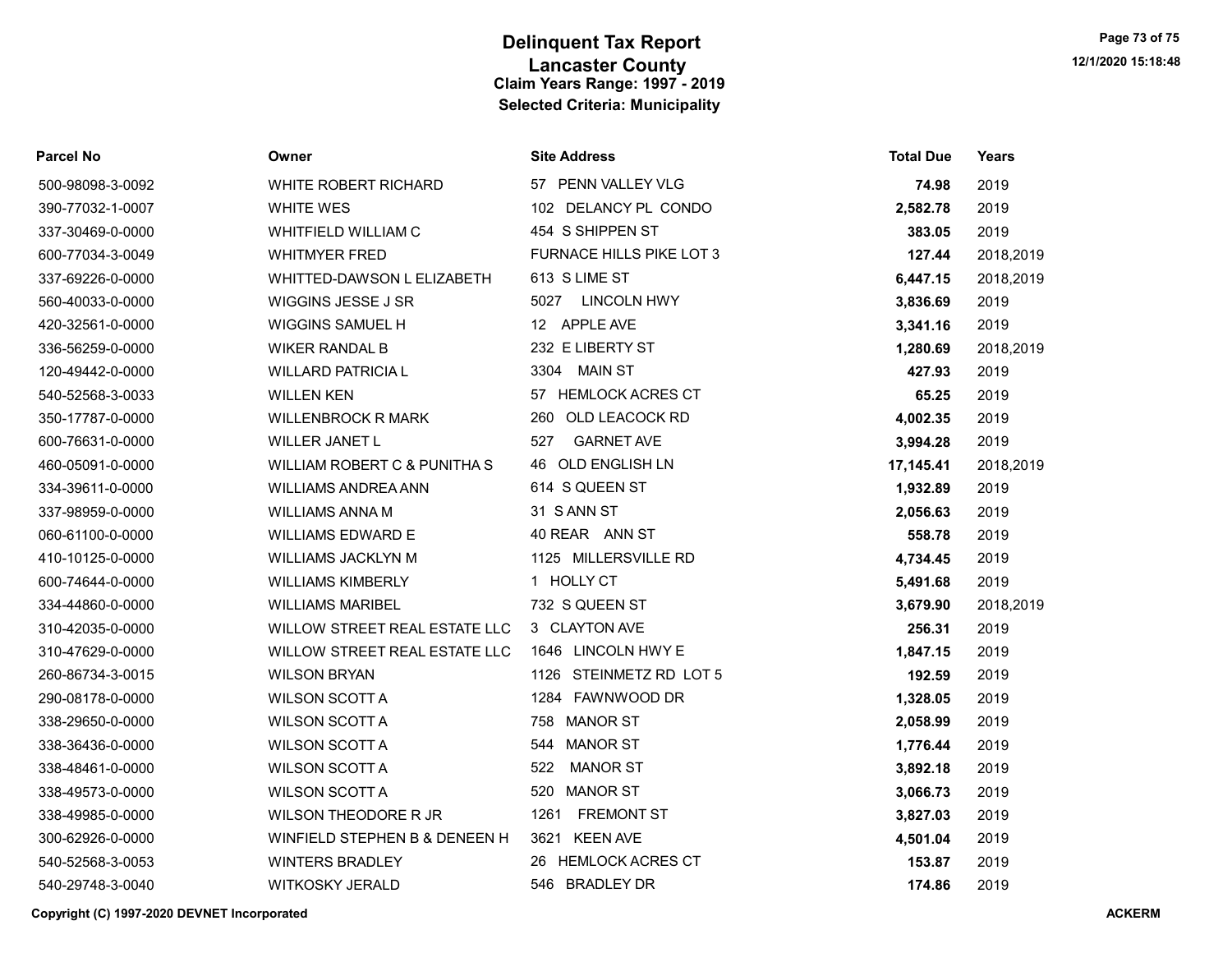## Lancaster County 12/1/2020 15:18:48 Delinquent Tax Report Claim Years Range: 1997 - 2019 Selected Criteria: Municipality

| <b>Parcel No</b> | Owner                         | <b>Site Address</b>   | <b>Total Due</b> | Years     |
|------------------|-------------------------------|-----------------------|------------------|-----------|
| 080-47117-0-0000 | <b>WITMER CRYSTAL L</b>       | 1615 N READING RD     | 88.77            | 2019      |
| 180-01568-0-0000 | WITMER DARLENE M              | SHADY LN LOT 2 B-A    | 220.17           | 2019      |
| 180-97765-0-0000 | <b>WITMER DARLENE M</b>       | <b>SHADY LN</b><br>68 | 532.12           | 2018,2019 |
| 460-91255-0-0000 | WITMER JUDITH A               | 304 CHURCH RD         | 3,854.52         | 2019      |
| 250-03371-0-0000 | <b>WOHLHAUPTER DIANES</b>     | 35 RAYMOND CT         | 10,635.39        | 2018,2019 |
| 220-73875-0-0000 | <b>WOLF LINDAS</b>            | 2640 BROAD ST         | 1,937.68         | 2019      |
| 110-39339-0-0000 | <b>WOLFE AMANDA L</b>         | 134 N ELEVENTH ST     | 13,112.47        | 2018,2019 |
| 540-52568-3-0035 | <b>WOLFE BRIDGET</b>          | 51 HEMLOCK ACRES CT   | 632.83           | 2018,2019 |
| 540-29748-3-0039 | WOLGEMUTH JOHN JR             | 305 CHUCK DR          | 940.88           | 2019      |
| 540-23160-0-0000 | WOLGEMUTH JOHN D              | 17 AUTUMN LEAF LN     | 1,321.26         | 2019      |
| 230-22660-0-0000 | WOLPERT GEORGE H & MARGIE A   | WHITE OAK RD          | 618.94           | 2019      |
| 570-26099-0-0000 | <b>WOLPERT MARGIE A</b>       | 114 S FULTON ST       | 1,238.07         | 2019      |
| 130-22048-3-0004 | <b>WOOD THOMAS S JR</b>       | 2138 RIVER RD         | 1,009.09         | 2018,2019 |
| 410-51460-0-0000 | WOODARD REALUS B JR & ROBIN L | 121 WHITNEY RD        | 3,672.68         | 2019      |
| 080-09760-3-0014 | <b>WOODEN TRACY</b>           | 33 DENISE LN          | 117.00           | 2019      |
| 337-28327-0-0000 | <b>WOODRUFF MARY T</b>        | 327 S ANN ST          | 762.08           | 2019      |
| 250-55183-0-0000 | WORD PROPERTIES LLC           | 29 S MARKET ST        | 27,003.30        | 2018,2019 |
| 338-36942-0-0000 | <b>WORRY MICHAEL</b>          | 412 HIGH ST           | 243.92           | 2019      |
| 333-53966-0-0000 | <b>WRIGHT BESSIE M</b>        | 425 CHURCH ST         | 2,180.99         | 2019      |
| 337-57920-0-0000 | <b>WRIGHT JOHN F</b>          | 113 S MARSHALL ST     | 5,596.64         | 2018,2019 |
| 337-60455-0-0000 | <b>WRIGHT NATHANIEL</b>       | 540 SOUTHEAST AVE     | 4,042.68         | 2018,2019 |
| 340-40078-0-0000 | <b>WRIGHT-HILL TALIAH R</b>   | 1052 STERLING PL      | 4,246.96         | 2019      |
| 290-00179-0-0000 | YARNALL SCOTT F & JONI M      | 937 CLEEK AVE         | 5,226.66         | 2019      |
| 550-35084-3-0001 | YEAGER RANDY LEE              | 5145 MINE RD          | 71.63            | 2019      |
| 390-25086-0-0000 | YECKER SANDRA A               | 28 ECHO VALLEY LN     | 7,333.39         | 2018,2019 |
| 390-33183-0-0000 | YECKER SANDRA A               | 32 ECHO VALLEY LN     | 2,497.94         | 2019      |
| 331-53550-0-0000 | YMS ASSOCIATES LTD            | 240 N ARCH ST         | 4,445.80         | 2019      |
| 560-66384-0-0000 | YODER JEFFREY L               | 952 NARVON RD         | 5,248.92         | 2018,2019 |
| 333-26705-0-0000 | YODER SUSAN                   | 37 S LIME ST          | 14,865.33        | 2018,2019 |
| 410-98542-3-0106 | YOUNG DANIEL W                | 211 OAKFIELD CT W     | 577.01           | 2019      |
| 250-70858-0-0000 | YOUNG JAMES A                 | 26 N POPLAR ST        | 999.82           | 2019      |